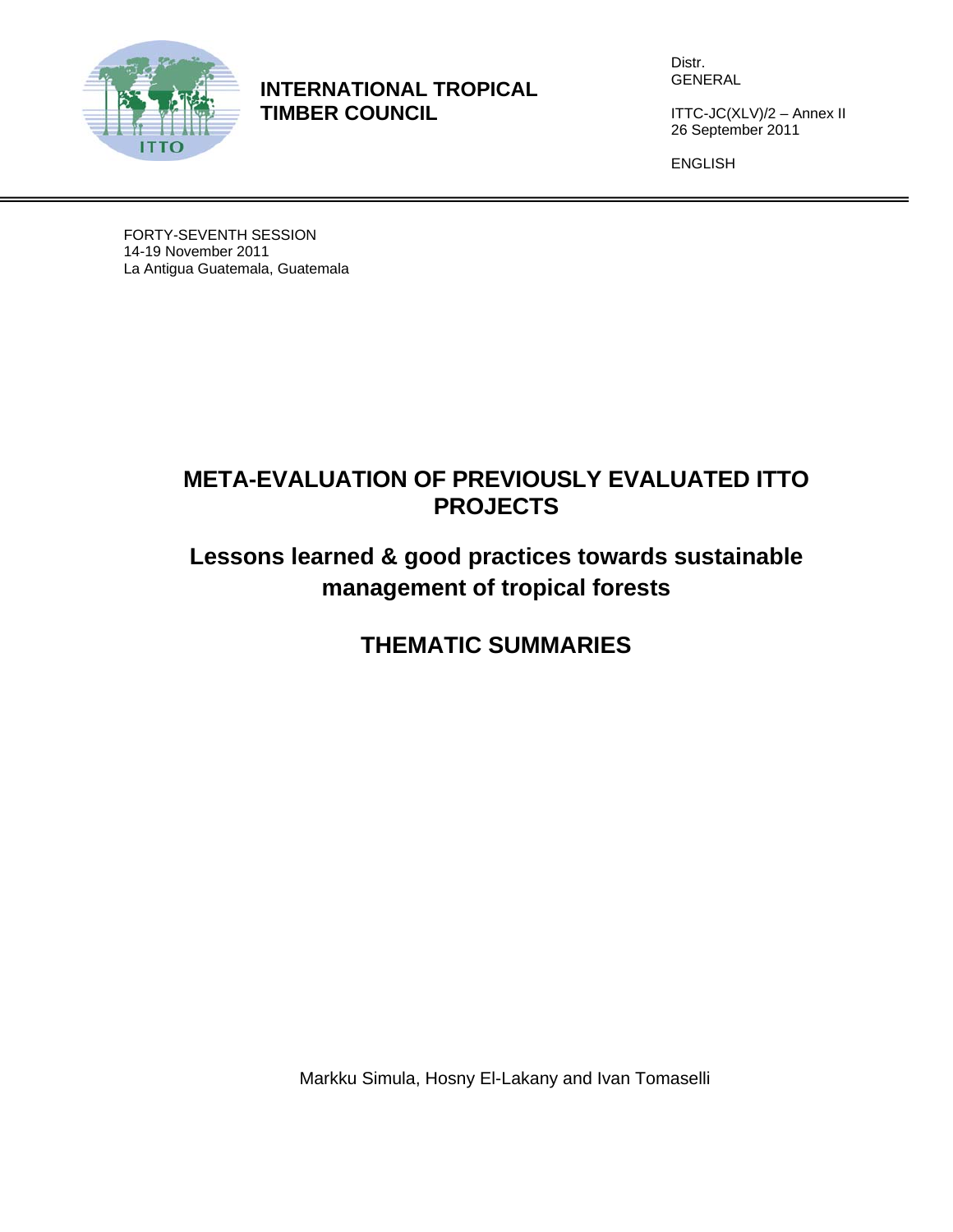## **Lessons learned & good practices from the ITTO Meta Evaluation towards sustainable management of tropical forests**

## **THEMATIC SUMMARIES OF EX POST EVALUATIONS**

(This document constitutes Annex II of the ITTO Meta Evaluation conducted in 2011)

This document summarizes the key common issues, lessons learned and good practices as identified in 92 ex-post evaluation reports of ITTO projects implemented in Africa, Asia and Latin America which were reviewed by the meta-evaluation team.

The purpose is to help project formulators and implementers in designing and executing future ITTO projects.

ITTO's Manual for project formulation,  $3<sup>rd</sup>$  Edition, 2009 remains the main guidance for how projects should be designed and proposals should be presented. This document provides additional information extracted from previous projects to be as additional reference, as appropriate.

Summaries 1 to 12 are thematic, while summary 13 addresses aspects common to all projects with regard to project design and implementation. Each summary includes the following sections: (i) introduction, (ii) key issues, (iii) lessons learned, and (iv) good practices. The contents of the last two sections should be read in conjunction as sometimes a lesson learned may also be interpreted as a best practice and vice versa.

#### **The thematic summaries are:**

- **1. Inventory, mapping, zoning and monitoring of the tropical forest resource**
- **2. Demonstration areas, model forests and permanent sample plots and for sustainable forest management**
- **3. Protected areas and biodiversity conservation**
- **4. Restoration, rehabilitation, reforestation and plantations**
- **5. Community forest management and enterprise**
- **6. Illegal logging and forest certification**
- **7. Criteria and Indicators for sustainable management of tropical forests**
- **8. Forest information systems**
- **9. Reduced impact logging**
- **10. Further processing, industry development and efficiency**
- **11. Non-timber forest products**
- **12. Markets, marketing and trade**
- **13. Project design and implementation**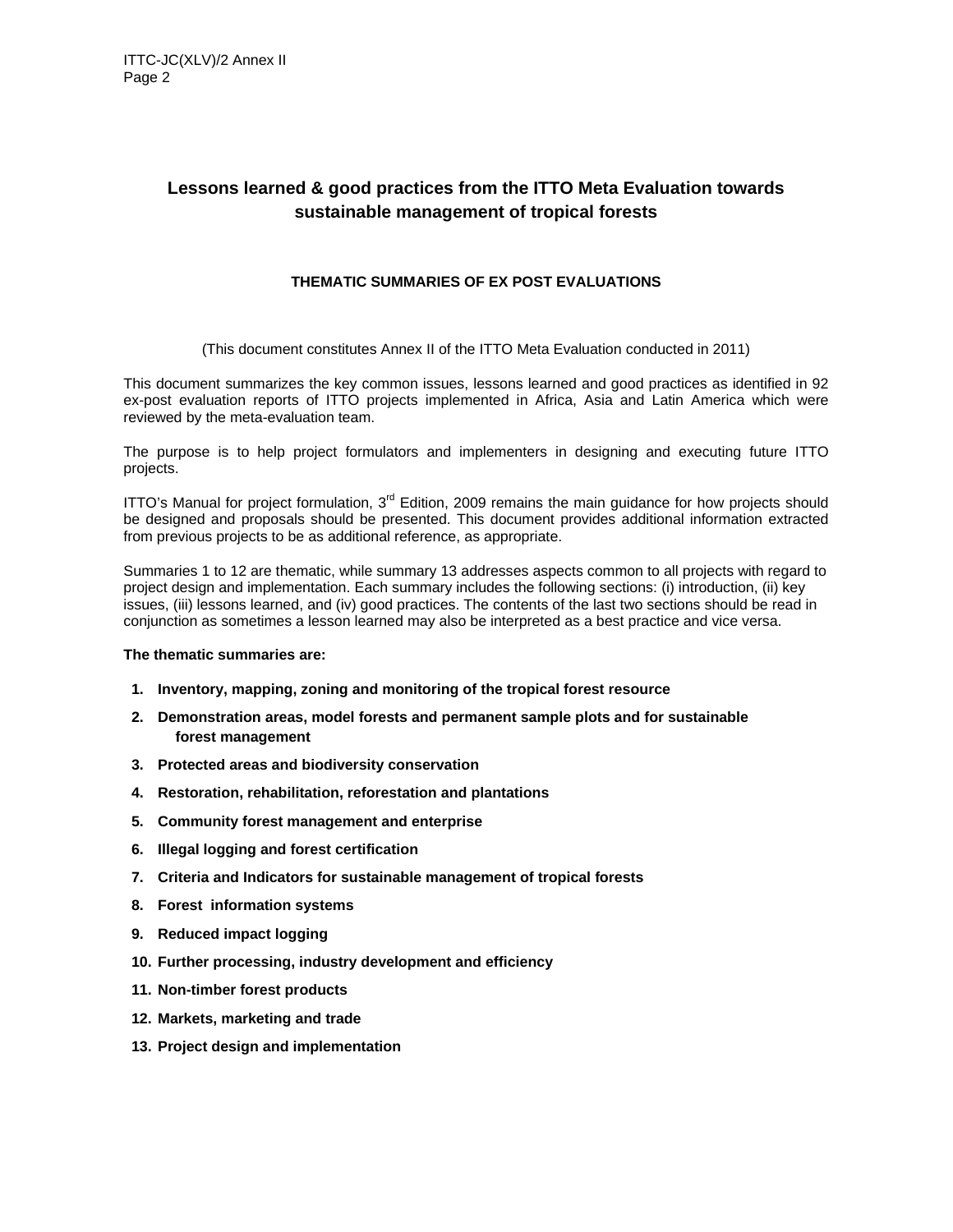#### **THEMATIC SUMMARY REPORT No. 1**

#### **INVENTORY, MAPPING, ZONING AND MONITORING OF THE TROPICAL FOREST RESOURCE**

#### **1. INTRODUCTION**

Elaboration of regional and national forest land management plans starts with an overview of all land uses and land use changes, of which forest is one important part. Zoning is made based on mapping of the designated areas to orient economic and conservation activities. Periodic forest resource assessment provides information for monitoring on the extent and characteristics of the forests on national and subnational levels that is necessary for policy design and planning of investments. There is also an increasing need to integrate forest resource information with complementary biophysical and socio-economic data for monitoring and planning purposes.

At the level of forest management unit (FMU), detailed mapping and periodic inventories are necessary for estimating the characteristics of the forest and its production potential of various goods and services. Forest inventory forms the basis of forest management planning, including zoning of the forest area for production, protection and multiple-use purposes. Inventory also provides baseline information for monitoring of changes in the extent and characteristics of the forest cover.

The development objectives of most projects in this area focus on the essential role of forest inventory and monitoring as necessary tools for effective conservation and sustainable management of national forest resources. The information on the resource is also related to data on production and trade in timber and nontimber forest products to monitor that the utilization of the forest resource is sustainable.

#### **2. KEY ISSUES**

- While technologies allow improved precision in assessing and monitoring forest resources, the needs for information have increased covering also environmental and social aspects. This is associated with forest management planning becoming more sophisticated, needs to monitor illicit activities in the forest areas, and necessity to have reliable information on the role of forests in climate change mitigation and adaptation, as well as on other environmental forest services.
- Engagement of a broad range of relevant stakeholders in policy development and forest monitoring also brings new challenges for the accuracy, coverage and timeliness of information on forest resources.
- Forest communities, landowners, forest industry and NGOs are major players in the forestry sector, and they are often identified as beneficiaries of the inventory and monitoring projects. However, they are not always meaningfully involved in the project design and implementation.
- The private sector needs information on national and sub-national forest inventories and resource assessments for planning their investments. In addition, enterprises are usually obliged to carry out inventories for forest management planning in areas which they are managing. However, the quality of their inventory work is not always adequate.
- Climate change has become a factor with major implications for SFM, especially issues related to REDD+. Resource assessments and inventories will increasingly have to include quantified information on the existing carbon stocks and their changes for regular monitoring.
- The same holds true with information on biodiversity, water, soil, and other natural resources. Several indicators on these environmental services can be included in forest resource assessments and inventories but others may require specific baseline studies and tailored monitoring approaches.
- Unauthorized activities, illegal logging and mining, and many other factors (often outside forest areas) impact sustainable forest management and may need to be addressed in the project design on resource assessment and monitoring.
- Markets for legal and sustainably produced timber require that the origin of products can be traced to the source where trees were harvested. This represents a new challenge for the accuracy of forest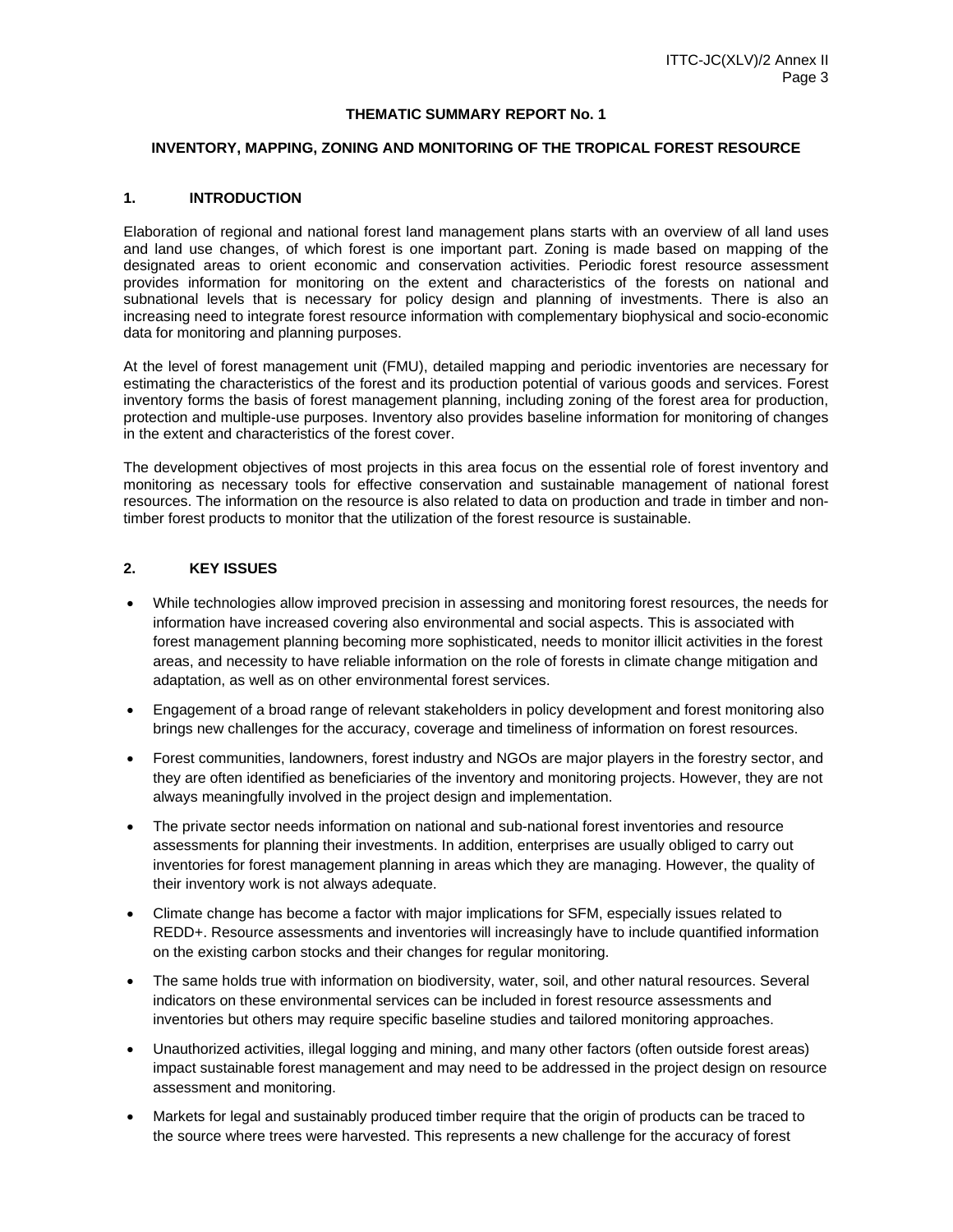monitoring systems.

- Lack of information or inconsistent and inaccurate data produced by different information systems is a major problem for policy design and monitoring of progress towards SFM. Inconsistencies are usually due to the lack of integration of various information systems in the country. A related issue is overlapping geographic boundaries of administrative units, tenure arrangements, and ecological zoning which calls for using Geographic Information Systems (GIS) but their establishment may need separate projects.
- Common other issues to address in resource inventory and assessment projects have included
	- insufficient national inter-agency coordination and cooperation in land-use zoning at appropriate institutional levels
	- lack of formal approval of land-use and zoning plans
	- ‐ need for tailoring forest inventory in logged over areas, secondary forests and trees outside forests
	- in pilot projects there is a need for provisions for necessary follow-up action to cover the whole country
	- inadequate quality of mapping and zoning has reduced the reliability of forest management planning
	- weak capacity in data elaboration and analysis
	- inadequate reporting on the status of the forest resources although data may exist
	- limited access to data by relevant stakeholders
	- absence of effective strategies for data dissemination and information sharing

#### **3. LESSONS LEARNED**

#### *Project design*

- If relevant stakeholders are not involved in the planning of resource assessment, the results are unlikely to meet their information requirements reducing project impacts and efficiency.
- Good planning of the inventory design and implementation in pilot areas can lead to a standardized methodology to be applied in the whole country.
- Adequate Logical Framework Matrix is critical for effective project design and implementation in inventory and monitoring projects.

#### *Project implementation*

- Previous projects might have already had enabled the country to develop a system for collecting, processing and reporting forest resource data, but had not addressed e.g. establishing baselines or setting up a monitoring system. In such cases, new projects should fill the gaps in the existing system.
- There is often a need to link forest inventory data with other biophysical data and socioeconomic information (e.g. for elaboration of national natural resources development strategies, environmental monitoring, or poverty reduction strategies). Many projects have failed or their effectiveness has remained limited due to the lack of integration with other relevant data.
- Climate change needs to be addressed as an integral component of SFM to ensure that the forest sector can have access to the benefits from associated financing schemes. Considering these links at the planning phase has improved project effectiveness and efficiency.
- In the absence of previous adequate information on the forest resource, the inventory results can lead to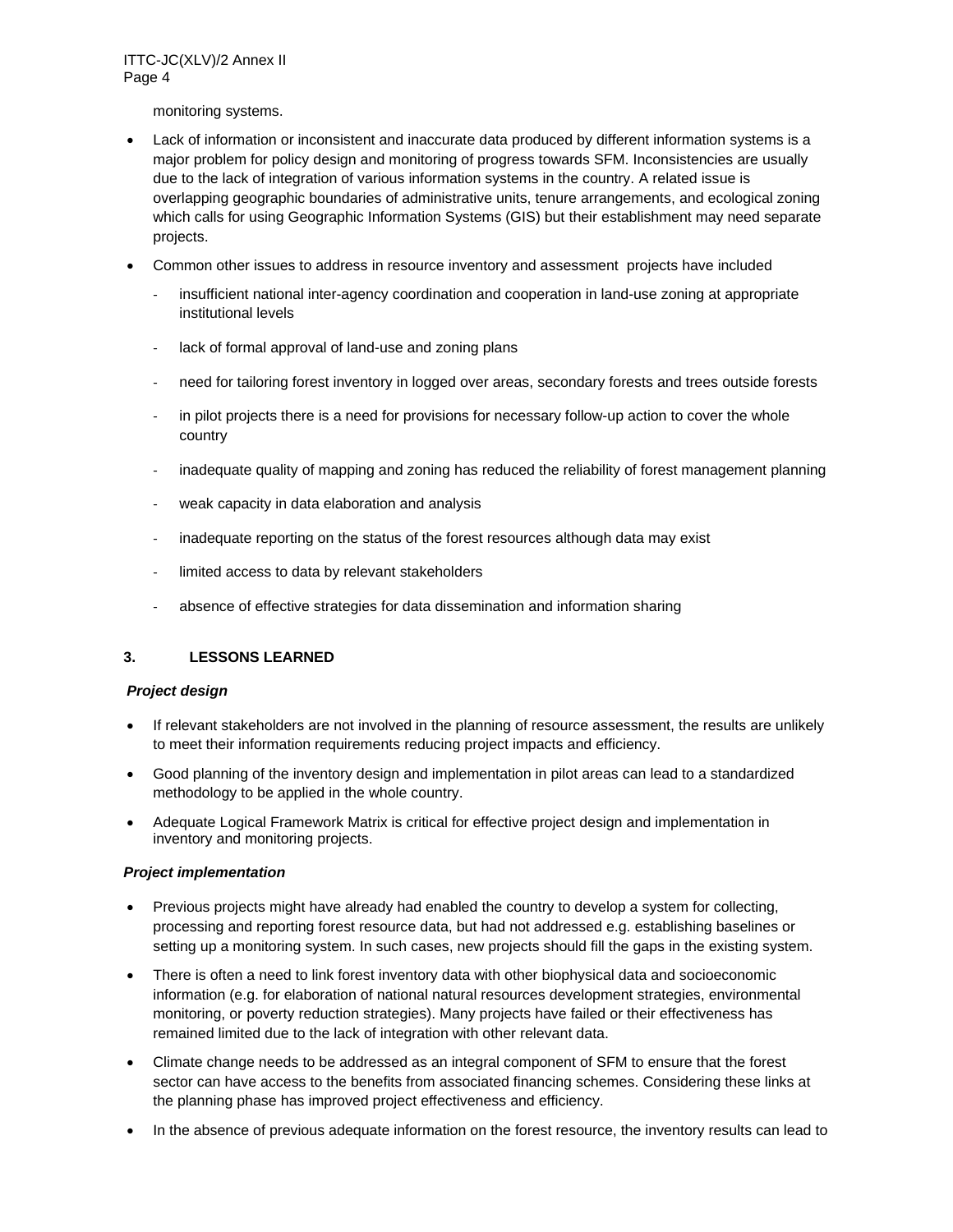revisions of forest policy and legislation. Such potential implications should be considered already in the project design. However, the experience shows that policy change based on the project outcome can only be possible if there is a political will to adopt necessary changes.

- Lack of adequate expertise and specialized human resources in the Executing Agency to implement forest inventory tasks has often hindered the delivery of key outputs.
- If adequate training is not included in the project, sustainability of the inventory and monitoring activity after the project is not ensured. Rotation of trained specialized staff should be carefully considered as it can adversely impact project effectiveness and sustainability.
- Institutionalization of national forest inventories and associated monitoring of forest resources has proved to be necessary for the sustainability of projects in this field.

## **4. GOOD PRACTICES**

## *Project design*

- Forest inventory, mapping and zoning are long-term endeavors to be carried out periodically and they require detailed planning, specialized human resources and adequate financing.
- A detailed schedule is needed for inventory design, data collection, programming of fieldwork activities, as well as data processing, analysis and reporting, allowing effective monitoring of the project implementation.
- Inventory should be stratified to elaborate results for different geographic levels and forest types. The use of satellite images is usually necessary for stratification.
- Including indicators on biodiversity, water and soil, carbon in forest inventories is necessary for planning and implementing of SFM but it requires additional expertise and resources.
- Shortage of professional staff and expertise in key areas can require the use of external specialists. Their tasks should include training of national staff to ensure sustainability of the project. Staff rotation should be minimized during the project implementation period.
- Over reliance on external inventory and assessment consultants can be detrimental for building up national capacities and follow-up action in the long run. Adequate provisions in the project design should therefore be made to develop national capacities. In this regard, close collaboration with universities which have the expertise would be beneficial in training of relevant staff.
- Participation of universities and research institutes can ensure further development of the forest inventory methods and combining the physical forest data with socioeconomic information.
- Strong involvement of the private sector organizations helps obtain information on user needs and disseminate the project results.
- Participation of other relevant stakeholders on national and local levels (i.e. the level on which the data is collected and information is produced) in the project design is useful as they would also be key beneficiaries.

## *Project implementation*

- Institutional strengthening as an explicit element in resource assessment and forest inventory projects can ensure broad impacts. In addition to the Executing Agency, other relevant institutions responsible for mapping, land-use planning and zoning, and environmental management can be strengthened.
- Analysis of inventory results needs to be related to data on timber production and harvesting of NTFPs to assess sustainability of forest utilization.
- Inventory data on non-commercial lesser-used species allows promotion of their utilization and marketing.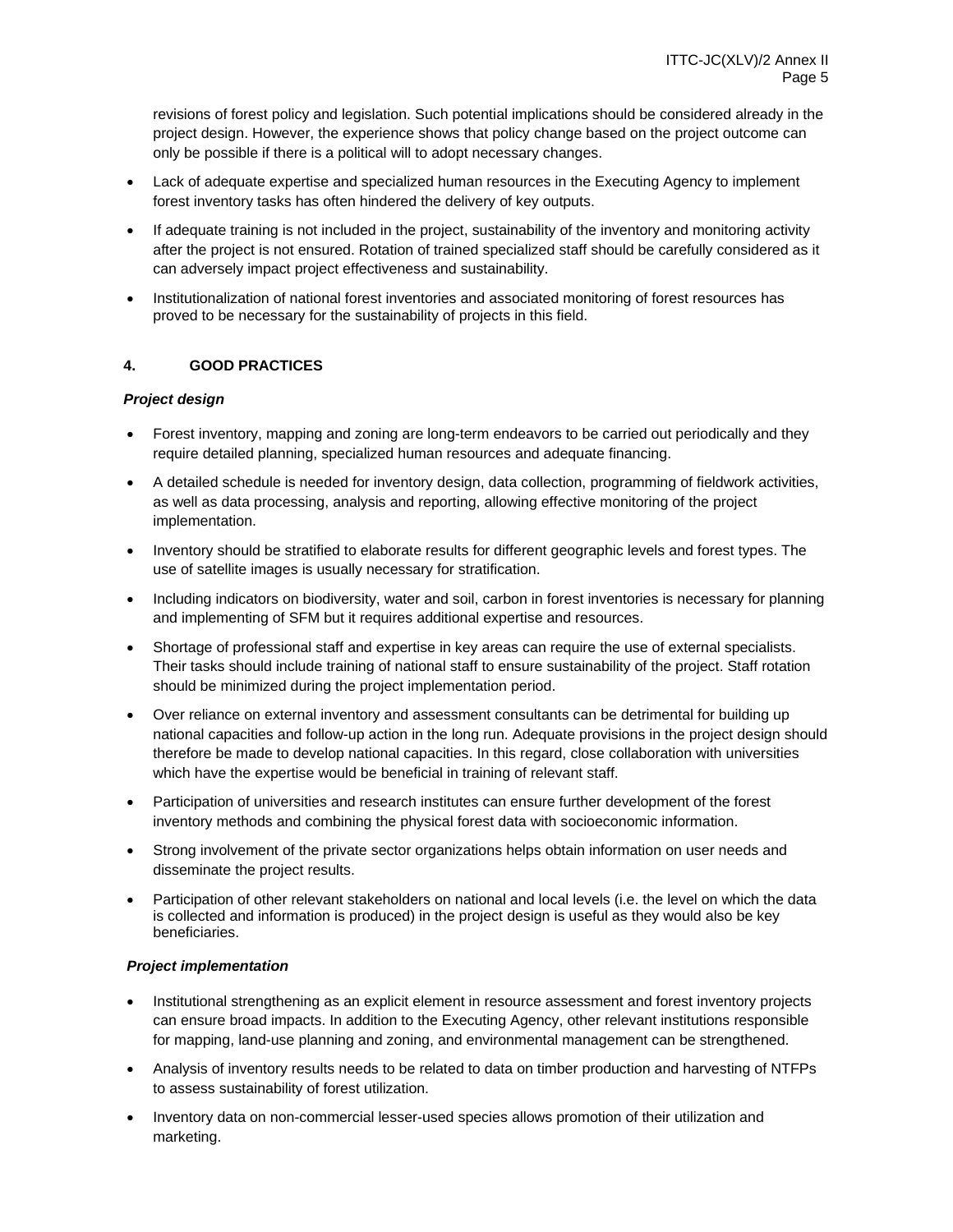- A network of permanent sample plots throughout the country can provide on-going monitoring data on the detailed characteristics of the state (baseline) and change of the forest resource. Permanent plots would also crucial for continuous development of the inventory methodologies. Re-measurement is periodically needed and the results should be calculated and reported.
- A baseline report on the status of the forest resource should be produced incorporating the data gathered on socio-economic aspects, biodiversity, wildlife, and human impacts on forests, as appropriate.
- Annual budget allocations of the responsible Executing Agency ensure financing of the recurring costs of periodic forest resource assessments, re-measurement of the monitoring plots, as well as data analysis and reporting. Sustaining adequate budgetary resources may have to involve engagement of collaborating agencies and other users of data.
- An end-project workshop can validate the results and prepare for the next step. This is particularly needed in pilot projects to ensure their broader impact and formally incorporate inventory data in SFM planning processes contributing to project effectiveness and sustainability.

## **SOURCES**

| PD 109/90 Rev.4 (I) | ASSISTANCE TO MODERNIZATION, RESTRUCTURING AND DEVELOPMENT<br>OF WOOD-BASED INDUSTRIES IN CÔTE D'IVOIRE                                                     |
|---------------------|-------------------------------------------------------------------------------------------------------------------------------------------------------------|
| PD008/95 Rev.1 (F)  | MULTIPLE RESOURCES STRATIFICATION, MAPPING AND INVENTORY FOR<br>THE FIRST FOREST ZONE IN GABON - PHASE I                                                    |
| PD063/97 Rev.3 (F)  | SPECIALIZATION PROGRAM FOR FOREST TECHNICIANS ON SUSTAINABLE<br>TROPICAL FOREST MANAGEMENT IN BOLIVIA                                                       |
| PD049/99 Rev.2 (F)  | PILOT PLAN FOR THE SUSTAINABLE MANAGEMENT OF 10,000 HECTARES<br>OF SECONDARY FOREST IN SAN LORENZO, ESMERALDAS                                              |
| PD014/00 Rev.5 (F)  | INTEGRATED PLAN FOR THE CONSOLIDATION OF THE BAGRE HIGHLANDS<br>BIOLOGICAL CORRIDOR, PROVINCE OF DARIEN                                                     |
| PD023/00 Rev.4 (F)  | PROMOTION AND TRANSFER OF KNOWLEDGE ON SUSTAINABLE FOREST<br>MANAGEMENT MODELS TO TIMBER PRODUCERS                                                          |
| PD 85/01 Rev.2 (I)  | STRATEGIES FOR THE DEVELOPMENT OF SUSTAINABLE WOOD-BASED<br>INDUSTRIES IN INDONESIA                                                                         |
| PD002/93 Rev.1 (F)  | INTEGRATED PILOT MANAGEMENT OF THE NGUOA II FOREST NORTH -<br>PHASE I: THE PREPARATION OF A MANAGEMENT PLAN                                                 |
| PD195/03 Rev.2 (F)  | TO ESTABLISH A NATIONAL MONITORING INFORMATION SYSTEM FOR THE<br>EFFECTIVE CONSERVATION AND SUSTAINABLE MANAGEMENT OF<br><b>THAILAND'S FOREST RESOURCES</b> |

This thematic summary is based on the ex-post evaluation reports of the following projects: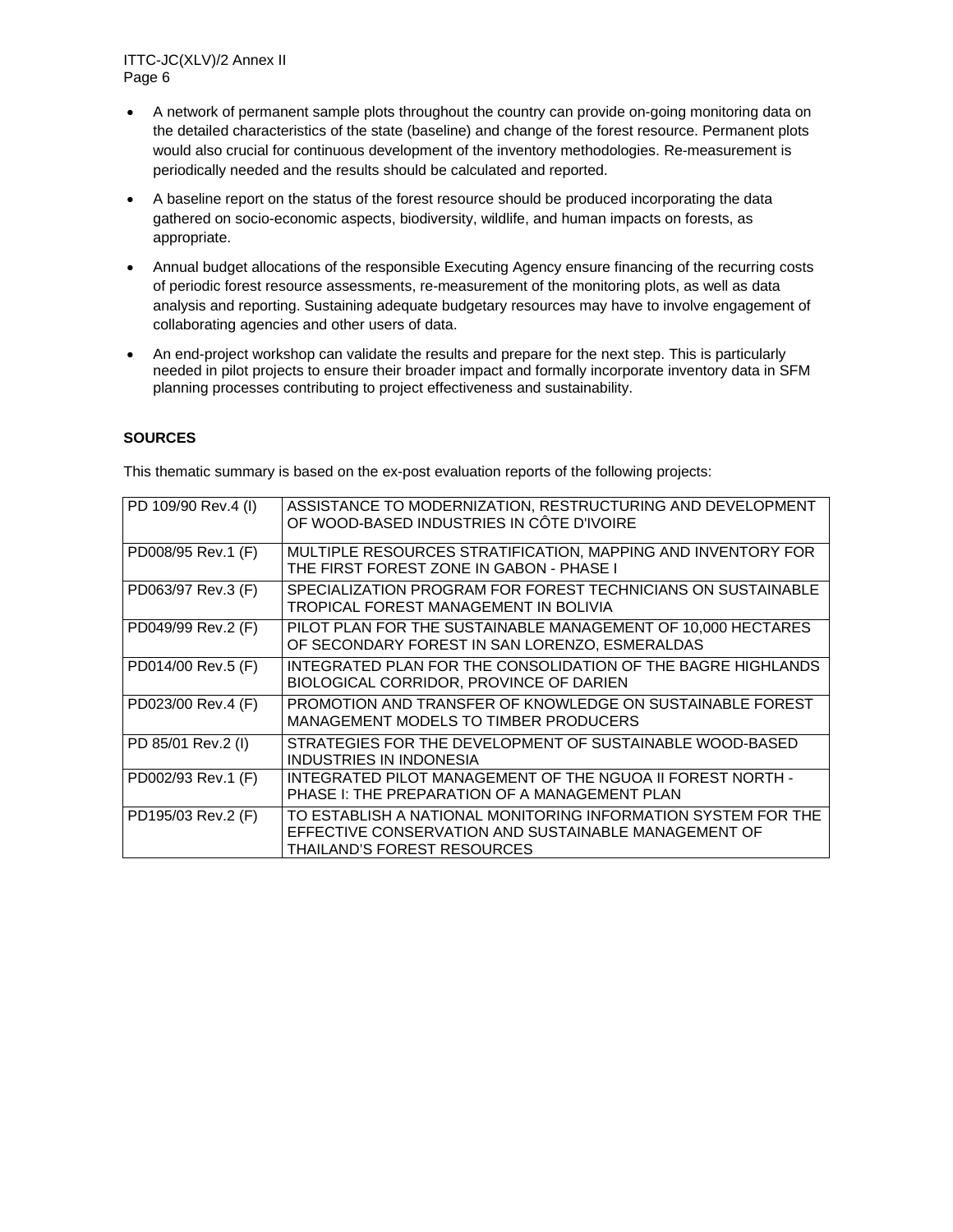#### **THEMATIC SUMMARY REPORT No. 2**

#### **DEMONSTRATION AREAS, MODEL FORESTS AND PERMANENT SAMPLE PLOTS FOR SUSTAINABLE FOREST MANAGEMENT**

#### **1. INTRODUCTION**

Demonstration areas and model forests are developed to help achieve sustainable forest management (SFM) by providing location specific information and experience that can be shared among stakeholders through lessons learned. Permanent Sample Plots (PSP) often form part of the demonstration areas and model forests but they can also be established independently.

The concept of demonstration areas in tropical production forests stems from the early 1990s as a tool to develop, share and disseminate good experiences in practical forest management. The idea was that producing member countries would select one or more among the best managed forest areas for timber production to further step up the quality of forest management and to demonstrate the feasibility of SFM in practice. Some of these experiences have been evaluated and compiled in success stories providing a source of ideas for other forest management units (FMU) in the country and elsewhere.

A model forest is a related approach with largely similar objectives. In this case sustainable management is implemented at a designated management area (often predominantly logged over forest) in which a number of concessionaires are, or have been, operating. Some model forests are established for research; monitoring and training purposes rather than serving as demonstration areas. Some projects have been primarily implemented as demonstration areas of integrated land use approach, focusing on conservation and sustainable use of tropical forests for various purposes at various scales and in different site types.

Both demonstration areas and model forests are applicable in forest concessions and community forests in natural and planted forests but they can also include formally protected areas.

Permanent sample plots are established to study forest ecosystems with respect to tree growth and canopy structure, forest health and vitality, non-timber forest resources, biodiversity, soil and water conditions, and forest utilization. Both demonstration areas and model forests can include PSPs for monitoring and research. PSPs are usually also a necessary element in national and FMU level forest inventories.

## **2. KEY ISSUES**

- The formulation of demonstration and model forest projects has often suffered from an inadequately structured logical framework for proper integration of activities and clarification of responsibilities of the parties involved.
- It is not always understood that the establishment of designated areas for demonstration and model forests through a project is only the first step. Adequate project exit strategies, including the parties' commitment to maintain these areas in the medium and long term, have not always been duly considered in the project design stage jeopardizing the sustainability of project achievements.
- A model logging concession can serve as an area for training, research and demonstration increasing its strategic value but this can easily make the project highly complex to implement. Demonstration and dissemination have not always been successful in spite of being part of the original project strategy.
- The accountability of concession holders plays a significant role to reach demonstration goals but it has proved to be difficult to ensure in some projects.
- Lack of provisions for statistical and physical coordination between the various inventory and plot monitoring systems is an issue for many projects of this nature.
- Poor accessibility of demonstration areas and PSPs has proved to be a critical constraint. Ensuring access to sites in the long run is necessary to benefit through learning from the changes in the forest.
- In some cases, re-measurement data from PSPs has not been compiled, analyzed and reported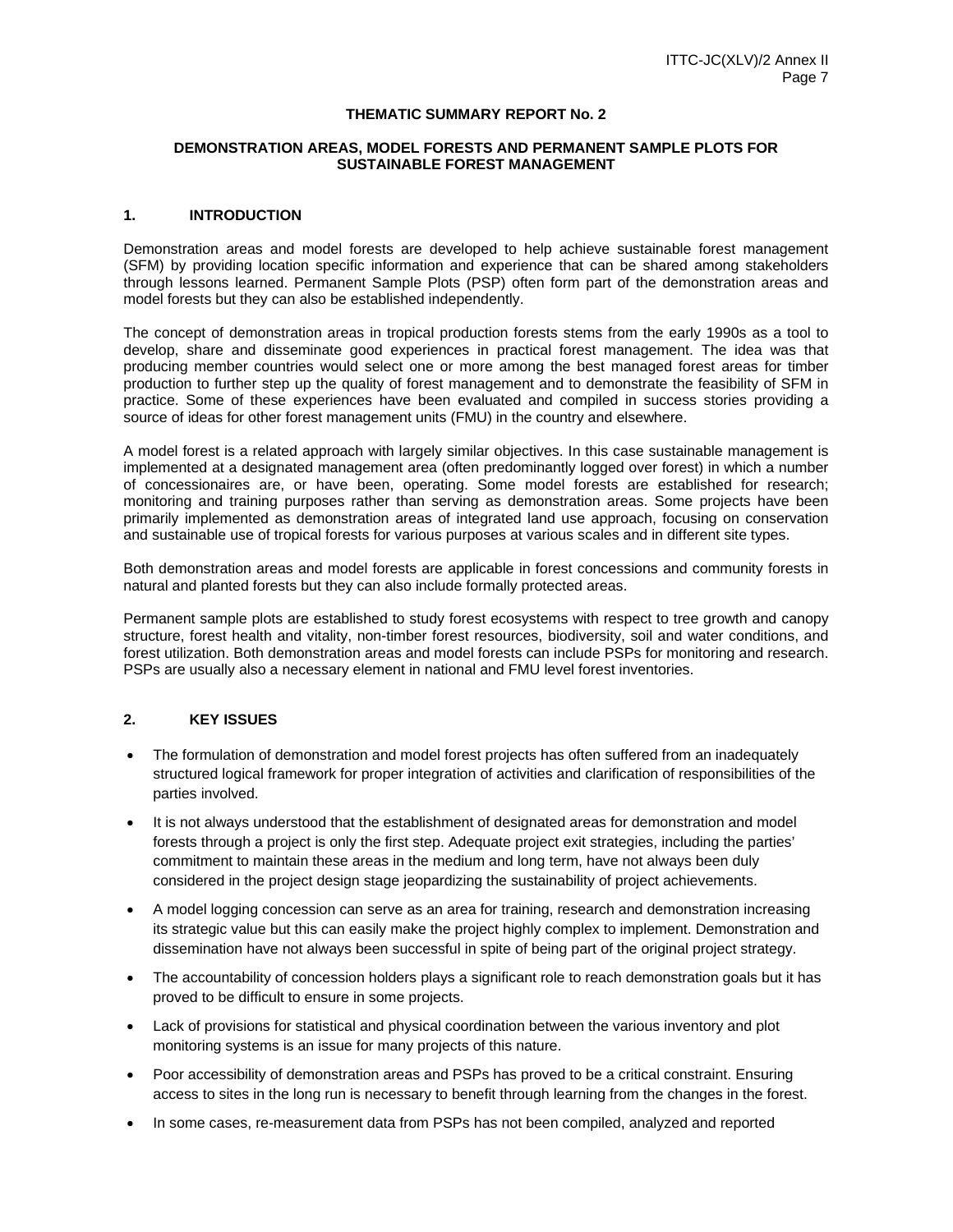seriously questioning the justification of investment in re-measurements.

- The mensuration and taxonomic weaknesses of some databases have cast doubts on the credibility of yield projections which are needed to establish future sustainable harvesting levels.
- Ambiguity and inconsistency of the interchanging use of the key terms such as "forest sustainability", "forest condition" and "forest health" can undermine the project's strategic value. The objective of data collection, reporting and assessment becomes therefore easily diffused. Different interpretations of key terms and assessment indicators tend to limit possibilities to draw general conclusions based on the measurement results.
- The ultimate positive impact on forest management practices in demonstration areas and model forests remains limited in situations where law enforcement is weak or lacking and the forest sector continues to be dominated by a few powerful timber holdings aiming at short-term profitability rather than long-term sustainability.
- Weak competence of government agencies and confusion about forest use rights can undermine any efforts to improve forest management through demonstration areas and model forest projects.

## **3. LESSONS LEARNED**

## *Project design*

- Four prerequisites need to be fulfilled to achieve the objectives of successful demonstration areas. (i) The forest manager, often a concessionaire, should be committed to further improve forest management. (ii) The forest manager should allow and ensure documentation and analysis of the management measures and their impact. (iii) The interested parties should be allowed to visit the forest management unit and to access information. (iv) A dissemination and extension plan should be developed and implemented.
- Participation by the major stakeholders in demonstration projects needs to be provided starting with the design stage, then speeded up over the project cycle. Some of the timber companies may lack a sense of commitment, responsibility or urgency, while others such as the local forest communities may participate willingly and constructively if awareness of benefits can be created and adequate incentives provided.
- Demonstration projects can increase awareness among the forest authority and the private sector on (a) how to implement SFM in practice, (b) the implications of environmental damage for the concessions, and (c) the need to cooperate with each other. Concession holders and contractors can be made aware of the fact that changes are not only necessary but also beneficiary for them as well.
- The most noticeable effects of the introduction of SFM procedures in the demonstration and model forest areas may include (i) improved water quality in downstream areas, (ii) reduction of timber waste and damage to soil and residual forest growing stock, and (iii) improvements in road and other infrastructure design and construction (e.g., banks in skid trails to prevent run off and lowering of maximum road gradients).
- Reduced impact logging (RIL) experiments in model forests and demonstration areas, using ground equipment, can effectively confirm that harvesting under SFM is technically and economically feasible. Results can demonstrate that residual stands after the second cutting cycle are promising for the third cutting cycle while there has been no convincing evidence which would indicate loss of biodiversity from species to genes.

## *Project implementation*

 Project management and funding agencies should be aware that it takes a long time to reach the stage of a fully operational demonstration area even in sites which may at the first sight look to have a good potential for demonstrating sustainable forest management, including timber production. Planning for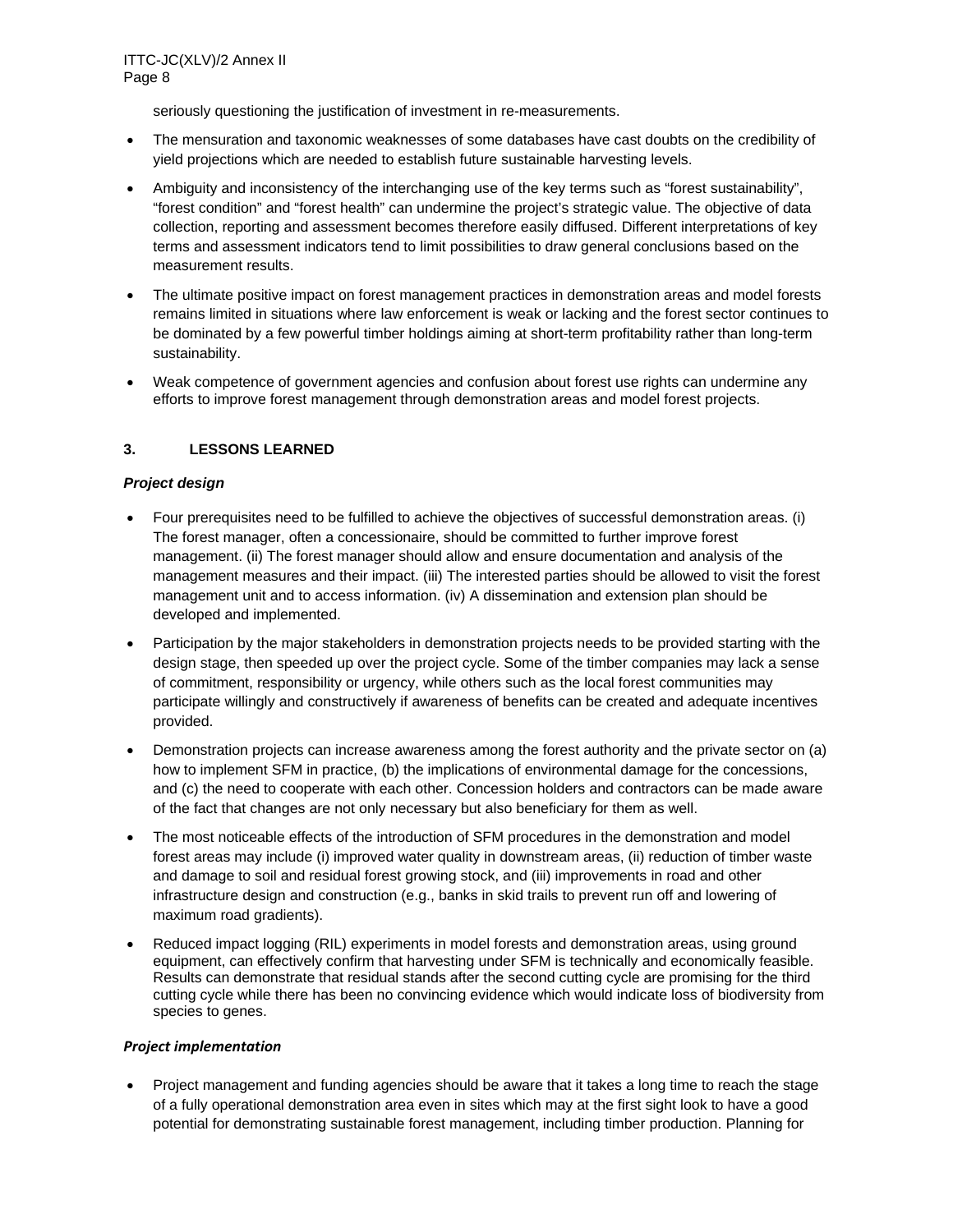additional phases needs to be considered in the initial project design by including respective activities.

- The more complex a project design, the higher the risk that management cannot cope with it. For example, while certain project sites are confined to one concession area, including the surrounding areas of its influence, others may include many concessions, even straddling the boundaries. This implies an unnecessary large number of actors in the project which tends to dissipate the attention of project management and commitment by actors.
- When the project is large and very ambitious, it easily becomes unnecessarily complex. Such a situation should be avoided. Complexity may also be inherent to an area which has been chosen to implement the project (e.g. due to forest characteristics, illegal logging in the area, or other external impacts on the forest resource). To some extent, complexity can be addressed through a strong project management structure and capacity as well as firm partner commitments.
- When log supply and harvesting volumes are still ruled by diameter limits, harvesting volumes are not based on accurate growth data related to the basal area. Permanent sample plots are needed to provide the basis for establishing sustainable harvesting levels.
- Continuous periodic monitoring of sample plots is necessary for generating information that can be effectively used for achieving sustainable forest management.
- Technical measuring difficulties and logistic obstacles to access plot locations can significantly add to project costs and should be duly considered in the project design phase. Close integration of monitoring activities and simultaneous execution of plot measurements can improve the project's cost efficiency.
- The project must show credible evidence that a growth and yield monitoring system is in place to ensure the dissemination of credible results.
- Sustainability of research forests can be difficult to achieve, hence their role to serve as a demonstration area for sustainable timber production can be limited, especially where accessibility is a major constraint.

## **4. GOOD PRACTICES**

## *Project design*

- Good design of demonstration and model forest projects avoids unnecessary complexity, and is based on firm commitments of parties, with clear exit strategies.
- Good documentation of the project development process helps assessment of the proposal, in particular with respect to involvement of stakeholders and the degree to which ownership of activities and outputs is perceived.
- Careful project design secures integration and spatial linkage of measurements and related activities among all national demonstration projects.
- Full commitment and proactive participation from those actors who should play indispensable roles during the later stages of the project or even after project completion needs to be ensured during the formulation phase and maintained during the implementation phase.

## *Project implementation*

- Technical soundness, a critical factor for the credibility of project outputs, relies on the clarity of terms used, as well as scientific methods in sampling, measurements and data analysis.
- Assessment indicators can be linked with the ITTO Criteria and Indicators for SFM and relevant ITTO Guidelines.
- In PSPs for studying forest dynamics, measurements should go beyond tree height and diameter. The added value of permanent plots is in the study of the spatial and temporal changes in the structure of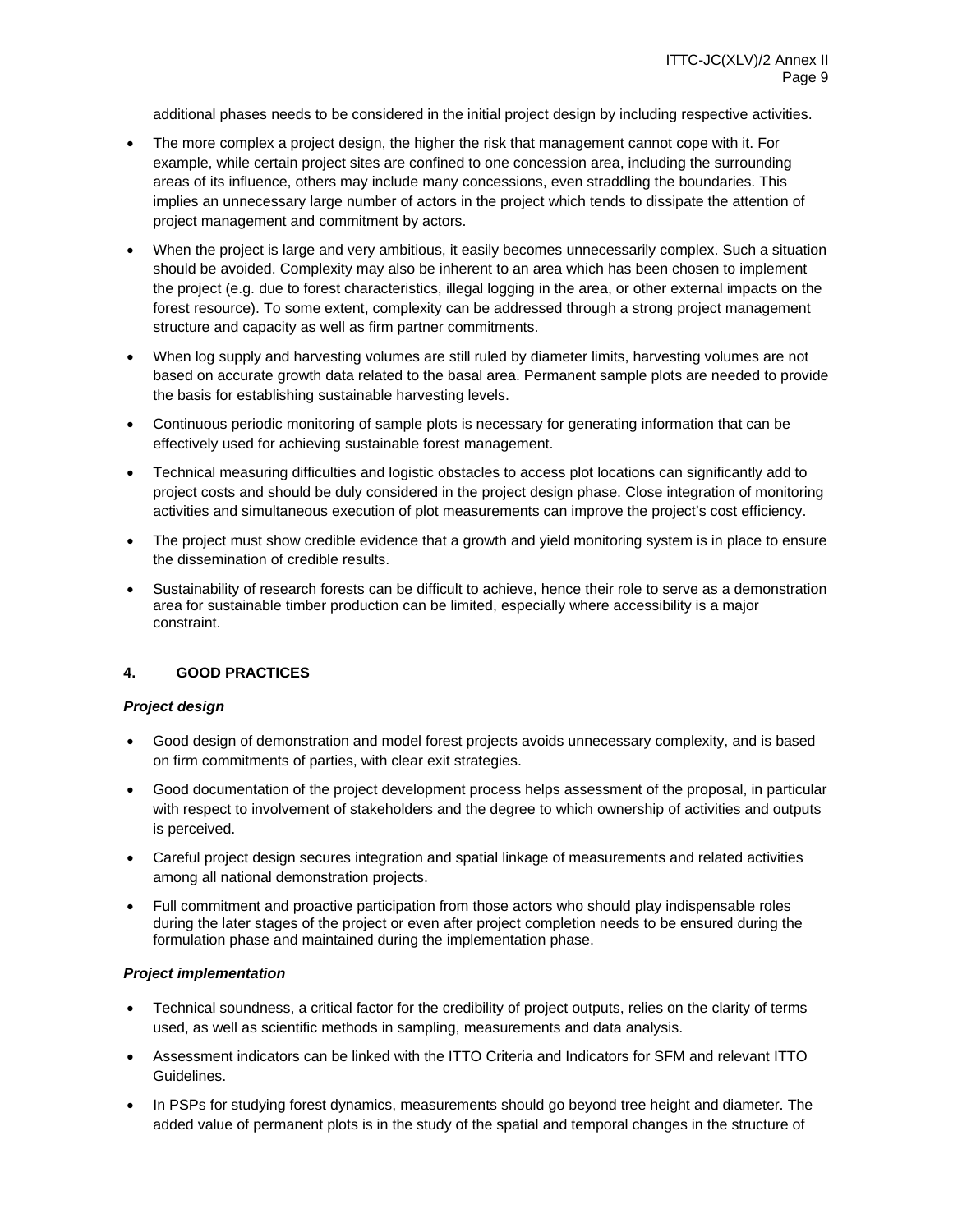the forest as well as species behavior during and after management interventions or disturbances. Monitoring can include phenology, mortality, distribution of tree crowns, volume, stem diameter and age. Permanent plots are also useful for monitoring of changes in biodiversity and soil and water conditions.

- Data collection should continue in the same plots over a time series, and research is needed to refine the methodologies. In PSPs, marking of trees for permanent identification and regular updating of measurements are essential good practices.
- After re-measurement, data analysis and reporting should be ensured.
- The databases constructed should allow modeling the behavior of the forests in different scenarios of forestry and environmental parameters. Analysis and reporting are needed to draw the first lessons on the behavior of natural forests and to guide the next measurements in study plots.
- With proper management, a research forest can serve as a protected area and some plots can be developed as demonstration areas even if they lack the context of a larger forest management unit.
- Maintenance of demonstration plots in private concessions requires clear and firm commitment and sense of responsibility among company shareholders, management and staff, as well as other partners.
- Effective support to local communities in model forests aims at developing practical approaches to improve technology and livelihoods based on forest activities. In such projects due consideration of socio-economic aspects can ensure the applicability of results in local and other similar conditions.
- Careful site selection is crucial for efficient and effective model forest project implementation. Representativeness and accessibility are key criteria for site selection.
- Even parts of the community forests and forests gazetted as Permanent Forest Estate can successfully be developed for demonstration, especially when they are fairly easy to reach.
- Variation in topography and forest characteristics offers excellent opportunities to demonstrate siteadapted silvicultural and logging techniques.
- Cooperation with local communities is essential and the choice of other project partners is crucial for successful development of practical approaches through model forests and demonstration areas.

## **SOURCES**

This thematic summary is based on the ex-post evaluation report of the following project and other relevant documents:

| PD053/00 Rev.3 (F) | IMPLEMENTATION OF A PERMANENT NETWORK OF STANDS DYNAMICS.  |
|--------------------|------------------------------------------------------------|
|                    | MONITORING PLOTS FOR THE GAZETTED FORESTS OF CÔTE D'IVOIRE |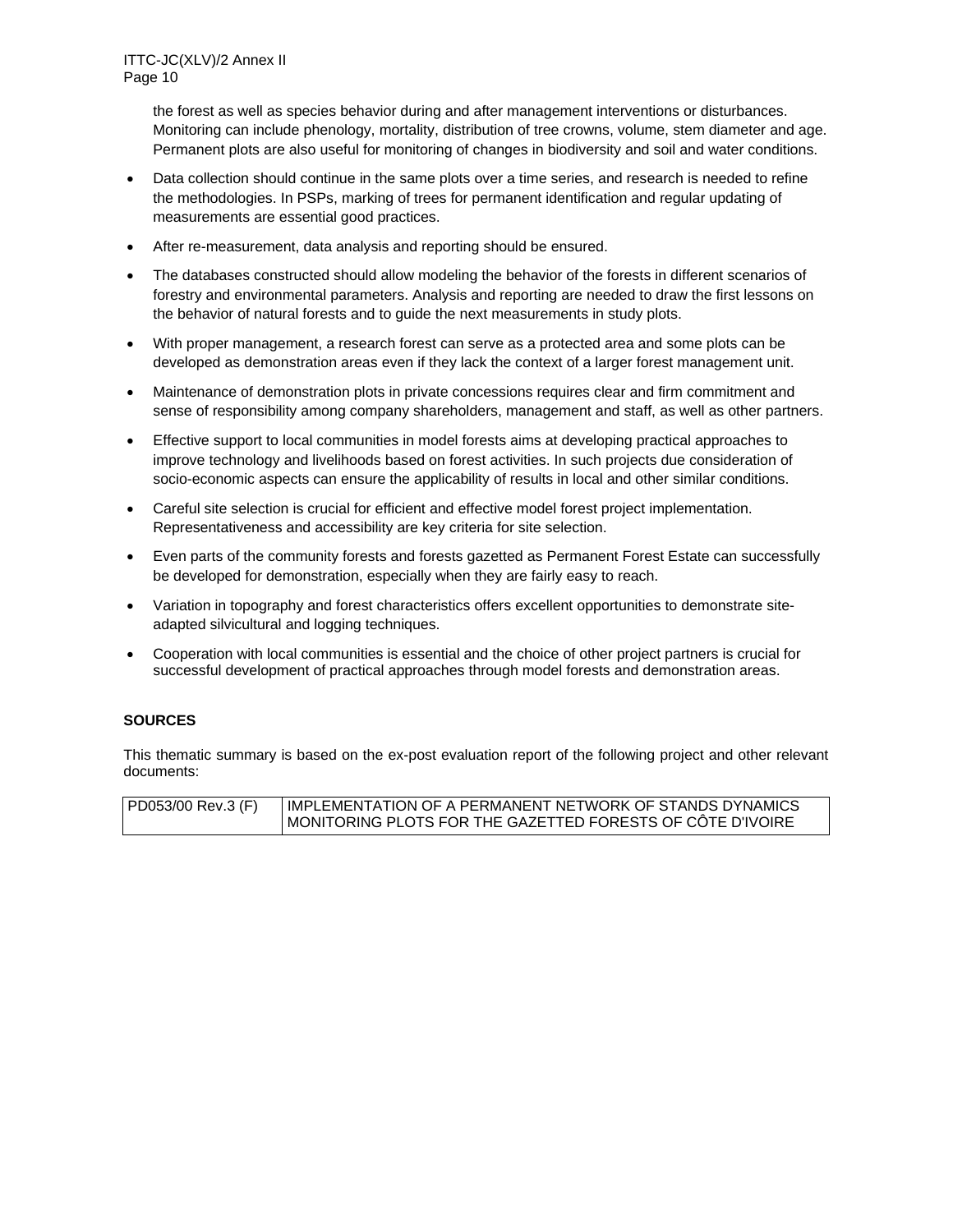#### **THEMATIC SUMMARY REPORT No. 3**

#### **PROTECTED AREAS AND BIODIVERSITY CONSERVATION**

#### **1. INTRODUCTION**

Protection, conservation and enhancement of forest biodiversity are national and international priorities to ensure the stability and resilience of ecosystems. ITTO's mandate is to foster international cooperation in the achievement of sustainable forest management (SFM), including the maintenance and enhancement of forest biodiversity. ITTO has consistently sought to promote biodiversity conservation both in forests managed for timber production and in protected areas. The Organization has promoted zoning of forests to enhance both production and protection functions. Field level projects have been important in capacity building and designing national policies in biodiversity conservation.

In addition to national level efforts, ITTO's trans-boundary initiatives have been valuable both in improving the status of conservation on the ground and in translating the political commitments of participating governments into practical operational collaboration. These projects have been especially useful in contributing to capacity building through sharing of experience amongst all levels of forest management and conservation organizations from the field to the line ministries. Assumptions that underpin the related forest policy debate have also been tested in practice. The high political profile of trans-boundary conservation projects has ensured that the lessons learned have fed into the policy development and educational programmes.

Trans-boundary initiatives have special significance as many of the world's most important remaining tropical forests are found in remote frontier areas. Conserving and sustainably managing these forests is one of the major global environmental challenges. In addition to government executed projects, ITTO also collaborates with communities and NGOs in trans-boundary projects which have laid down the groundwork for establishing a community-based conservation and development programs that can maintain the long term integrity of national parks and develop effective models for managing trans-boundary protected areas.

The ITTO/IUCN guidelines for the conservation and sustainable use of biodiversity in tropical timber production forests is a useful source of information for the design and implementation of projects related to protected areas and conservation of biodiversity.

Ensuring forest health and vitality in ecosystems is a global conservation priority. Effective strategies are based on an appropriate balance of strictly protected areas and effective biodiversity conservation in other forests but it is difficult to define in practice. ITTO-funded projects are crafted within the framework of sustainable forest management. Typical examples include: (1) field projects in areas where local population is the determining factor for forest biodiversity conservation (buffer zone or inside the protected area); (2) main development alternatives for local population include forest management, restoration/reforestation, harvesting of forest products and their processing, etc. (3) exceptional value of the forest biodiversity is highly endangered, especially when forest genetic resources are valued for the future.

#### **2. KEY ISSUES**

- Deforestation and loss of biodiversity take place in situations where there is lack of awareness of the importance of different forest types for biodiversity conservation and sustainable livelihoods among local populations. Market failures drive unsustainable utilization of forest resources, and other factors include weak governance and insufficient scientific information on ecology, silviculture, harvesting and utilization of tropical forests.
- Protected areas often lack management plans or their implementation is ineffective many protected areas are only "paper parks". Therefore, projects need to ensure the sustainability of forest ecosystems through the implementation of a management plan for conservation and sustainable use, as appropriate. Planning should be based on adequate studies and research on forest values, including on the resource potential and the needs of local populations. Strengthening of institutional capacities is often also needed.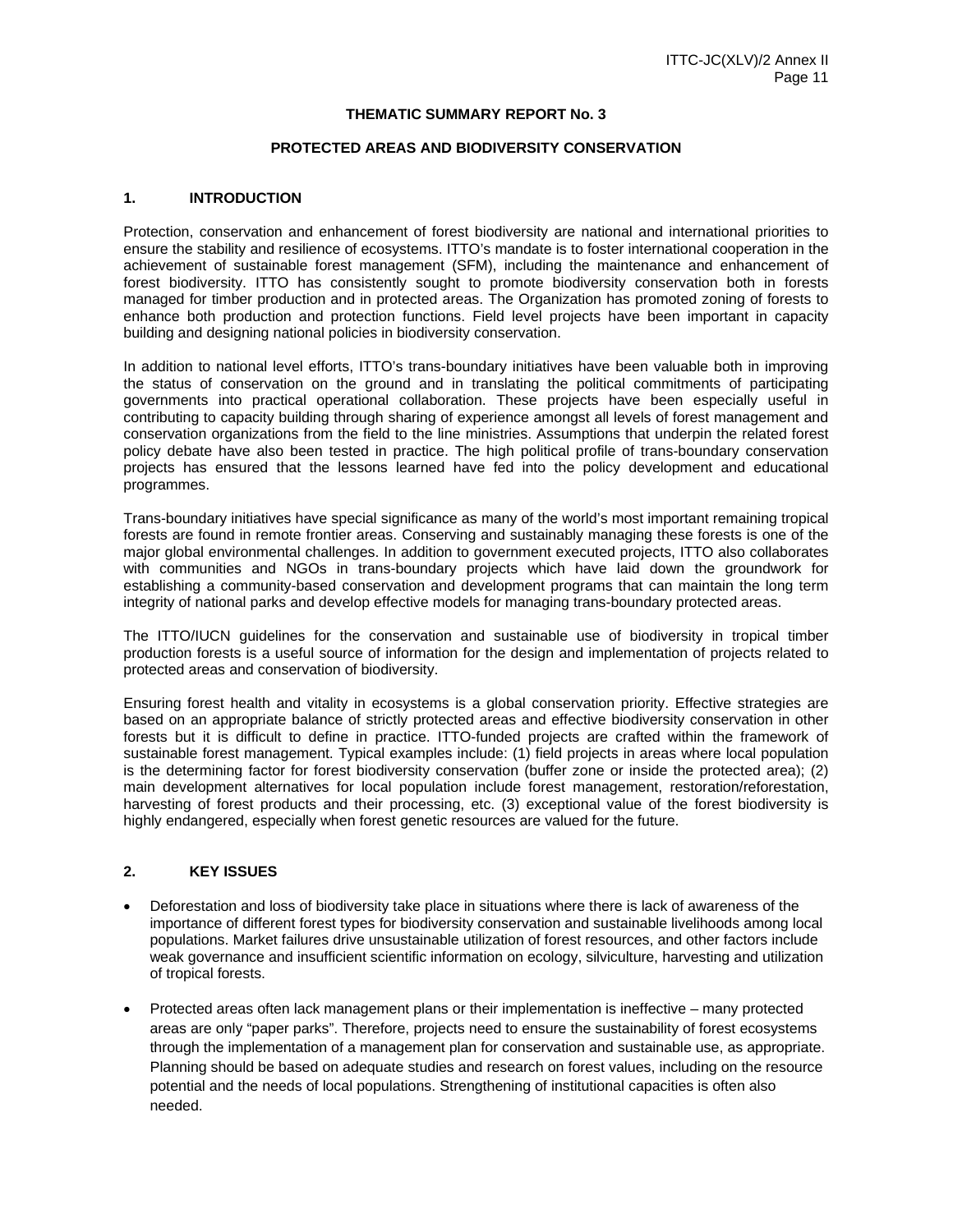- The trans-boundary aspects of flora and fauna of the forest reserves are particularly important for the conservation of migratory species. There is also a need to contribute to security in protected areas and building up trust between the collaborating nations. These measures would be necessary also for tapping new revenue for conservation from the tourism potential in the participating countries.
- Communities living adjacent to protected areas need to participate in decision making as usually stipulated in the legislation. However, often communities cannot do so due to lack of awareness, skills, and weak internal organization. In fact, it is often difficult to structure operational relationships between communities and other stakeholders in and around protected areas. Socio-economic studies are only a first step in building up effective partnerships which is a delicate time-consuming process that can easily get bogged down.
- In many national parks, illegal bush meat poaching may continue in spite of enhanced control measures often with external support. Control cannot be effective if culprits are not prosecuted and condemned in the courts. Poaching is an additional security risk for park guards as well. Even if the law may allow subsistence hunting for the inhabitants of the area, control of hunting tends to remain largely ineffective.
- In some conservation areas, many externally funded environmental and social projects are operating without effective coordination which limits their impacts. Cooperation and coordination would be particularly needed for financing of critical activities for social development as resources of individual projects are often insufficient. Development of alternative sustainable economic activities has proved to be difficult and remains a key constraint for engaging local people in conservation.
- Also in trans-boundary projects national authorities' participation may lack operational coordination, although partner governments officially support the project. While some forestry authorities can provide financial support during execution and may express willingness to assume larger responsibilities in the future, others may remain uncommitted. Very few public agencies in participating countries make necessary commitments to implement activities and bear their costs to maintain effective community participation in biodiversity conservation in the buffer zones after the project has been terminated.
- Project proposals may be attractively designed on paper but in practice, they may turn out to be too ambitious considering fund availability, planned time period, working conditions and capacity to control external factors. Project plans may also fail to foresee adequate activities to achieve the identified specific objectives. The design too often requires NGOs as Executing Agencies to carry out actions that are beyond their legal and professional competence such as establishing a protected area system on government or private lands.
- Although the idea behind some projects could be valid given the problem analysis that led to its formulation, there is always a need for participation of beneficiaries and other stakeholders through adequate consultation in the project formulation process. The project rationale is usually based on filling existing gaps in the knowledge on the resources in order to elaborate management plans for the areas under consideration. Success on the long term requires effective implementation arrangements of the plans prepared but such arrangements are not always considered in the project design phase.

## **3. LESSONS LEARNED**

## *Project design*

- Achievement of biodiversity conservation objectives with indigenous people's participation can be more effective than through establishment of strictly protected areas. This, however, greatly depends upon (1) tangible results of sustainable management alternatives generated by the project; (2) population growth and ethnic diversity in the target areas; and (3) fulfillment of the government's responsibilities regarding infrastructure and social services.
- Communication, awareness raising and training are fundamental prerequisites for change in local customs but it takes time to have a true impact due to traditional resistance if the targeted change in behavior is not by obligation.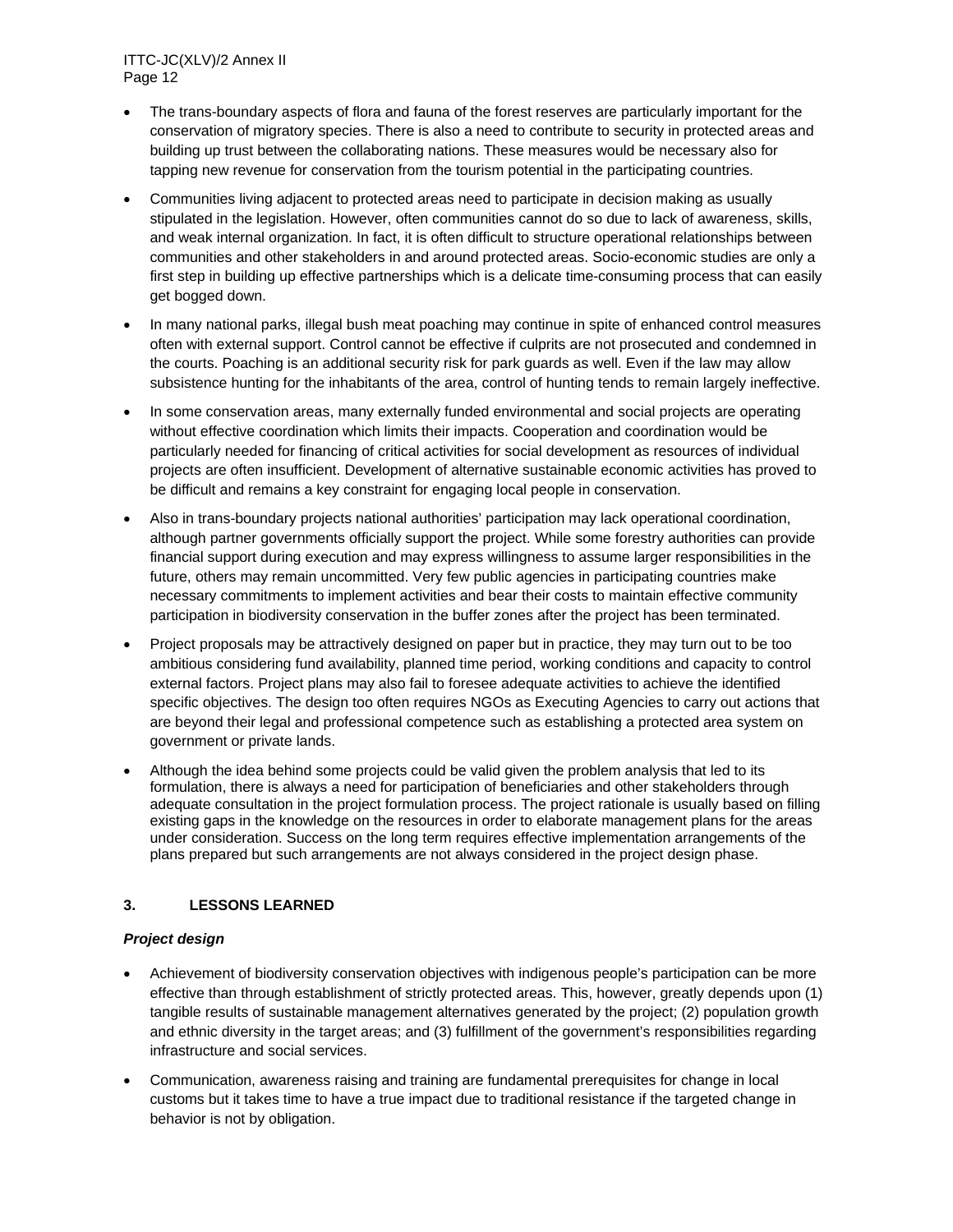- Participative community management depends on the socio-cultural environment; the well-being of local people is a precondition for success in conservation and engagement in productive activities. Most conservation projects come with a restrictive initial agenda for communities but their members are seldom entrepreneurial or interested in a change of life style. Externally imposed management of sacred sites and trees is also difficult to accept by communities.
- Understanding ethnic diversity, local traditions and cultural and spiritual values in the protected area is necessary as conservation measures are built on them.
- Development of alternative sustained livelihoods activities within the framework of a forest conservation projects requires a broad range of skills which should be provided through the project team.
- Income generation needs to be addressed as a community or family business enterprise and not only as a forest conservation project activity. Strategic partnerships can be elaborated to devolve local community development activities to NGOs and other actors such as rural banking institutions or extension organizations to ensure continuous support to alternative livelihoods.
- Alternative economic activities can provide tangible impacts, particularly during the transition period toward effective conservation management. There is no blueprint for their development which is a stepwise process through trial and error for which communities need patience. Successful development of activities should also consider differences in gender priorities and participation.
- Adequate resources may have to be invested in community development, even if it may not be the main target of conservation. The results of past projects have shown that it has often been a key element for the success.
- Improvement of local livelihoods usually requires investments in infrastructure and economic activities which can bring along increased risk for the clearance of forest land and illegal activities.
- To address poaching in protected areas, zoning for hunting areas within the conservation areas is helpful for improving control. Rotation can be applied when allocating hunting rights to have sufficient areas for fauna recovery. Special measures are often needed for management of large wildlife in order to avoid animals getting accustomed to feeding on crops. Village committees can be useful for monitoring their threats.
- Buffer zones, with a mosaic of multiple use areas around protected areas can provide sustained protection while helping build up economic resources. However, expectations within a limited time period should be realistic, particularly with regard to changes in community behavior.
- Generating credible information is necessary for raising awareness among the decision-makers on the importance of different types of forests and their biodiversity for the preservation of the environment and the national economy.

## *Project implementation*

- If a biodiversity conservation project is implemented strictly according to its original operational plans within a relatively short period, it may produce visible short-term outputs but there is a risk of compromising long-term impacts.
- An adequate time period is needed for participatory processes to root down and for developing adequate approaches and ownership by the beneficiaries and partners. For this reason a minimum of three-year project duration should be planned.
- By their nature project impacts tend to always evolve slowly and therefore interventions should remain active for several years even after project termination. A follow-up mechanism can ensure that actions can continue.
- In trans-boundary conservation projects there is a risk of accumulated complexities due to the fact that more than one country is involved which calls for early devising of adequate mitigation measures.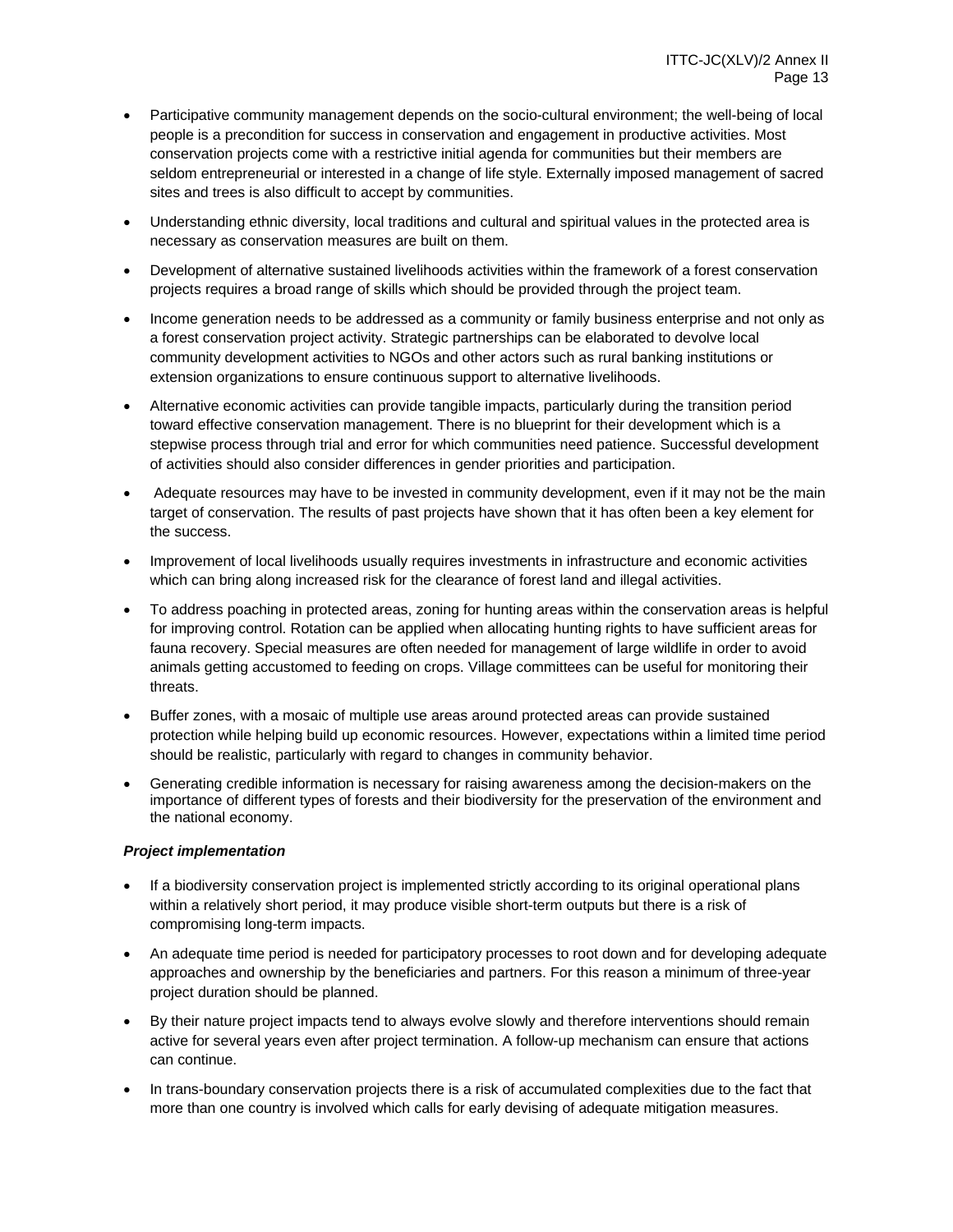- It is very important for project teams to be based in the project area in order to be able to make frequent contacts with communities and other local partners. This would ensure relevance, efficiency and effectiveness of the project activities.
- If the project was initially planned to be implemented by a government agency, but no progress could be seen, project implementation could be improved through subcontracting to a competent NGO while recognizing their limitations to influence policy and change institutions.
- Partnerships have proved to be an excellent concept to build up collaboration among participating actors. However, operational partnerships with communities take time to establish and need a phased process for capacity building.
- Delays during the implementation can occur due to changes in national policy, regulations and institutional framework, which calls for adaptive project management.

## **4. GOOD PRACTICES**

## *Project design*

- Conservation projects need to be designed through a careful consideration of the best available practices. These include: (1) empowerment of local communities' leadership, through organizational assistance, carefully promoting democratic approaches; (2) frequent but precise up to date communication on the project's objectives and implementation; (3) respect for local traditions, especially indigenous people's customary rights and own rules; the latter can incorporate biodiversity conservation elements; (4) facilitating contact between indigenous leadership with national or regional government authorities; (5) recognition that some classical approaches to conserve biodiversity, such as establishment of strictly protected areas, may not be feasible; (6) redefinition of limits of existing protected areas when these include populated areas without biological diversity value; (7) land titling for indigenous people as a pre-condition to set aside protected areas; and (8) selection and training of indigenous or local people as promoters of conservation goals and project results.
- Conservation projects can succeed when they are inclusive and the appropriate target groups are involved and benefit from the outputs. Well selected target groups (e.g. indigenous peoples, forest communities) are the determining factor for successful biodiversity conservation projects. However, all the relevant stakeholders should be consulted, including local and regional authorities, settlers and other forest dwellers, community-based organizations, forest enterprises, contractors, civil society organizations, etc.
- Cooperation and partnerships with communities, forestry companies, protected area agencies, forestry departments, international conservation organizations and local NGOs can be effective if based on commitments of all groups. Establishment of mutual trust and understanding is a pre-condition for project success.
- Project plans could make provisions for action to encourage local authorities, enterprises and communities to include biodiversity conservation activities in their forest management plans. Voluntary groups active in this field can play a significant role in raising awareness on conservation if they can receive professional advisory support, which the Executing Agencies could arrange.

#### *Communities in conservation areas*

- Effective conservation and sustainable management of forests requires that communities who live in and around the forests can benefit from the project outcomes. Community stewardship is often a useful strategy in management of conservation areas.
- Involvement of conservation NGOs and other civil society organizations in biodiversity conservation field projects can be highly valuable as they bring new skills and perspectives, and often funds. They can also help ensure that adequate attention is given to local peoples' concerns.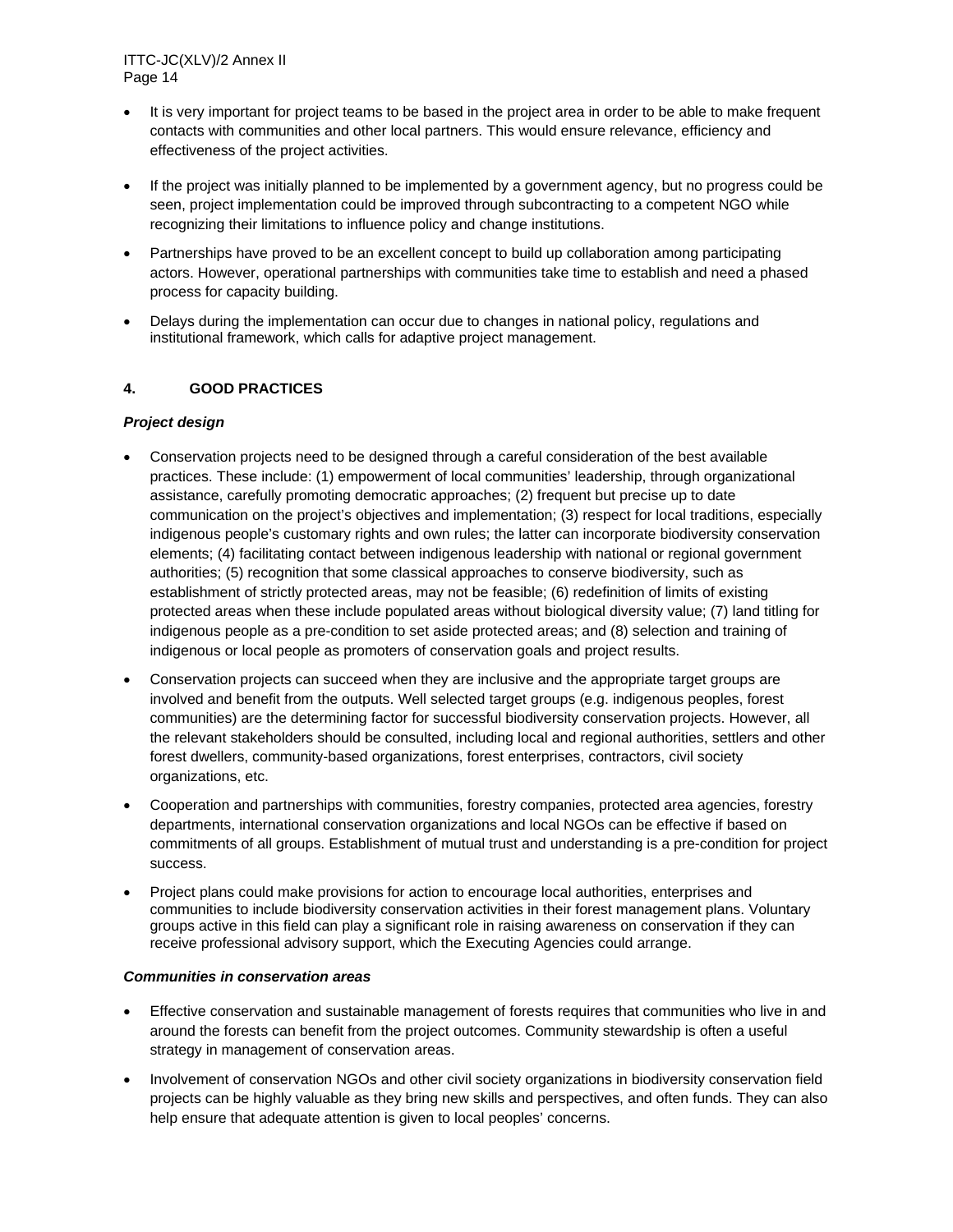- Measures are often needed to avoid unrealistic expectations on the benefits that relatively small-scale projects can bring rapidly for community livelihoods in remote forest regions and conservation areas.
- The Community Organizer approach has proved to be useful in training of rural promoters recruited among local farmers in integrated national park management and in economic activities. Refinancing of promoters' work could be achieved for example by licensed collection of saleable goods, hence motivating them to regularly visit their clients and pass information and offer training to them.

## *Zoning*

- Park zoning needs an evaluation of biodiversity assets, assessment of traditional land use and clarification of use rights. Re-classification of forestland into a national park allows functional zoning, including limited use areas within the park borders. A good planning process is consultative and its outcome is negotiated with local authorities.
- Declaration of a national park can mobilize national and international funds for its management.
- Earmarking of buffer zones around sensitive areas is an important component of the protected area management plans. Buffer zone management can be successful if plans have been developed with the participation of local institutional, non-governmental and rural stakeholders. For development activities in the buffer zone, collateral financing from non-project sources could be raised to generate income and employment, as well as to supply timber and non-timber forest products for local use and markets.

#### *Trans-boundary conservation areas*

- In trans-boundary conservation projects a joint coordinating committee at a sufficiently high-level can ensure that national-level commitments for co-operative action are implemented in practice. These projects may need to develop specific multi-national financing mechanisms for sustaining post-project activities for effective conservation.
- Trans-boundary projects can be successfully crafted within regional initiatives, such as the Congo Basin Forest Partnership, the Heart of Borneo Initiative, the Amazon Cooperation Treaty and others, to promote biodiversity conservation in production forests. However, overly complex implementation arrangements should be avoided.
- While the engagement of local people is important in all field projects, it is especially necessary in transboundary projects as they occur in remote forest areas which are often the home of marginalized groups, ethnic minorities and populations that are amongst the world's poorest and most forest dependent.

#### *Research*

- Databases, research and studies developed by the project can be designed taking into account the needs for the design of conservation strategies and forest policies.
- Engagement of research and educational institutes is particularly useful for designing and implementing scientific components of the projects, and for validation and dissemination of results and lessons learned.

## *Project implementation and sustainability*

- Low levels of support over long periods are often more effective than heavy financial support delivered over short time-frames. The entire cycle of project preparation, negotiation, implementation and evaluation contributes to the progress in biodiversity conservation and sustainable development in project areas.
- Many existing management plans of protected areas need revision by adopting an action oriented approach, including effective cooperation arrangements with local stakeholders (institutional and rural) for co-management, and for ensuring economic and social development.
- Project offices located in the vicinity of remote conservation sites ensures the ease of work and effective supervision, but enough computer facilities are needed to save staff time for field activities.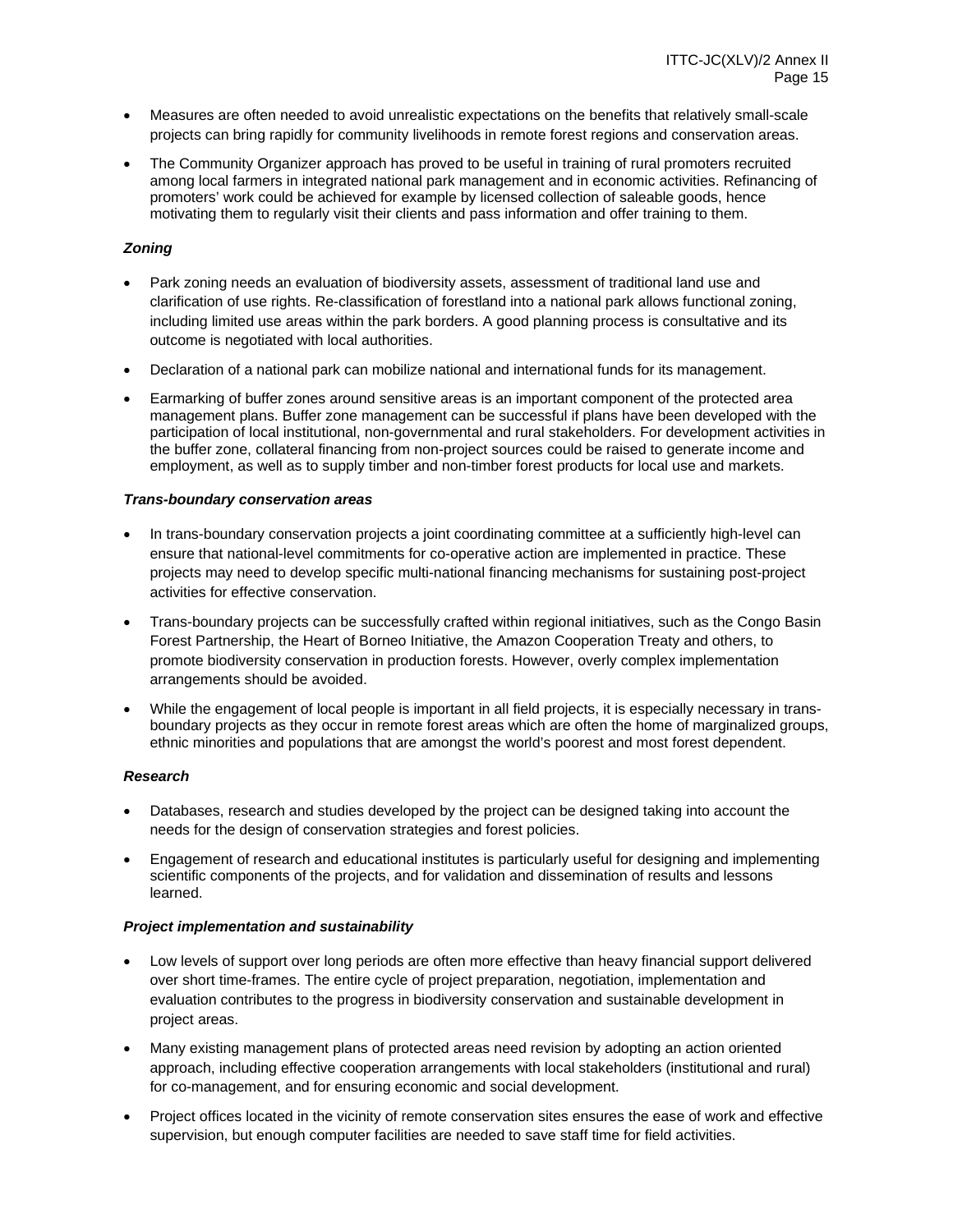- Regular monitoring and reporting help smooth implementation of biodiversity projects.
- Adequate funds need to be raised to continue data collection and to monitor changes in the conservation forests after the project completion. Seeking additional financing from donor agencies is often necessary.
- National public works departments can be engaged to maintain the main infrastructure (road/bridges) in the project area for the benefit of adjacent communities.
- Transparency and effective communication among project partners is a key for smooth joint implementation and reducing unnecessary frictions. Clarity on roles and responsibilities is fundamental for successful partnerships in conservation areas. Clear rules for accountability for each partner are usually necessary.
- Conflict resolution committees can be useful in solving possible conflicts. A possibility to organize extraordinary meetings is needed to address emerging problems.
- An NGO member can be a useful partner for witnessing and providing international perspective as well as specialist technical knowledge.
- Biodiversity conservation projects need feasible exit strategies to ensure that project activities can be sustained. Mobilizing funding from new sources and enhancing cooperation with local and international NGOs can be potential elements of such strategies.

#### **SOURCES**

This thematic summary is based on the ex-post evaluation reports of the following projects:

| PD128/91 Rev.2 (F)   | MANAGEMENT, CONSERVATION, AND DEVELOPMENT OF MANGROVE<br><b>FORESTS IN PANAMA</b>                                                                                                       |
|----------------------|-----------------------------------------------------------------------------------------------------------------------------------------------------------------------------------------|
| PD026/92 Rev.2 (F,I) | DEVELOPMENT OF METHODS AND STRATEGIES FOR SUSTAINED<br>MANAGEMENT OF MOIST TROPICAL FORESTS IN CAMEROON                                                                                 |
| PD026/93 Rev.1 (F)   | DEVELOPMENT OF BENTUANG KARIMUN NATURE RESERVE AS A<br>NATIONAL PARK - PHASE I                                                                                                          |
| PD014/00 Rev.5 (F)   | INTEGRATED PLAN FOR THE CONSOLIDATION OF THE BAGRE HIGHLANDS<br>BIOLOGICAL CORRIDOR, PROVINCE OF DARIEN                                                                                 |
| PD017/00 Rev.3 (F)   | CONSERVATION AND DEVELOPMENT IN THE NATURAL PROTECTED<br>AREAS SYSTEM OF TAMBOPATA (PERU) - MADIDI (BOLIVIA)                                                                            |
| PD289/04 Rev.1 (F)   | MANAGEMENT OF THE EMERALD TRIANGLE PROTECTED FORESTS<br>COMPLEX TO PROMOTE COOPERATION FOR TRANSBOUNDARY<br>BIODIVERSITY CONSERVATION BETWEEN THAILAND, CAMBODIA AND<br>LAOS (PHASE II) |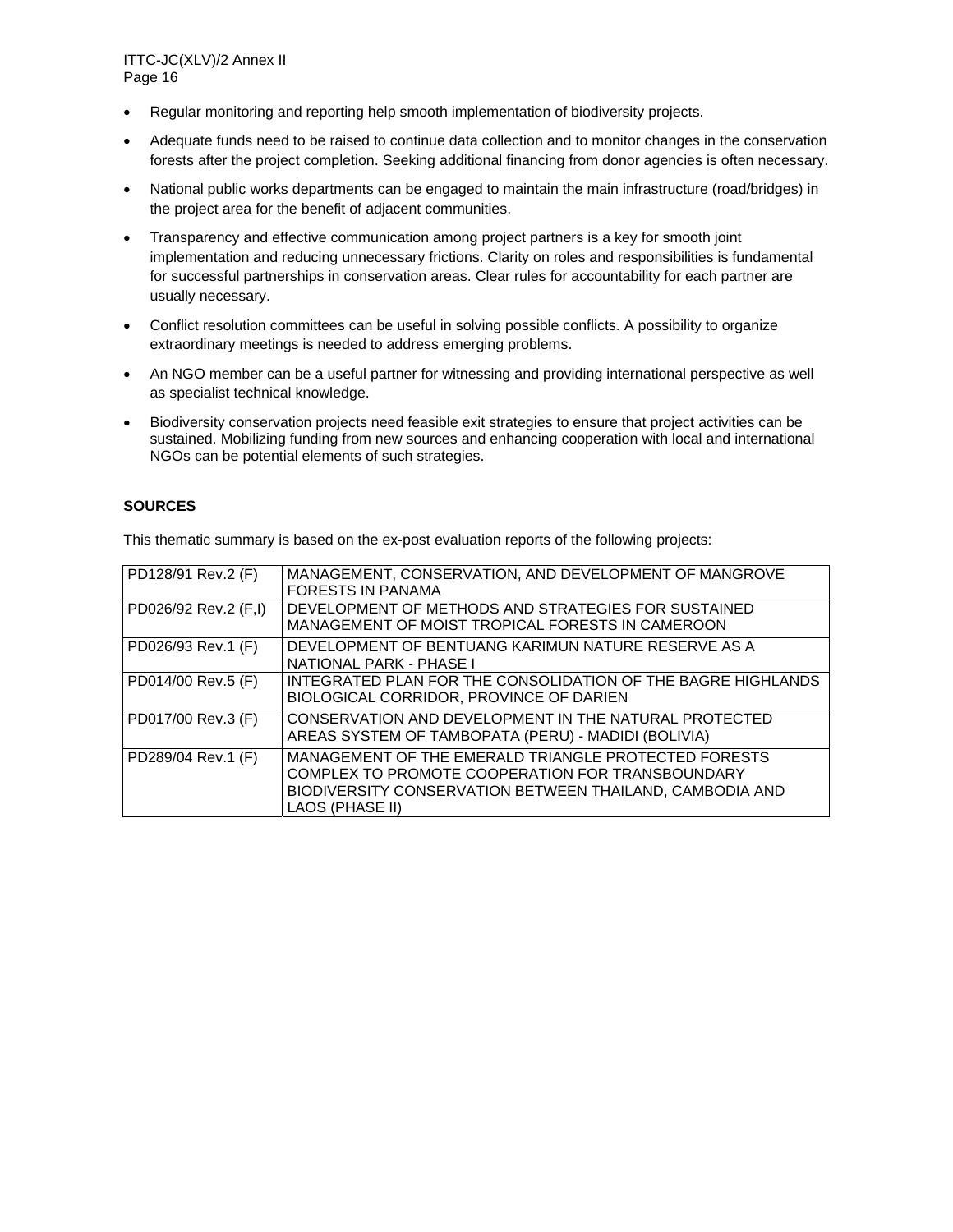#### **THEMATIC SUMMARY REPORT No. 4**

#### **RESTORATION, REHABILITATION, REFORESTATION, AND PLANTATIONS**

#### **1. INTRODUCTION**

Restoration, rehabilitation, reforestation and general forest plantations projects are undertaken for a variety of environmental, economic and social objectives. The most common activities are those related to rehabilitation of degraded lands and establishing productive plantations as well as to supply other forest goods and services such as protective and amenity services.

Associated research projects, often with experimental nature, are essential to improve knowledge on technical and economic aspects and ensure establishment of enabling conditions for successful tree plantation programmes (especially for high-value and indigenous species). Such projects can also help establish and train national entities responsible for field activities and monitoring.

All ITTO–funded projects in this domain are intended to contribute to the realization of the ITTO Objective 2000 and the sustainable management of forest resources, taking into account relevant ITTO guidelines. The projects must comply with the International Tropical Timber Agreement, particularly with Objective 1 (j) "*To encourage members to support and develop industrial tropical timber reforestation and forest management activities as well as rehabilitation of degraded forest land, with due regard for the interests of local communities dependent on forest resources*."

The ITTO Guidelines for the Establishment and Sustainable Management of Planted Tropical Forests provide useful principles and recommended actions to help project formulators and implementers*.* Another important source of information is the ITTO Guidelines for the Restoration, Management and Rehabilitation of Degraded and Secondary Forests which specifically address the challenges of restoration of fragile and impoverished land and degraded forests.

## **2. KEY ISSUES**

- Halting forest degradation which can lead to total loss of forest productivity with serious social, ecological and economic consequences both locally and nationally.
- Replacing unsustainable forest use with sustainable management and utilization of forest resources with long-term social, economic and environmental benefits for local communities and the nation at large. For example, overgrazing leads to land degradation and the clearing of forests for pasture often acts as an incentive for irrational timber exploitation resulting in deforestation. This degradation process usually leaves behind a social legacy of poverty and loss of community rights due to increasing pressure on land.
- Diversification of the tropical timber supply by plantations due to dwindling production from natural forests which is a major concern in most producing countries.
- There is often little clarity about the long-term objectives of programmes and projects beyond planting any kind of trees. Therefore, the choice of species may be inappropriate, reforested areas may not be maintained, and when harvesting of mature trees starts, there may be no markets for products.
- Local participation in the implementation of tree planting projects is often neglected or minimal resulting in conflicts in the rights of the land to be planted and the use of forests. Projects may not meet the expectations of the forest dwellers and adjacent populations and they may not benefit from the activities realized.
- Reforestation projects may be promoted with local participation but without due consideration of the need to ensure the flow of economic benefits for the people who easily lose their interest in maintaining reforested areas if there are no tangible incentives.
- Illegal logging may continue in the area in spite of on-going efforts to restore natural forests and to establish new planted forests. Illicit activities may continue to be practiced because they generate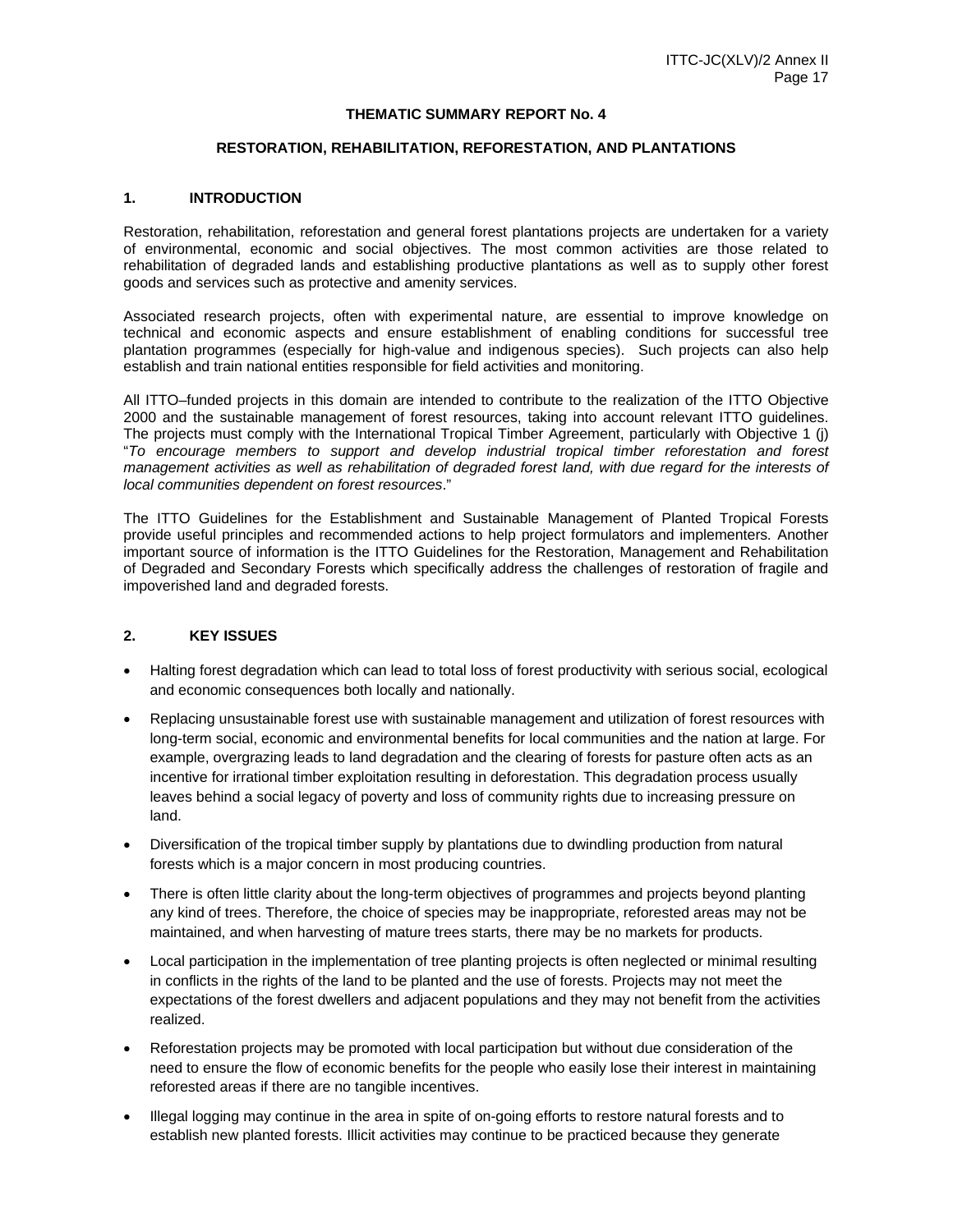employment and income for some community members while undermining the economic feasibility of restoration and reforestation efforts.

- Engaging local communities, farmers, the private sector, NGOs and other stakeholders in forest restoration and plantation development and maintenance is often limited in government-led programs.
- Inappropriate choice of suitable species, provenances and sites for reforestation is often due to lack of adequate information.
- Activities and results of projects are frequently inadequately recorded and therefore valuable experiences cannot be disseminated.
- In some afforestation projects the economic feasibility of plantations may be demonstrated, but promotion with the private sector, the main source of expected future financing, is lacking.
- Lack of economic information often makes it difficult to assess and promote restoration and planting activities.
- Projects have rarely pragmatic exit strategies beyond the project completion date and due to termination of external support activities they may collapse.

## **3. LESSONS LEARNED**

## *Project design*

- The objectives of reforestation projects are often too ambitious, their duration is too short, and involving local communities based on a participatory approach suffers from a lack of experience. Proposed outputs are in many cases excessive in relation to proposed inputs. Multiple objectives and projecting unattainable results should be avoided;
- There is a tendency to make over-optimistic assessment of risks which can have negative effects particularly on projects divided into successive phases. Project planners need to carefully assess what is achievable.
- The concept of community development is a fundamental element of restoration and reforestation projects in all the tropical regions even in cases where the population density is low.
- Integration of agroforestry activities can be a decisive element for the generation of benefits to farmers particularly, during the first years of the project.
- Failure to achieve some objectives can be due to inappropriate, even erroneous identification and involvement of partners and beneficiaries.
- In addition to community groups, small-scale nursery operators and private tree farmers can be a very important component of the project strategy.
- Projects implemented close to communities that do not benefit directly from project activities may suffer from unforeseen risks due to pressure from other land uses.
- If prevalent, illegal logging needs to be addressed to ensure economic sustainability of forest restoration and plantation projects.
- Project results tend to mostly depend on the ability to capture the interest of partners and ensure their proactive cooperation. This is in turn dependent on their participation during project formulation.
- When population density increases, tenure in planted forests becomes a real issue and needs to be specifically addressed. However, this may fall outside the project scope and contingency plans to address this risk need to be considered from the outset.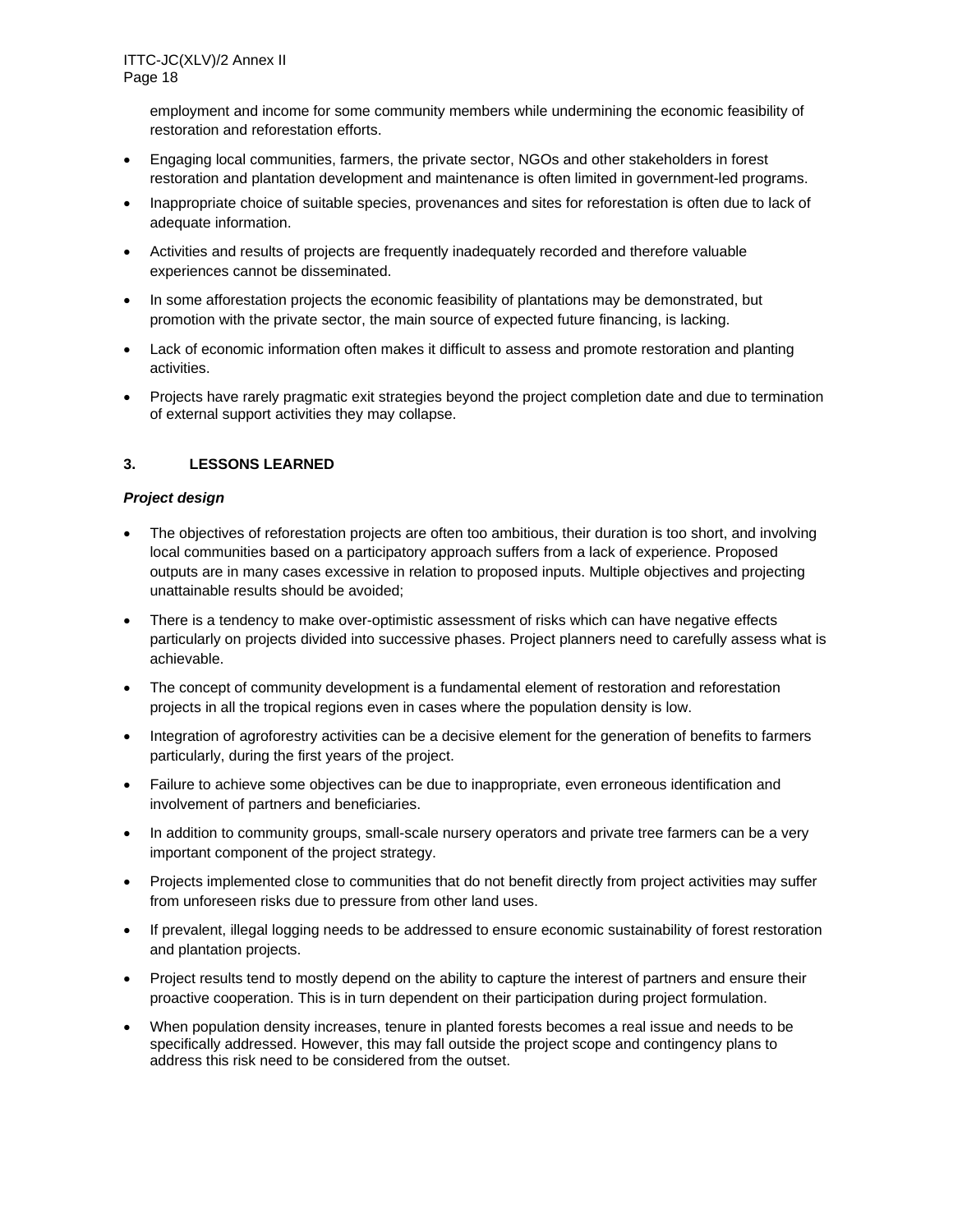## *Project implementation*

- Geographically extensive projects can be faced with diverse demands by a large number of stakeholders. Lack of active commitment on the part of some of them may become a major pitfall, leading to delays in the implementation of activities, a rapid turnover of unmotivated teams and delays in dissemination and reporting. In regional projects of this kind, all the interests need to be incorporated in a balanced way.
- If a project was initially planned to be implemented by a government agency, but no progress could be seen, implementation may be assigned through subcontracting to a competent NGO with track record on successful field-level activities.
- The success of a project depends on the high level of commitment and professional skills of the project teams and the participating government forest administration staff. Necessary skills include both technical and social aspects.
- Training on the ground is usually highly needed. It should be mainly practical and training materials broadly available. Study trips abroad, particularly to neighboring countries, can be valuable eye openers.
- Project coordinator may spend a lot of her/his time managing the overall communication, logistical, financial and administrative aspects of the project at the expense of its qualitative monitoring.
- Monitoring and evaluation of project implementation, through self-evaluation workshops and stakeholder meetings, contribute to smooth project execution.
- Several projects have not created any dissemination mechanisms which limit project impacts. The dissemination and exchange of experiences and results is a necessary activity in all restoration and reforestation projects. However, the effectiveness of dissemination is jeopardized if the results were not published or communicated to stakeholders.
- Delays during the implementation could happen due to political changes in the country and other factors such as security concerns and tenure issues.
- Some forest restoration projects are implemented assuming a second phase would follow immediately. Consequently, some intended activities may not be implemented. The project plan should have provisions for a situation in which the subsequent phase of support is delayed or may not come forward.
- Mixed co-management between the local NGO's in charge of organization and dissemination and the government forest agency for technical assistance has been an excellent arrangement in many cases but the experience shows that it requires clarification of partner roles and commitment to meeting deadlines.
- Training of community level trainers can be another success element in the project strategy. Training at the basic level is the key. Collaboration between government agencies and NGOs in organizing training improves impacts and efficiency.
- Because subsequent funding is sometimes not obtained, actions initiated by some projects may have to be halted half-way through, to the disappointment of rural beneficiaries who were the most adversely affected by forest degradation. This can lead to loss of credibility and lack of continuing motivation among all the actors involved.
- Delaying the distribution of the planted forest management plan among stakeholders restricts its use and impact.

## *Participation and partnerships*

 A forest planting project is often a good way to start a process of local participation, to make community members aware of the sustainable forest management concepts and the importance of restoration and reforestation. Specific action is needed thereafter to convert this awareness into action.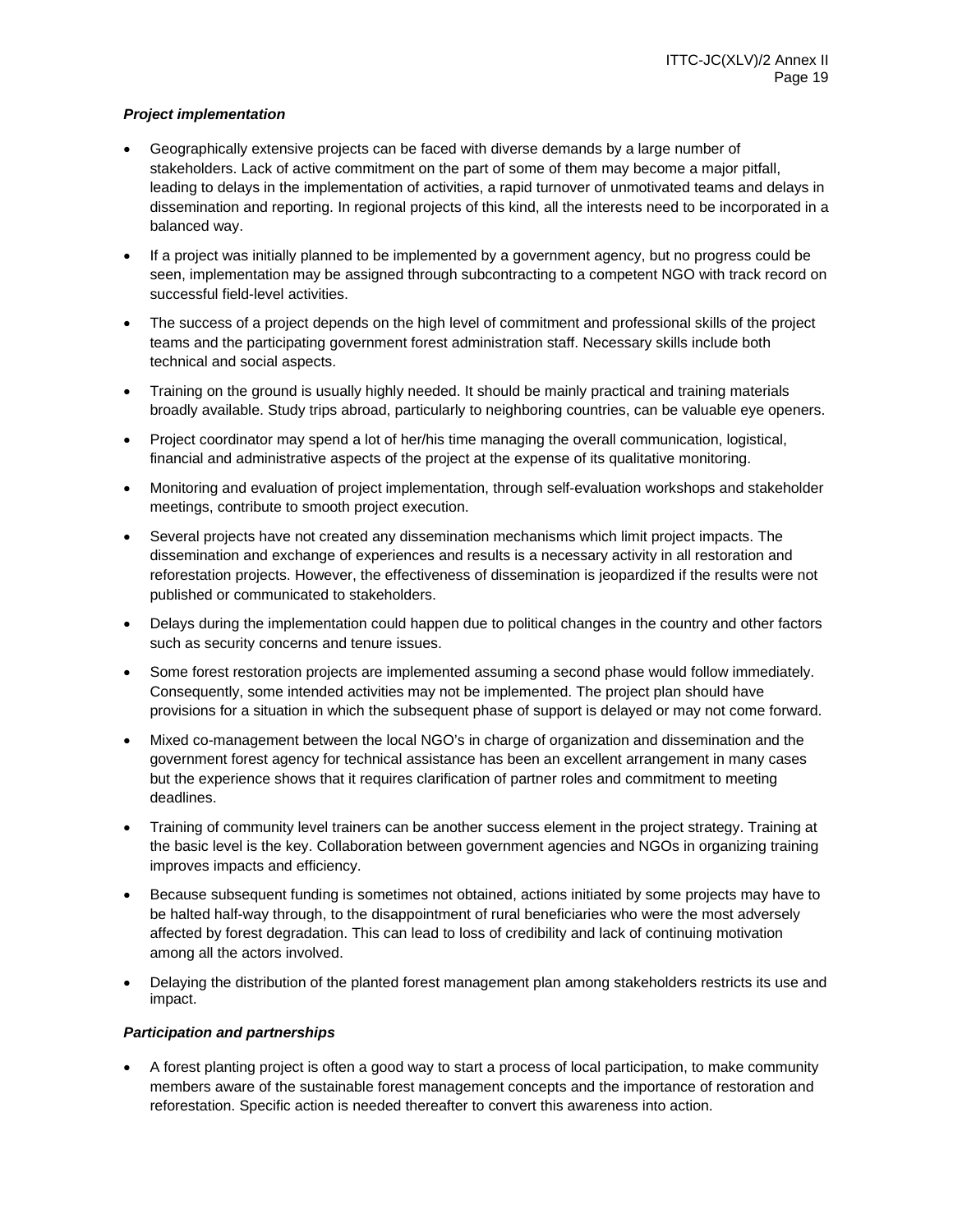- Sustainable timber production can be viable and realistic for local stakeholders only after necessary steps have been taken for community development involving services, education, health care and other developments.
- It has proved to be an extremely difficult task to find suitable livelihood alternatives in degraded areas and make them adopted by people within a short project period.
- A successful planning process at community level can include (i) a well-conducted consultation process, (ii) technical and economic viability of different production options; (iii) preparation of the forest management plan and its swift approval by the authorities, and (iv) building up of stakeholders' commitment to implement the plan.
- Before starting on project activities, a preparatory stage may be needed for observation and evaluation of the on-going practices and initiatives by the population which can be suitable for adaptation and integration, rather than bringing something entirely new from outside which may not work in practice.
- Identification of beneficiaries and partners is essential and preliminary workshops and meetings are useful for this purpose. However, geographical characteristics, language barrier and communication difficulties have often led to partial understanding of the problems and possible solutions thereby reducing full achievements of the targeted results. Building up an effective participatory process may often require more time than the duration of the project
- The high cost/benefit efficiency of restoration and plantation projects is essential for success for local community participation. The economic and social impacts of tree planting projects are usually positive but need to be practically demonstrated to local people.
- Decentralization and democratization can both pave the way for people's own initiative in sustainable development including forest restoration and plantation development.
- Population has often difficulties to see the benefit link between degradation and reforestation. This is particularly the case when unsustainable wood harvesting continues for basic livelihood while replanting is being promoted. People should consider replanting more an economic than environmental activity to get truly motivated.
- Distributing seedlings free may lead to negligence in the handling and planting. However, sometimes local people are so poor that even a token price for seedlings could not be afforded.
- Local communities should understand the need to set up a local committee for forest protection and reforestation; this often greatly contributes to ensuring effective community participation in the achievement of the project outputs;
- Women's participation is particularly important in nursery operations, fuelwood collection, NTFP-related activities and project management. Their leadership can often ensure that projects become socially acceptable and local stakeholders broadly engaged in implementation.
- The social capital through solid community organization and good relations between the forest authority and local populations as well as demonstrated results in the field are likely to lead to project sustainability. This may be sufficient but formal monitoring and agreements on follow-up actions are often necessary.

## *Restoration*

- In certain situations restoration of degraded forests may not be justified due to their limited economic outcomes although it may be desired by community members. In such cases it is better to concentrate on plantations which can yield economic returns from wood and NTFPs.
- Local populations can significantly contribute to restoration of degraded areas by enhancing low-cost natural regeneration through protection against fire, uncontrolled grazing and illegal logging, but they need to be provided with incentives to make this happen. Good basic organization of the community has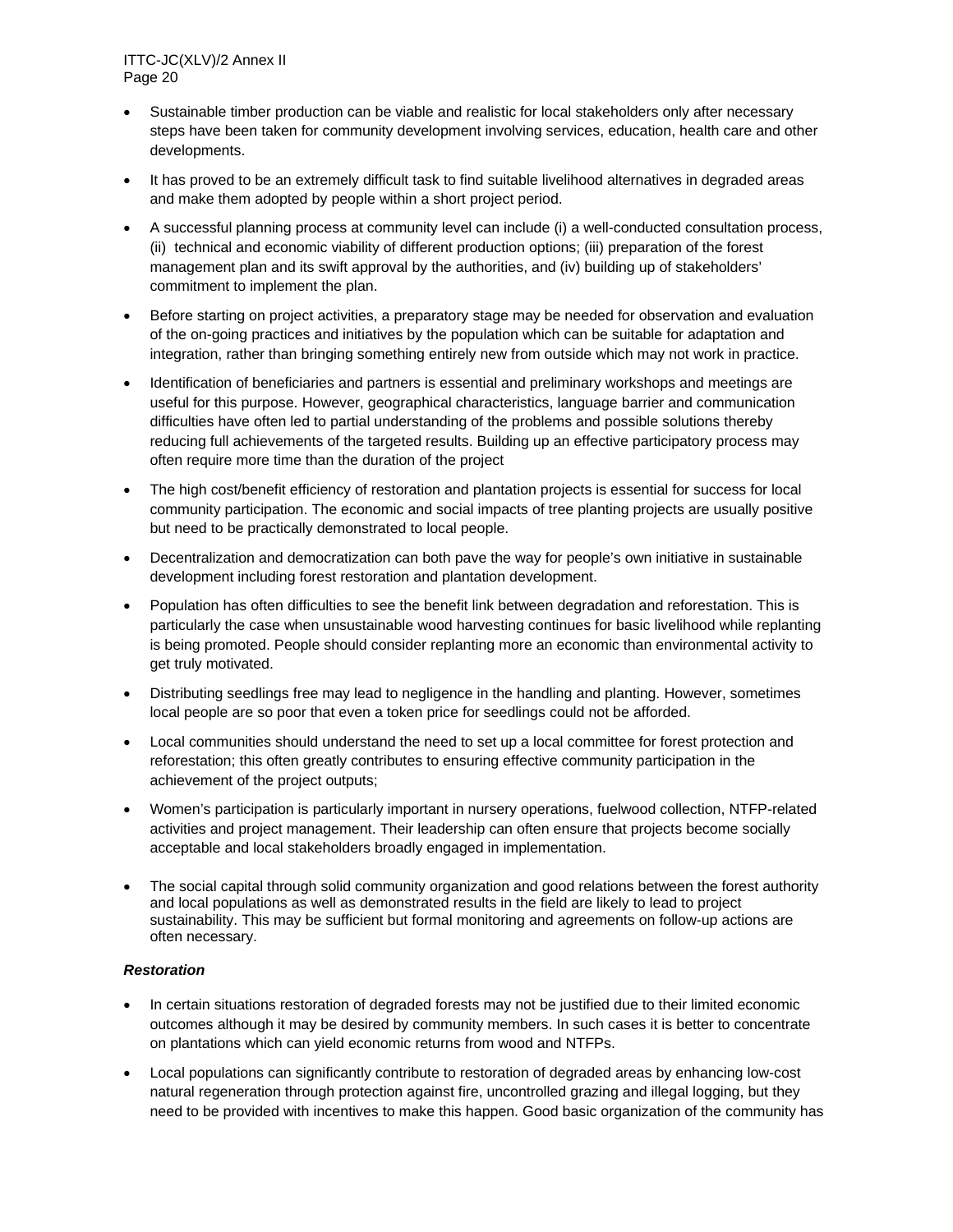been the main factor for success for the involvement of local people in restoration and plantation activities.

 Mobilization of adequate funds, technical assistance and human resources is usually needed for continuation of restoration and reforestation activities. This is a critical element of exit strategies for timebound projects. One source of financing can be revenue from seedling sales of a community-operated nursery but the problem can be that people often are too poor to pay even a low price for seedlings. In such cases other funding would be needed.

#### *Plantations*

- In plantation projects for production purposes, it is often questionable to choose species to be planted in the absence of adequate future demand-supply studies. On the other hand, the available information is always imperfect and the right decision becomes known only with hindsight.
- Tree planting can be efficient and proceed according to the schedule but tending is often totally missing. If economic incentives for tending cannot be provided, at a minimum, the government agency needs to provide technical advice.
- Demonstrating the potential of establishing high quality production plantations is not enough as further action is often needed to fully convince local communities, farmers and the private sector on their economic merits.
- Adequate field-level studies of economic, financial, social and environmental feasibility of forest plantations are necessary to justify investment by the private sector, farmers, local communities or the government.
- Competitive industrial plantations in the tropics need state of the art technology, detailed surveys, and adequate research and development.
- Good selection of species and sites, high-quality genetic material and improved techniques are key ingredients of successful plantation projects. Forest investors prefer to have plant material of high quality (even if paying more) and well suited species for the sites.
- If elaboration of the management plan for planted forest is completed only at the end of the project, implementation cannot be ensured. There should be a clear strategy for how implementation can be supported in a systematic way.
- Agroforestry activities are important in generating short-term income thereby ensuring farmers' participation. On the other hand, some agroforestry practices may lead to larger than optimal spacing of planted trees (but the trade-off is less important than ineffective community participation).
- A local forest fund financed through a small tax on the sales of forest products, even though modest, can support critical activities related to forest plantations and restoration even in cases where the main project support has terminated.
- Private companies can be convinced to participate in the funding of follow-up activities with smallholders and communities to increase wood supply for their industrial plants.

## *Research*

- A research element is essential to systematize technical knowledge on selection of sites, species and provenances, methods of propagation and maintenance of planted areas.
- Studies and research in this area suffer from inadequate attention to the acceptance of technologies by communities, farmers and the industry thereby limiting adoption of improved practices.
- Lack of relevant documentation on previous experiences at the project start and on obtained results after project completion seriously limits sharing of lessons learned. Good experimental works are often being carried out but very little is documented, analyzed and systematized.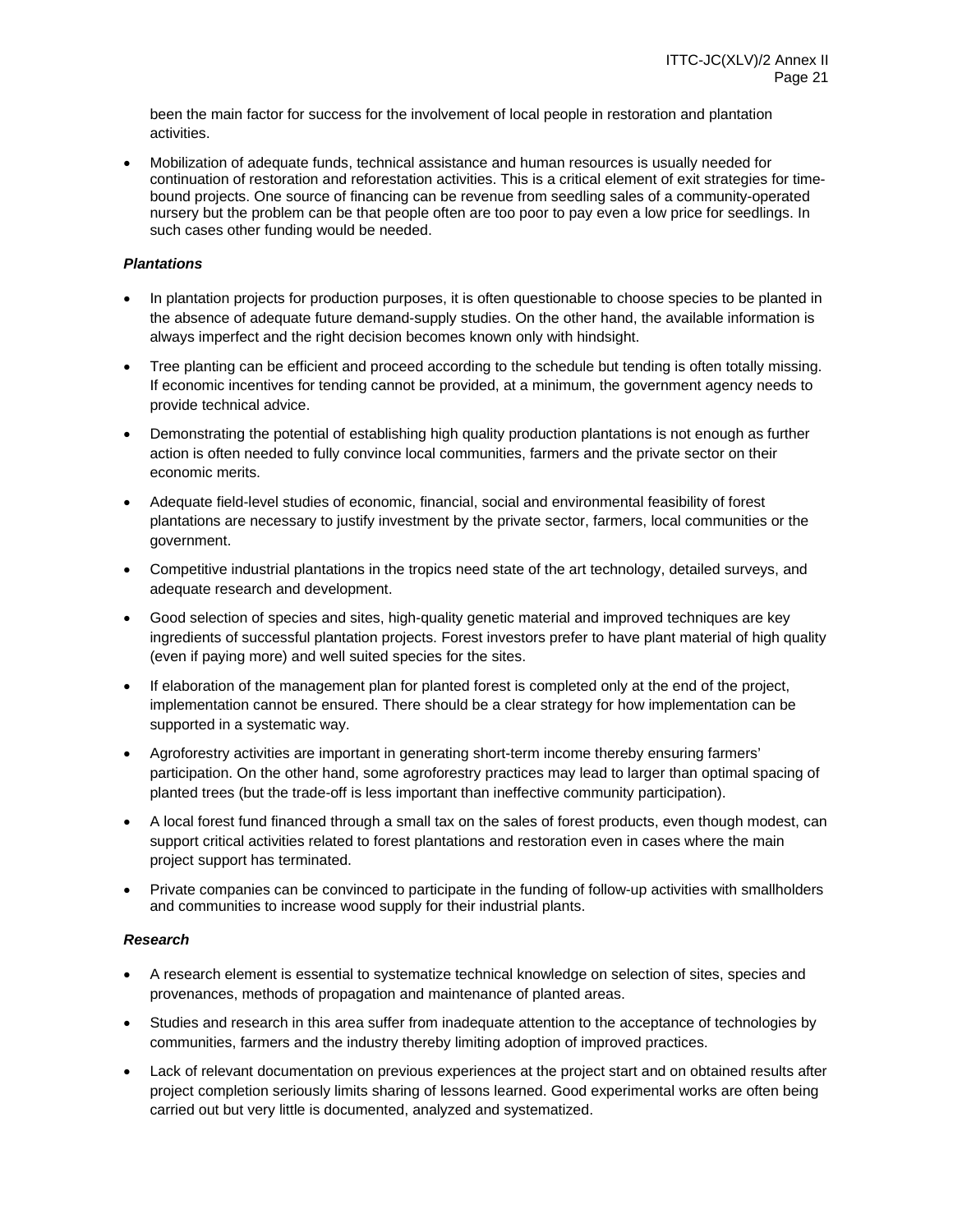- The success of reforestation projects should be underpinned by good science, as well as the keenness of the scientists to pursue it.
- Recording systems of technical activities are usually needed to provide a basis for systematization of the knowledge obtained. If there is no monitoring and recording system for activities and their outcomes, it becomes impossible to verify and assess achievements in detail.
- Technical research projects tend to be focused but there is also a need to carry out research on social impacts. Results can be valuable for private organizations or NGOs involved in the promotion of restoration, reforestation forest production.
- Selection of multiple experimental sites is often over-ambitious, albeit reflecting a desire for scientific perfection. Multiple experimental sites should be avoided, especially if remote and difficult to access, as logistical and administrative monitoring conditions can weigh down effective management and hinder sustainability;
- It is always important to ensure maintenance of surviving plantations and appropriate silviculture operations in general but, in research projects on planted forests, this is particularly vital. Research plots may be cleared or burned by uninformed or misinformed local communities leading to a serious loss of costly investments.
- Close relationships are needed between the research (the species, plantation and progeny trials, etc.) and the users of results (the private and state forest companies, forest communities, farmers, etc.). Working closely with the potential users of the research outputs has the benefit of minimizing any mismatch between research and operational activity.
- Establishment and strengthening of a specialized unit for R&D can be a good strategy to ensure the sustainable use of the acquired knowledge.
- Executing agencies and beneficiaries tend to consider that research and development projects are mainly the responsibility of external financial support. Without follow-up financial support, project outputs are sometimes (if not often) ignored or neglected despite their high cost.
- The minimum duration of forest research projects, which incorporate aspects of pure and applied research, is around five years but often much longer. Therefore, long or medium-term technical support may have to be ensured. Although a research project extension may be needed, additional funds may not be requested. This reflects optimistic underestimation of the time needed to implement research activities.

## **4. GOOD PRACTICES**

## *Project design and implementation*

- Good project preparation correctly identifies stakeholders, beneficiaries and partners to be actively involved.
- Activities should be demand driven; adequate control and decision mechanisms should be put in place; and permanent staff dedicated to the project should be ensured.
- The preparatory phase of the project may take longer than planned but it is essential to ensure good participation of local communities.
- There is a need for careful selection of partners and adequate consultation to clarify expectations and commitments during the planning stage. Participation of appropriate educational and research institutions is essential to research and training activities carried out by the project.
- As a proven practice, the project should reflect strategies in line with the national forest policy, taking into account the specific local context.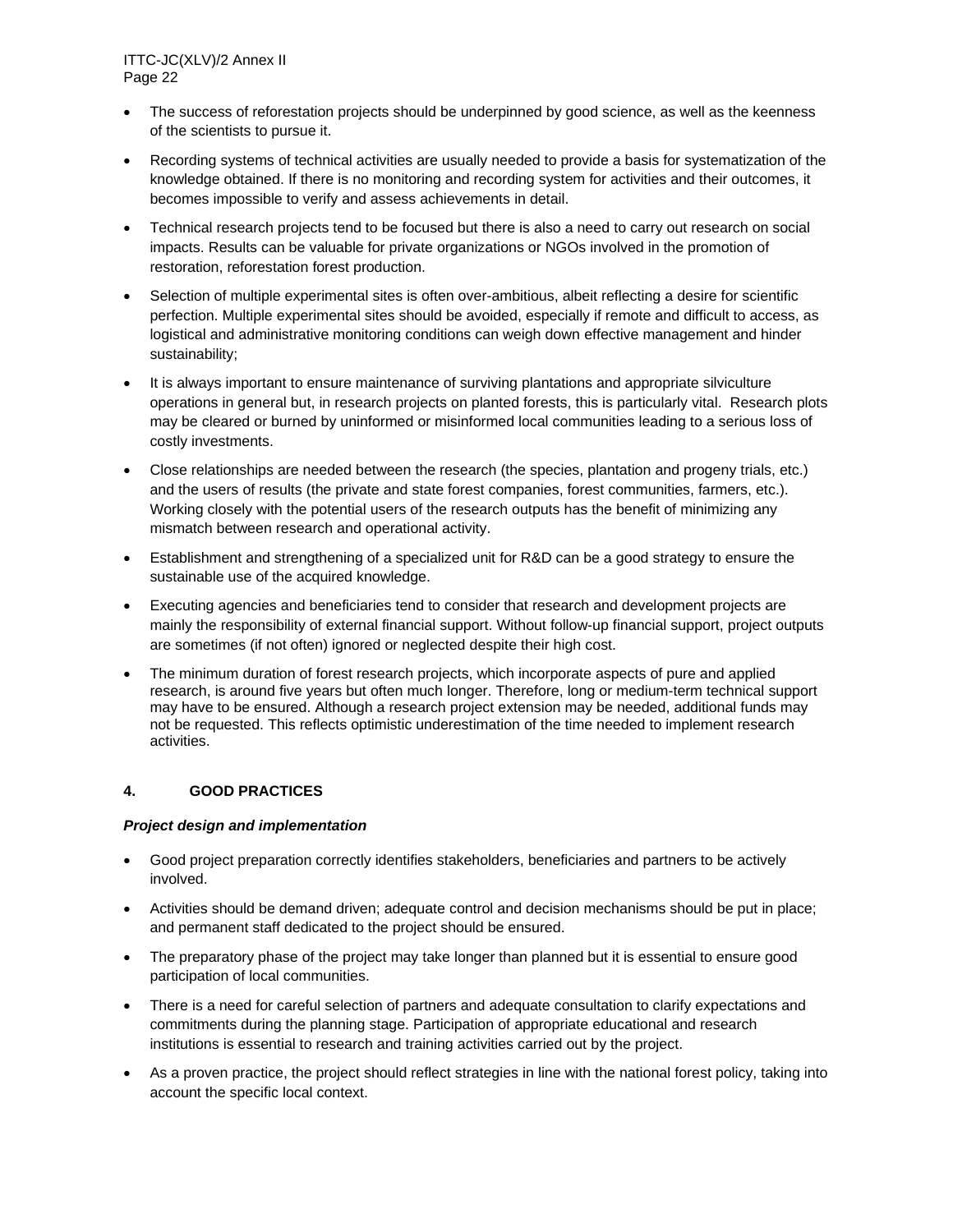- A good preparation process includes sufficient surveys and consultations with the stakeholders in order to clearly identify the viability of SFM in the target area, requirements for approval of the forest management plans, and the roles and necessary commitments of the stakeholders. A feasibility study or pre-project study can be useful, particularly in larger projects or when the available information is not adequate for project design.
- Adaptive implementation is a good practice. Changing conditions or errors in the project design may lead to adjustment of the project strategy. For example, the activities may have to be geared towards effective demand rather than to increased supply. This could apply, e.g., to the establishment of a productive nursery, demonstration plantations on a large scale, and promotion of native species.

#### *Restoration and rehabilitation*

- Restoration projects involving enrichment planting can have significant impacts when:
	- o guidelines on enrichment planting techniques are developed and used nationally; ITTO's guidelines for restoration provide a useful framework for such national guidelines.
	- o adequate reconnaissance surveys of the areas to be planted are undertaken to match species to site conditions
	- o accumulating knowledge is used in further development of techniques and practices;
	- o establishing wildlife corridors and other approaches to improve connectivity in fragmented forests hampered by timber harvesting and other land use practices
- Over-mature seedlings that cannot be used in rehabilitation planting can be provided to schools and other community groups for use in amenity plantings.
- The establishment of agroforestry plantations by local farmers can be a viable alternative economic activity to pure tree plantations in the rehabilitation of some degraded areas. However, projects should demonstrate the significant economic and social potential that agroforestry can have.

## *Projects involving tree planting*

- When designing a plantation project, management planning and timber harvesting should be considered. Clear understanding of targeted markets would help avoid investment failures.
- Dedicated seed collection/processing teams can be designated to collect and process seeds from SPAs, preferably for use in all nurseries. Training in safe tree climbing is necessary.
- Experience on raising seedlings should cover both local and exotic species for commercial plantation development and restoration/rehabilitation of natural forests.
- Efficient and safe methods of transporting seedlings are necessary, thereby enhancing survival rates.
- A visual method for determining when planted seedlings require fertilizer such as nitrogen, phosphorus and potassium (NPK) should be developed. Research is usually required to understand how much fertilizer to apply and what is the most efficient way to apply it to obtain maximum benefit.
- Tree planting projects can be successful when:
	- o seed production areas are established and seed quality standards are developed
	- o all the mother trees selected for the plantations and progeny trials are mapped and recorded, to enable easy identification;
	- o the trials established for basic species selection, species and progeny trials consider both local and exotic species, are well maintained, and used for on-going research, learning and teaching;
	- o nurseries are well maintained and are used for on-going research while producing planting materials;
	- o procedures for grading and selecting high quality seedlings are in place
	- o planting models successful at comparable site, climatic and economic conditions; are developed;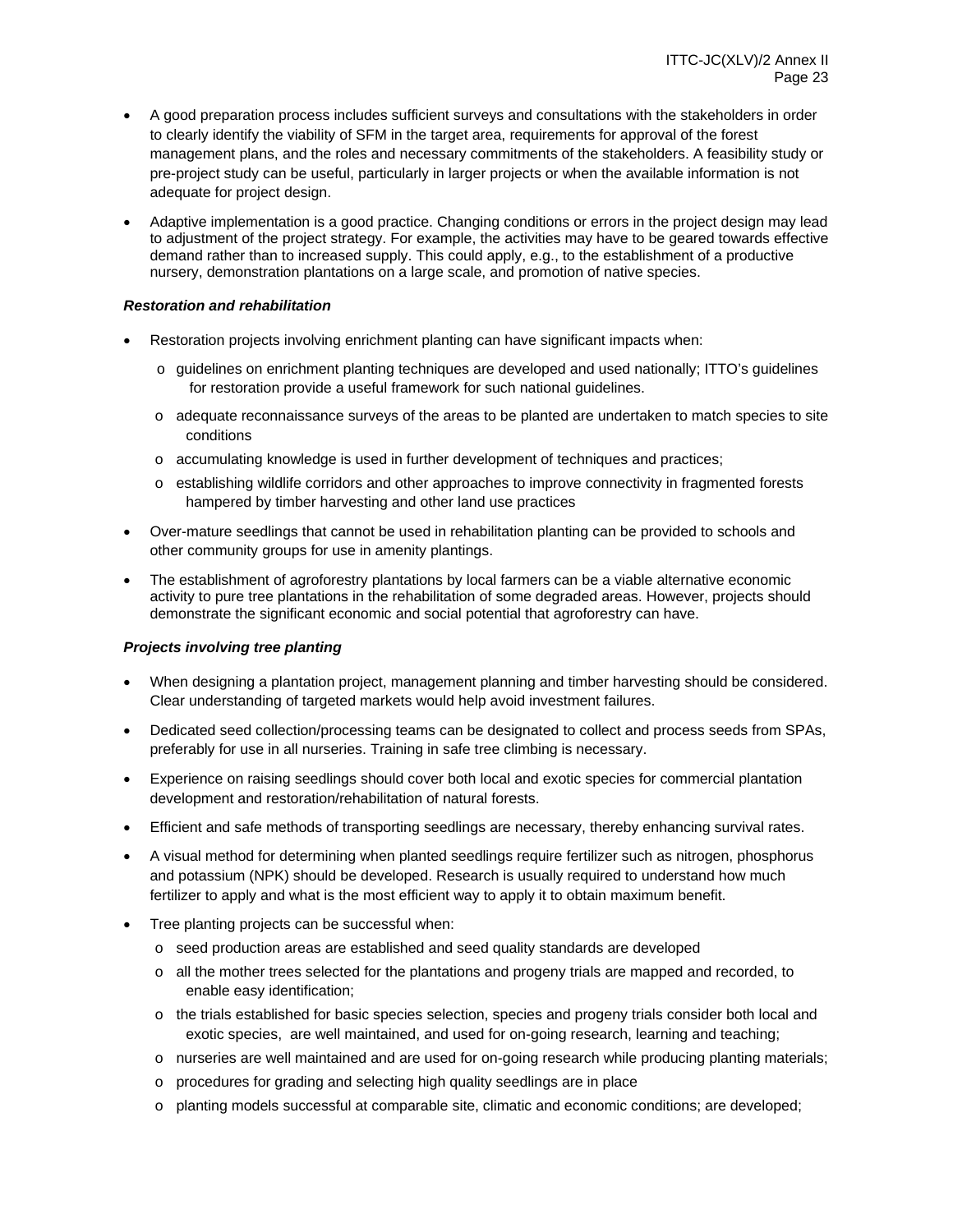- $\circ$  climatic and edaphic constraints are respected to avoid planting haphazardly and/or at the wrong time;
- o the status of soils (structure, drainage, fertility, degradation risks, etc.) covered by various types of plantation is carefully studied and managed;
- o financial and economic analyses demonstrate that afforestation and restoration options, new silviculture systems and planting models are cost-effective and economically viable to promote community and private sector investment;
- o economic and financial analyses are carried out on different in order to determine the appropriate cost structures;
- o economic and financial incentive mechanisms are created for the benefit of local communities and to attract the private sector;
- o appropriate technical support and supervision by the government are provided to ensure high rates of seedling survival in planting by the private sector and communities;
- o an extension strategy is an integral part of the project including dissemination activities including onsite training activities;
- o staff and students continue to be trained;
- o support is provided to research into further developing and refining innovative silviculture systems and planting models for restoration of degraded forests and lands;
- $\circ$  good models of public-private partnership are identified which could be replicated;
- o risk assessment considers externalities such as the availability of appropriate planting stock and planning of alternative planting schedules in order to avoid delays in field activities;

#### *Research*

- Partnerships between universities, research and development institutes, NGOs and local communities are useful to ensure demand driven research and sharing of responsibilities.
- Research projects often need to be complemented by targeted activities to raise awareness among beneficiaries and decision-makers, technical training and extension.
- Preparing and disseminating reports on successes and gaps in the existing knowledge is a good practice to avoid repeating costly experimental or demonstration plots which have already failed.
- Transfer of technology can involve publication of scientific research results, technical and other reports, training courses, handbooks and brochures as well as participation in regional and international conferences.
- A combination of state-of-the-art technology and local R&D efforts with participation of local wood processing companies is often an appropriate approach to develop technologies for value-added industry utilizing tropical plantations.
- The continuity of research projects can be ensured through the appropriate promotion of their results and through elaboration of new follow-up projects.
- A complete record of project activities, including monitoring and evaluation of positive and negative outcomes, helps replicate success and avoid repeating failures. A research and development unit may be necessary to compile and disseminate the information.
- Strengthening of networks linked to the project before and after its completion, as well as linkages with other forest organizations working in the same field may be necessary for mainstreaming of project results.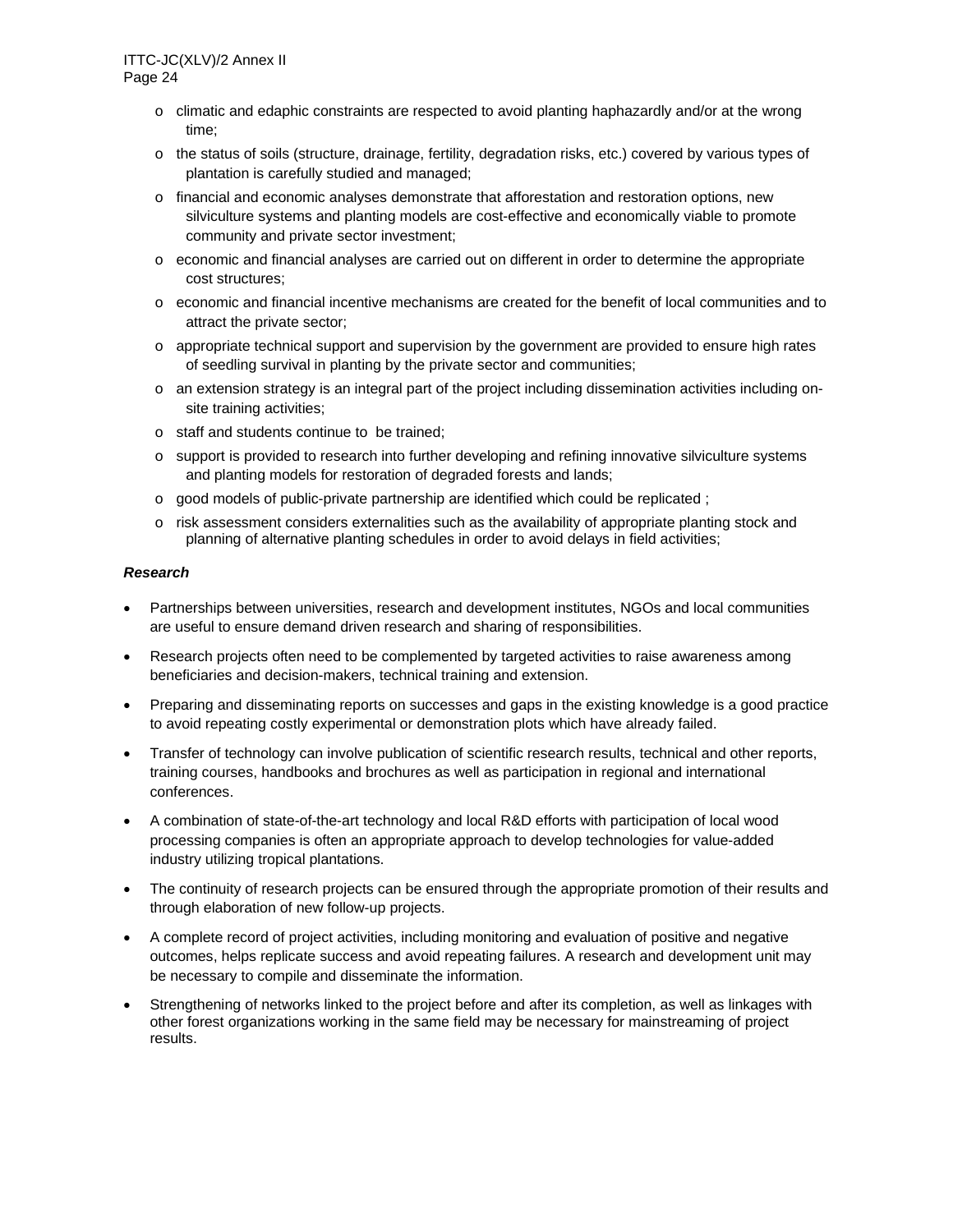## *Participation*

- In order to find solutions to increasing environmental degradation related to deforestation and to combat forest degradation, projects need to particularly focus on community development and other social issues related to SFM.
- Good practices for awareness raising and organization of community members include (i) building on traditions of working in groups and through communities' own organizations, and (ii) informing people that their livelihood depends on the protection of vegetation and that tree planting is a good, often the only, way to improve their livelihoods in degraded areas.
- Participative rural appraisal and broad-based campaign to promote reforestation are often the key to success. Community participation can be best organized through formal committees which ensure systematic approach by the community to development.
- Engaging local communities living around the experimental sites and placing trust in local forest owners can reduce the risk for destruction of planted plots. Incentives may have to be provided to mitigate the risk.
- Clear and transparent rules and mechanisms for sharing of benefits between the government, the community and other actors undertaking forest plantation are often necessary and need to be clearly communicated. Benefit sharing through contractual arrangements could be better than through regulatory rules.
- Demonstration of the economic and social impact of tree planting projects to local people is a feature of successful projects.

## *Sustainability*

- Measures to ensure the uptake of the outputs and continuation of some project activities after completion is often necessary.
- Periodic assessment of experimental plantations (including assessment of nurseries, propagation and irrigation systems) is necessary to determine silvicultural priority activities that should be continued together with long-term maintenance and protection of planted areas.
- The acquired knowledge and results need effective dissemination on websites and through other means in order to share and exchange information with other research or support organizations which could potentially contribute to future initiatives in the field.
- Assessment of policy implications of pilot and demonstration projects is necessary for preparation of adjustments in the policy and institutional framework to ensure mainstreaming of the project results.
- A forestry fund can be the determining factor for sustainability of reforestation activities.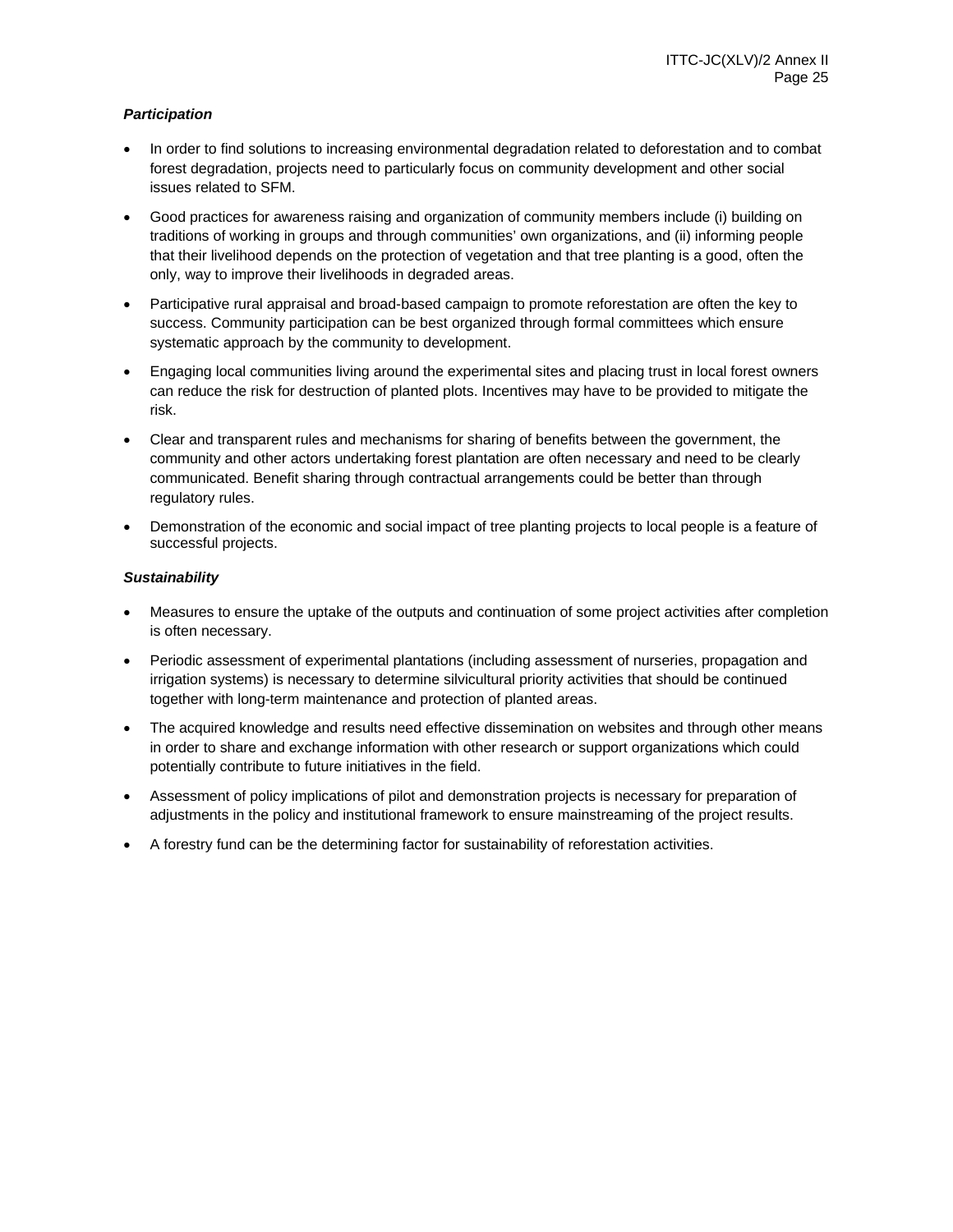## **SOURCES**

This thematic summary is based on the ex-post evaluation reports of the following projects:

| PD 68/01 Rev.2 (I)    | TRAINING IN REDUCED-IMPACT LOGGING IN GUYANA                                                                                                                |
|-----------------------|-------------------------------------------------------------------------------------------------------------------------------------------------------------|
| PD 69/01 Rev.2 (I)    | IMPROVED AND DIVERSIFIED USE OF TROPICAL PLANTATION TIMBER IN<br>CHINA TO SUPPLEMENT DIMINISHING SUPPLIES FROM NATURAL<br><b>FORESTS</b>                    |
| PD185/91 Rev.2 (F) II | SUSTAINABLE FOREST MANAGEMENT AND DEVELOPMENT IN<br>PENINSULAR MALAYSIA - PHASE II                                                                          |
| PD026/93 Rev.1 (F)    | DEVELOPMENT OF BENTUANG KARIMUN NATURE RESERVE AS A<br>NATIONAL PARK - PHASE I                                                                              |
| PD018/94 Rev.1 (F) II | PARTICIPATORY FOREST DEVELOPMENT IN THE ALTO MAYO REGION FOR<br>THE SUSTAINABLE MANAGEMENT OF MOIST TROPICAL FORESTS                                        |
| PD013/96 Rev.1 (F)    | MULTIPLE-USE MANAGEMENT IN THE MACAUA NATIONAL FOREST BASED<br>ON RUBBER ESTATES - PHASE I: DEVELOPMENT OF MASTER PLAN TO<br>SUPPORT COMMUNITY ORGANIZATION |
| PD017/97 Rev.3 (F)    | PILOT PROJECT FOR THE REFORESTATION AND REHABILITATION OF<br>DEGRADED FOREST LANDS IN ECUADOR                                                               |
| PD044/99 Rev.2 (F)    | IMPLEMENTATION OF A MANAGEMENT PLAN BY THE CHIQUIACA AND<br>OROZAS COMMUNITIES IN TARIJA, BOLIVIA                                                           |
| PD051/99 Rev.2 (F)    | SUPPORT TO GRASSROOT FORESTRY PROMOTION INITIATIVES IN THE<br>YOTO AREA                                                                                     |
| PD041/00 Rev.3 (F,M)  | MODEL DEVELOPMENT TO ESTABLISH COMMERCIAL PLANTATION OF<br><b>DIPTEROCARPS</b>                                                                              |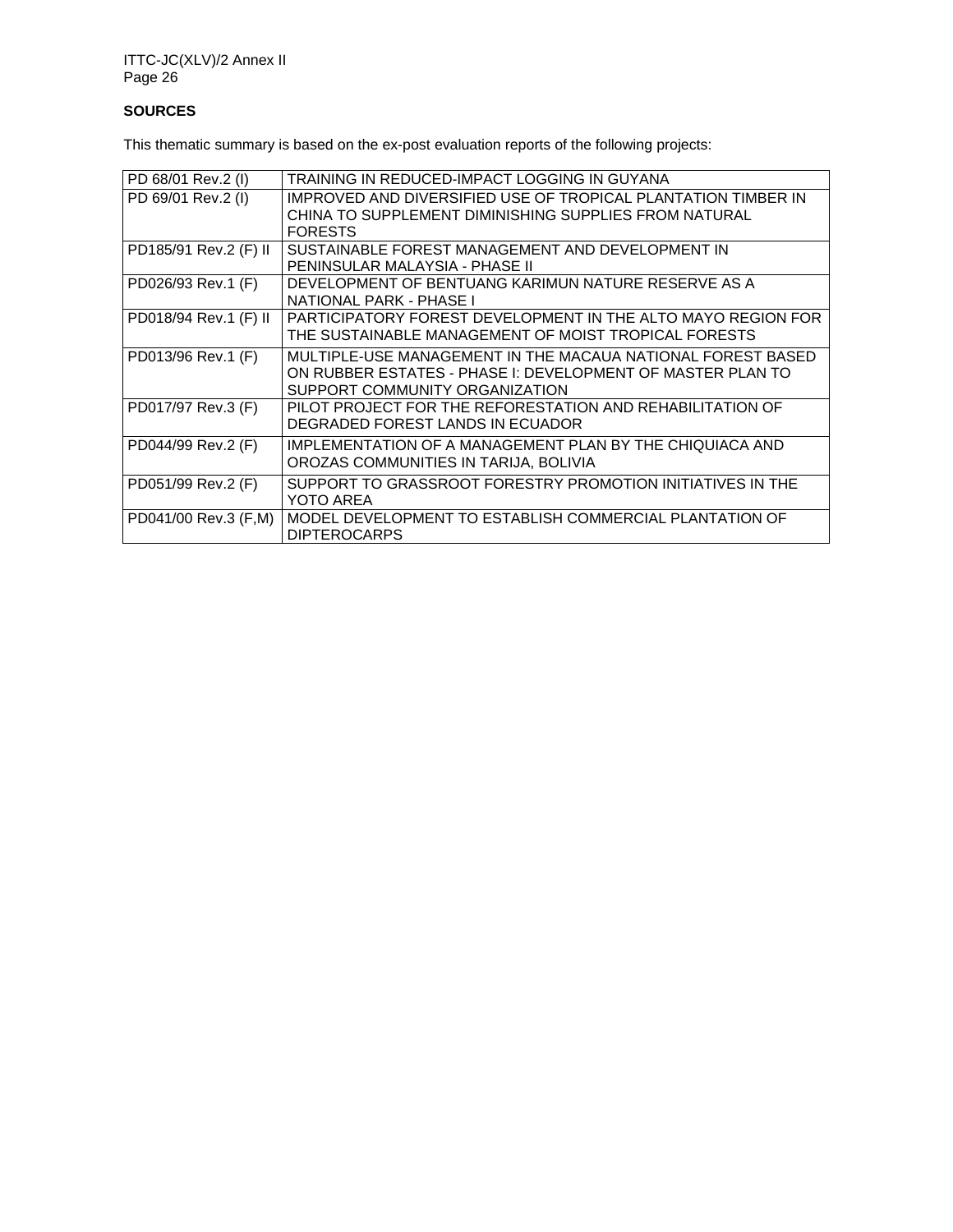#### **THEMATIC SUMMARY REPORT No. 5**

#### **COMMUNITY FOREST MANAGEMENT AND ENTERPRISE**

#### **1. INTRODUCTION**

Community Forest Management (CFM) and Community Forest Enterprises (CFE) have gained considerable grounds as an approach to sustainable forest management in the past two to three decades. The concept of community development appears to be a fundamental part of almost any SFM related project. The main objectives and to some extent achievements have included: (1) empowerment of local communities' leadership, promoting democratic approaches of CFM/CFE projects, including women's participation; (2) adequate information to local people about SFM and its benefits; (3) clarification and recognition of rights of local people over forests and forest land; (4) respect for local traditions, especially indigenous people's customary rules; (5) assisting local or indigenous leadership in contacting and consulting with national or regional government authorities; (6) training of indigenous or local people and identification of champions of for CFM/CFE promotion; (7) clear up-front arrangements for sharing of profits and other benefits from forest activities for the community and its members, and (8) strengthening of community organizations. Two main prerequisites underline successful CFM and CFE: (i) clear definition of land tenure and forest access rights and (ii) equitable sharing of expected benefits.

Most CFM and CFE projects have common support elements: (1) natural forest resources management and/or reforestation; (2) direct long-term social and economic development of communities through SFM and associated productive activities involving local poor farmers and indigenous people; (3) rehabilitation of degraded forest lands; and (4) management of buffer zones around protected areas.

Research and demonstration activities are often part of larger CFM/CFE projects which may include: implementing approaches and technologies for the socially, economically and ecologically sustainable utilization of forest resources in compliance with the national laws; and diversifying the tropical timber supply in the regional, national and international markets. Many projects include community based reforestation plans for production of timber and NTFPs, rehabilitation of degraded forests, as well as agro-forestry components.

The expected outcome of CFM/CME projects may include a fully operational management plan being implemented by the community enterprise, a strong and consolidated community forest enterprise; and improved income and employment for community members.

ITTO has been active in supporting CFM/CFE projects in its member countries since its inception. In 2008, the Thematic Programme on Community Forest Management and Enterprise was launched as a strategic tool to enhance on-going efforts.

## **2. KEY ISSUES**

- The status of land tenure and property rights is often not well defined in the community-based project proposals although they are critical project elements. When population density increases, land tenure becomes a serious issue and may need to be addressed separately.
- Although improvement of livelihoods and mitigation of climate change are frequently stated as ´project benefits in proposals, they tend to be mentioned as catchwords without further elaboration.
- In many cases the project concept and strategy are not extensively and comprehensively discussed with the local population before the project approval.
- A great deal of the active participation of the community members in plantation establishment or other field activities is achieved through direct payment (e.g. money or food) and only exceptionally by means of voluntary work. Not all members of the communities are interested in the project or in its outputs and, as a result, their participation varies.
- In several cases trying to meet short-term economic needs of local people has been through such activities as promoting growing new crop varieties, agroforestry, cultivation of NTFP species, and rural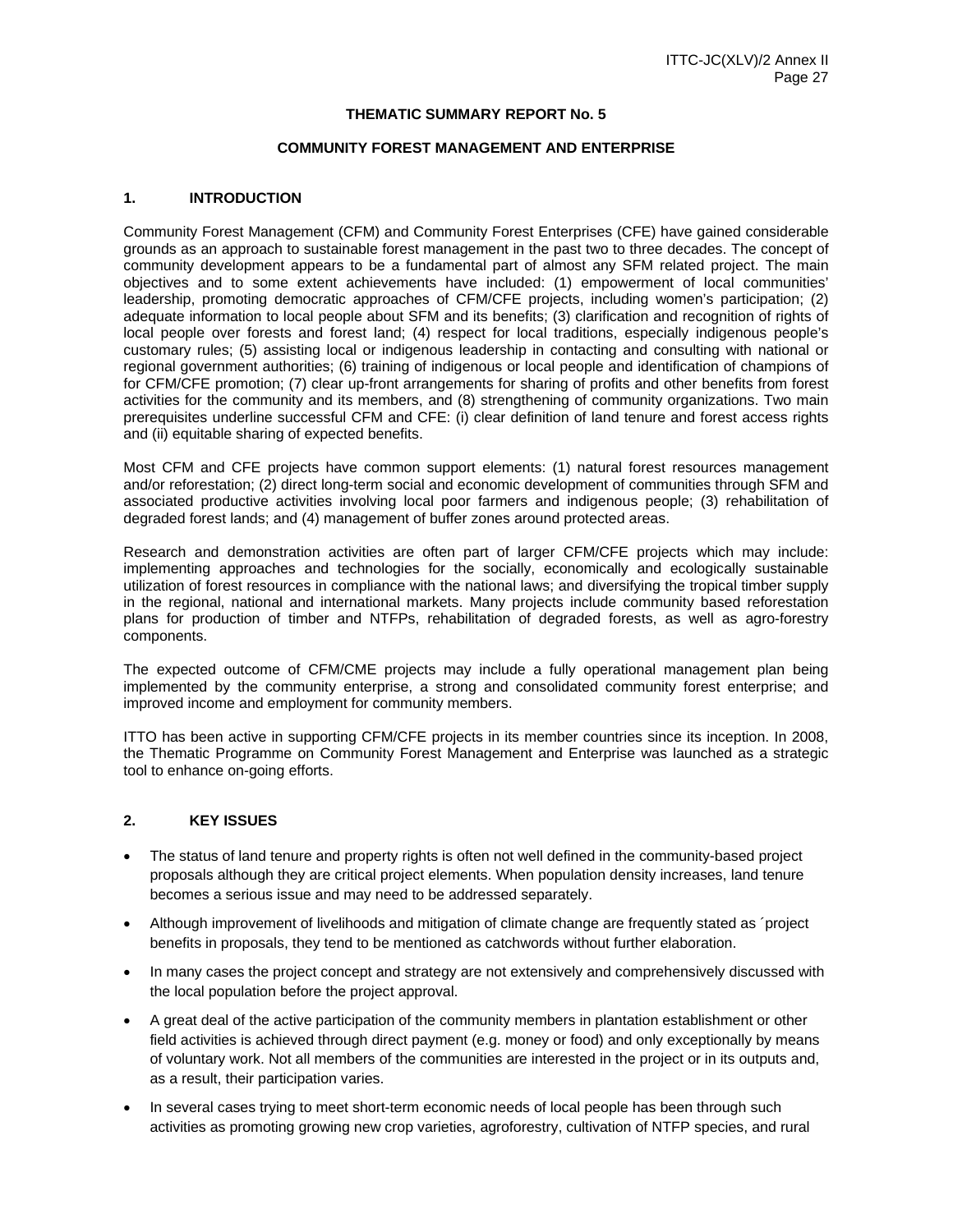extension. While these alternatives help local people, they may diffuse stakeholder interest in SFM of existing forests and development of tree planting.

- Social aspects such as stimulating active participation, improving environmental and forestry awareness, promoting community organization and community enterprises as well as training, are usually needed.
- Decentralization and democratization pave the way for the people's own initiative in sustainable community development. However, their appropriate introduction needs careful consideration of how these principles can be promoted in the national and local contexts.
- CFM projects may be instrumental in providing diverse important benefits to the communities (including roads, medical facilities, higher crop productivity or facilitated contacts with authorities) but often fail to effectively improve community incomes which may jeopardize investment in planned forestry activities.
- Poor and illiterate rural people, living in agriculture-forest frontiers, may well understand and accept the need for sustainable forest management and forest plantations, but have no economic possibilities to pursue the required actions without financial assistance to sustain or expand project activities
- Economic viability of CFM/CFE activities continues to be a key issue for most projects in this field. Emphasis in the past has been given to social and environmental aspects without due consideration of provision of tangible economic benefits and other incentives to community members.
- In many countries, failure in CFM/CFE development has been attributed mainly to the lack of clear policies and support from the government agencies that may not approve the management plans, grant rights on the forests to the community, or provide any post-project support to the activities started.
- Ecological zoning practiced in many countries may not provide an appropriate framework for forest management planning which can extenuate problems in the approval of plans.

## **3. LESSONS LEARNED**

## *Project design*

- The potential of local communities to implement forest management and conservation is enormous, if well directed. The local people's response and the maintenance of their interest to participate in projects of this kind, despite the occasional absence of practical results, is a clear indication that the community forestry approach, if coupled with adequate technical and economical inputs, can be successful.
- The key prerequisites for a successful planning process at community level aiming at producing a forest management plan are: (i) careful assessment of economic and environmental viability of different production options, (ii) the scope and quality of the plan which complies with the national regulations enabling its rapid approval by authorities and thereby swift start-up of its implementation, and (iii) community's commitment to implement the plan for its entire validity period. There should be at least some kind of evidence that these prerequisites exist or can be met before starting a planning process. Some CFM projects have not been implemented due to unresolved legal matters, loss of commercial value of the species that originated the project, and as a consequence of a government and community decision.
- The main problems of community forest management projects in or around protected areas include: (1) location of project sites in strictly protected forests without a previous analysis of other available options; (2) absence of economic studies that could justify the feasibility of CFM; (3) low quality of forest management plans; and (4) lack of consideration of economic alternatives such as progressive substitution of natural forest utilization by planted forests, ecotourism, compensation for environmental services, etc.
- Some CFM projects are located in protected areas, often inside forest reserves, buffer zones or a corridor between two protected areas. There is a risk that conflicting interests may lead to unrealized outcomes.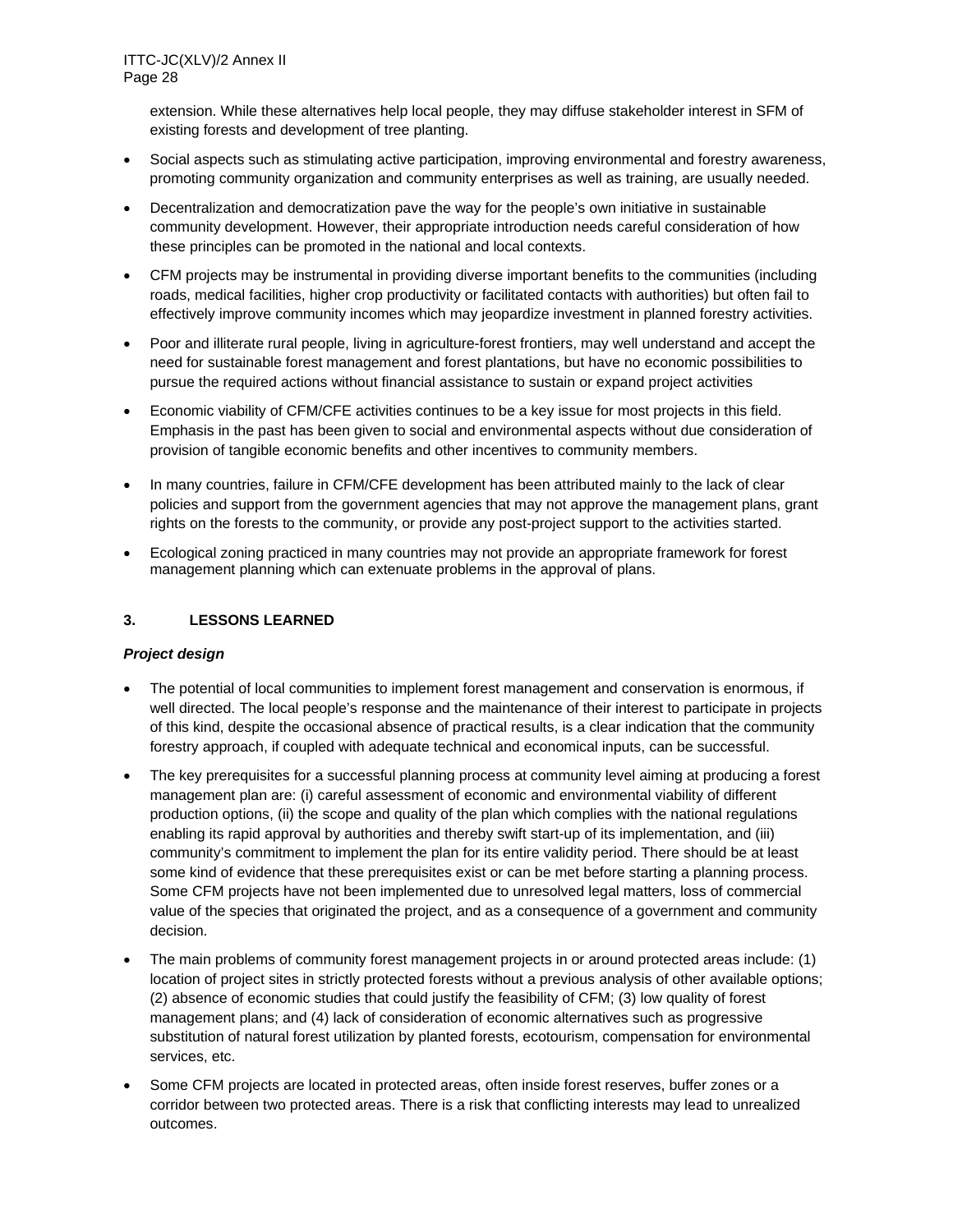- Not all members of local communities living in agriculture-forestry frontiers are willing or interested to participate in forestry programmes. Often most of them prefer to make their living out of agriculture or shifting cultivation, extensive grazing or other activities. This needs to be considered in project design.
- Women development can be an important objective in CFM projects. Women benefit directly from some of the activities such as forest nurseries, food processing and NTFP production but, more important, they clearly play an undisputed and respected leadership role regarding project objectives. Strong women leadership is also an added outcome of many projects.
- In spite of relatively well done forest inventory, forest management plans may lack all required characteristics of a real management plan, even though they may apparently comply with the national regulations. Such management plans demonstrate excessive emphasis on short term aspects, such as Reduced Impact Logging (RIL) practices, but give almost no consideration to long-term planning, including a sustainable cutting cycle and harvesting intensity, road design and construction, silvicultural practices, biodiversity conservation, market for the planned products, costs and economic analysis. RIL is obviously necessary but it is not sufficient to achieve SFM.
- Many projects have failed in giving adequate economic consideration to the productive activities proposed to the communities. As for any other economic venture, CFM/CFE proposals have to be preceded by a feasibility study based on technical forestry matters as well as on a sound cost-benefit analysis. Income generation needs to be addressed as a community or family business enterprise and not as a project activity.
- The ecological sustainability of CFM projects has proved difficult to assess. Some project strategies assume that a natural forest managed for production by a community, is also effectively conserved compared to a legally strictly protected forest where it may be impossible to avoid illegal logging due to weak enforcement. Every case should be carefully analyzed in this respect.
- Most CFM/CFE projects have no quantified baseline information on the pre-project situation. This makes it very difficult to evaluate project impacts; especially those related to natural forest management, restoration of degraded forests, tree planting, and agroforestry activities.
- Project sites should not generally be located in very distant areas. As ITTO projects are intended to be demonstrative, they should be developed in readily accessible areas, where possibilities for success exist and where the ground-level results can be seen.
- Lack of trained human resources at several levels and cumbersome bureaucratic procedures frequently lead to significant delays in decision making and implementation. This can be associated with the lack of interest, commitment and capacity of other line ministries to support project implementation.
- Study tours to community projects in other countries in the region are extremely useful in informing community leaders and other project participants.
- Project proposals on NTFPs need explanation on the species used, economic feasibility and social livelihood dependence to enable assessment of meeting the project objectives. Proposals focusing on management of NTFPs that fail to show relevance to SFM should be reoriented within the context of forest sustainability and the ITTO Objective 2000.
- Research-to-impacts should be outcome oriented. If the focus is on outputs, only l under-achievements occur. Research should consider that new technology has to result in livelihood and income positive impacts and that accessible demonstration plots are most useful.
- Technical and market knowledge is necessary but not sufficient condition for success. Other critical elements may include entrepreneurship development, micro-credit facilities, market linkages, but these may be difficult to integrate in targeted CFM projects.
- In protection forests, benefits through community management are often largest in sustainable use of buffer zones and biological corridors between protected areas.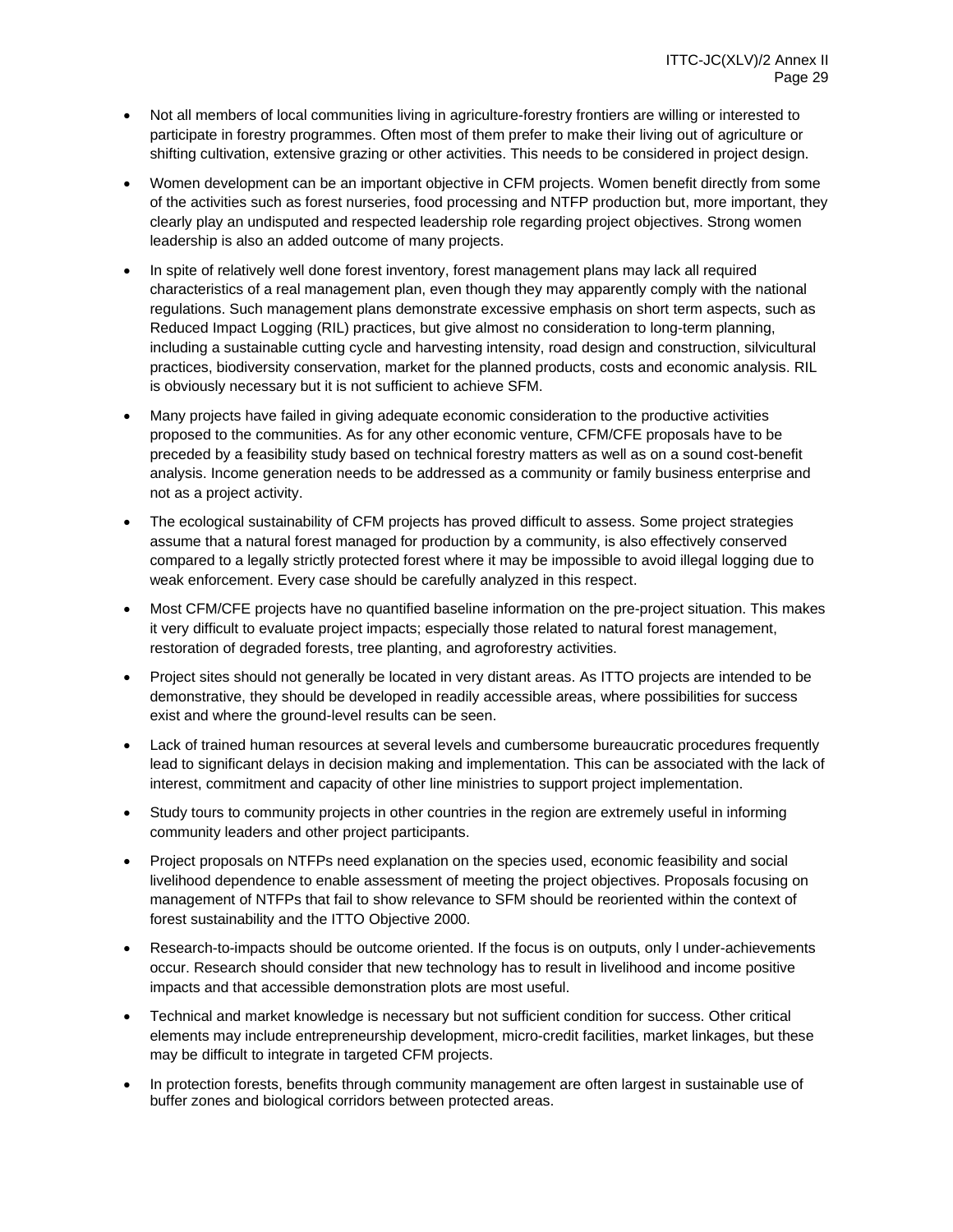## *Project implementation*

- Awareness raising and organization of community members is often unproductive unless there is already a tradition of working in groups. However, it is possible to make people understand that their livelihood depends on forest protection, tree planting, and finding suitable alternatives to be adopted within a short period. It can, however, be difficult for local beneficiaries to accept that they must work without being paid for a long-term objective, even when they recognize that it is for the benefit of the community.
- The generation of project outputs and results does not necessarily imply achievement of development objectives. Failures in this respect can be due to: (1) project design errors, especially overly ambitious objectives related to available time and resources and inappropriate strategy; and (2) low quality of some key products, results and outputs, such as forest plantations that die after planting or grow below expectations and management plans that are useless and cannot applied. A clear symptom of the unsuccessful achievement of development objectives can be the abandonment of essential forest activities such as planting and replanting, nurseries, weeding, pruning, thinning, and fire control as soon as the project ended or when resources to pay for services became unavailable.
- A serious problem in CFM projects involving natural forest management has been the low quality of forest management plans.
- Local communities understanding of the need to organize themselves through a forest committee is essential in order to ensure their full participation in the achievement of project objectives.
- The time constraint of project implementation is often the cause of serious mistakes. Usually a full year is necessary for a CFM project to become fully operational (The second year is used essentially to initiate operations and training. Therefore, it is impossible challenge for any forest project to produce significant additional income for the community (apart from wages) before the end of the third year. In tree planting and other restoration activities projects, the minimum time period is usually five years.
- In many community-managed reforestation projects there have been serious errors in site and species selection. Maintenance and silvicultural treatments (weeding, fertilization, thinning, pruning, and fire control) have sometimes been lacking, especially after project completion. Most forest nurseries are abandoned immediately after projects ended. The main reason for the halting project activities has been the "lack of financial resources".
- Two major reasons can lead to failure of CFE wood production and processing projects: (i) the community around the factory cannot simply be changed from primary and subsistence farmers to industry operators; and (ii) the technology introduced may not be compatible with traditional livelihoods.
- Implementation of sustainable livelihoods activities within the framework of a community managed conservation projects requires a broad range of skills that may not be present within the project teams.
- It is very important for project teams to be based in the project area in order to be able to make frequent contacts with communities and local partners and thus ensure relevance of the activities.
- Support to livelihoods activities can often be channeled through specialized local NGOs as medium and long-term partners of the Executing Agencies, using a focused village planning and corresponding business plans.

## *Sustainability*

- Substantial contribution to livelihood improvement of the poor communities as well as to forest protection and biodiversity conservation are critical for sustainability, particularly if the results can be sustained without outside subsidies and are replicable. Without provisions for sustainability upon the conclusion of the project the local population will be disappointed.
- Economic sustainability must be addressed separately for natural forest management projects and for forest plantations, as their realities are quite different.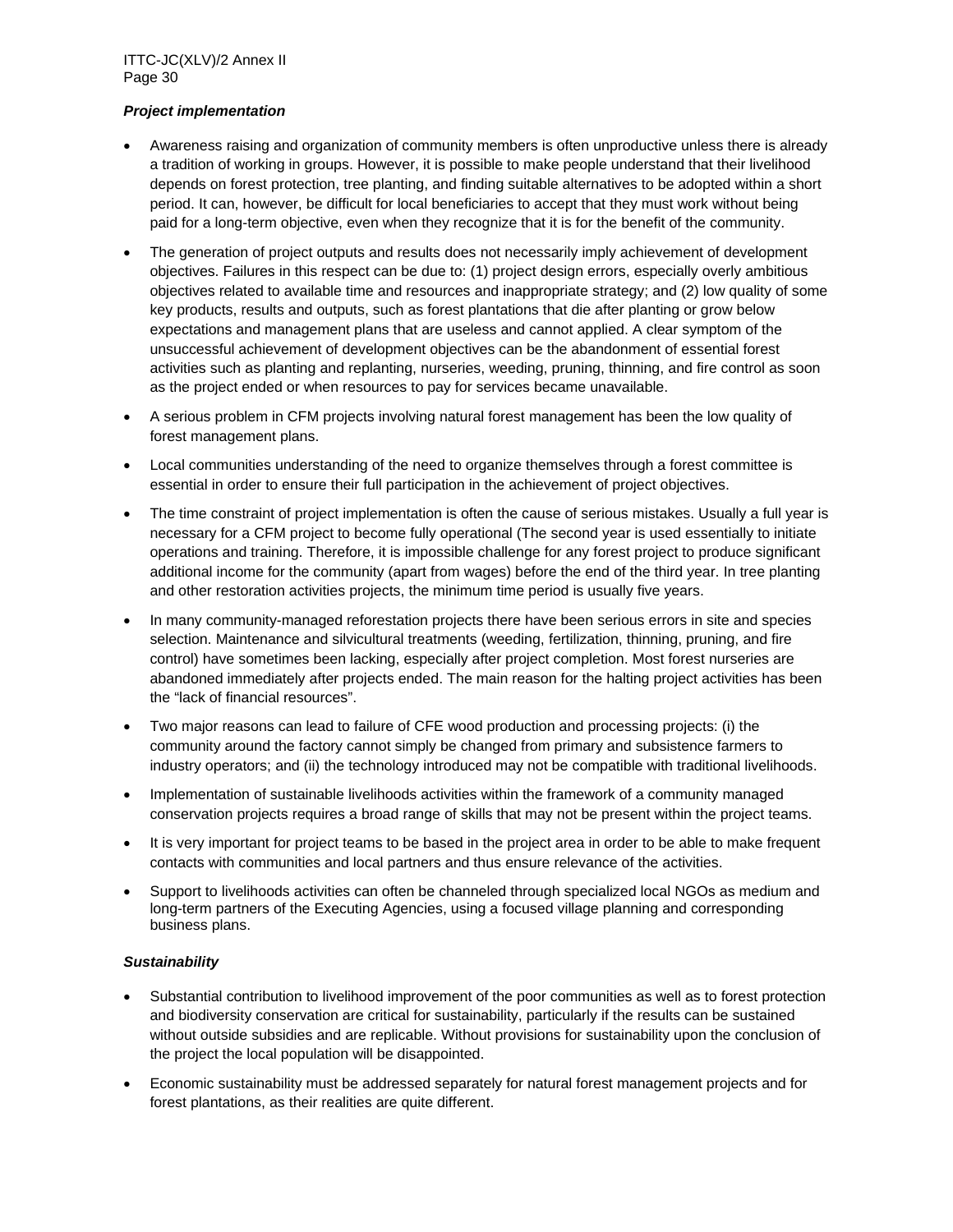- Sufficient time is needed for social processes for developing adequate approaches and ownership by the beneficiaries and partners. For this reason a minimum duration of three years should be planned for CFM projects. The initial plan should already give consideration for how the follow-up activities can be sustained.
- Successful CFM and CFE models may also serve as a basis for development of the legal framework (new forest law and regulations) especially as related to participation of the local communities in the decision making process related to the use of natural resources.
- Strong leadership and competence of the technical team and the preparedness of the recipient CFE are important for project sustainability. Strong commitment and good professional skills of the forest administration staff are also required.
- Access to financial capital often leads to success, otherwise CFE projects easily get bogged down with the first difficulties in business development and the accumulated social capital is lost.

## **4. GOOD PRACTICES**

## *Project design*

- An early clear commitment by the government enables effective development of community forest management and enterprises.
- Participatory planning can be successful if based on the priorities and needs of communities and rely on bottom-up approach.
- Provision of adequate information to communities and their formal commitment to implementation in the design phase helps successful implementation.
- Addressing the actual problems in the field orients preliminary analyses on strategic options; in general blueprint solutions have limited value due to diversity of local conditions.
- Establishing economic feasibility of the planned approaches from the perspective of community members based on a cost-benefit analysis is useful for identification of successful project strategy.
- Early consideration of benefit distribution, gender and socio-cultural aspects helps avoid confusion and conflicts during implementation.
- Adequate baseline information on the resources and socio-economic conditions is necessary for planning and to allow assessment of impacts.
- In countries with no or limited practical experience in community forest management, a national strategy would be useful.
- Formal commitment to the project implementation by partners and relevant stakeholders during the design stage can ensure effective implementation.
- Clarification of the tenure and legal access by communities to the forest resource and their right to use the resource avoids designing unfeasible projects.
- Confirmation of the government capacity to effectively apply the forest legislation and to process authorizations of forest use is also a good practice.

#### *Technical aspects*

- All forest goods and services including non-timber forest products, fauna and environmental services merit consideration at the planning stage.
- In restoration projects of secondary and degraded forests, appropriate use of low-cost natural regeneration can be feasible.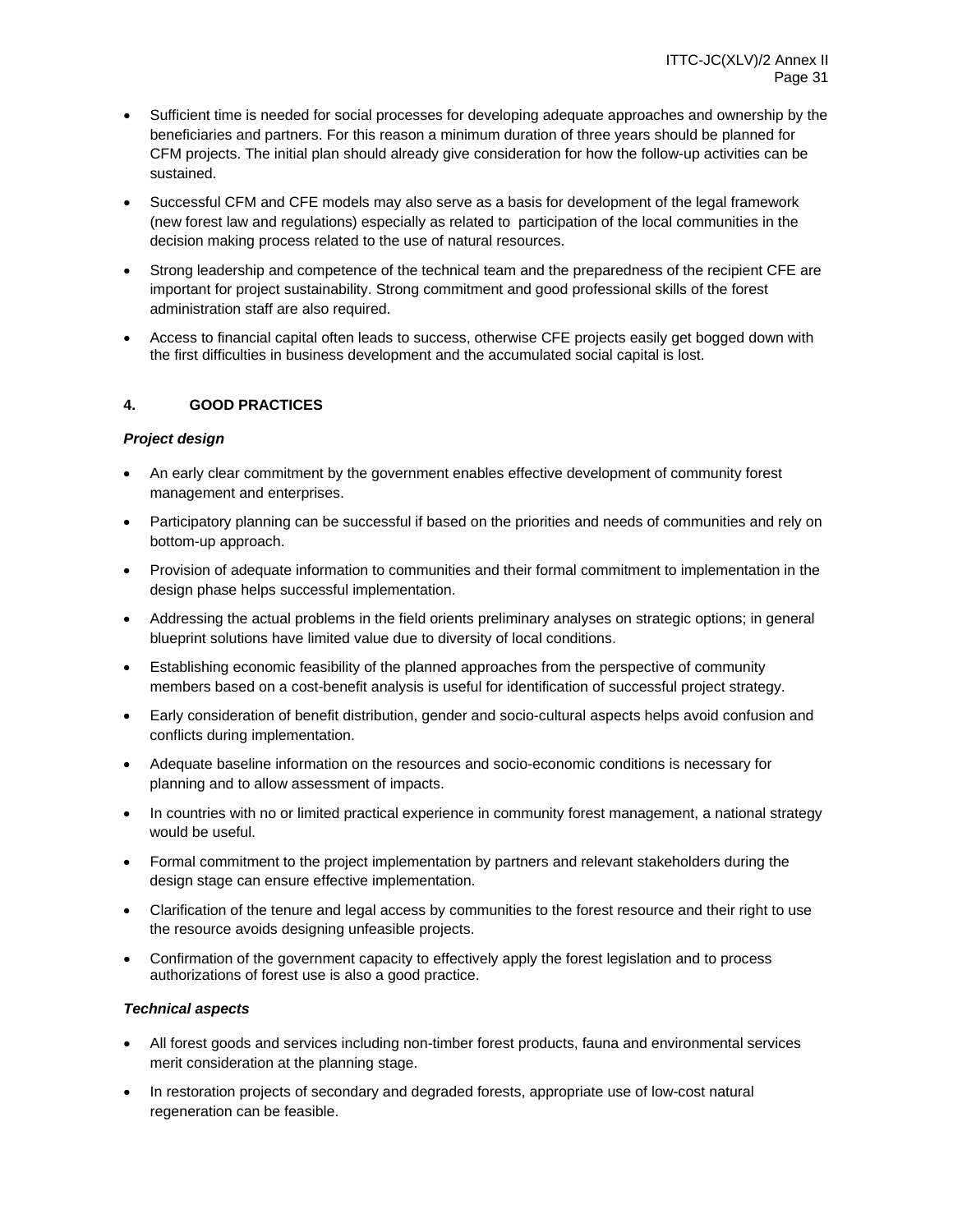In plantation projects, critical elements have been species selection to local conditions, seed availability to meet demand, quality of planting material, as well as phasing of targets to ensure continuous flow of benefits in the long run and to learn from experience.

#### *Economic aspects*

- Incentives can be effective if they provide tangible benefits for the community during the whole cycle of the operation and beyond.
- Community forest enterprises need to be oriented for profit generation.
- Engaging those community members who are committed to work for community forest enterprises can ensure efficient operations and targeted results.
- Engagement of the private sector as commercial partners is often highly desirable to have access to market, technology and finance.
- Cooperation between communities can ensure sufficiently large supply capacity to customer demand for products.
- Wages paid in community forest management and enterprises need to be considered costs, not benefits.
- Mitigation of economic risks of the community forest enterprise requires specific measures.

#### *Social aspects*

- Consistent effective participation of communities can be ensured by adequate prior consultations, continuous information flow, as well as transparency on project implementation arrangements and financial flows.
- Appropriate sharing of benefits, including to the poor members of the community, helps broad support to economic activities based on forests.
- Continuous monitoring of the gender aspects helps ensuring participation of and benefits for women.

## *Capacity building*

- In addition to technical skills, business management and organizational capacities need to be built up.
- The approach of lead/promotion producers can be useful for effective grassroots level dissemination of results.
- Training needs to be demand driven and practical but carefully planned. Target groups of the training strategy need to cover all the actors, not only technical staff or community leaders.
- Production of adequate tools for implementation (guidelines, manuals and technical packages for community forest management and enterprise) in local language(s).contributes to the project's broader impacts.
- In natural forest management projects, relevant training covers planning (inventory work, environmental impact assessment, other studies, identification and assessment of strategic options, elaboration of management plans), production (particularly reduced impact logging), commercialization of products, and organizational aspects.

## *Dissemination and mainstreaming of experience*

- Broader application of key success factors, lessons learned and constraints requires their proper interpretation in the local context to allow general conclusions.
- Various dissemination mechanisms (e.g. community visits, community business forums) can ensure effective sharing of experience.
- Community networks are highly useful for dissemination.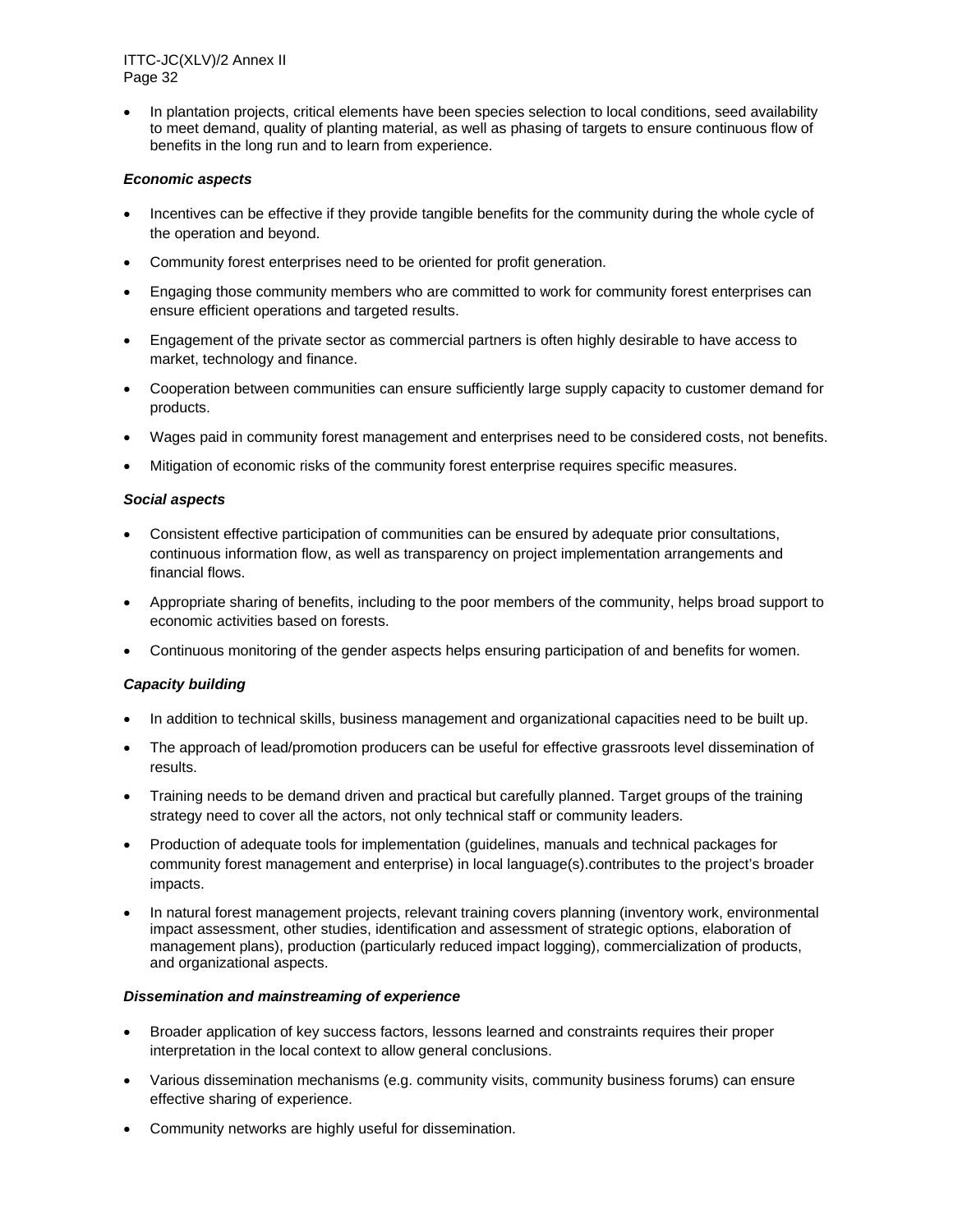- To remove the constraints encountered in community forest management the project's policy recommendations need dissemination to decision-makers and follow-up.
- In order to gain broad acceptance for CFM/CFE as a development strategy, effective communication can ensure awareness on the credibility of communities as responsible stewards in the sustainable management of their forests

#### *Implementation arrangements*

- To ensure accountability and capability of non-governmental intermediaries need careful assessment (including, among others, technical knowledge, social organization, associated transaction costs, sustainability of commitment, capacity to continue support after project termination).
- Adequate field presence of project staff is necessary in CFM/CFE projects.
- Ownership and management of project assets after termination (e.g. nurseries, vehicles, laboratories, etc.) need to be clarified early in the project planning.
- Community engagement in monitoring and evaluation during and after the project is useful and costefficient.

#### *Sustainability*

- Linking with national forest programmes and similar initiatives can help ensure post-project government support.
- Engagement of commercial partners can ensure post-project revenue generation.
- Linking the project with micro-credit, seed financing and credit schemes can help ensure post-project financing.
- Phasing of project interventions is often advisable to keep specific project objectives attainable.
- Specific exit strategies need consideration already during the planning stages and their finalization is necessary well before the project completion.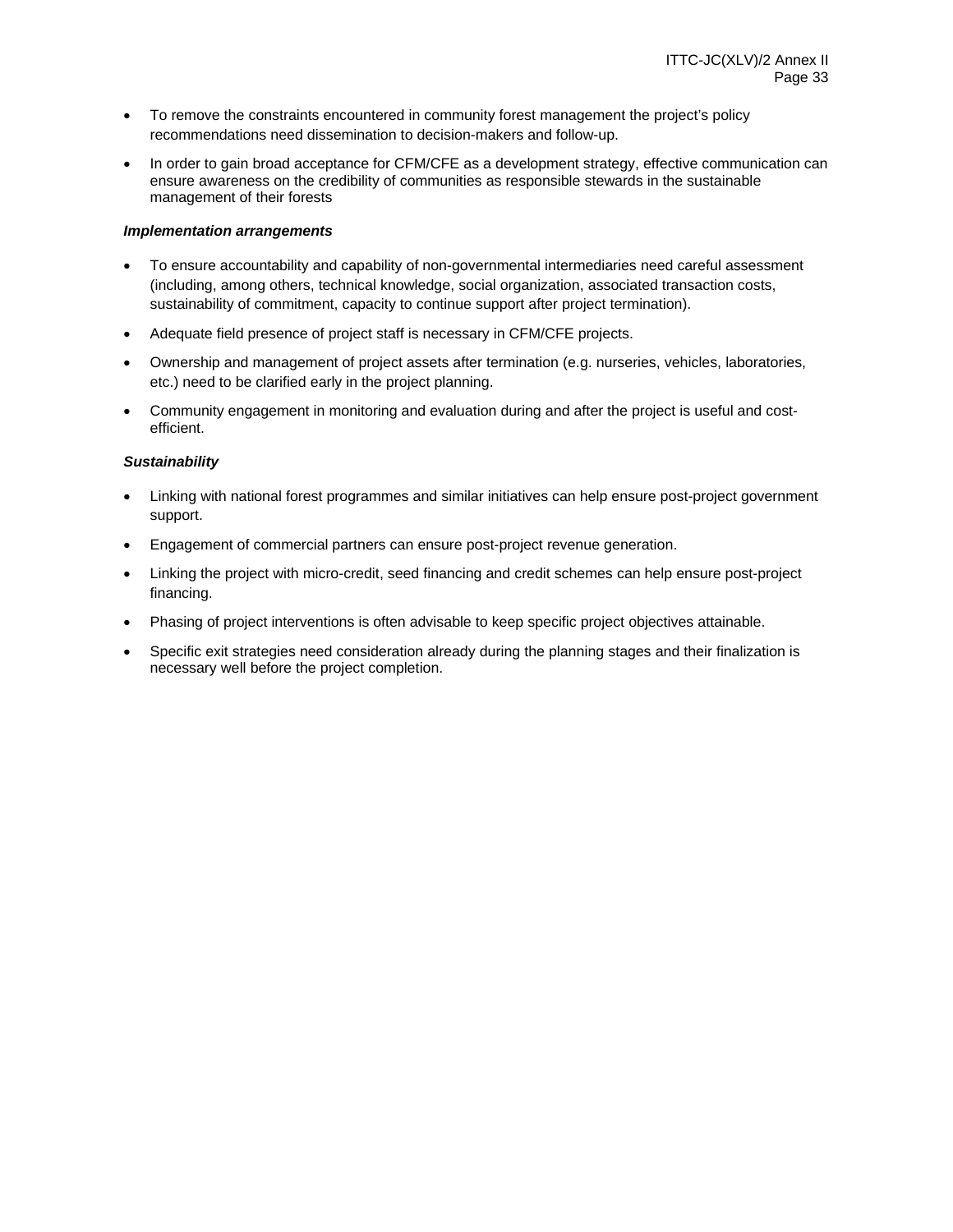## **SOURCES**

This thematic summary is based on the ex-post evaluation reports of the following projects:

| PD044/99 Rev.2 (F)    | IMPLEMENTATION OF A MANAGEMENT PLAN BY THE CHIQUIACA AND<br>OROZAS COMMUNITIES IN TARIJA, BOLIVIA                                                                                       |
|-----------------------|-----------------------------------------------------------------------------------------------------------------------------------------------------------------------------------------|
| PD021/97 Rev.2 (F)    | DEVELOPING TROPICAL FOREST RESOURCES THROUGH COMMUNITY-<br>BASED FOREST MANAGEMENT, NUEVA VIZCAYA, PHILIPPINES                                                                          |
| PD 15/96 Rev.2 (M,I)  | UTILIZATION, COLLECTION AND TRADE OF TROPICAL NON-WOOD FOREST<br>PRODUCTS IN THE PHILIPPINES                                                                                            |
| PD 24/00 Rev.1 (I)    | PROMOTION OF SUSTAINABLE UTILIZATION OF RATTAN FROM<br>PLANTATION IN THAILAND                                                                                                           |
| PD014/92 Rev.2 (F) I  | A DEMONSTRATION PROGRAM OF SUSTAINABLE UTILIZATION OF<br>TROPICAL FORESTS BY MEANS OF DIFFERENTIATED MANAGEMENT IN<br>HAINAN ISLAND, CHINA - PHASE I                                    |
| PD026/92 Rev.2 (F,I)  | DEVELOPMENT OF METHODS AND STRATEGIES FOR SUSTAINED<br>MANAGEMENT OF MOIST TROPICAL FORESTS IN CAMEROON                                                                                 |
| PD033/93 Rev.1 (F) I  | CONSERVATION, MANAGEMENT, HARVESTING, AND INTEGRATED<br>SUSTAINED USE OF FORESTS IN THE CHIMANES REGION, BENI, BOLIVIA -<br>PHASE I                                                     |
| PD018/94 Rev.1 (F) II | PARTICIPATORY FOREST DEVELOPMENT IN THE ALTO MAYO REGION FOR<br>THE SUSTAINABLE MANAGEMENT OF MOIST TROPICAL FORESTS                                                                    |
| PD037/95 Rev.2 (F)    | MANAGEMENT OF CATIVO FORESTS AND NON-TIMBER PRODUCTS WITH<br>THE PARTICIPATION OF RURAL AND INDIGENOUS COMMUNITIES, DARIEN,<br><b>PANAMA</b>                                            |
| PD013/96 Rev.1 (F)    | MULTIPLE-USE MANAGEMENT IN THE MACAUA NATIONAL FOREST BASED<br>ON RUBBER ESTATES - PHASE I: DEVELOPMENT OF MASTER PLAN TO<br>SUPPORT COMMUNITY ORGANIZATION                             |
| PD010/97 Rev.1 (F)    | A SUSTAINABLE MANAGEMENT MODEL IN THE IWOKRAMA RAIN FOREST                                                                                                                              |
| PD014/98 Rev.1 (F)    | SUSTAINABLE USE AND REFORESTATION OF AMAZON FORESTS BY<br>INDIGENOUS COMMUNITIES                                                                                                        |
| PD038/99 Rev.1 (F,I)  | DEMONSTRATION COMMUNITY FOREST MANAGEMENT IN THE NATURAL<br>CLOUD FORESTS OF THE URUMBA BASIN, SAN IGNACIO                                                                              |
| PD049/99 Rev.2 (F)    | PILOT PLAN FOR THE SUSTAINABLE MANAGEMENT OF 10,000 HECTARES<br>OF SECONDARY FOREST IN SAN LORENZO, ESMERALDAS                                                                          |
| PD289/04 Rev.1 (F)    | MANAGEMENT OF THE EMERALD TRIANGLE PROTECTED FORESTS<br>COMPLEX TO PROMOTE COOPERATION FOR TRANSBOUNDARY<br>BIODIVERSITY CONSERVATION BETWEEN THAILAND, CAMBODIA AND<br>LAOS (PHASE II) |
| PD 58/99 Rev.1 (I)    | INTRODUCTION OF A VILLAGE INDUSTRY IN THE COMMUNITY AROUND AN<br>INDUSTRIAL FOREST PLANTATION IN INDONESIA                                                                              |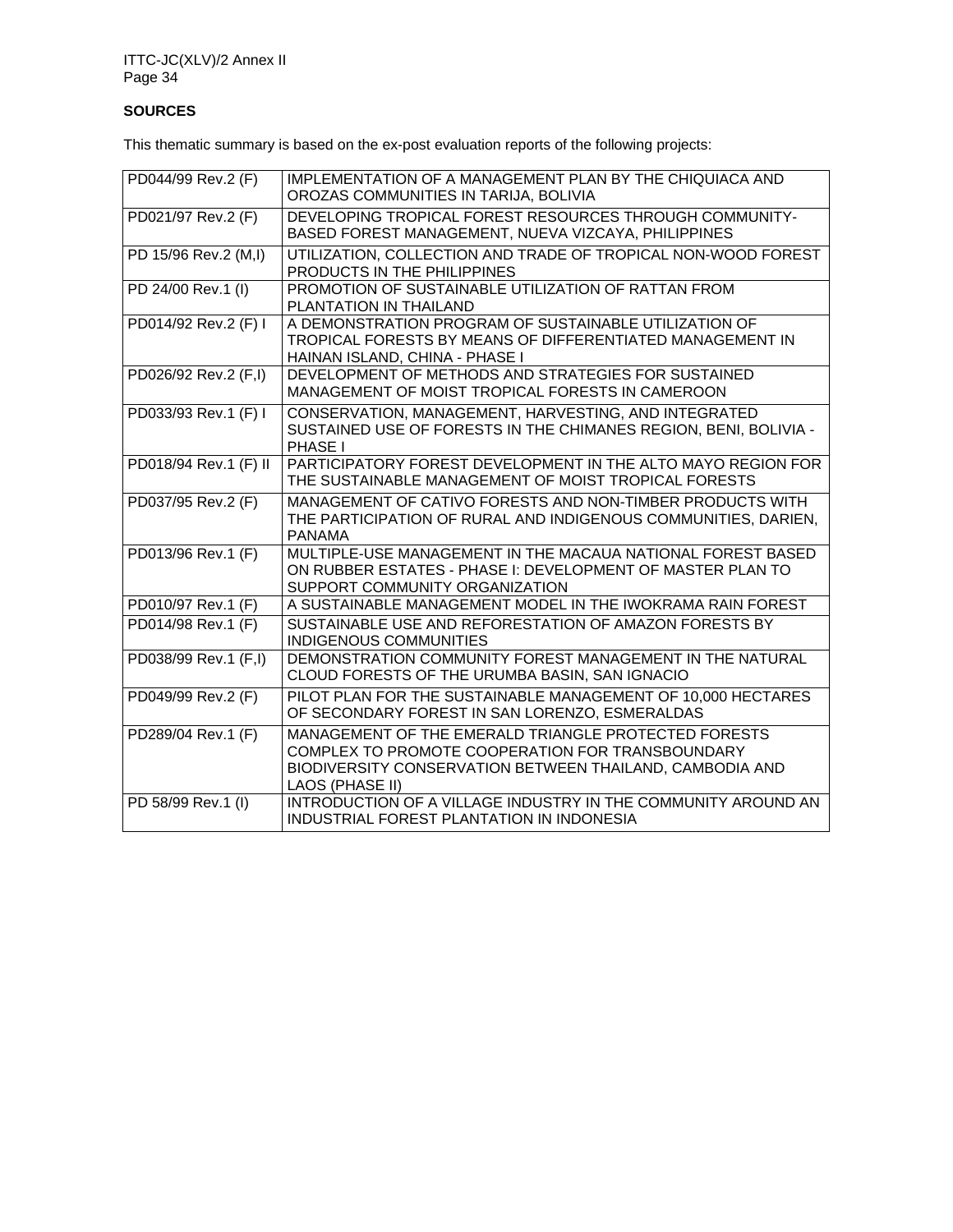#### **THEMATIC SUMMARY REPORT No. 6**

#### **Illegal Logging and Forest Certification**

#### **1. INTRODUCTION**

Combating illegal logging and development of forest certification are common issues in the tropical timber producing countries and to the international trade. ITTO has a strong commitment with sustainable forest management (SFM) and was one of the first international organizations to develop and promote Criteria and Indicators (C&I) to facilitate the sustainable management of tropical forests. This and other initiatives have contributed to reduce illegal logging and helped the development of certification schemes.

Assisting members with their efforts in this area is part of the Objectives of the International Tropical Timber Agreement (2006) which call for promotion of the expansion and diversification of international trade in tropical timber from sustainably managed and legally harvested forests.

ITTO has supported its member producing countries to improve forest legislation, governance and law enforcement to establish enabling conditions for sustainable forest management. Strengthening of national capacities in enhancing law compliance and developing forest certification has been a key issue in this field, together with information sharing on various voluntary mechanisms and timber tracking technologies, including their adoption at the national level.

ITTO's Thematic Programme Tropical Forest Law Enforcement, Governance and Trade (TFLET) and the ITTO/CITES Programme have been instrumental in supporting member countries in this field.

#### **2. KEY ISSUES**

- Illegal logging is driven, inter alia, by weak governance, ready access to market of illegally harvested timber, high short-term profits for illegal operators, and lack of alternative economic activities for forest dependent people. In many countries there is no level playing field for forest management units (FMUs) which comply with legal requirements and strive for SFM.
- Weak governance is typically associated with limited or no transparency on financial transactions in the forest sector, lack of enforcement and insufficient field control of harvesting operations in forest areas, corruption, lengthy and over-regulated bureaucratic procedures for legal timber production and trade in tropical timber, lack of prosecution of culprits, and inadequate low-paid staff. These constraints are often associated with the reluctance to required institutional reforms in the forest administration.
- The failure to ensure land rights for indigenous peoples, forest-dependent people and other traditional rural populations has led to illegal logging and limited progress in forest certification in many tropical timber producing countries. In addition, indigenous populations and other forest communities are weakly organized and equipped to safeguard their own forest resources against external violators of their rights.
- Projects in addressing illegal logging and weak governance are often complex and sensitive to changes in political priorities and economic conditions.
- Strengthening of governance is often hampered by the lack of reliable information on legal and illegal production and trade of forest products.
- Many current government-operated control systems for the supply chain contain several loopholes and shortcomings thereby reducing their credibility for verification of legality of tropical timber and timber products.
- Progress in certification has been constrained by: (i) inadequate capacities to develop and implement national certification standards at the FMU level; (ii) uncertainty about market benefits which could have encouraged producers to take early action; (iii) increased costs to be borne by FMUs; and, (iv) constantly changing market requirements both in public and private procurement policies related to legality and sustainability of timber products.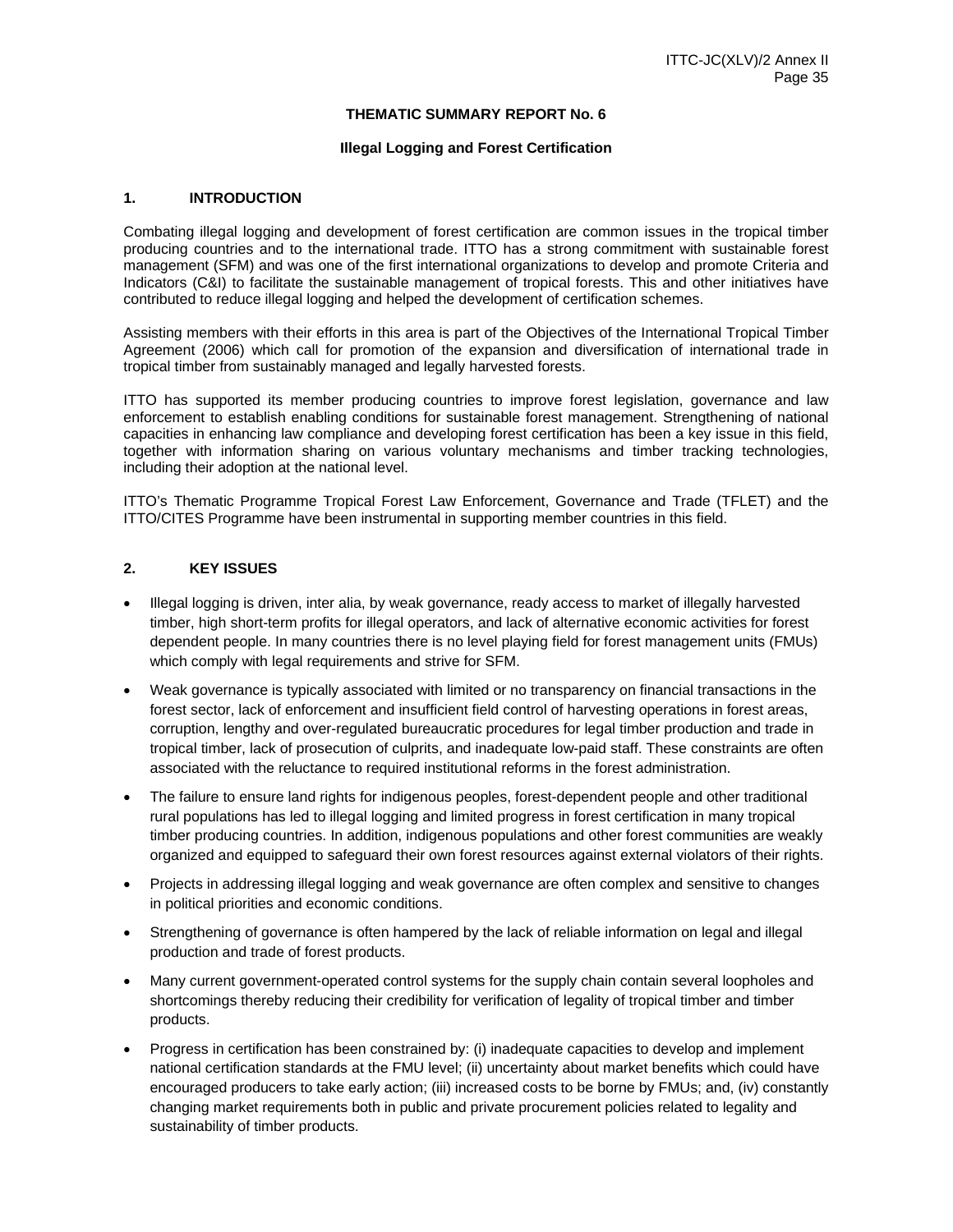- Credibility and market acceptability of different forest certification systems have been questioned sometimes based on legitimate concerns, sometimes due to stakeholder or competitive interests, or sometimes because of speculative information. The choice of forest certification system to be applied remains therefore a sensitive question for tropical timber producers.
- Occasionally progress in forest certification has been constrained due to inconsistencies between government regulations and certification standards.

## **3. LESSONS LEARNED**

## *Illegal logging*

- Identification of the main drivers of illegal logging and associated trade is necessary for designing measures to curb it.
- Providing clarity on land tenure issues is necessary for establishing the legal origin of timber and legal compliance in an FMU.
- The formal recognition of the land rights of indigenous peoples and community customary land rights should be a priority but tends to be beyond the scope of forest projects.
- Mechanisms should be put in place to bring indigenous peoples´ organizations and national NGOs, the private sector and the government together for meaningful dialogue on forest governance and certification.
- Conflict resolution techniques have proved useful in stakeholder consultations but the capacity to apply them is sometimes weak.
- Downsizing the industrial overcapacity and make it compatible with sustainable forest production levels, as expressed as the Average Annual Cut, may be necessary to reduce the pressure for illegal logging. Regulatory measures on downsizing may be necessary but are politically and economically difficult to implement. In addition, it may be even counterproductive in case of weak governance. Regulation of new investments in expanding harvesting and processing capacity is commonly the first step. Other approaches such as voluntary measures should also be explored in cooperation with the private sector.
- The reduced supply of large diameter logs to processing industries has also stimulated positive changes in business strategies in the utilization of forest resources. Several companies have invested in new equipment to improve the utilization of raw material through processing of small-sized logs and lesserused species (LUS).
- Addressing the needs of small-scale enterprises and the informal sector in strengthening governance and implementing timber tracking usually requires specific support.
- Improved governance requires increased transparency and accountability of forest authorities and private sector operators. This should be duly considered in the design of forest information systems.
- Paper trail-based timber tracking systems have inherent weaknesses reducing their credibility. These systems are likely to remain an intermediary solution.
- The development of the local capacity is vital to ensure the sustainability of the project. It also facilitates the funding of new future activities. Excessive reliance on use of external consultants has hampered the uptake of their recommendations, which may affect the project's sustainability.
- Governance strengthening projects often produce valuable technical studies and other reports. Project impacts can be enhanced by effectively disseminating information to relevant government agencies, universities, the private sector, NGOs, and other stakeholders. In addition, press releases and policy briefs have been useful for dissemination of key information to the general public through newspapers and other media.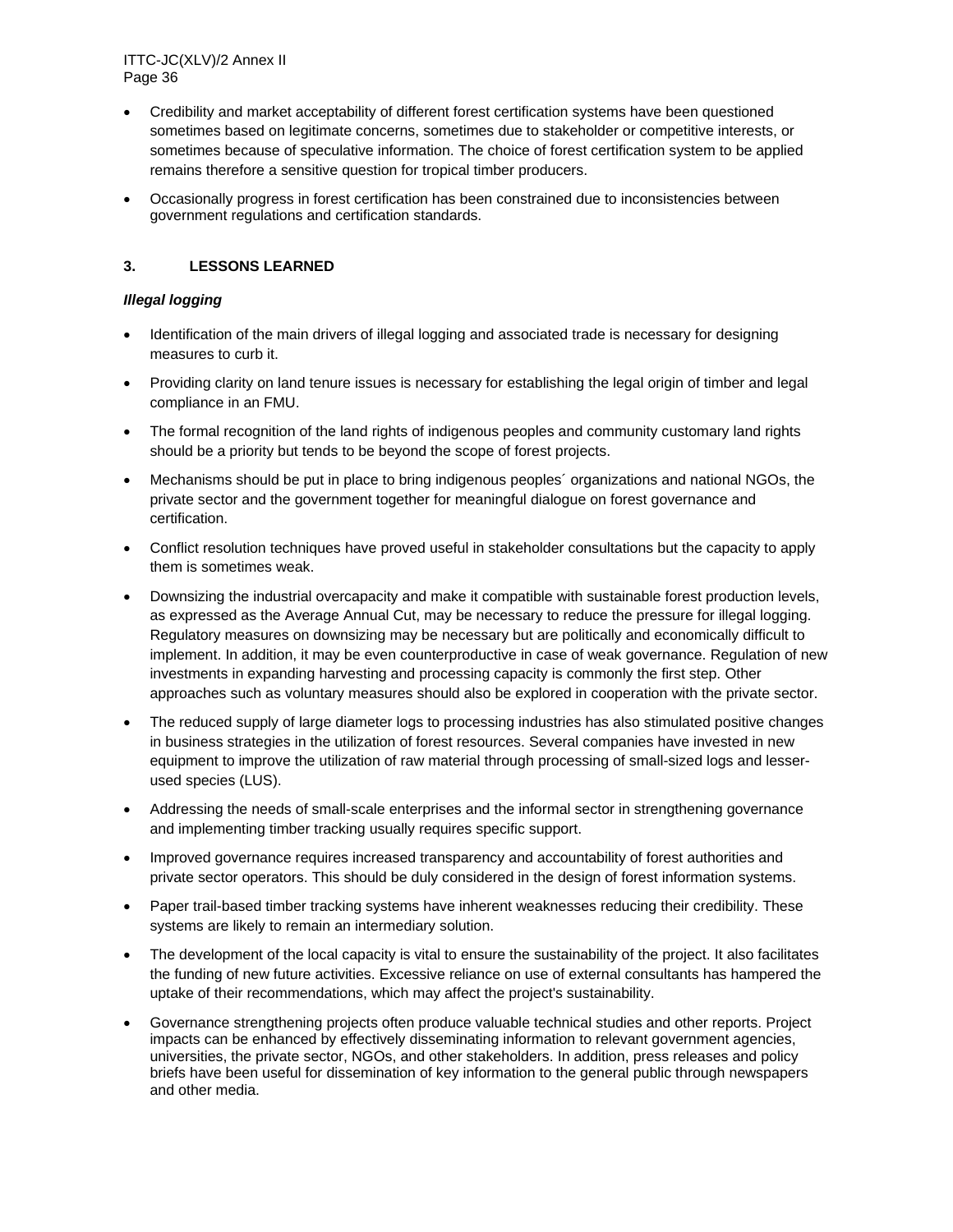### *Forest certification*

- Certification processes at local and national levels have brought the private sector, government and NGOs together contributing to improved understanding of difficulties in implementing SFM and its certification, and thereby to a constructive dialogue among stakeholders.
- Fundamental elements in all forest certification systems are legal compliance and good quality management plans and their effective implementation. Forest certification is therefore a useful tool for improving governance.
- There may be a need to harmonize national regulations and certification standards to enhance certification's role in promoting legal compliance. Projects need to examine this issue.
- For FMUs achieving certification means entering an on-going process with enterprise commitment to continual improvement. FMUs are under risk of losing their certificates unless such improvements are made.
- Although the actual certification process at the FMU level may require only one year to be completed, the preceding preparatory process can be arduous and time consuming. It may take several years for a FMU to be ready for certification.
- Phased-approach could be suitable in achieving full certification of an FMU. The first step would usually be verification of legal compliance. However, even the phased-approach is also demanding, e.g. in terms of the strict documentation required, and it can also be time consuming. As the phased-approach should aim at full certification, the FMUs that enter this procedure are expected to be fully committed to the process, granting them enough time to make necessary adjustments. FMUs should be aware that market benefits may be rather limited until full certification has been achieved.
- Government involvement in promoting certification is crucial through improved regulations and procedures, incentives for certified FMUs, as well as direct training support.
- Enterprise level capacity building for certification usually covers improvement of the forest management system, changes in operational practices (e.g. RIL, occupational safety and health), training of staff and sub-contractors, and strengthening of the company-community relationships.

# **4. GOOD PRACTICES**

### *Illegal logging and governance strengthening*

- A detailed study on the current situation and on the future needs, demands and expectations of stakeholders helps planning of the project strategy.
- Effective involvement of key stakeholders is important in projects on governance and certification. It helps mitigate negative impacts related to eventual institutional and other changes during the project implementation;
- Improving governance is often complex and the project design need adequate consideration of necessary measures for institutional strengthening and policy reform.
- Good project design allows for flexibility to ensure effective implementation in changing political and economic conditions. This would also contribute to the sustainability of the project.
- Governance projects often need to address access to statistical and other information at the national and regional levels throughout the different phases of the forest production chain, within appropriate standards of quality and timeliness of information.
- Institutionalization of governance strengthening projects can ensure future continuity and sustainability.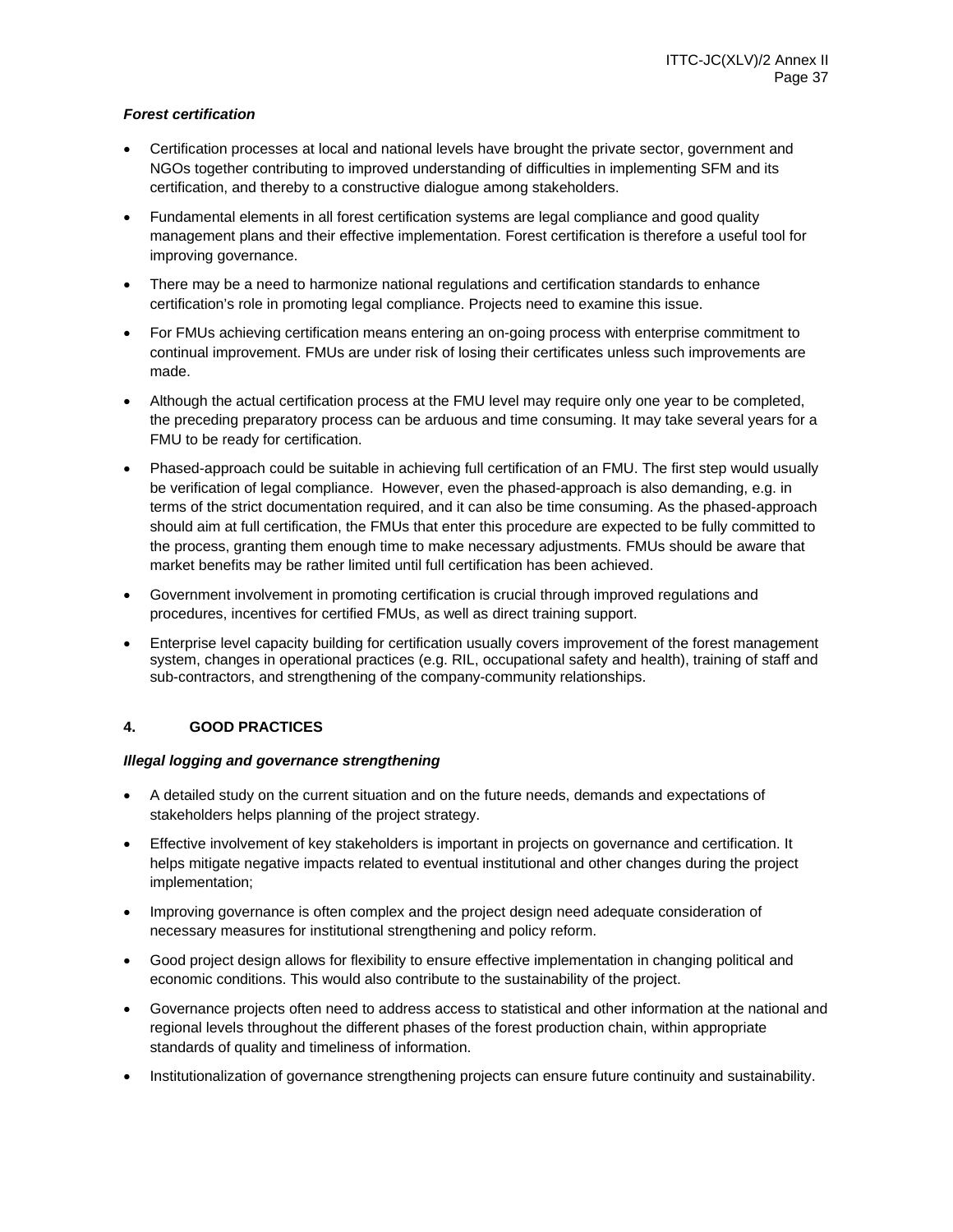- Projects designed to improve legislation and policy produce specific recommendations for the required changes with adequate indicators to measure progress. Pursuing these recommendations is critical for the sustainability of governance projects.
- In regulations and procedures of tracking of timber and timber products, development of systems based on digitized data capture, storing and analysis to minimize errors and malpractices is usually preferable compared to paper-trail based approaches.
- In governance projects involving improved information systems, technical training needs to cover database managers, enforcement staff, and various users of the improved information.
- Effective dissemination on project plans, activities and results is critical for the project impacts and sustainability. Effective dissemination of lessons learned is necessary for mainstreaming to the policy decision-making level.

### *Forest certification*

- The consistency between mandatory legal requirements and certification standards need to be clarified.
- Development of national forest certification standards helps ensure their consistent application in the specific country context.
- Pilot enterprise approach to build up FMU level capacity for certification needs to include adequate provisions for validation of experience and dissemination of results. Firm commitments are needed from participating enterprises to sharing of the knowledge generated.
- Pilot enterprise approach is also applicable to certification of community forest enterprises but clarity is needed about the cost-benefit ratio and sustained financing of auditing, if community enterprises cannot pay for these services themselves.
- Assessment of the basic level of management systems of community forest enterprise is necessary as their strengthening may be needed before introducing new instruments like timber tracking system or forest certification.
- In the development phase forest communities need support from and close contact with local authorities and other relevant bodies operating in the region as well industrial companies using timber from the forest area. Good project design includes measures to facilitate these linkages.
- Relevant target groups of training on certification include, among others, FMU managers, technical staff, sub-contractors and auditors on technical aspects, and key stakeholder groups on general aspects.
- Technical assistance is effective when it (i) is carefully timed within the project work schedule; (ii) focuses on aspects that cannot be tackled by national expertise; and (iii) includes sufficient training to ensure knowledge transfer.
- There is a risk of conflict of interest if technical assistance and certification audits are carried out by the same organization which should be avoided.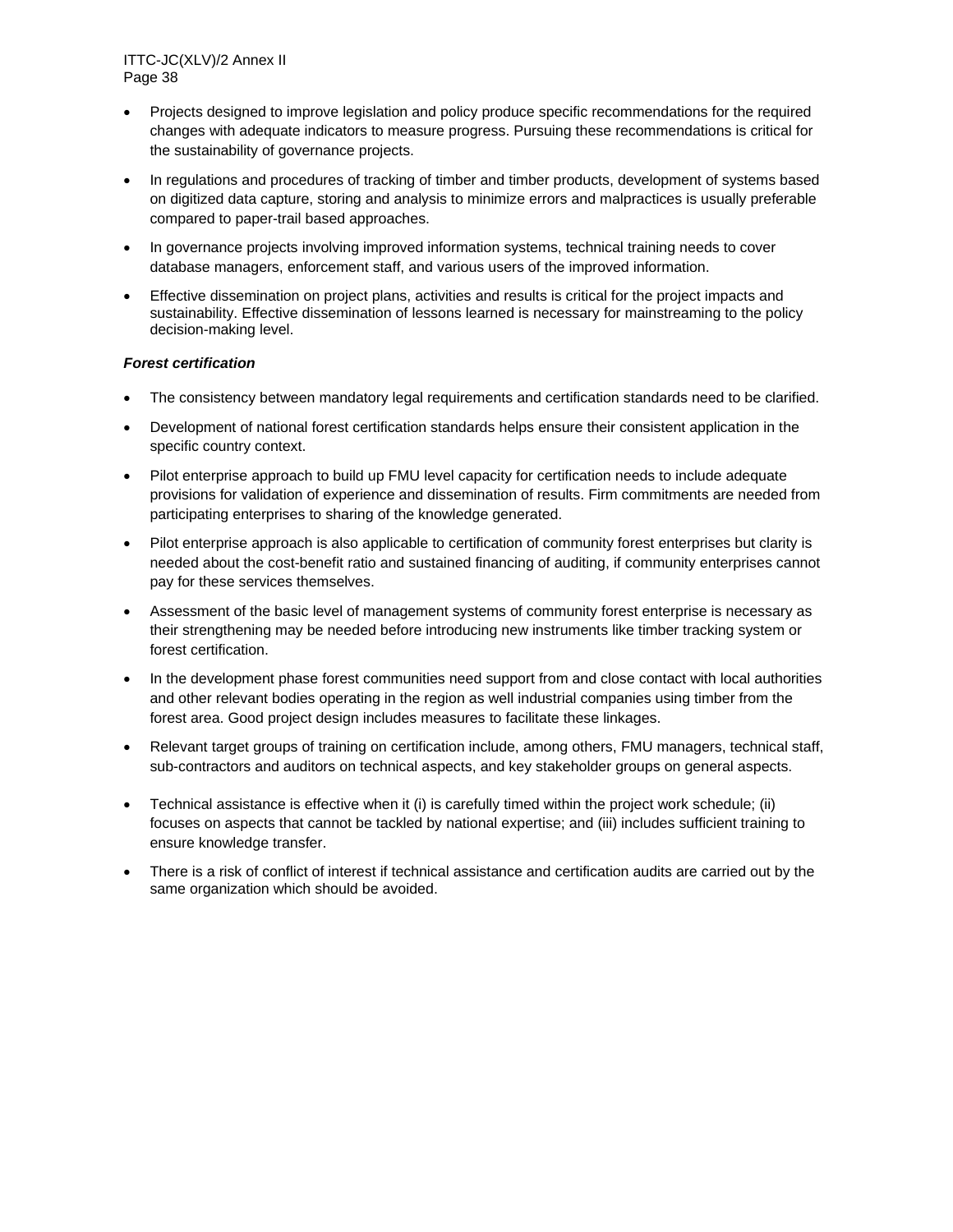# **SOURCES**

This thematic summary is based on the ex-post evaluation reports of the following projects:

| PD 85/01 Rev.2 (I)         | STRATEGIES FOR THE DEVELOPMENT OF SUSTAINABLE WOOD-BASED<br>INDUSTRIES IN INDONESIA                                                                                                                                                 |
|----------------------------|-------------------------------------------------------------------------------------------------------------------------------------------------------------------------------------------------------------------------------------|
| PD 35/94 Rev.4 (M,I)       | FOREST PRODUCTS MARKETING ORGANIZATION FEASIBILITY STUDY                                                                                                                                                                            |
| PD 25/96 Rev.2 (M)         | CHINA'S CONSUMPTION OF FOREST PRODUCTS AND ITS DEMAND FOR<br>THEM IN THE INTERNATIONAL MARKET BY THE YEAR 2010                                                                                                                      |
| PD 27/95 Rev.3 (M) II      | ESTABLISHMENT AND OPERATION OF A FOREST STRATEGIC<br><b>INFORMATION CENTER (CIEF) PHASE II STAGE 1</b>                                                                                                                              |
| PD 56/00 Rev.3 (M)         | ENHANCEMENT OF THE FOREST STATISTICS INFORMATION AND<br>MANAGEMENT SYSTEM (STATFOR) THROUGH THE INTEGRATION OF TWO<br>COMPUTER MODULES: COMPILATION OF MANAGEMENT INVENTORY DATA<br>AND MANAGEMENT OF EXPORT LOG LUMBERYARD (GABON) |
| PD 27/95 Rev.3 (M) II<br>2 | ESTABLISHMENT AND OPERATION OF A FOREST STRATEGIC<br><b>INFORMATION CENTER (CIEF) PHASE II STAGE 2</b>                                                                                                                              |
| PD 80/01 Rev.6 (M)         | CONSOLIDATING SUSTAINABLE FOREST MANAGEMENT CERTIFICATION<br>SYSTEMS IN INDONESIA                                                                                                                                                   |
| PD128/91 Rev.2 (F)         | MANAGEMENT, CONSERVATION, AND DEVELOPMENT OF MANGROVE<br><b>FORESTS IN PANAMA</b>                                                                                                                                                   |
| PD017/00 Rev.3 (F)         | CONSERVATION AND DEVELOPMENT IN THE NATURAL PROTECTED<br>AREAS SYSTEM OF TAMBOPATA (PERU) - MADIDI (BOLIVIA)                                                                                                                        |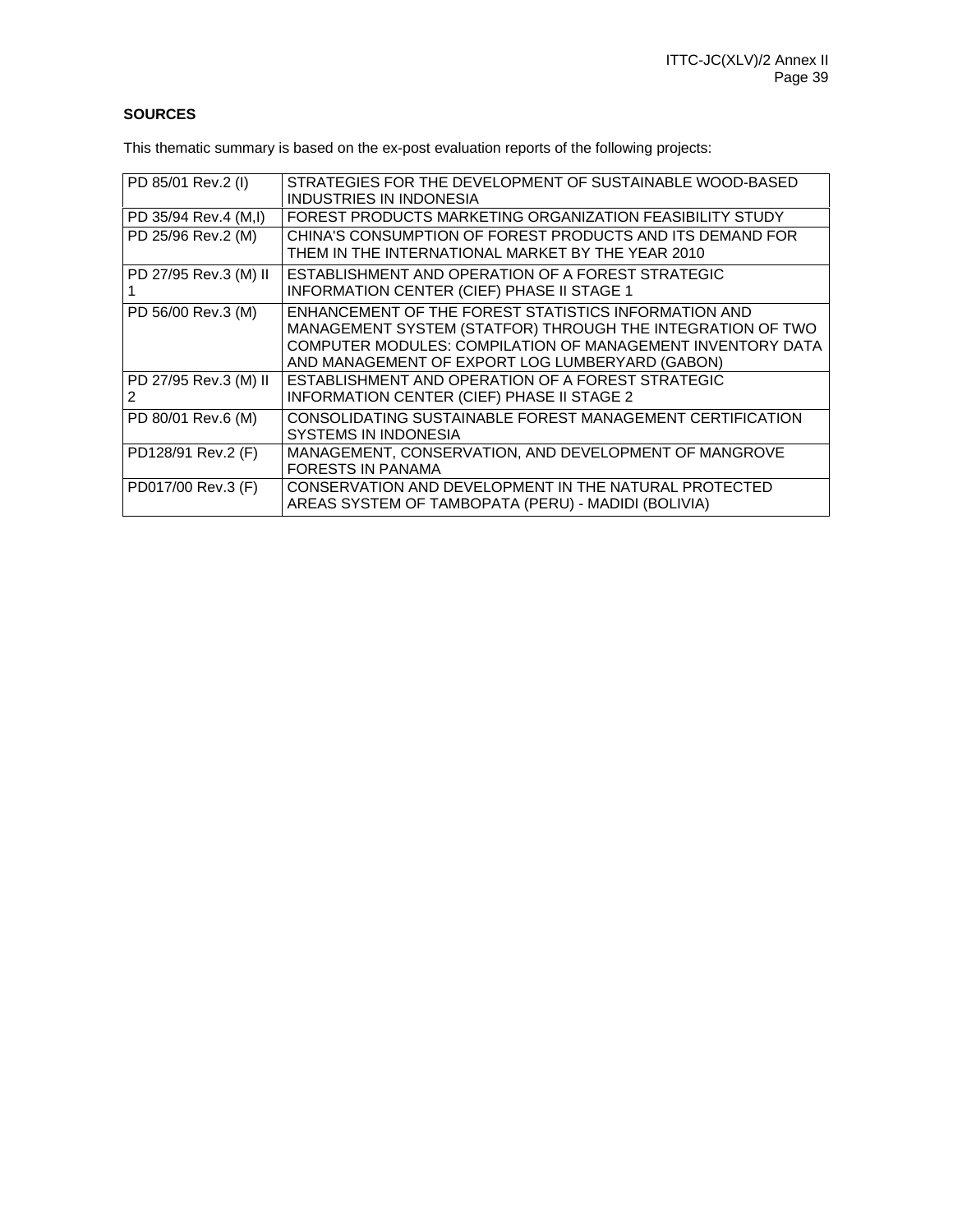### **THEMATIC SUMMARY REPORT No 7**

#### **Criteria and Indicators for Sustainable Management of Tropical Forests**

### **1. INTRODUCTION**

The ITTO Criteria & Indicators for Sustainable Management of Tropical Forests (C&I) were originally published in 1992 and since then they have been revised; training and other support have been provided to countries to facilitate C&I implementation. The purpose of a common set of C&I has been to facilitate governments, forest managers, communities, smallholders and other stakeholders in monitoring, assessing and reporting on the status of forest management and progress made towards sustainable forest management (SFM) at the national and forest management unit (FMU) levels. The ITTA includes several Objectives that are related to the implementation of the C&I to promote sustainable management of tropical forests, including objective (m) *Encouraging members to develop national policies aimed at sustainable utilization and conservation of timber producing forests, and maintaining ecological balance, in the context of the tropical timber trade* and objective (o) *Encouraging information sharing for a better understanding of voluntary mechanisms such as, inter alia, certification, to promote sustainable management of tropical forests, and assisting members with their efforts in this area*.

The ITTO C&I are aimed at serving as a framework for member countries to develop their own system for assessing and monitoring progress towards sustainability at the national and FMU levels. It is expected that when the indicators are made operational in specific country and local contexts, the information generated can facilitate policy design and ground-level implementation of SFM.

The C&I is therefore a useful instrument which enables countries and FMUs to report on the progress made while revealing areas which need additional efforts to achieve SFM.

# **2. KEY ISSUES**

- There is still a lot of misunderstanding on the purpose and value-added of C&I as a tool for implementing SFM at national and FMU levels. Clarity is also lacking on what are the necessary enabling conditions for SFM in national and local contexts.
- National C&I have often been developed through a process which identifies in detail what are appropriate indicators in local contexts. Participation of the development process has sometimes been limited to the government agencies rather than including other relevant stakeholders like the private sector, community forest organizations and NGOs.
- The governments of tropical timber producing countries have programmes to promote and enforce SFM policies and practices by the private sector but there is often no comprehensive data on their impacts;
- The most critical level for implementing SFM is the forest management unit level. The private sector and forest communities being responsible for a large proportion of tropical timber production are therefore the key target groups of C&I implementation. However, their participation has been limited in many producing countries where the focus has been in the government-managed forests.
- There is a strong and growing demand among importers and buyers for information on SFM practices of companies producing tropical timber. The C&I is a potentially useful tool for communication but it is still underutilized and not well understood by target groups in the export markets.
- It is the responsibility of the government to ensure a legally defined Permanent Forest Estate, which is a fundamental element of C&I and necessary for FMUs to achieve SFM.
- The complementary roles of C&I implementation and forest certification processes at local level are not well understood. However, the C&I can provide a useful framework for national certification standards.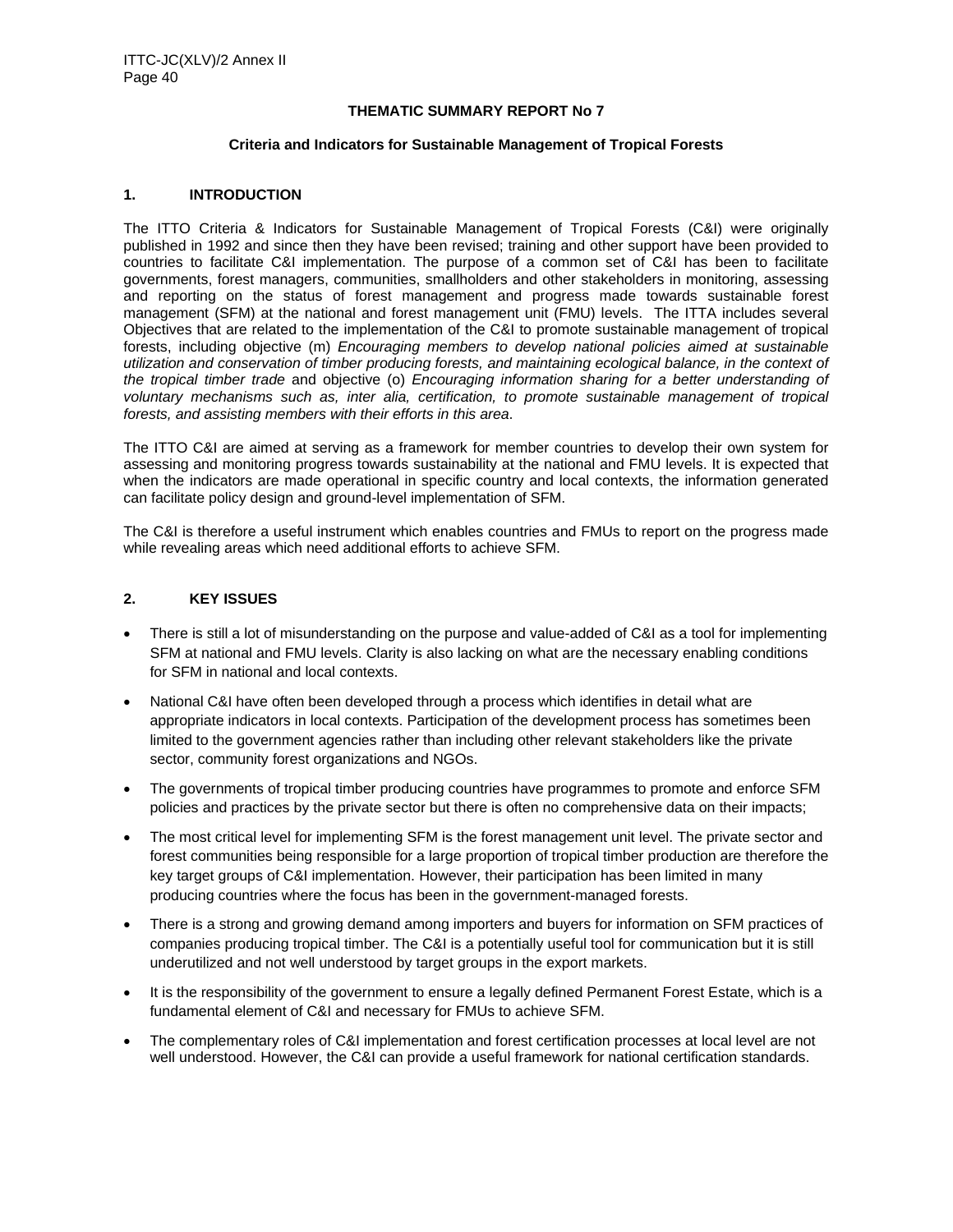### **3. LESSONS LEARNED**

### *Project design*

- C&I implementation in ITTO member countries has proved to provide valuable contributions to the current knowledge on SFM at the ground level and major inputs to national policy development. In forest enterprises implementing C&I, it has been demonstrated that managing forestry operations sustainably is not only essential but also feasible.
- Unless the enabling conditions in national forestry policy and company policies are in place as identified in the C&I and various ITTO Guidelines, progress in SFM implementation will be slow.
- Government commitment to SFM based on C&I can persuade the industry and forest communities to embark on systematic efforts to achieve SFM.
- The adoption of C&I as a positive approach has had a powerful psychological and motivational effect on promoting SFM in many countries. However, good communication is necessary over the entire process involving testing, adjusting to local conditions and implementation.
- During the implementation process it is useful to clarify the link between the government regulations on the use of natural resources and the C&I. This can greatly assist forest managers to understand what SFM means in practical forest management.
- It is essential that, at the project planning stage, there is sufficient baseline information on the state of the forest resource as otherwise testing and implementation of C&I may not be meaningful. This would help stakeholders visualize the scale of the problems and the tasks at hand, to estimate the size and time span of the project.
- The absence of baseline data on the state of the forest, for example, also makes it difficult to measure and evaluate some of the C&I project's physical outputs;
- National level processes in developing and testing C&I can be useful in bringing together government agencies, the private sector and NGOs and contributing to a fruitful dialogue on what SFM is and what are the constraints in achieving it. Broad participation strengthens the legitimacy of C&I as a tool to make progress towards SFM.
- Adopting national level C&I and their integration in the forest monitoring system is an important step in the implementation process of SFM. A field manual on how to implement SFM in FMUs may be required to facilitate the operational-level work carried out by forest managers.
- The training strategy is critical for follow-up work to be done to integrate C&I into management and information systems at different levels. Trainees are expected to play two roles: (a) to serve as a pool of trainers to train responsible staff of concession companies and work in educational institutions and training programmes on SFM, and (b) to work as internal assessors in forest organizations or external auditors of independent certification and verification bodies. Trainees should also be able to advise forest managers on corrective actions required to improve present practices.
- Human resource development in SFM needs to be understood as a long-term continuous effort and periodic assessments based on C&I can reveal gaps in the existing skills. In general, countries should prepare comprehensive national programmes for training on the implementation of SFM targeted at forest managers and communities as well as other stakeholders.
- Valuable lessons can be learned from companies and forest agencies in other tropical and non-tropical countries which are also engaged in applying SFM measures.

### *Project implementation*

 A major risk involved in the implementation of C&I projects has been reluctance of the private sector to participate and share their experiences with others. Industry motivation on the implementation of C&I is linked with government shifting from a purely regulatory approach to one that combines regulation with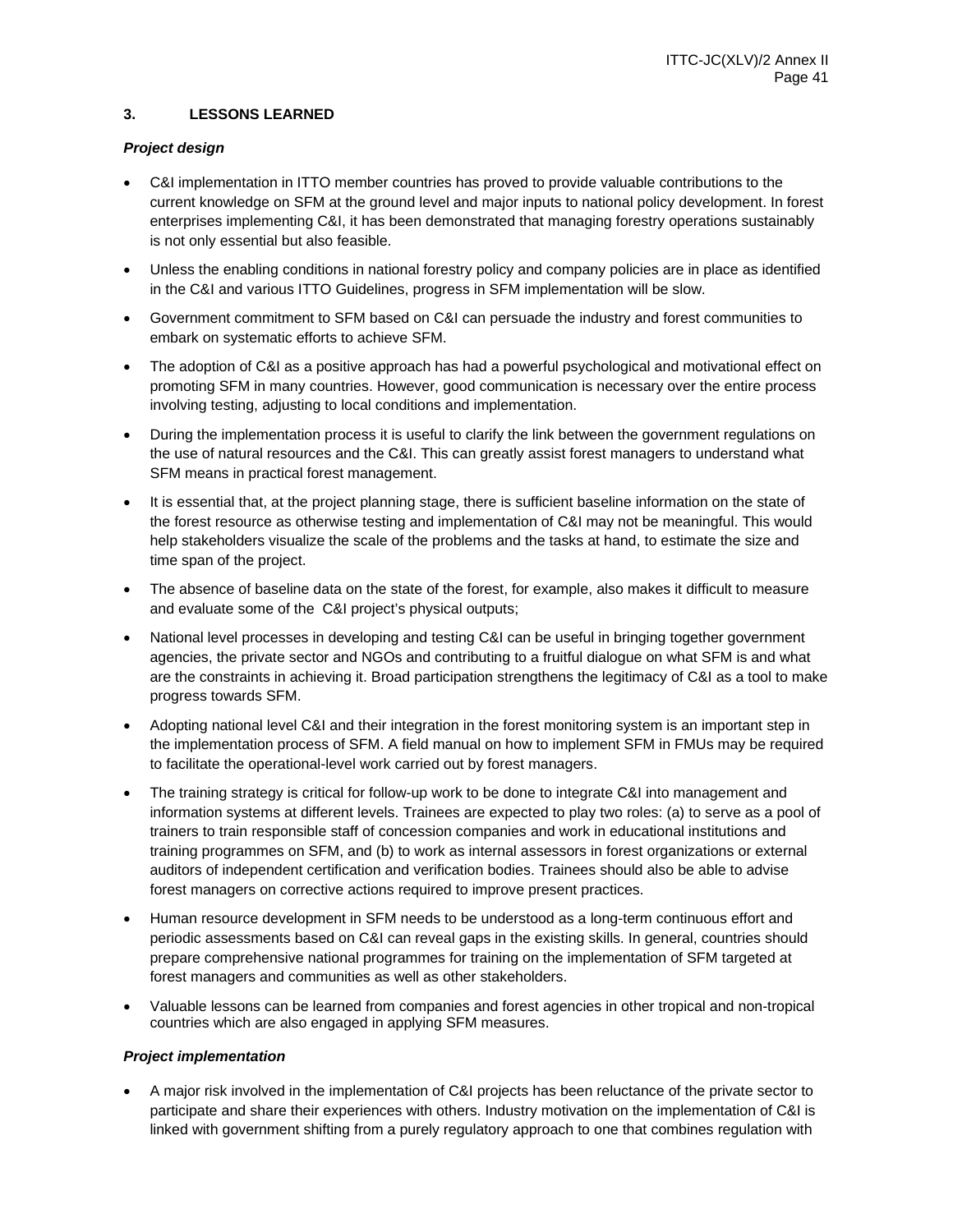incentives and market orientation. There should be clear benefits for companies and communities, such as e.g. reduced bureaucratic requirements to ensure their full participation.

- One reason for reluctance has been the appropriateness of provision of confidential information to other companies and stakeholders. This issue needs careful consideration during C&I related project implementation.
- Lack of involvement of some stakeholders in the national C&I processes has been a critical limitation for dissemination and impacts of the project. The private sector, forest communities and NGOs should be beneficiaries of the results and outputs, and their active participation should be ensured. This involves ready access to information, regular meetings, effective dissemination and broad participation in training events.
- Community organizations are useful in ensuring peoples' broad participation reducing also project costs during the C&I development phase. The absence of community groups in the process has limited project impacts. Specific action is necessary to ensure effective community participation in implementation of C&I projects
- Partnerships have been valuable in C&I projects. Community and NGOs can play a useful role in promoting SFM and assisting FMUs in their efforts to gain efficiency. Building up strong strategic partnerships between the government, the civil society and the private sector is a long-term endeavor which needs to be initiated at the national level during the project formulation stage in order to identify common objectives and ensure transparency and accountability in the C&I implementation process.
- Implications of institutional reforms such as on-going decentralization process, can lead to engaging new stakeholders (local governments, enforcement and environmental authorities, etc.) in the C&I process.
- Many C&I projects have revealed that there is an urgent need to develop better understanding and coordination between the authorities of the central and local governments to avoid overlapping and uncoordinated interventions targeted at FMUs.
- Projects implemented by the private sector often produce important results that would be valuable to government policy development. However, the feedback loop has been weak and there should be a mechanism, identified at project formulation, for validating and bringing the lessons learned to the attention of government (e.g. national workshops, analytical studies).
- Involving representatives from main importing countries in workshops and other phases of C&I projects has proved to be useful for improving understanding on sustainable management of tropical forests in exporting countries.

### **4. GOOD PRACTICES**

### *Project design*

- In the participatory project planning process, it is important to explain the positive nature of the C&I and how this tool can help stakeholders in their efforts towards SFM.
- Learning from other countries´ experience is useful when the country has limited experience on C&I implementation.
- Project strategy may include development and implementation of national C&I based on ITTO C&I and their testing which can be on FMU, sub-national or national level, as appropriate.
- The top management of companies participating as pilot FMUs need to be fully informed on the implications concerning sharing of experience on C&I implementation.
- National-level project can preferably be housed in the planning/information unit of the forest agency.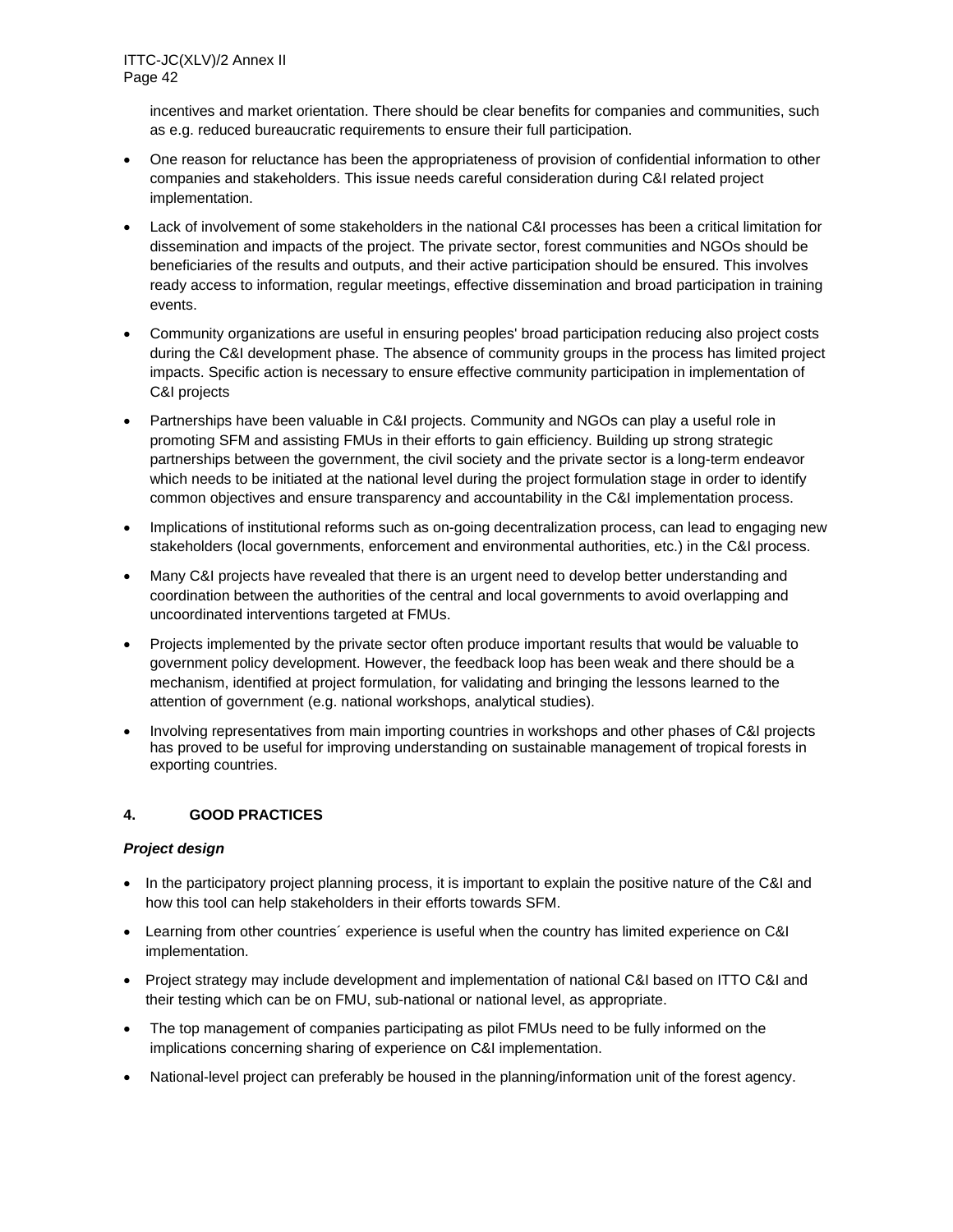### *Project implementation*

- Strong government commitment to use C&I as a policy tool is critical for achieving the targeted results.
- Participation of all the relevant stakeholders is important in the development of national C&I.
- Close coordination among involved government agencies is necessary.
- Project steering group has a critical role to ensure effective implementation and may be assigned tasks related to feedback of the results to policy decision-making level.
- Multidisciplinary working groups and thematic sub-groups have been useful in elaborating national C&I.
- Community forests may need special measures for their involvement in C&I implementation; pilot FMUs could also include community forests.
- Integration of statistical, economic and forest databases contributes to effective C&I implementation.
- Statistical requirements of reporting to ITTO and other international bodies need to be considered.

### *Capacity building and dissemination*

- Effective transfer of knowledge to local specialists avoids dependence on external technical assistance.
- Training planning need to cover all the levels and target groups.
- Dissemination of the C&I information produced can ensure sustained stakeholder support to periodic monitoring and other follow-up activities.
- Wide dissemination in different forms to all relevant stakeholders is desirable including yearbooks, information bulletins, newsletters, CD-ROMs, web portals, and other interactive means.

#### *Sustainability*

- Sustainability in the C&I implementation at national and local levels requires periodic review on the progress made for identifying corrective action needs.
- Pilot projects need to include validation of the results and their implications for policy adjustment should be identified.
- Establishment of a partnership engaging the private sector and other stakeholders can ensure their sustained support to improved systems.
- Regional-level sharing of experiences on C&I implementation through networking is helpful for further development.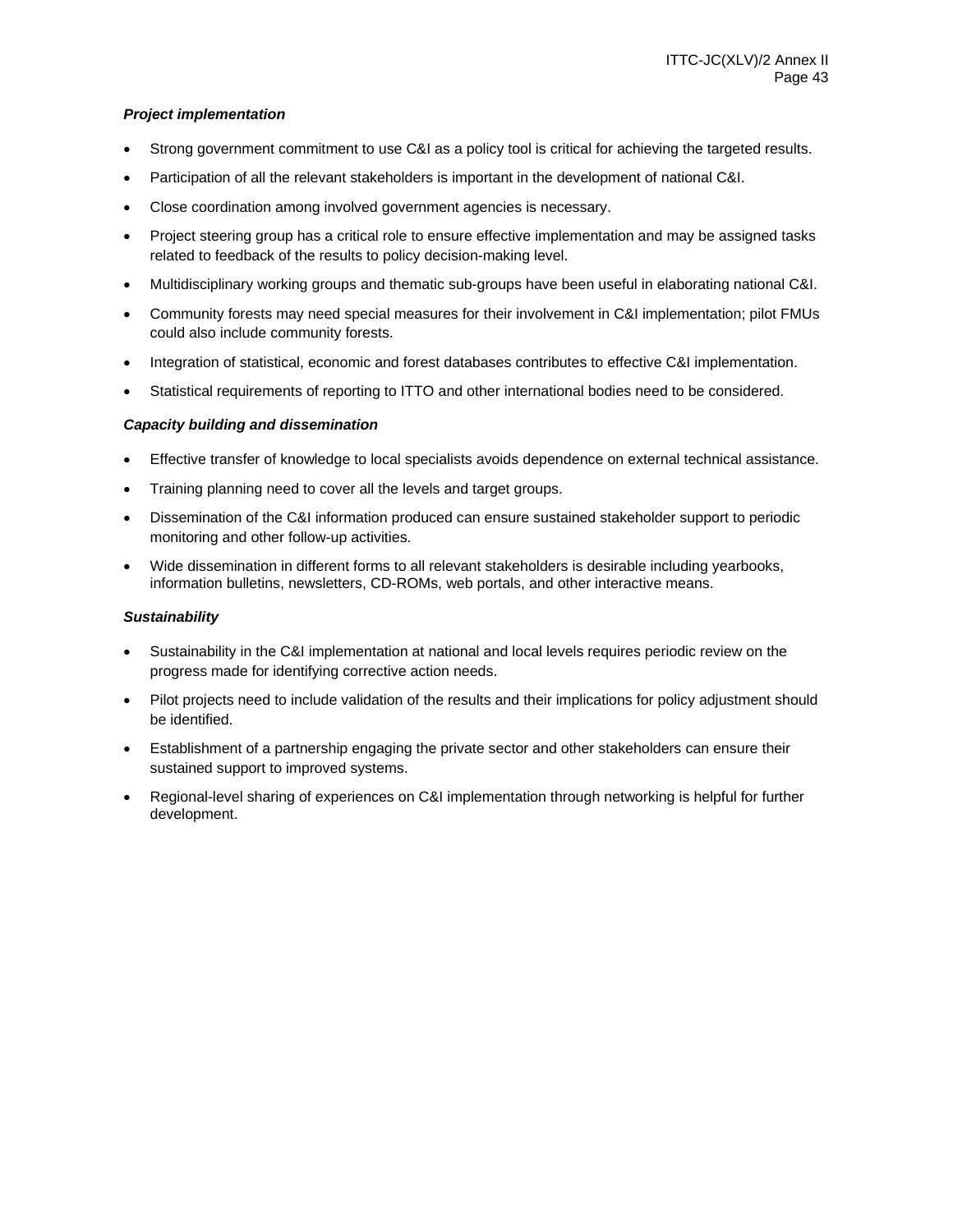# **SOURCES**

This thematic summary is based on the ex-post evaluation reports of the following projects:

| PD 48/99 Rev.1 (M,F) | SHARING OF INFORMATION AND EXPERIENCES ON PRIVATE SECTOR<br>SUCCESS STORIES IN SUSTAINABLE FOREST MANAGEMENT (MALAYSIA)                                               |
|----------------------|-----------------------------------------------------------------------------------------------------------------------------------------------------------------------|
| PD 80/01 Rev.6 (M)   | CONSOLIDATING SUSTAINABLE FOREST MANAGEMENT CERTIFICATION<br><b>SYSTEMS IN INDONESIA</b>                                                                              |
| PD042/00 Rev.1 (F)   | TRAINING OF TRAINERS FOR THE APPLICATION OF THE ITTO, AND THE<br>NATIONAL CRITERIA AND INDICATORS OF SUSTAINABLE FOREST<br>MANAGEMENT AT FOREST MANAGEMENT UNIT LEVEL |
| PD195/03 Rev.2 (F)   | TO ESTABLISH A NATIONAL MONITORING INFORMATION SYSTEM FOR THE<br>EFFECTIVE CONSERVATION AND SUSTAINABLE MANAGEMENT OF<br><b>THAILAND'S FOREST RESOURCES</b>           |
| PD021/97 Rev.2 (F)   | DEVELOPING TROPICAL FOREST RESOURCES THROUGH COMMUNITY-<br>BASED FOREST MANAGEMENT, NUEVA VIZCAYA, PHILIPPINES                                                        |
| PD389/05 Rev.2 (F)   | APPLICATION OF THE INTERNAL MONITORING OF SFM PERFORMANCE AT<br>FOREST MANAGEMENT UNIT LEVEL                                                                          |
| PD 1/95 Rev.4 (M)    | TRAINING DEVELOPMENT ON THE ASSESSMENT OF SUSTAINABLE<br>FOREST MANAGEMENT IN INDONESIA                                                                               |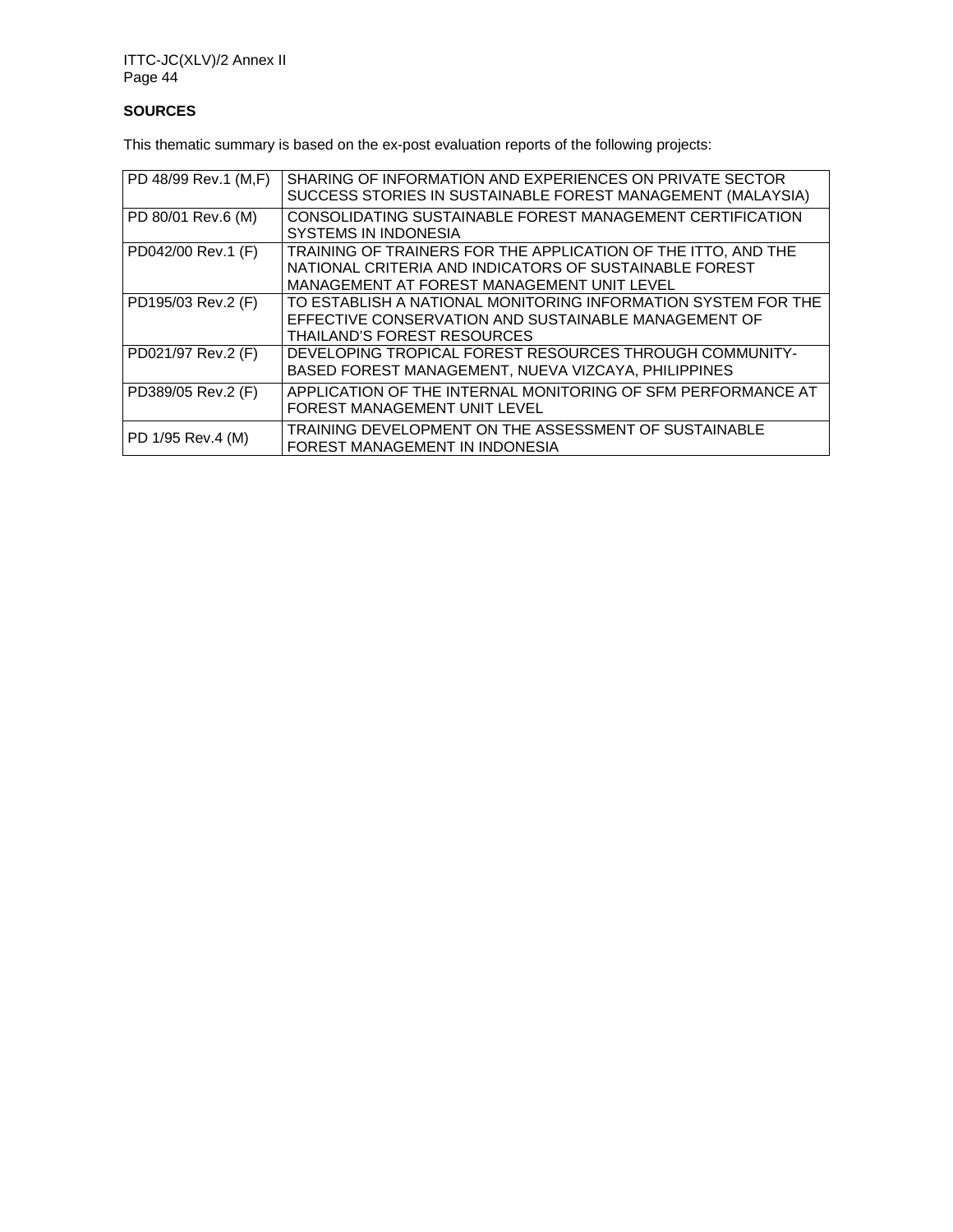#### **THEMATIC SUMMARY REPORT No. 8**

#### **Forest Information Systems**

#### **1. INTRODUCTION**

There is currently a lack of systematic and reliable information on forest resources and forest-based industries in many countries. There is also a need for further development of forest information systems which can support policy and market development for sustainable forest management and associated further processing of tropical timber and timber products. Improved transparency on forest sector would greatly facilitate international efforts against illegal logging and illegal timber trade. Adequate information is necessary for governments in assessing performance and revising forest policies and regulations. Both the public and private sectors need sufficient information for decision making on investments.

ITTO has supported many countries to develop Forest Information Systems (FIS) together with various activities in this area including training, collection, compilation and dissemination of information and other related activities. The purpose has been to improve availability and quality of information on the forest sector. ITTO coordinates with member countries and other international organizations the collection, compilation and dissemination of information on tropical forests, industrial production and trade of tropical timber products.

These actions have been taken in view of achievement of the ITTA objective (i) *Strengthening the capacity of members for the collection, processing and dissemination of statistics on their trade in timber and information on the sustainable forest management*, and objective (h) *Improving market intelligence and encouraging information sharing on the international timber market with a view to ensuring greater transparency and better information on markets and market trends, including the gathering, compilation and dissemination of trade related data, including data related to species being traded*.

### **2. KEY ISSUES**

- The quality of planning, supervision, monitoring and evaluation is often weak due to lack of sufficient information on forest resources, production and markets, and environmental values and services of forests.
- The quality of data is often weak, not least because of manual systems used in data collection and processing. The credibility of FIS relies on the accuracy and timeliness of the data processed and the information disseminated.
- The value added of processed statistical data is still largely limited. Comprehensive data analysis has not yet been given due attention. Therefore, FIS inputs to policy development and decisions have often remained limited. In order to have a full impact on policy reform and management decisions, an effective planning and control system is needed. FIS needs to go beyond mere data capture and correction of errors to include analysis and effective dissemination mechanisms.
- In many countries, the national FIS is understood as a tool for the government. However, forest and market information is needed by the private sector and other stakeholders but their needs are not always recognized.
- Inconsistencies of data produced by different government agencies create confusion among stakeholders and can lead to unnecessary conflicts in pursuing policy objectives.
- Lack of equipment and qualified personnel for the processing, analysis, validation and dissemination of information is frequently observed; the status of information units can be low and its budgetary resources limited. This is often due to the fact that the top management has not realized the value of information systems as a management tool.
- The scattered and dispersed nature of the forest information among the different institutions and geographic levels of the country represents a particular challenge for FIS development.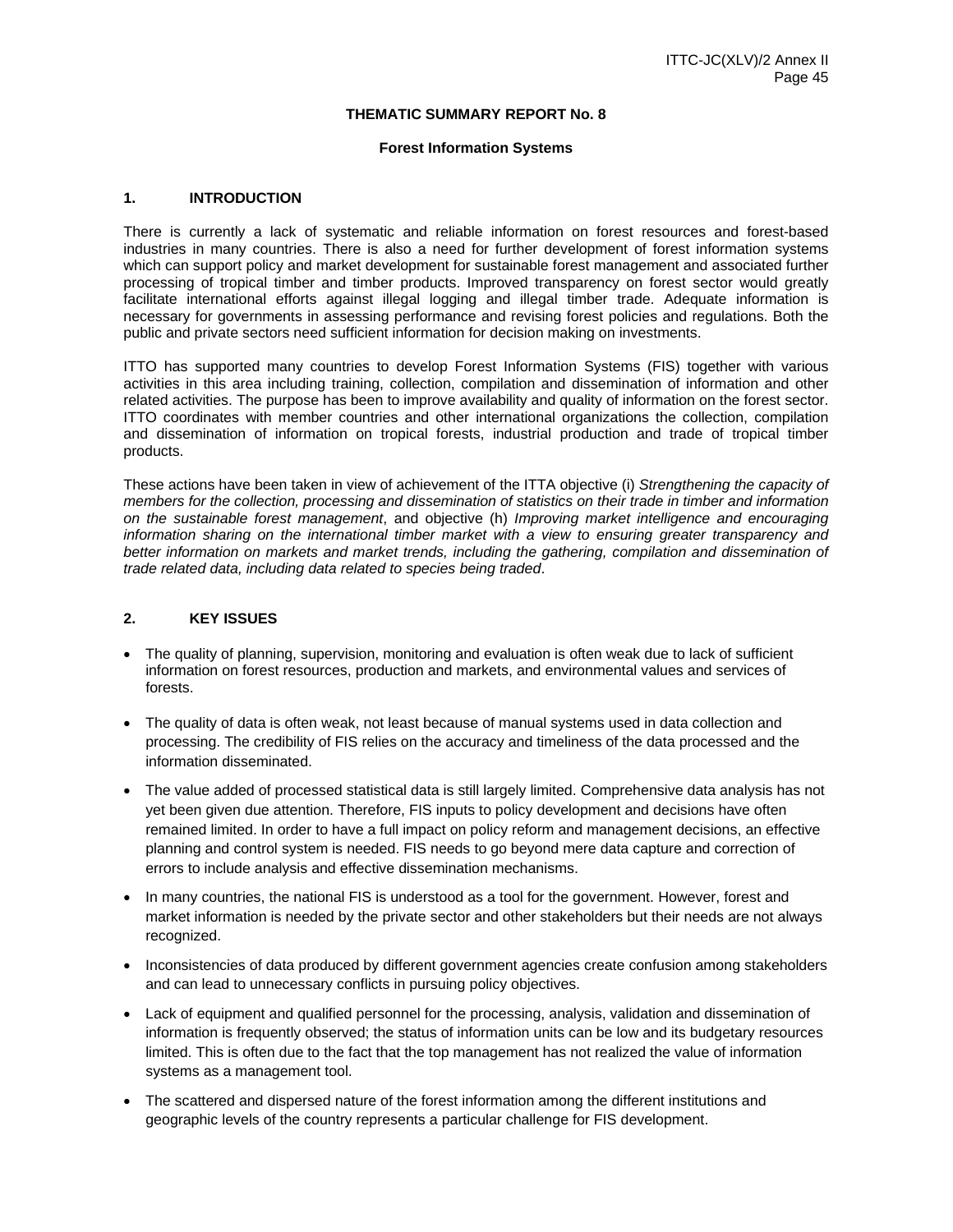- Due to limited available resources, many national FIS have been developed through a piecemeal approach focusing on certain elements (e.g. timber tracking, industrial wood consumption). Various FIS components are not therefore integrated within the same modular framework and data inconsistencies are common, reducing its value for supervision and monitoring.
- Dissemination of statistical information suffers from delays and may not be directed to all the relevant target groups. This undermines the benefits from the investment in information systems. Data collected from the field is not reported back to middle management that perceives itself as a simple provider of information rather than as an effective user in day-to-day decision-making process.

### **3. LESSONS LEARNED**

### *Project design*

- In view of the dynamics and complexities of the forest sector, the design of national forest information system projects, should allow sufficient flexibility to facilitate technical and administrative adjustment over time.
- The FIS design should be targeted at meeting information needs of different stakeholders.
- To limit the scope of FIS projects, their strategy could initially be based on minimum requirements and the entire systems can be built up by phases through a modular approach within a comprehensive FIS framework.
- The entire FIS scope can be extensive and may include such elements as forest inventory data on different levels, concessions, community forests, reforestation activities, industries, non-timber forest products, wildlife and hunting, prices, markets, etc.

### *Project implementation*

- Many projects targeted at improving data capture and processing have found that annually publishing information on timber production and trade supplied by the concessionaires and the timber industry companies is not sufficient for effective sectoral control and administration. It is necessary to have a closer and more frequent control of the source data supplied by the private sector and to establish field check procedures.
- The implementation of a FIS project requires the involvement of multidisciplinary and well trained personnel, with a capacity to transfer their knowledge. An experienced team, good working conditions and good personal links with the production sector has resulted in efficient project implementation. The core project team can be relatively small but needs in-depth understanding on the sector combined with knowledge on information technology.
- Compilation of statistical information into reports is the first phase which needs to be complemented by analysis of data. Studies based on statistical analysis add value to the information generating insights for policy design, organizational development, and investment opportunities in the forest sector.
- The transfer of a new technology that requires change in work procedures may initially cause fears and resistance to change. It is important to effectively communicate on the objectives and the expected situation to maintain confidence and enhance cooperation among the involved parties.
- In the specification of the equipment, growing demands due to improved awareness and skills of potential users should be anticipated in order to accommodate increasing volumes of data to be handled in the future.
- Sufficient funds should be allocated for training, with emphasis on database managers, to ensure the efficiency of the system, to be more autonomous in solving day-to-day problems, and to have an exposure to new developments. Training is also needed on the use of webpages.
- To ensure effective management and project sustainability, a stable team of qualified personnel is required as frequent key staff rotation has disrupted many development efforts.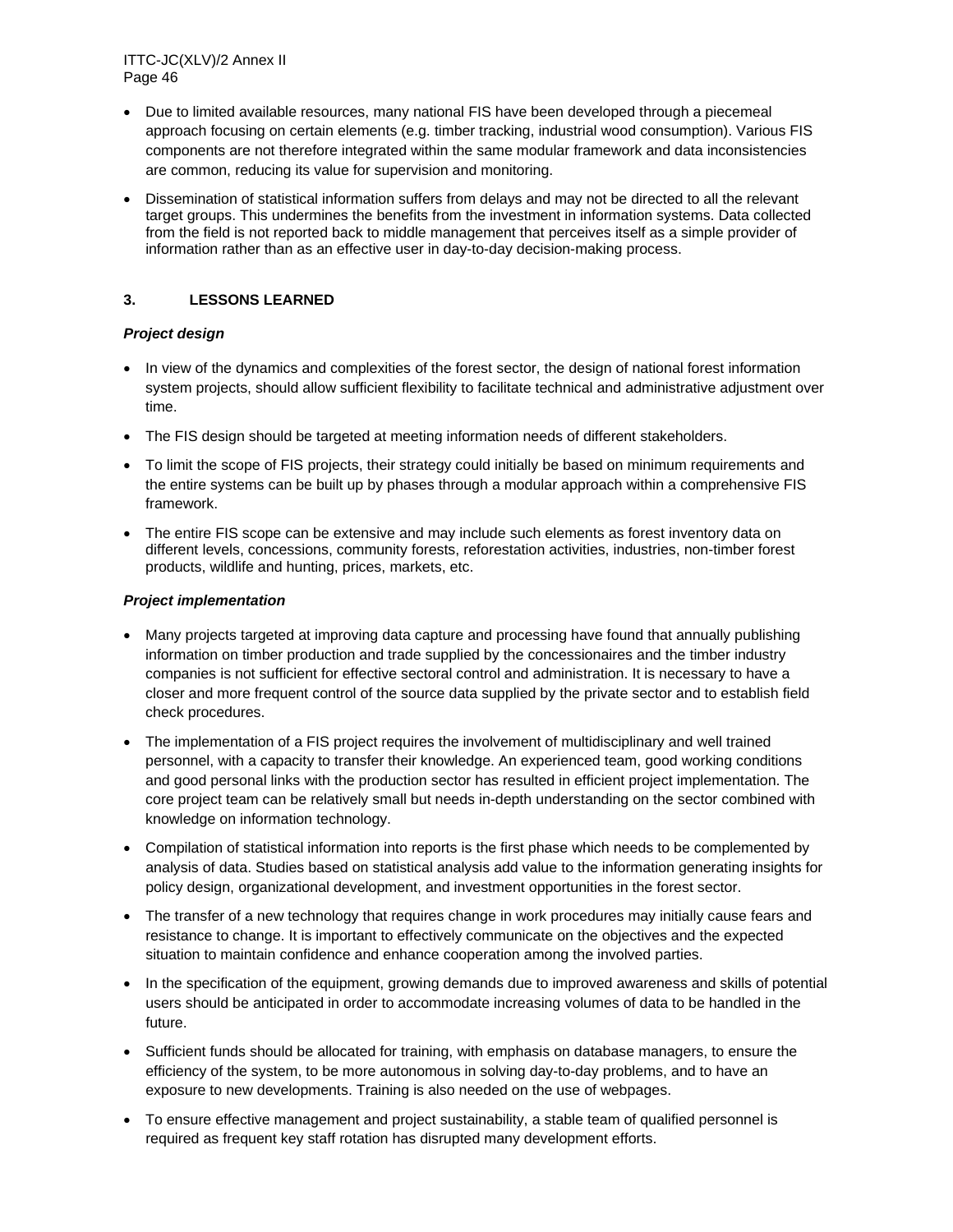- A number of FIS projects have extensively relied on external expertise, creating a continued dependence on their inputs. The same can happen if the project software is based on tailor-made applications rather than relying on those which are broadly used in forest organizations for other purposes.
- Use of hand computers for field-level data capture can reduce problems of data accuracy and consistency in forest inventory and field control of timber harvest. Concessionaires should be encouraged to adopt this kind of technology.
- Security policies and procedures are needed for FIS control including automatic back-up copies of the system, which should be kept outside the facilities of the institution.
- If the FIS is not properly institutionalized and the status of the information unit remains marginal, the project's sustainability is endangered.
- The interaction of the forest authority with the industry staff can be developed to ensure timely supply of data to FIS.
- A good forest information system can be adjusted to also cover the needs of other areas. The experience gained and the lessons learned can help in the building up and operation of new systems of information (e.g. biodiversity or other environmental aspects) for the country.
- The use of electronic means is important to improve the dissemination of the information, but printed material is still often necessary for reporting on main indicators.
- Implement dissemination and outreach procedures at all levels related to the information resources (database) and statistics available through the system, so that they can be used by different users and can generate actions that will contribute to the consolidation of the system;

### **4. GOOD PRACTICES**

### *Project design*

- FIS projects require detailed planning. They would benefit from being part of clear national/ organizational strategies to improve information systems.
- Flexibility is often needed to ensure effective implementation in changing conditions.
- A limited number of strategic requirements can be focused on in the initial phase of building up of information systems.
- In decentralized institutional setting, sub-national bodies can be given a broader role than just data collection.
- Phasing of this kind of projects can be risky due to risks related to institutional or organizational changes. Also overambitious scope and targets should be avoided.
- Strong government commitment is necessary for achieving the targeted results and awareness need to be created among top management on the strategic importance of reliable up-to-date information.

### *Technical aspects*

- Spatial information is a key aspect of any FIS which needs to be integrated with Geographic Information Systems.
- Land holding and tenure arrangements and regulatory requirements should be considered in the FIS design.
- Four basic sub-systems need to be covered: data collection, data processing and storage (data base), data analysis, and dissemination and access to data.
- Modular approach can be useful for individual sub-systems of information on specific topics, but interaction, coordination and compatibility among various data bases need to be ensured. Also, the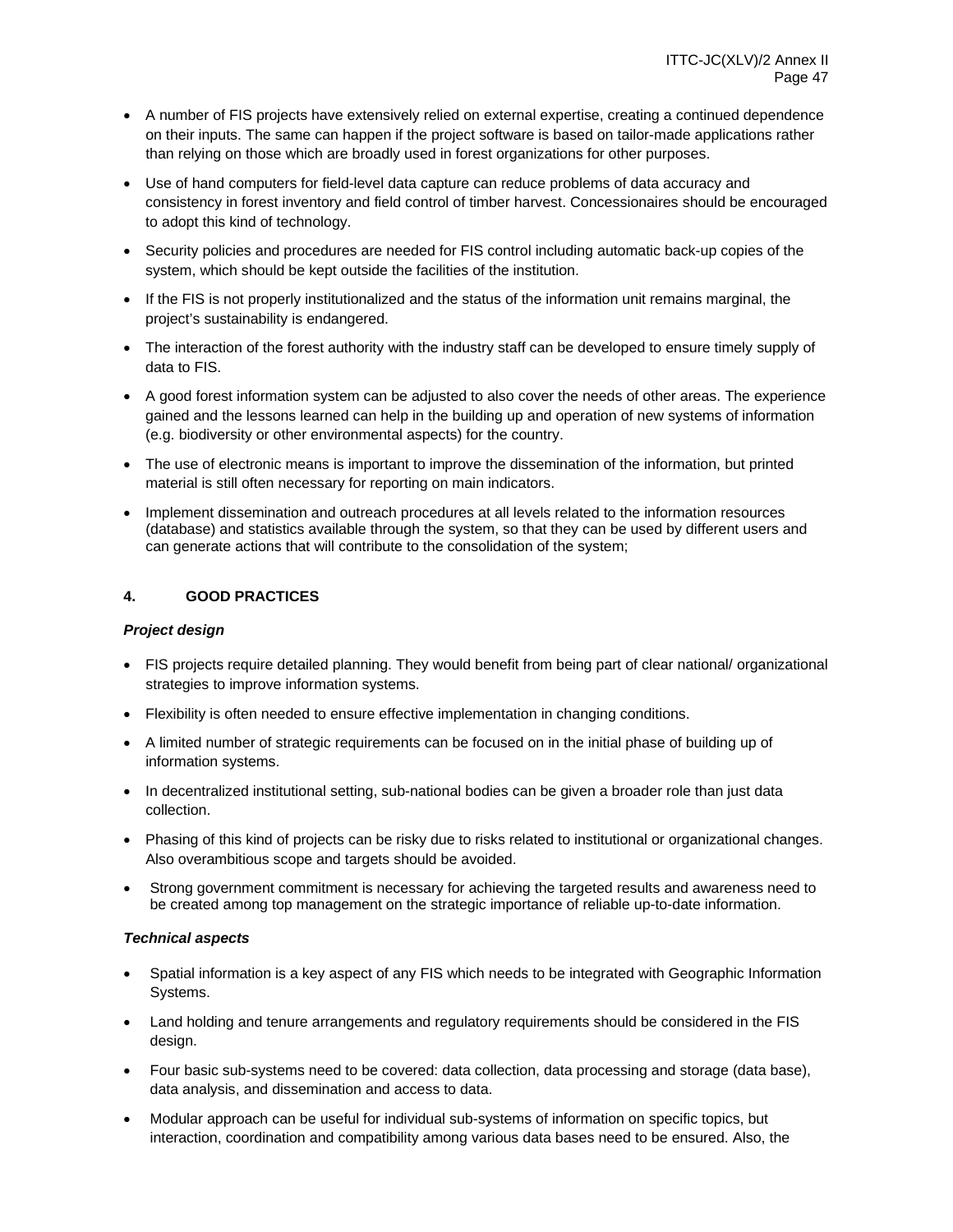integration of statistical, economic and forest data is necessary and provides effective management and control tools.

- Specific measures are often needed for acceptable quantification of illegal forestry operations and the production and raw material use of the informal sector (e.g. periodic sample-based surveys).
- Reconciling data on timber flows in different stages of the logistic chain is important for data consistency.
- Consideration of statistical requirements of reporting to ITTO and other international bodies in the FIS design will allow cost-efficient reporting in due course.
- Clarity on conversion factors from log to sawnwood is needed from the beginning; particularly those applied for import and export data.
- Statistical theories and methods can improve and optimize data collection and analysis.
- Building up consistent time-series on critical indicators adds value to the information produced.
- In decentralized systems, appropriate communication technology can ensure better links among different levels of organization.
- Engaging the private sector and other stakeholders, and providing results to them contributes to their support to improved systems.
- Compatibility of the designed FIS with the budgetary framework is necessary.
- Clarity of responsibilities among participating organizations and their different levels is critical for economic efficiency.
- Systems depending on external expertise and services tend to have low cost-efficiency and can suffer from unexpected risks.

#### *Capacity building and dissemination*

- Building up statistical information capabilities of the participating organizations may require special efforts.
- Training should cover all the levels, including data collectors and users of data.
- Training is also often needed for effective dissemination.
- Wide dissemination in different forms to all relevant stakeholders is desirable including yearbooks, information bulletins, newsletters, CD-ROMs, web portals, and other interactive means; these different ways are complementary.

#### *Implementation arrangements*

- Project steering group has a particularly critical role to ensure effective implementation of FIS projects due to the need for inter-agency coordination and cooperation.
- Multidisciplinary working groups and thematic sub-groups can be helpful in working out the detailed FIS components.
- Effective interrelationship among available skills (experienced, high-level personnel), the required technological levels (specialized hardware and software) and efficient organization and management of the project is a key factor of success.
- Private sector can be effective in implementation if the government does not have sufficient staff and capacity, and when flexibility is needed in implementation.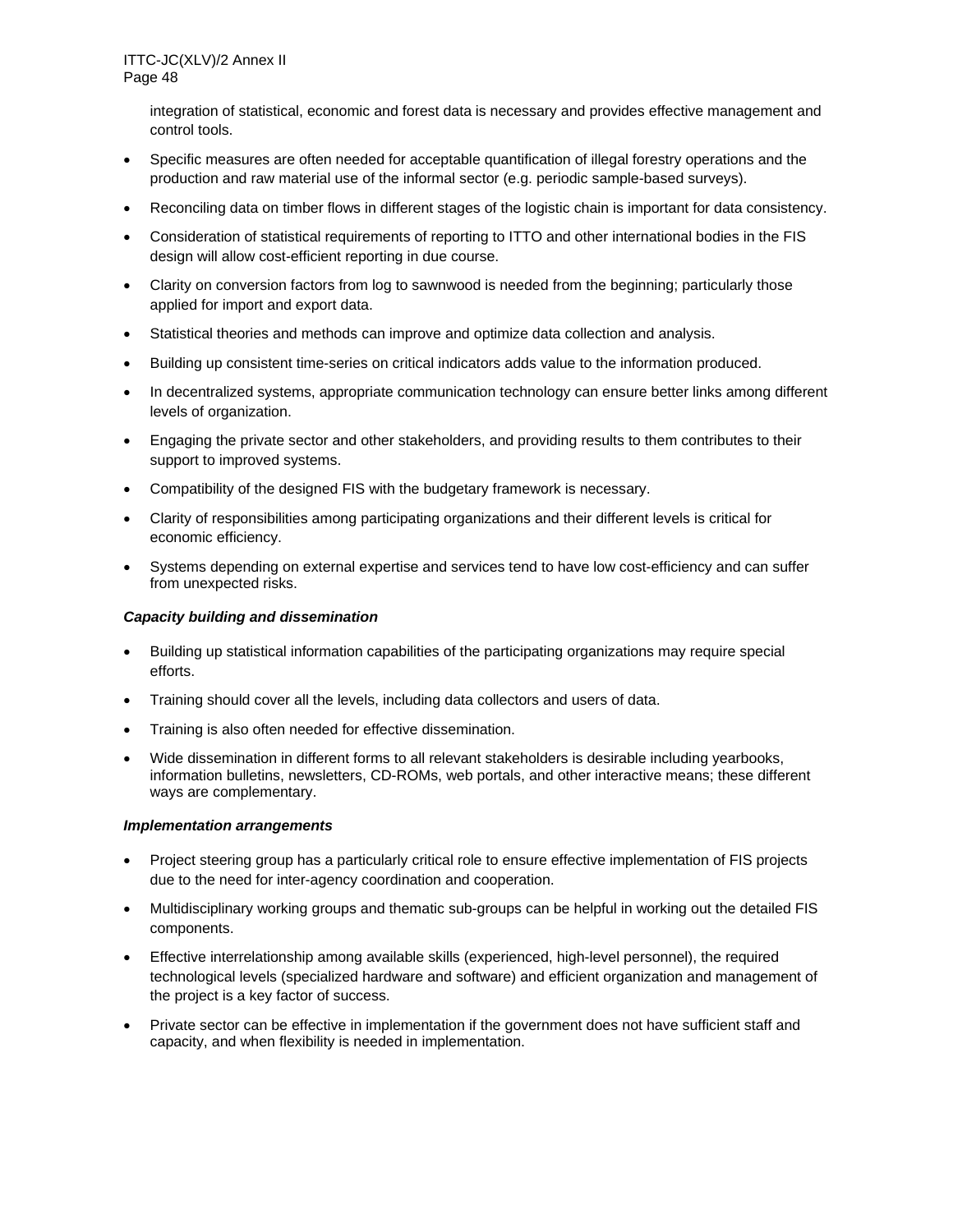### *Sustainability*

- FIS needs to be institutionalized and supported with adequate budgetary and staff resources. The information unit in forest agencies needs a clear mandate and appropriate place in the organization to ensure its continuous role.
- Sustainability of FIS projects requires strengthening links with the involved parties, comprehensive system manuals, reliability of information, effective dissemination, and established procedures of statistical analysis.
- An agreed follow-up and monitoring arrangement can help ensure sustainability.
- Effective dissemination of results showing the value of information produced contributes to sustained stakeholder support to operation of the information systems.
- Specific exit strategies in the project design and during implementation are often required for ensuring sustained operation of the FIS.
- Regional-level sharing of experiences through networking is helpful for further development of the national FIS.

### **SOURCES**

This thematic summary is based on the ex-post evaluation reports of the following projects:

| PD 29/96 Rev.1 (M)    | REINFORCEMENT OF THE NATIONAL SYSTEM FOR THE COLLECTION AND<br>PROCESSING OF FOREST STATISTICS AND SUPPORT FOR THE TRAINING<br>OF FIELD UNITS                                                                                       |
|-----------------------|-------------------------------------------------------------------------------------------------------------------------------------------------------------------------------------------------------------------------------------|
| PD 34/94 Rev.1 (M)    | ESTABLISHMENT AND IMPLEMENTATION OF A FOREST STATISTICAL<br><b>INFORMATION SYSTEM</b>                                                                                                                                               |
| PD 27/95 Rev.3 (M) II | ESTABLISHMENT AND OPERATION OF A FOREST STRATEGIC<br><b>INFORMATION CENTER (CIEF) PHASE II STAGE 1</b>                                                                                                                              |
| PD 56/00 Rev.3 (M)    | ENHANCEMENT OF THE FOREST STATISTICS INFORMATION AND<br>MANAGEMENT SYSTEM (STATFOR) THROUGH THE INTEGRATION OF TWO<br>COMPUTER MODULES: COMPILATION OF MANAGEMENT INVENTORY DATA<br>AND MANAGEMENT OF EXPORT LOG LUMBERYARD (GABON) |
| PD 27/95 Rev.3 (M) II | ESTABLISHMENT AND OPERATION OF A FOREST STRATEGIC<br><b>INFORMATION CENTER (CIEF) PHASE II STAGE 2</b>                                                                                                                              |
| PD 24/95 Rev.1 (I)    | THE IDENTIFICATION, PROPERTIES AND USES OF THE TROPICAL TIMBER<br>IMPORTED TO CHINA FROM LATIN AMERICA                                                                                                                              |
| PD 35/94 Rev.4 (M,I)  | FOREST PRODUCTS MARKETING ORGANIZATION FEASIBILITY STUDY                                                                                                                                                                            |
| PD 167/91 Rev.1 (M)   | DIAGNOSIS AND EVALUATION OF THE BRAZILIAN FORESTRY SECTOR                                                                                                                                                                           |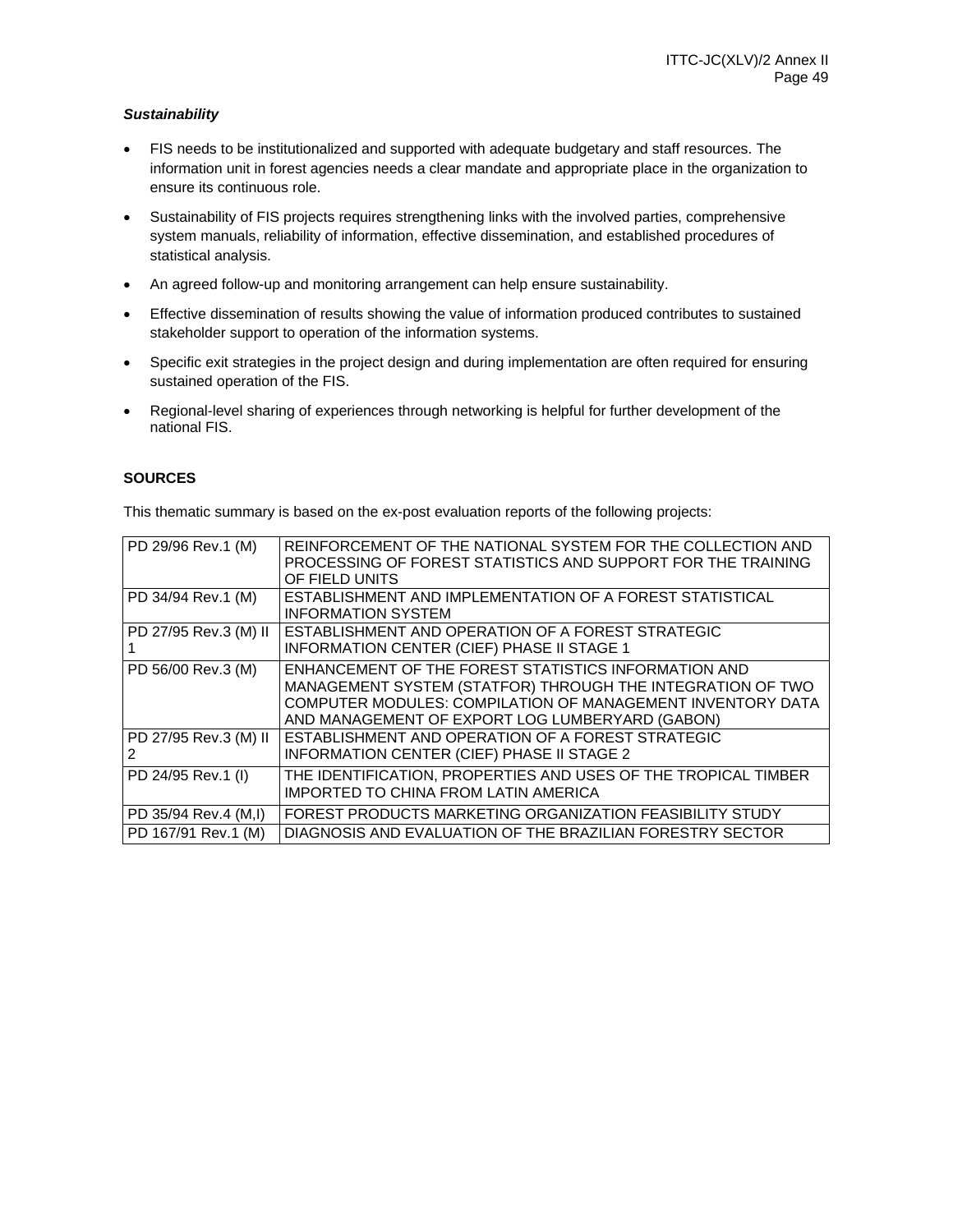#### **THEMATIC SUMMARY REPORT No. 9**

#### **Reduced Impact Logging**

#### **1. INTRODUCTION**

Reduced impact logging (RIL) was developed to facilitate and improve the implementation of sustainable forest management (SFM) of tropical forests. The original purpose was to reduce impacts of harvesting operations, but RIL has become a new management approach for improving operational planning, harvesting methods, and supervision and monitoring. RIL is part of the implementation of forest management plans with which its planning is closely linked. RIL, therefore, is one element of the toolbox for SFM at the forest management unit (FMU) level. It is applicable both in large-scale concession operations, for which it was originally developed, and small-scale community and privately managed forests.

In addition to reducing damage to the remaining vegetation, soil and water, RIL also contributes to improved regeneration in harvested areas and future sustainable production of timber and non-timber forest products. As the technology also aims at reducing costs, its application contributes to profitability. RIL also improves working conditions and occupational safety and health of the workers. In addition, RIL-based operations usually meet the forest certification standards related to harvesting.

The ITTA Objectives calls for the promotion of practices that contribute to improve sustainable management of tropical forests, such as RIL. The development and promotion of RIL are related to several ITTA Objectives including objective (f) *Promoting and supporting research and development with a view to improving forest management and efficiency of wood utilization and the competitiveness of wood products relative to other materials, as well as increasing the capacity to conserve and enhance other forest values in timber producing tropical forests*, objective (m) *Encouraging members to develop national policies aimed at sustainable utilization and conservation of timber producing forests, and maintaining ecological balance, in the context of the tropical timber trade*, and objective (p) *Promoting access to, and transfer of, technologies and technical cooperation.* 

ITTO has been supporting the development of low-impact logging models, testing operational options in specific forest conditions and training of planners, supervisors and workers in several countries. Some projects have supported governmental and non-governmental organizations to establish training centers to develop human resources for the timber industry and to facilitate the adoption of reduced impact logging operations.

### **2. KEY ISSUES**

- RIL is not yet adequately mainstreamed in the policy and regulatory requirements set for forest operations.
- The government policies and regulations are not always compatible with RIL and may need to be revised to allow its adoption.
- Implementation of RIL largely depends on the commitment of the timber industry management to improve operational forestry practices. There is a perception among many companies that RIL leads to increased costs even though the improved operations have been demonstrated to be cost-efficient.
- Convincing company management of the benefits of RIL is not enough. Field managers should be supportive to the necessary changes and adequately trained to implement RIL in their particular area of responsibility.
- Full implementation of the RIL approach requires effective supervision and communication within the organization. This often means a fundamental change to a logging company's organizational structure and rules of procedure/operational standards.
- In some cases companies are not interested in RIL because it disrupts the *status quo* of their management systems and operational practices, and because many companies are mainly concerned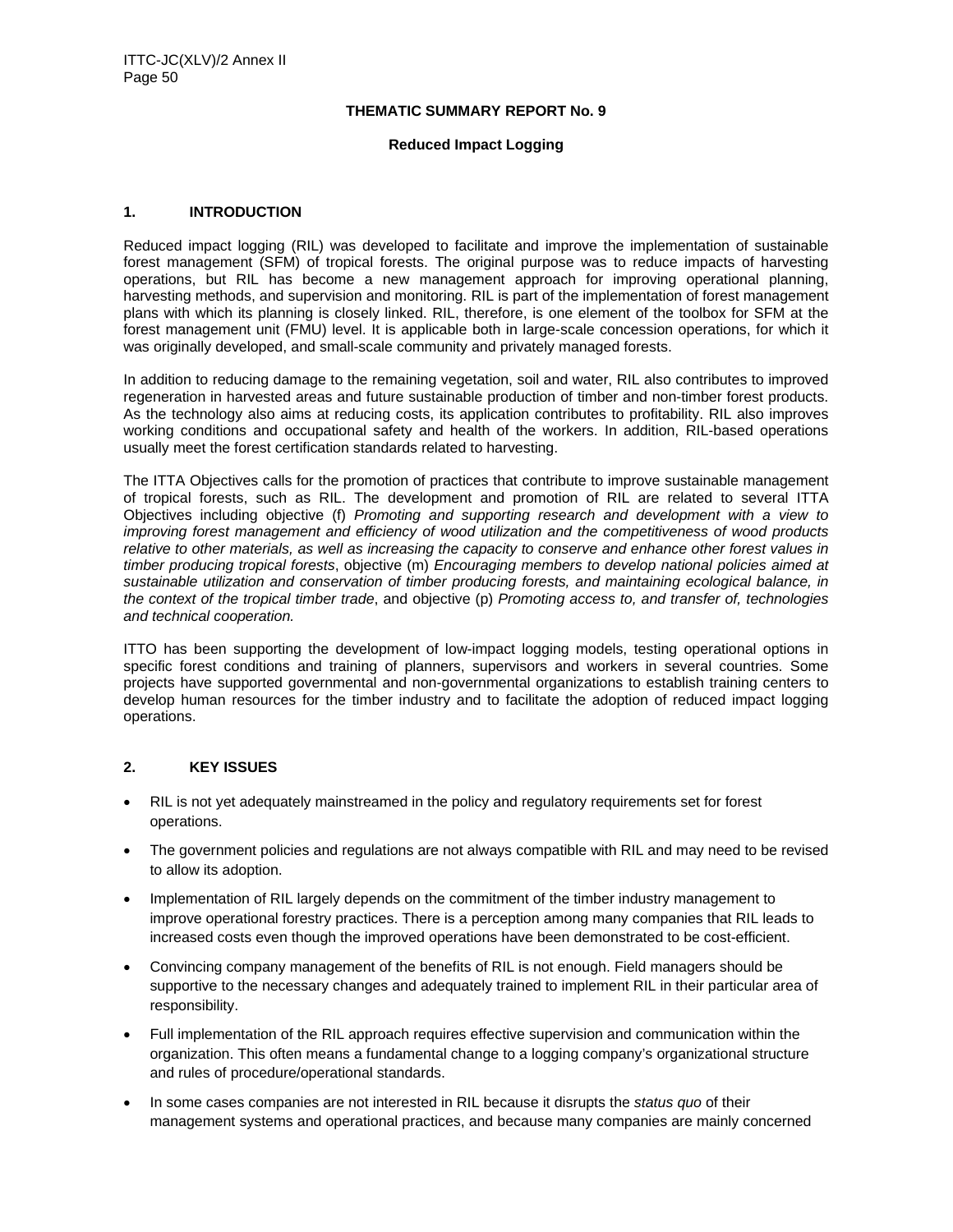about their immediate supply of raw material rather than optimizing their costs and minimizing their environmental impacts.

- Introduction of RIL has in many pilot projects involved the use of expensive equipment which has been necessary for improved forestry practices. Mainstreaming of the technology has been constrained by limited investment capacity of FMUs.
- Adaptation of RIL to community forests and other small-scale FMUs is still at initial stages. This would require specific concerted efforts.
- Specialized RIL training centers have suffered problems of sustainability when external financial support has finished. Adequate training fees from private companies sending their staff for training have not been adequate to ensure financial sustainability.

### **3. LESSONS LEARNED**

### *Project design*

- RIL projects usually involve participation of pilot FMUs which can serve as training grounds and experimental areas. This approach has proved to be useful for the introduction of RIL. However, this is only the first step and mainstreaming RIL needs other efforts.
- The pilot area selected for the implementation of RIL practices is often remote and located in steep terrain which tends to slow down the pace of work and reduce the demonstration potential of the area.
- The RIL model is currently mainly applicable to large logging enterprises that use heavy equipment. Medium-sized and small-scale operations and community-based forest enterprises use simpler technologies that also tend to result in adverse environmental impacts. As these smaller FMUs are numerous in many countries, their particular conditions should be taken into consideration in project design (choice of technology, FMU-level capacity building strategy, etc.).
- For the successful application of RIL it is necessary to have technically competent planners, operators, and supervisors. Well-trained operators need equally well-trained supervisors to ensure that work is carried out properly and to provide feedback to improve practices continually.
- The field-level operational staffs, the core target group of many RIL projects, needs to be fully consulted in the determination of training requirements in the planning phase.
- Participating companies should be prepared to meet the costs of training of their staff.
- Collaborating agencies have not always actively participated in the project which calls for clear statement of intention from all the planned parties.
- A feasibility study on a special RIL training center should be carried out before its financing can be justified.

#### *Implementation*

- It is important to identify environmental impacts associated with logging operations, particularly in steeply sloping areas and highly erodible watersheds. Especially planning of forest roads and other infrastructure should be carefully done, and measures to minimize adverse impacts should be taken.
- Alternatives to opening forest tracks and skidding can be analyzed for possible feasibility in specific local conditions. Helicopter logging reduces the need for road building in steep terrain and eliminates impacts on soil and water but it is costly and therefore applicable only in special cases. Cable logging systems are usually applicable in steep terrain.
- In many cases, the same road standards and road construction practices are used on steep slopes as in lowland forests. This can lead to significant stream sedimentation and loss of water quality, with serious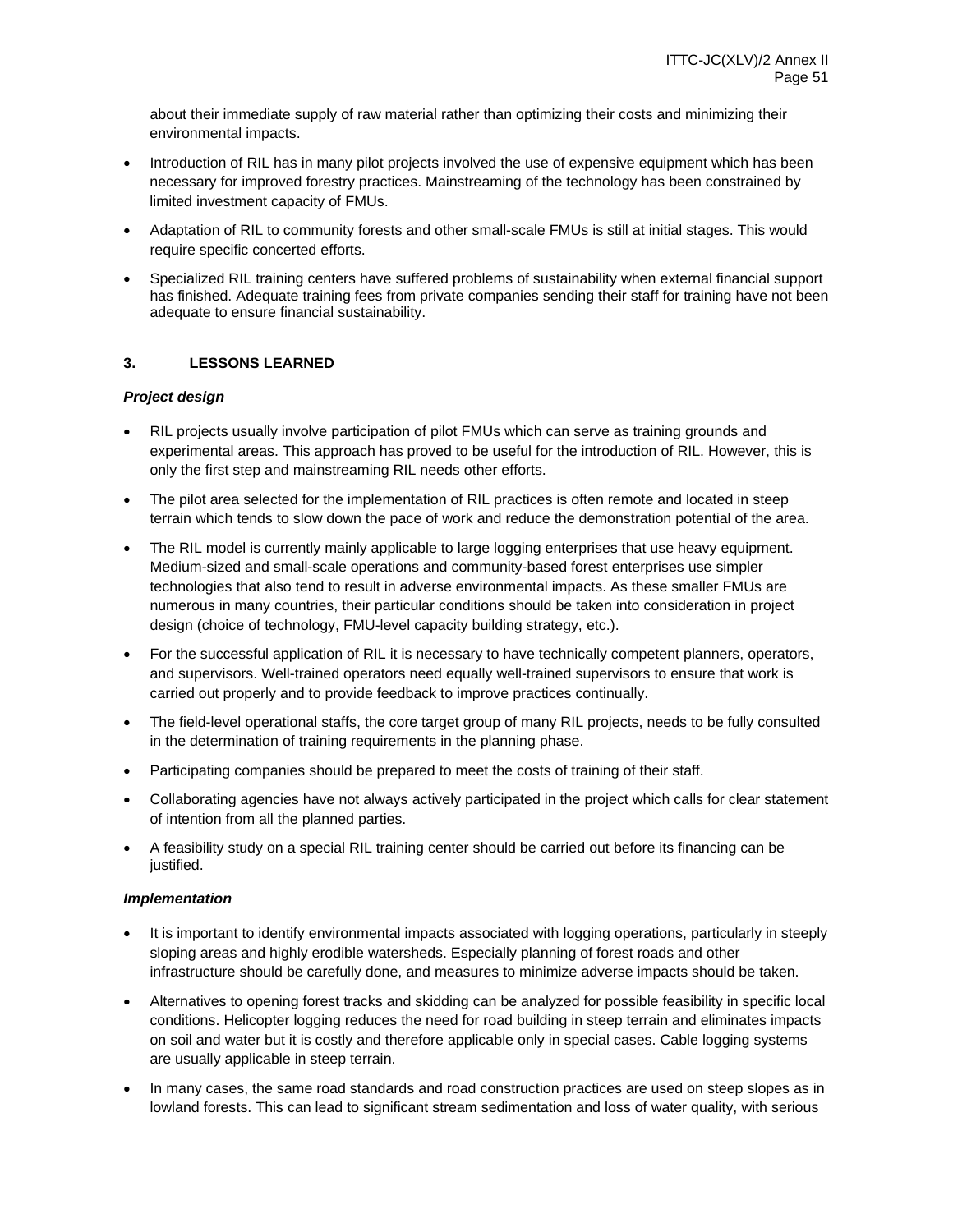downstream impacts on drinking water, river transportation, irrigation, hydroelectric projects, and activities such as fish and shrimp farming.

- Detailed operational planning of RIL harvesting needs to consider, inter alia, differences in the wood technological characteristics of the lesser known timber species, and needs for taxonomical identification of additional species to ensure their due consideration in operations. Simple field guides for quick species identification have proved to be useful for lesser-used species.
- Machinery has been inappropriate in some local conditions and should therefore be specified, applicable to local conditions.
- Import procedures of improved logging machinery for RIL should be clarified in advance before their procurement.
- Overly optimistic scheduling of activities should be avoided. Collecting the necessary baseline data for RIL planning has often taken longer than originally anticipated.
- RIL projects are rarely successful for effective transfer of knowledge if the implementation is mainly based on short-term visits by overseas consultants.
- Training of trainers and pilot FMU staff has been useful in the initial stages of RIL introduction but it needs to be complemented by broader awareness raising among industry management and the government staff and expanding training activities to other target groups.
- It is important to understand that the targeted benefits may require a longer period of implementation than anticipated which can reduce the possibilities for convincing industry management on RIL's ultimate benefits.
- For effective dissemination of RIL project outputs to the public and private sector stakeholders requires a ready access to the results through short-term training courses, workshops, seminars, videos and posters in exhibitions, printed material, and a well-designed web-page.
- Technical reports of RIL projects are crucial for informing management and professional staff in private and public organizations. They should include comparative analyses on costs and productivity as well as environmental impacts of the RIL and conventional logging approaches.
- Reaching small-scale enterprises and community forests which are scattered in the country and experience limitations in the access to information would need specifically tailored dissemination activities.

### *Sustainability*

- Some RIL activities and their promotion have lost momentum after the project completion.
- Monitoring of RIL's success based on a set of relevant indicators can help in communicating on the longterm benefits obtained.
- Comparative analyses between traditional logging and RIL have often been lacking in many projects limiting the industry's interest in improved practices.
- Independent RIL training centers usually need continual external funding even if demand for training services can be created through the project.
- It is difficult to sustain RIL training operations and promotion based on training courses fees.

# **4. GOOD PRACTICES**

### *Project design and implementation*

RIL project design needs to be realistic and overambitious goals should be avoided.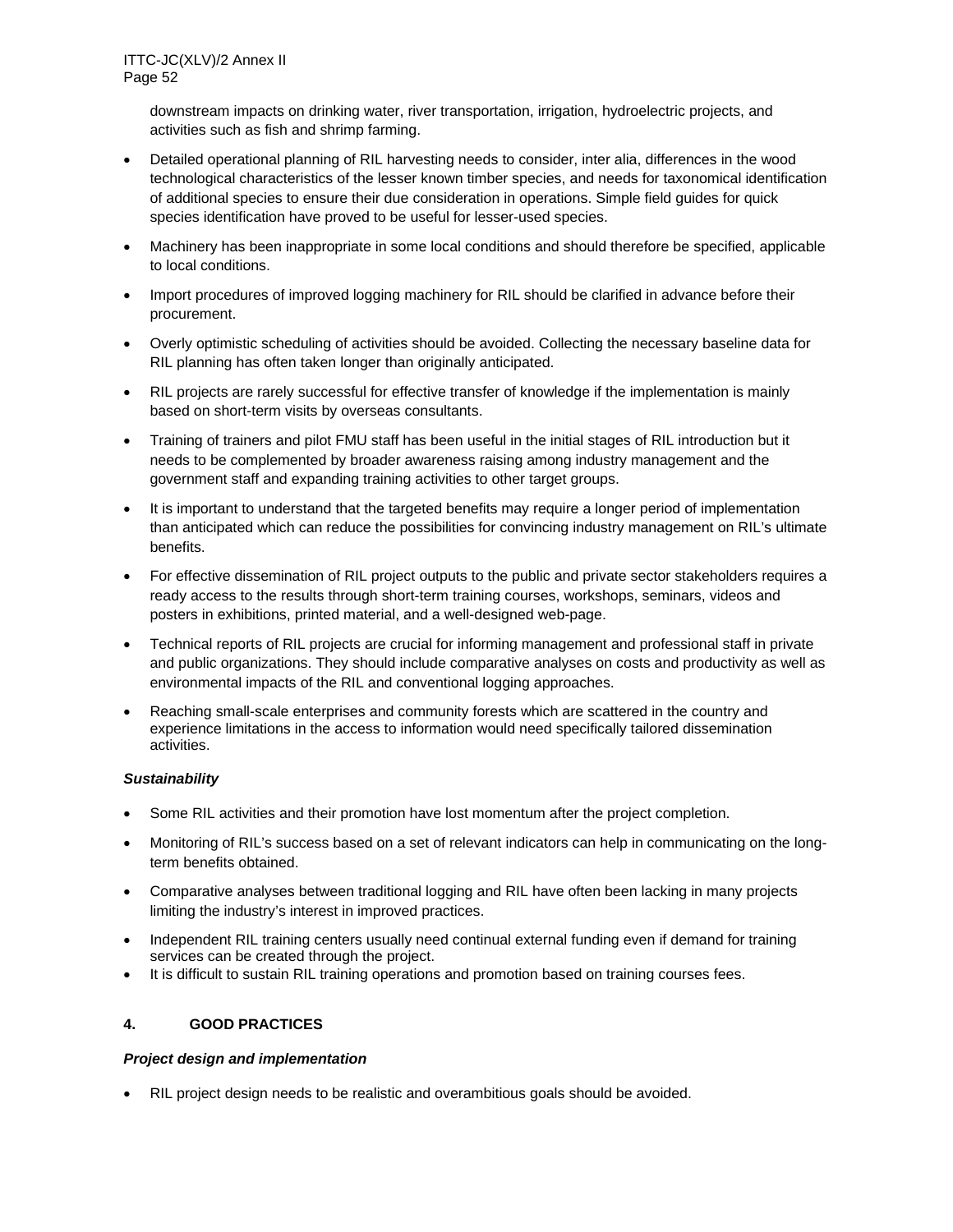- Essential aspects of RIL projects include (i) establishment of baseline information, (ii) identification of specific causes of accelerated soil erosion, (iii) development of guidelines for road construction and other practices that would significantly reduce the erosion rates, and (iv) training.
- Careful selection of sites for pilot areas at the very beginning can ensure that the areas meet criteria related to access and representativeness.
- Comparative cost and benefit analysis of RIL is an efficient tool to promote awareness raising on benefits among stakeholders.
- External experts are often required but resident staff or experts working continuously over long period with local counterparts would be preferable.

### *Sustainability*

- Measures for systematic follow-up training and harnessing of knowledge and applicability to local conditions of the RIL technology, including among medium and small-sized operators and community forests, can ensure sustainability.
- Carefully planned exit strategies have proved to be critical for the continuous adoption of the RIL technology. They can include among others
	- o Full involvement of national specialists
	- o A follow-up mechanism for tracking cost-benefit ratios and other impacts
	- o Assessment of the post-training performance of field operatives
	- o Widespread awareness raising among forest industry management
	- o Targeted dissemination on the benefits and costs, practical demonstration and technical documentation.
	- o Partnerships with educational forestry institutions to ensure RIL to be included in their curriculum
- The government should consider establishing policies that encourage forest industry and communities to make available their workers for training on a regular basis.
- In order to address future sustainability when establishing training facilities, the project could make funding conditional for incorporating RIL in training.
- RIL training centers could eventually acquire a corporate status before the external funding is exhausted to enable self-financing from beneficiary organizations. However, as training fees charged to participants have not generally been sufficient for ensuring sustainability.

### **SOURCES**

This thematic summary is based on the ex-post evaluation reports of the following projects:

| PD 47/94 Rev.3 (I) | INDUSTRIAL UTILIZATION OF LESSER-KNOWN FOREST SPECIES IN     |
|--------------------|--------------------------------------------------------------|
|                    | SUSTAINABLY MANAGED FORESTS                                  |
| PD 3/96 Rev.2 (I)  | DEVELOPMENT AND EXTENSION OF RUBBERWOOD PROCESSING AND       |
|                    | UTILIZATION TECHNOLOGY                                       |
| PD026/96 Rev.4 (F) | STUDIES ON THE MANAGEMENT STANDARDS OF HILL DIPTEROCARP      |
|                    | FORESTS IN SARAWAK FROM A WATERSHED MANAGEMENT POINT OF VIEW |
|                    | - PHASE II                                                   |
| PD39/06 REV.2 (F). | REGIONAL PROJECT TO PROMOTE REDUCED IMPACT LOGGING IN THE    |
|                    | CONGO BASIN. PHASE 1.                                        |
|                    |                                                              |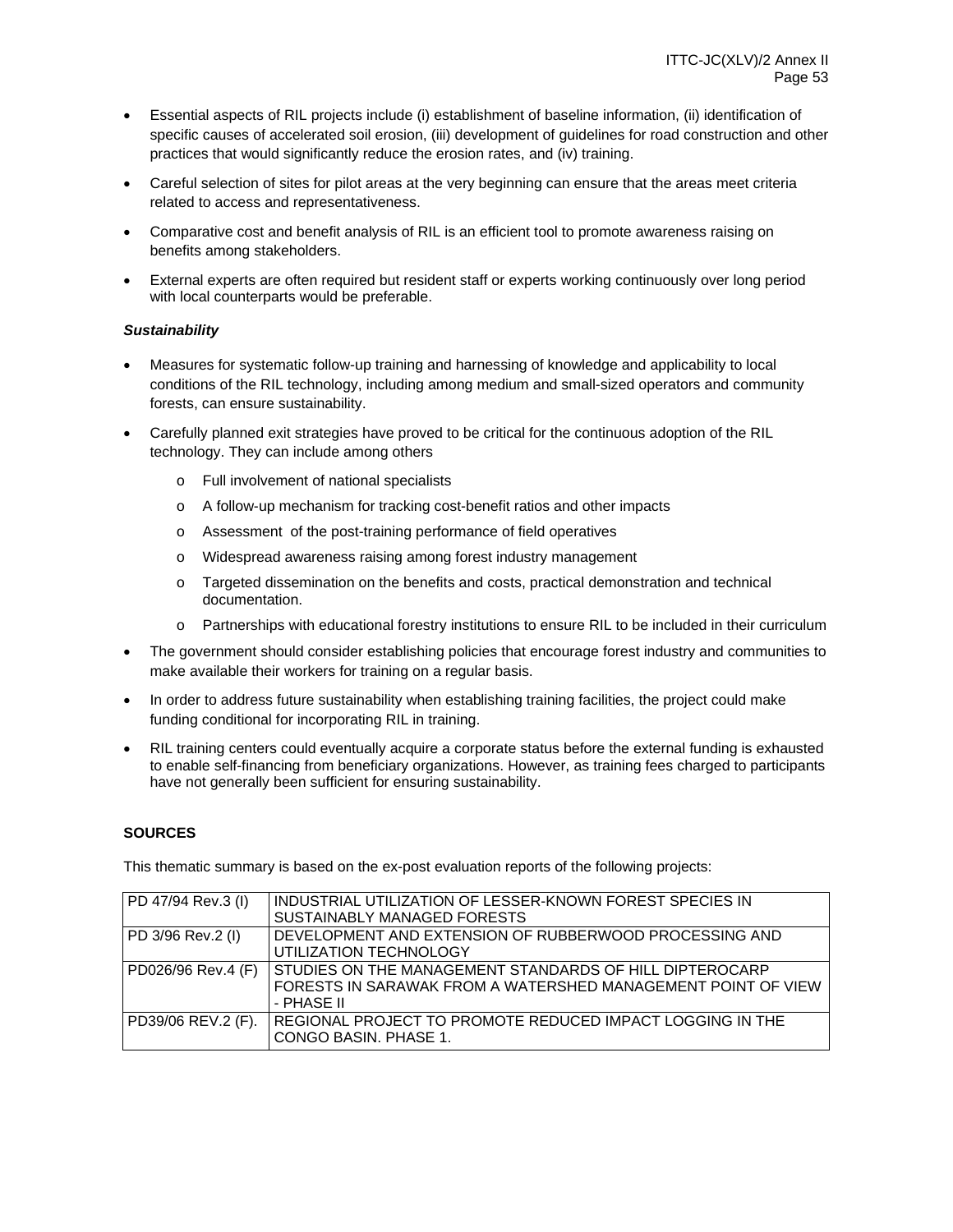#### **THEMATIC SUMMARY REPORT No. 10**

#### **Further Processing, Industry Development and Efficiency**

#### **1. INTRODUCTION**

Further processing of tropical timber and timber products creates value to the forest resource and thereby contributes to sustainable forest management (SFM). It creates income and employment, promotes investment, increase foreign exchange earnings and substitute imports in producing countries. Development of further processing of tropical timber is therefore part of national sustainable development strategies. To make this happen the industrial operations need to be able to meet customer demands and be efficient in order to compete in the local, national and global markets.

Due to obsolete machinery and lack of vertical and horizontal integration in many tropical countries, the industry suffers from low recovery rates and high levels of residues both in harvesting and processing operations. There is a considerable potential to improve efficiency in wood raw material utilization which would improve the profitability of the industry and reduce environmental impacts. However, innovations are often needed to tap this potential.

The tropical timber industry development promotion is part of the ITTA, particularly its objectives (i) *Promoting increased and* further *processing of tropical timber from sustainable sources in producer member countries, with a view to promoting their industrialization and thereby increasing their employment opportunities and export earnings*; and (f) *Promoting and supporting research and development with a view to improving forest management and efficiency of wood utilization and the competitiveness of wood products relative to other materials, as well as increasing the capacity to conserve and enhance other forest values in timber producing tropical forests*.

ITTO has financed a large number of projects to facilitate the sustainable development of the tropical timber industry, and the impacts have largely been positive. However, there is significant scope to improve effectiveness, impacts and sustainability of projects.

The recently approved Thematic Programme of Industry Development and Efficiency is expected to give a boost to ITTO's support in this field.

### **2. KEY ISSUES**

- Lack of knowledge on the status of the forest resource and potential availability of raw material is often a critical constraint for industrial investment and policy design.
- Excessive local capacity in relation to the potential wood supply creates market imbalances and can encourage illegal logging.
- Wasteful logging practices and low recovery rates in industrial processing are the main reasons for inefficiency, which is often coupled with lack of utilization and commercialization of industrial by-products and residues.
- Only relatively few potentially valuable timber species are being utilized in many countries and opportunities offered by lesser-used species (LUS) are not tapped. High logging waste is often coupled with lack of markets for all species and wood dimensions that could be harvested.
- The value added of tropical timber industries in many producing countries is low, representing lost opportunities for sustainable development. Lack of downstream further processing is constrained by limited knowledge on market prospects, and weak financial situation of mills not being able to invest in new product lines. Low levels of productivity are an additional general constraint for the competitiveness of tropical timber industries.
- Skills and capacity at all levels of the organization tend to be inadequate in most producing countries. Even weaknesses in basic technical skills are a widespread problem throughout the tropical timber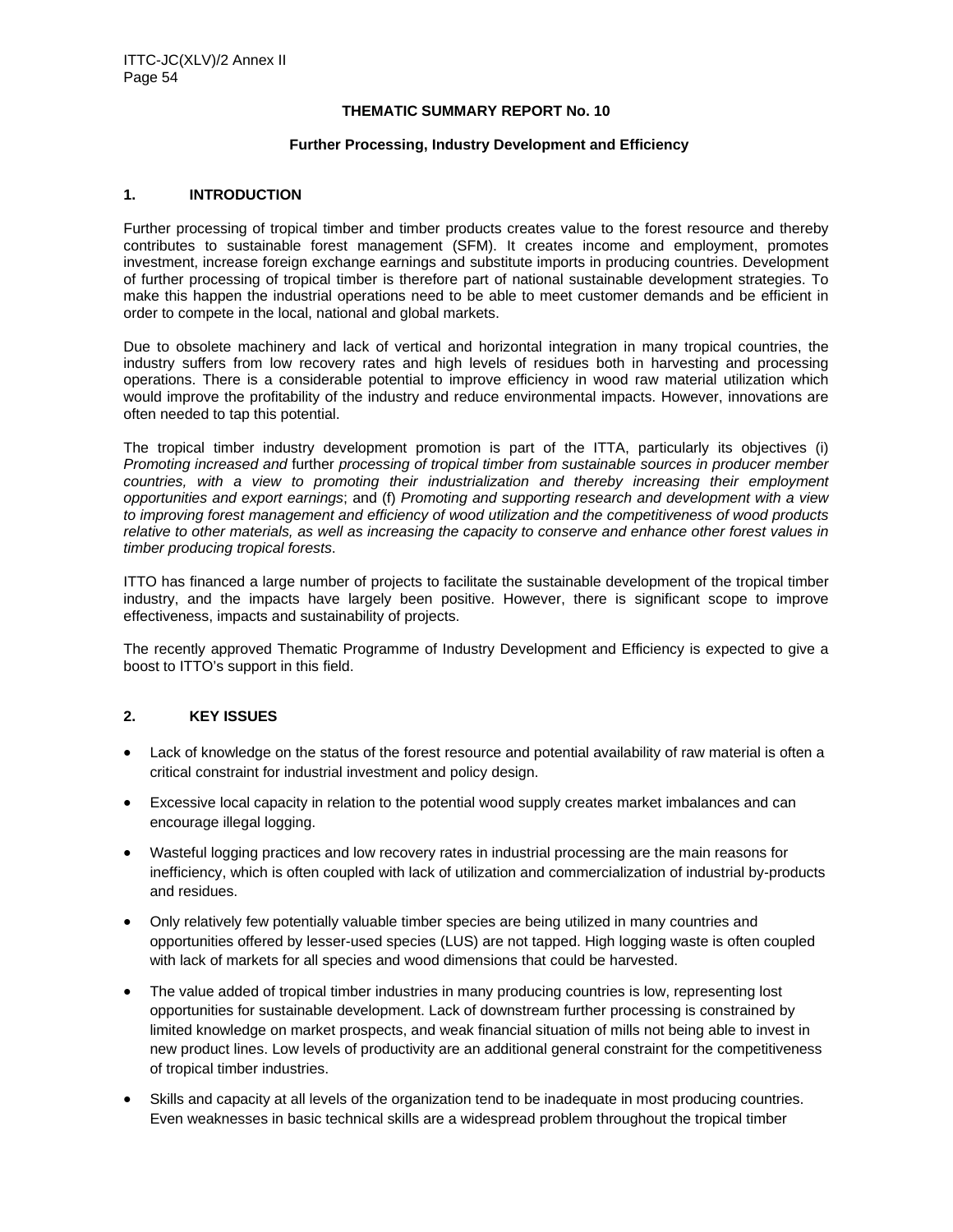industry. Only few countries have been able to provide regular opportunities for training in the woodbased industries.

- To ensure continuous industrial development, employers and employees need to be able to continually refresh and enhance their skills and also need to be interested in sharing experiences with others. The tropical timber industry has not been particularly open for external training of their staff primarily relying on in-house training, the impact of which by definition is somewhat limited.
- Industry management does not always understand the value of investment in human resource development and is often unaware of technical improvement opportunities and market prospects. The technical and market requirements of further processed products are often poorly understood, limiting the interest in entering value-added operations which need different business models and managerial skills from primary processing of sawnwood, veneer and plywood.
- R&D is still typically weak in tropical timber industries. Technology transfer takes place primarily through suppliers of machinery. The industry's capacity to innovate is generally weak and new product development is constrained by limited understanding of market requirements and capacity to market entirely new products in the domestic and regional markets.
- Due to internal focus in industrial operations, there is often lack of interest and commitment among top management to participate in development projects limiting the entry of technical and managerial improvements.
- Industry associations are often too weak to act as effective intermediaries for sharing of new knowledge and promoting the industry's interests in policy development.

### **3. LESSONS LEARNED**

### *Enabling conditions*

- Consistent strong political leadership in the promotion of industrial development is necessary and it would reduce conflicts among stakeholders on the development and conservation objectives related to the utilization of tropical forest resources.
- Elaboration and implementation of national strategies for the development of the forest industry based on sustainably managed forests and legal compliance can provide a useful framework for public sector support and industrial investment.
- Establishment of enabling conditions for investment in SFM, forest plantations and further timber processing through an appropriate policy and an adequate legal and institutional framework is necessary. Specific financing mechanisms for timber industries are often needed.
- Barriers to industrial and trade development need to be reduced or removed in many countries, including high transaction costs due to bureaucratic procedures, frequent delays in obtaining necessary government permits, customs codes, representing irrelevant and unnecessary trade restrictions, etc.

### *Project design*

- A collaborative approach to project implementation involving a wide variety of stakeholders in the design and implementation can result in significant positive impacts, but it can lead to unnecessary complexities, representing a risk for lack of commitment of some partners.
- There is a need to consider other related ITTO-funded projects and other initiatives in the country during the project design and implementation to learn from lessons, enhance synergies and avoid overlaps.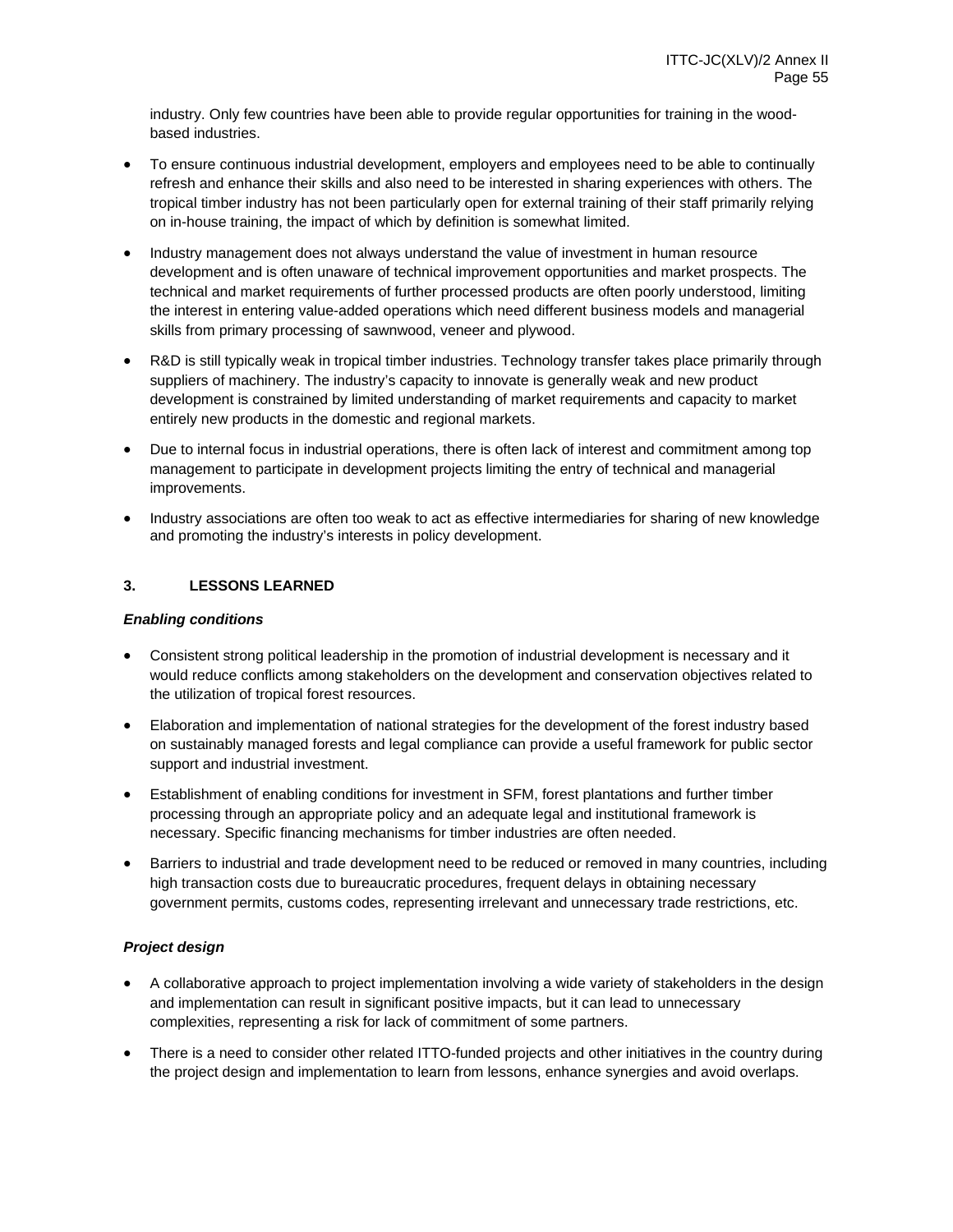- In a private sector targeted project it is difficult to combine several broad objectives at the same time, e.g. improvement in forest management, industry efficiency and value added timber processing, marketing and capacity building in certification.
- If the project is implemented by a private sector organization (e.g. an industry or trade association), its capacity to implement the planned tasks needs careful assessment.
- Due to lack of sharing of new knowledge and skills among the industry at large, project impacts often remain limited.
- Pilot projects can be very useful but assessment of their outcomes and dissemination of the results are needed as part of the project to ensure mainstreaming of feasible improvements in further processing and efficiency improvement.
- Active participation of primary beneficiaries and other main stakeholders is necessary to ensure project relevance, technical feasibility, and realism in setting objectives.
- A good risk assessment in forest industry projects can minimize external effects on project implementation and enhance the sustainability of results.

### *Technical assistance and training*

- Projects targeted at supporting forest industry development should be demand driven. If the main driver is expanded supply of technical assistance, there is a risk for failure or ineffectiveness. Awareness raising on the need for improvements and development opportunities among industry management may therefore be necessary starting from the project's inception.
- If industrial companies only participate as recipients of technical assistance, the results may not be adopted by them. Firm company commitment to participate in development projects is therefore necessary.
- Technical studies and assistance can create significant improvements in company operations if prepared by qualified specialists. On the other hand, sustained reliance on external support should be avoided through transfer of knowledge and skills.
- It is important to manage beneficiary expectations from the outset. For instance, there should be clarity about how long technical assistance to companies will be available and what exactly it should deliver.
- In case there are only few pilot companies as beneficiaries of a technical assistance/ training project, there should be a clear strategy for how to disseminate the results to other companies.
- In-house training on new technologies and skills is pragmatic and effective as it can be tailored to solve the specific problems of individual mills. In-house training can also accommodate a large number of participants at minimum cost. It allows direct participation of trainees in problem identification and discussion, as well as practical demonstration of technical improvements.
- Baseline information on performance of individual mills and procedures for monitoring of progress would be needed prior to commencing the in-house training. This would allow proper project design and quantitative assessment of impacts of the training provided.
- In-house training sessions should also be attended by host company top management to gain in-depth understanding on the role of processing efficiency, product quality, and skills which together largely determine company competitiveness and business survival. This understanding can also ensure sustainability of the project impacts.
- External training is appropriate for specialized skills and it is also valuable for cross-breeding of technology improvement among participants.
- Workshops, seminars and dissemination of technical documents to relevant stakeholders are primary vehicles for sharing of information and training results.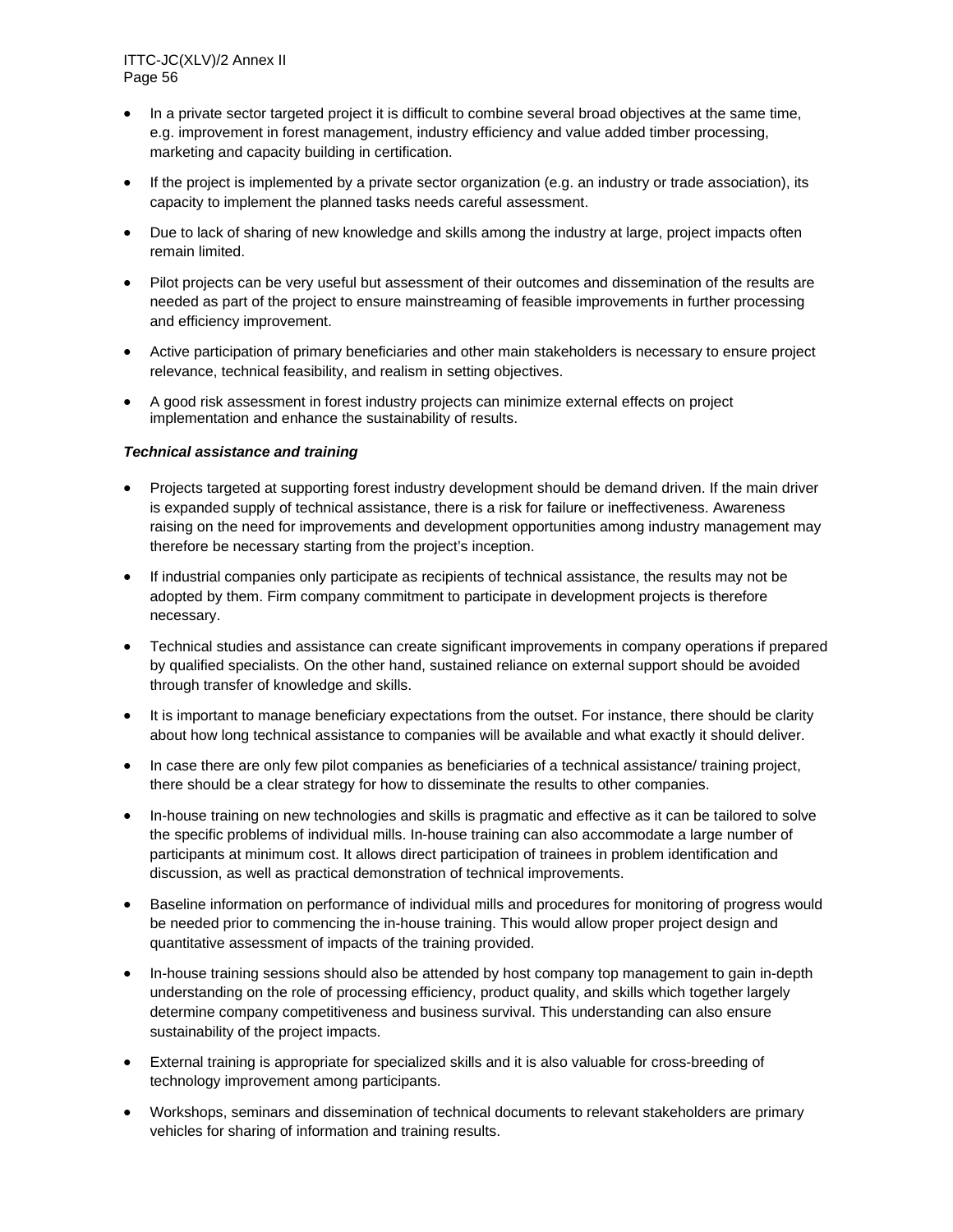### *R&D and market development*

- Support to R&D aimed at improving forest management and harvesting operations, industrial efficiency of wood utilization, as well as innovation and new investment can yield significant positive results. R&D should also consider how to enhance forest values through waste reduction and optimum utilization of the timber production potential.
- Development of lesser used species utilization would require knowledge on their technical characteristics, potential wood supply based on forest inventories, testing of processing methods, definition of product characteristics, and market acceptability, before marketing can be started.
- Market studies for timber products are valuable for industry if they include product/species specific information on domestic and export market potential and distribution channels, competitiveness, and identification of practical sales opportunities. Studies should focus on tropical timber and timber products from sustainably managed forests.
- Market studies are also necessary for development of fuelwood, charcoal and other forms of bioenergy as business areas for timber industries.

### *Project imp*l*ementation*

- The private sector needs to be fully involved in the implementation of industrial development projects.
- Adaptive learning approach, based on regularly collected feedback during project implementation, can result in practical improvements which ensure that project activities are targeted at beneficiary needs recognizing that these tend to change over time.
- Private sector organizations like industry associations can provide a useful dissemination channel of project results to individual enterprises.
- Industry cooperation is critical to the success of all training courses, with participating companies providing premises, materials, and equipment. Industrial companies should also make available trainers and participate in the preparation of training materials to ensure that they are applicable in practice. This is necessary as educational institutes do not have the adequate capacity for specialized technical training which involves practical demonstration.
- Sensitivities related to commercial interests can limit participation of companies in development projects. Such sensitivities should be identified early in the project cycle together with options to mitigate this problem, with the purpose of respecting confidentiality of company information and promoting effective cooperation within the industry.
- Continuous dissemination of information and results that could be replicated contributes to project impacts and sustainability. Dissemination needs to be tailored to target audience needs to facilitate adopting operational improvements.
- Project staff turnover is a significant risk and needs to be minimized. To mitigate this risk, the knowledge generated should be properly documented, key documents filed and secured, and other information on project implementation safely transferred in case there is a change in responsible personnel of the project.

#### *Communities and other stakeholders in forest industry projects*

- In industry related projects, consultations with, and involvement of, relevant stakeholders are necessary right from the beginning of project formulation up to the implementation and completion of the project. Active involvement of stakeholders is a key to success of industrial development projects.
- For projects that consider the involvement of local communities in forest management, it is important to clarify the relevant legal aspects in particular to ensure the communities' future access to the resources and their use rights.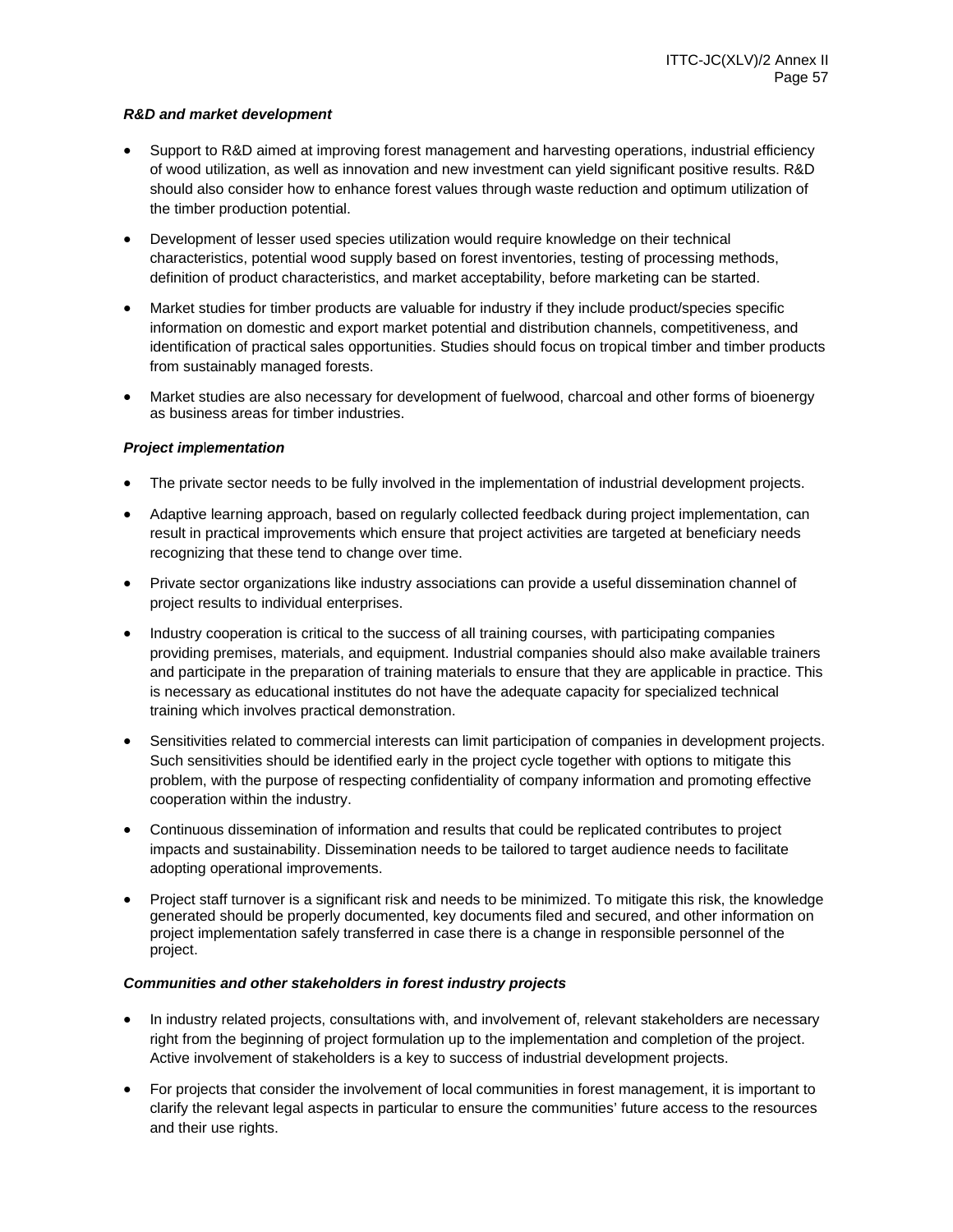- People living around wood-processing factories cannot simply be converted from primary producers or subsistence farmers into industrial operators. Such a change is a sensitive time-consuming process which needs to be coupled with socio-economic development of surrounding communities. Executing agencies which are specialized in technological development are usually ill-equipped for such tasks and therefore partnerships with organizations with experience on social development may be necessary in development projects involving new industrial sites in rural areas.
- In projects with the involvement of local communities, a pre-project or initial assessment of the economic conditions is often needed as it helps in improving the realism of the project design, assessment of impacts, dissemination of results, and mitigation of possible implementation risks. It is especially important to produce information on the costs and benefits of industry development for the affected communities.
- It is not always possible to involve all the community members in forest activities related to a project. A special unit or organization facilitating the participation of community members has often proved to be useful to enhance social impacts of industry development.
- The main public and private sector stakeholders involved in a project have, in general, access to the project results through short courses, printed material, technical assistant visits, consultations, workshops, exhibitions and seminars. However, in general, small-scale enterprises and individual producers scattered in the region may have limitations in this respect and often need specific targeted actions to have access to the project results.

### *Sustainability*

- The positive impacts of the training courses will only be sustainable if the courses are continued on a regular basis and training materials are widely disseminated, including through relevant training and vocational institutions.
- There is often a risk of relying too heavily on industry in-kind contributions because such cooperation cannot be assured into the future; therefore, engagement of training institutes and other partners is also important.
- Sustainability of project impacts can be ensured through awareness raising among company owners and executives so that they no longer act solely for short-term profit, but as investors striving for long-term sustainable business development.

### **4. GOOD PRACTICES**

### *Project design*

- Project strategy can cover timber and timber products, non-timber forest products, bio-energy and payment of environmental services to increase social, economic and environmental benefits of industrial operations.
- Good forest industry projects are focused, relatively short term and have realistic targets. Long-term projects with a large number of objectives and activities, as well as several actors, should be avoided.
- Cooperation, coordination and partnerships with other related projects and initiatives are necessary. Duplication should be avoided and the project proposals should give necessary information on this aspect.
- Successful industry projects strive for direct financial benefits to participating companies contributing to their commitment to implementation, project impacts and sustainability.
- In R&D projects close relationship between the productive sector and research institutes ensures that the actual development needs are addressed.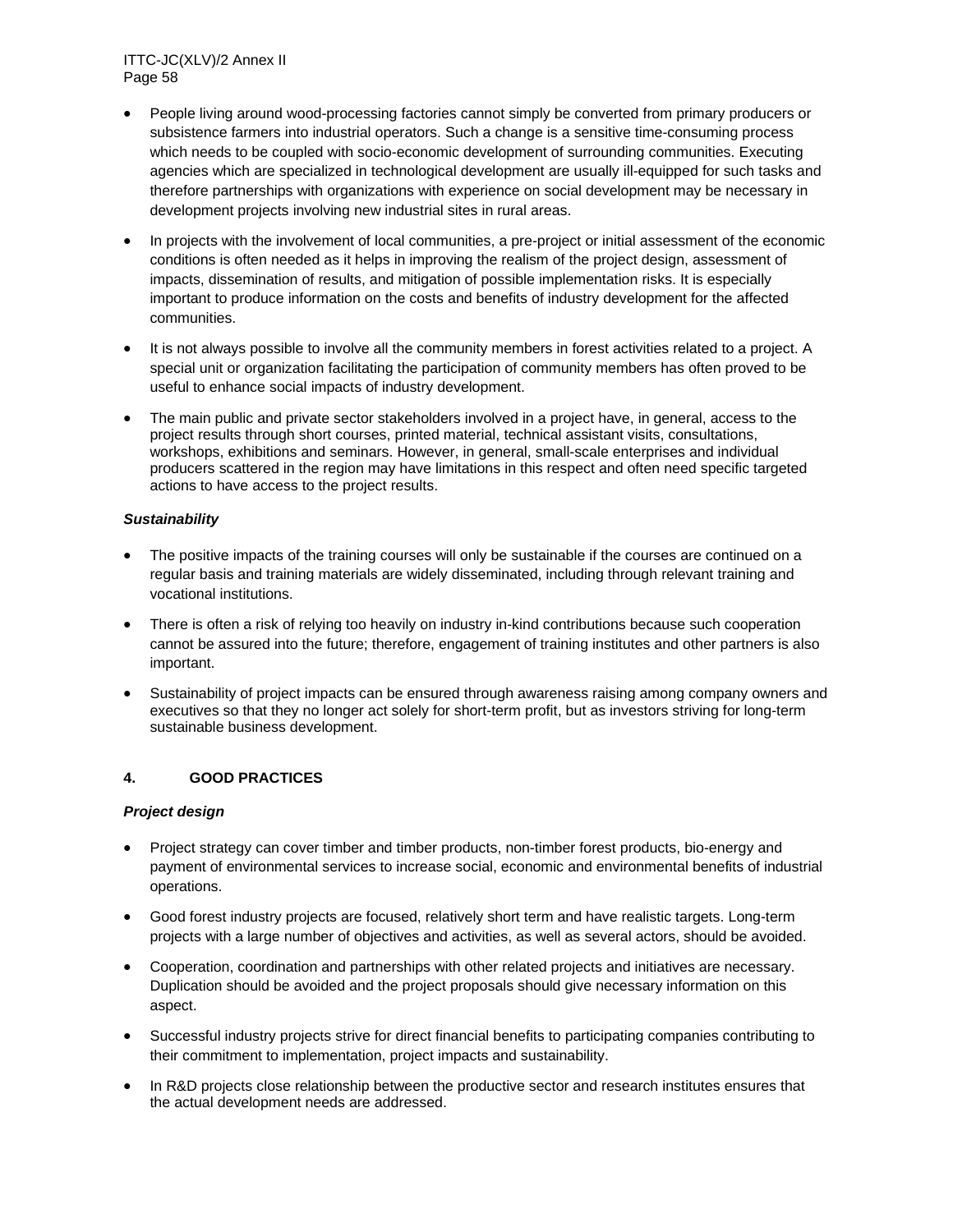### *Projects involving the private sector*

- Criteria of selecting companies participating in an enterprise-targeted project can include the following elements depending on local conditions: (i) potential for efficiency improvement in forest and industrial operations; (ii) development strategy of value added wood products; (iii) market potential of less-used species in the international and domestic market; (iv) commitment to capacity building and technical assistance for the industrial development; (v) capacity in marketing and market promotion, (vi) development of partnerships and networks with other exporting companies and international buyers; and (vii) improvement potential of the planning and control system.
- Company requests for project participation require clear indications on what are their needs for external support. Commitment to implementation can be demonstrated by providing in-kind and other contributions. Participating companies should not be only recipients of technical assistance or training.
- Co-financing in projects involving the private sector can be a decisive element to achieve the necessary commitment but clear agreements should be established with participating companies to define their obligations and expected benefits.
- Elements for measurable target indicators for industry development can include logging efficiency, recovery rates of processing, waste utilization, labor productivity, product quality, added value, domestic and export sales volume, and cost and price levels.
- Projects involving several companies can be successful if there are no conflicts of commercial interest.
- Private sector executing agencies such as industry associations need to have an adequate management capacity to implement projects and this should be demonstrated in advance.

### *Training and technical assistance*

- Effective technical assistance and capacity building are demand driven rather than pushed by the service supply. Due to lack of awareness among industry management, specific efforts may be needed to create the demand.
- An appropriate balance between technical assistance and training is important in the project strategy. Too much emphasis on training will not give desired results on the ground without accompanying technical assistance.
- Prior to training courses, target participants should be interviewed to ascertain their skill levels and training needs for course design to meet those needs.
- Effective dissemination of technical manuals and other materials produced to non-participating companies and other relevant stakeholders is necessary for broad project impacts.

#### *Sustainability*

- Effective communication on positive results and experiences gained raise awareness and interest among non-participating companies. In particular, the results of forest resource surveys, market studies and technical studies require effective dissemination in appropriate forms to potential beneficiaries and to share knowledge broadly.
- There is often a need to engage other partners (e.g. training institutes, research bodies, extension services, NGOs, consulting companies, etc.) to contribute to the project sustainability (e.g. future availability of training programs, technical assistance).
- Industry associations can have an important role to secure future availability of technical assistance and other consulting services for members after the termination of the project.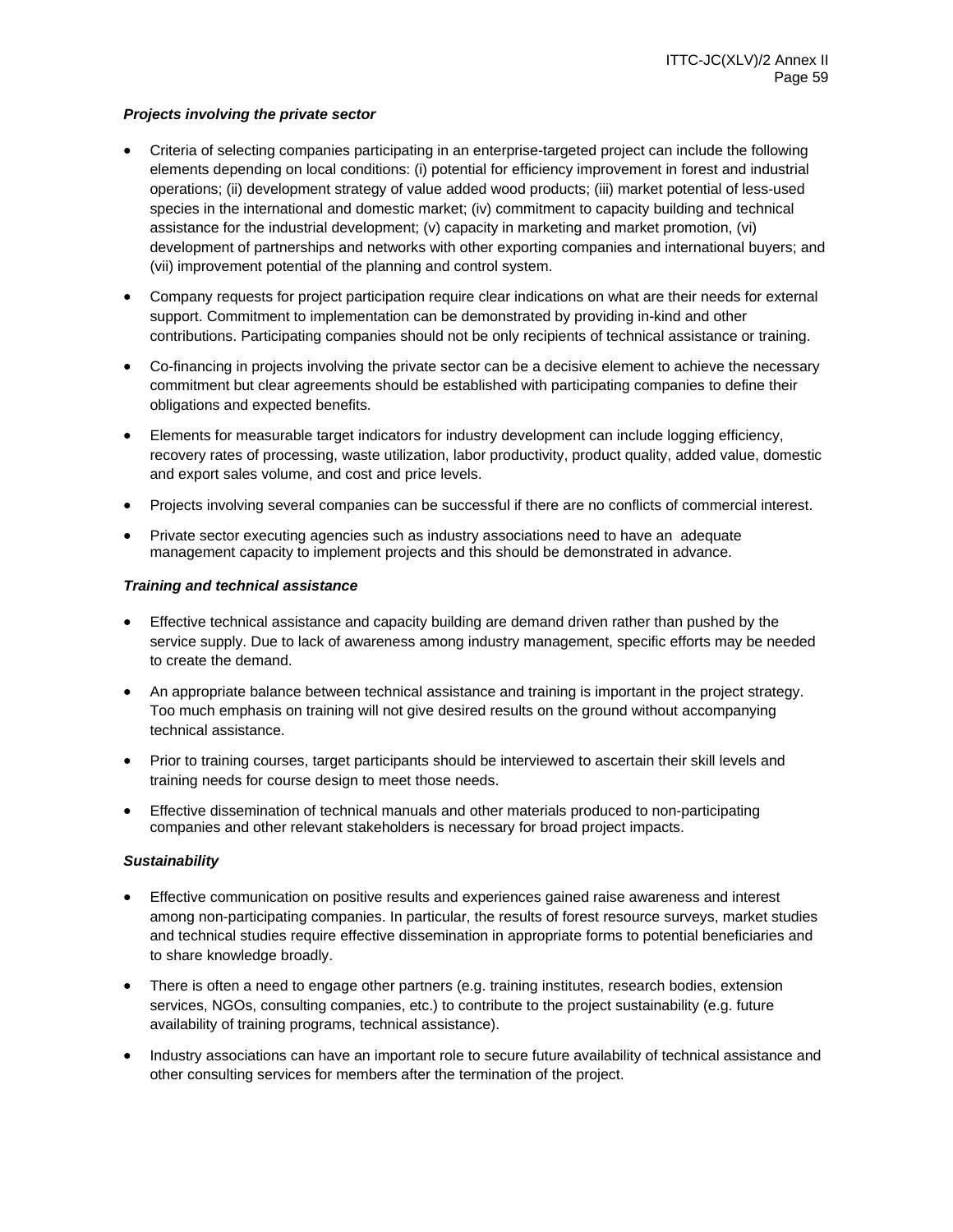- Relevant government agencies and educational and research institutes can be encouraged/tasked to provide follow-up necessary technological and financial support. Their engagement in industry projects is therefore often necessary.
- Continuous updating of relevant information to facilitate industrial development, especially on forest resources, potential wood supply, and markets would contribute to the sustainability of forest industry projects.

# **SOURCES**

This thematic summary is based on the ex-post evaluation reports of the following projects:

| PD 7/94 Rev.3 (M,I)    | INFORMATION AND TECHNICAL ASSISTANCE FOR PRODUCTION AND<br>TRADE ON TROPICAL TIMBER                                                          |
|------------------------|----------------------------------------------------------------------------------------------------------------------------------------------|
| PD 109/90 Rev.4 (I)    | ASSISTANCE TO MODERNIZATION, RESTRUCTURING AND DEVELOPMENT<br>OF WOOD-BASED INDUSTRIES IN COTE D'IVOIRE                                      |
| PD 10/00 Rev. 2 (I, F) | SUSTAINABLE MANAGEMENT AND UTILIZATION OF SYMPODIAL BAMBOOS<br>IN SOUTH-CHINA                                                                |
| PD 51/00 Rev.2 (I,M)   | IMPROVEMENT OF RUBBERWOOD UTILIZATION AND MARKETING IN<br><b>THAILAND</b>                                                                    |
| PD 286/04 Rev.1 (I)    | STRENGTHENING THE CAPACITY TO PROMOTE EFFICIENT WOOD<br>PROCESSING TECHNOLOGIES IN INDONESIA                                                 |
| PD038/99 Rev.1 (F,I)   | DEMONSTRATION COMMUNITY FOREST MANAGEMENT IN THE NATURAL<br>CLOUD FORESTS OF THE URUMBA BASIN, SAN IGNACIO                                   |
| PD 47/94 Rev.3 (I)     | INDUSTRIAL UTILIZATION OF LESSER-KNOWN FOREST SPECIES IN<br>SUSTAINABLY MANAGED FORESTS                                                      |
| PD 3/96 Rev.2 (I)      | DEVELOPMENT AND EXTENSION OF RUBBERWOOD PROCESSING AND<br>UTILIZATION TECHNOLOGY                                                             |
| PD 34/99 Rev.2 (I)     | DEVELOPMENT AND IMPLEMENTATION OF STRESS GRADING RULES FOR<br>TROPICAL TIMBER IN THE PHILIPPINES                                             |
| PD 58/99 Rev.1 (I)     | INTRODUCTION OF A VILLAGE INDUSTRY IN THE COMMUNITY AROUND AN<br>INDUSTRIAL FOREST PLANTATION IN INDONESIA                                   |
| PD 24/00 Rev.1 (I)     | PROMOTION OF SUSTAINABLE UTILIZATION OF RATTAN FROM<br>PLANTATION IN THAILAND                                                                |
| PD 69/01 Rev.2 (I)     | IMPROVED AND DIVERSIFIED USE OF TROPICAL PLANTATION TIMBER IN<br>CHINA TO SUPPLEMENT DIMINISHING SUPPLIES FROM NATURAL<br><b>FORESTS</b>     |
| PD 146/02 Rev.1 (I)    | PROMOTING SUSTAINABLE UTILIZATION OF BAMBOO THROUGH<br>COMMUNITY PARTICIPATION IN SUSTAINABLE FOREST MANAGEMENT                              |
| PD026/92 Rev.2 (F,I)   | DEVELOPMENT OF METHODS AND STRATEGIES FOR SUSTAINED<br>MANAGEMENT OF MOIST TROPICAL FORESTS IN CAMEROON                                      |
| PD026/96 Rev. 4 (F)    | STUDIES ON THE MANAGEMENT STANDARDS OF HILL DIPTEROCARP<br>FORESTS IN SARAWAK FROM A WATERSHED MANAGEMENT POINT OF<br><b>VIEW - PHASE II</b> |
| PD 35/99 Rev.4 (I)     | PERFORMANCE EVALUATION OF EXPORT WOOD FURNITURE IN RELATION<br>TO STRENGTH AND END-USE APPLICATIONS USING ESTABLISHED TEST<br>STANDARD       |
| PD 167/91 Rev.1 (M)    | DIAGNOSIS AND EVALUATION OF THE BRAZILIAN FORESTRY SECTOR                                                                                    |
| PD 17/92 Rev.4 (I)     | TECHNOLOGY TRANSFER/COMMERCIALIZATION OF SELECTED<br>COCOWOOD UTILIZATION TECHNOLOGIES                                                       |
| PD089/90 (F) III       | SUSTAINABLE FOREST MANAGEMENT AND HUMAN RESOURCES<br>DEVELOPMENT IN INDONESIA - PHASE III                                                    |
| PD089/90 (F) III       | SUSTAINABLE FOREST MANAGEMENT AND HUMAN RESOURCES<br>DEVELOPMENT IN INDONESIA - PHASE III                                                    |
| PD 3/96 Rev.2 (I)      | DEVELOPMENT AND EXTENSION OF RUBBERWOOD PROCESSING AND<br>UTILIZATION TECHNOLOGY                                                             |
| PD008/95 Rev.1 (F)     | MULTIPLE RESOURCES STRATIFICATION, MAPPING AND INVENTORY FOR<br>THE FIRST FOREST ZONE IN GABON - PHASE I                                     |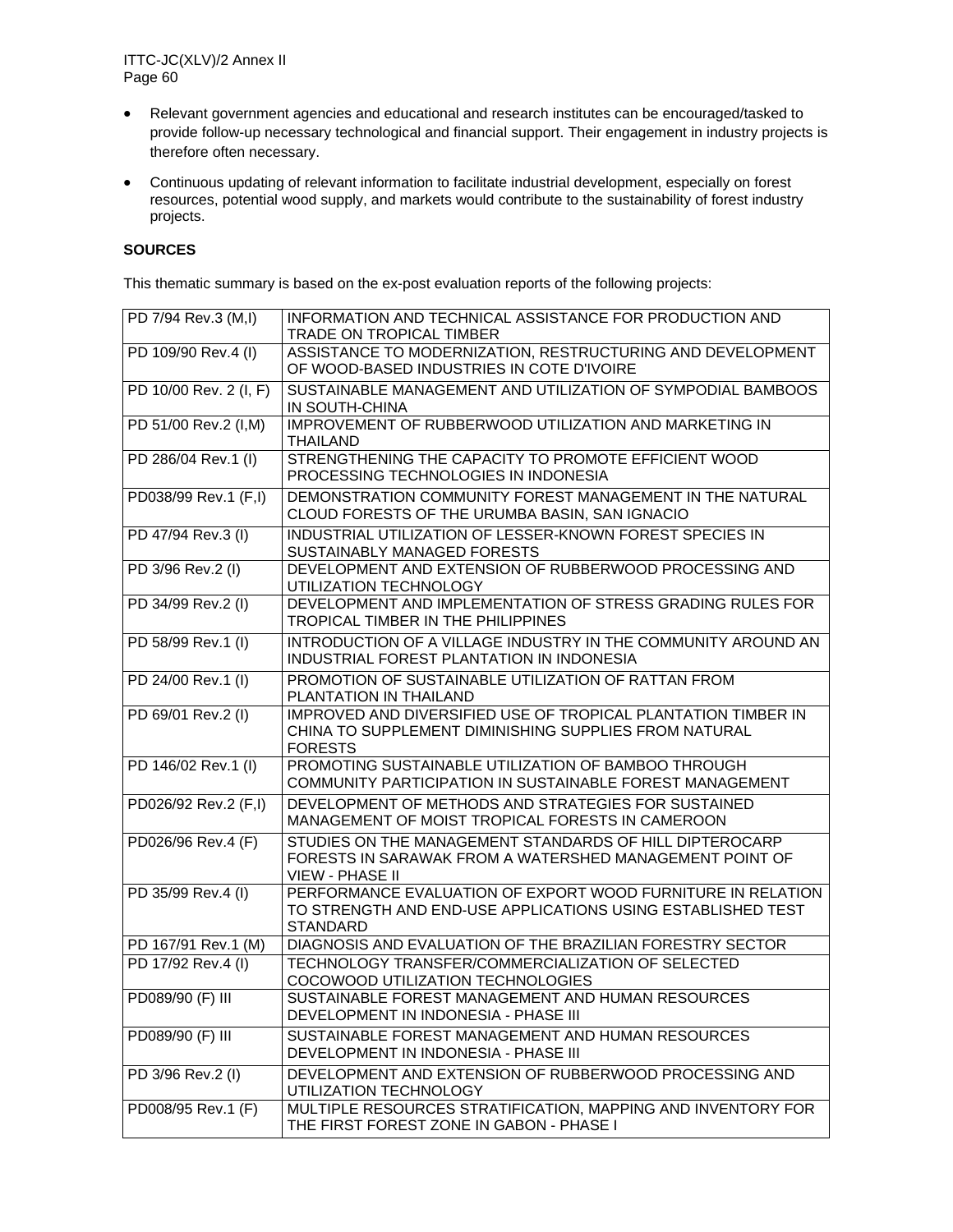### **THEMATIC SUMMARY REPORT No. 11**

#### **Non-Timber Forest Products**

#### **1. INTRODUCTION**

Non-timber forest products (NTFPs) are, for several countries, important products to generate social and economic benefits and thereby help the implementation of sustainable management of tropical forests. NTFPs play an important role to improve livelihoods of local communities which are involved in their harvesting, processing and trade. Some NTFPs (bamboo, rattan, medicinal plants, and others.) have large formal markets and are traded internationally thereby generating income and employment in forest areas.

The ITTA objective (q) makes a specific reference to importance of NTFPs: "*Promoting better understanding of the contribution of non-timber forest products and environmental services to the sustainable management of tropical forests with the aim of enhancing the capacity of members to develop strategies to strengthen*  such contributions in the context of sustainable forest management, and cooperating with relevant *institutions and processes to this end*".

Consequently, ITTO has financed a large number of projects to promote the production and trade of NTFPs with significant positive impacts. For ITTO's projects, it is important to demonstrate the linkage between NTFPs and sustainable forest management (SFM). NTFPs can be the principal source of forest-based revenue for local people but their harvesting, processing and trade is often inefficient and weakly organized and therefore the potential to contribute to SFM is far from being tapped.

#### **2. KEY ISSUES**

- Information on collection/gathering, utilization and trade of NTFPs is important to develop sustainable income and improve livelihoods of forest communities. However,available data is often deficient or may be lacking to design programmes and projects.
- Government policy and regulation may occasionally be in conflict with NTFP development.
- The relationship between conservation and community forest enterprises (CFE) is not positive if overharvesting occurs in the forest. Projects involving NTFP production and utilization should take into consideration biodiversity, and seek to balance environmental conservation aspects and socio-economic benefits.
- Limited basic skills of local communities in business development and their members are a key constraint to sustainable NTFP use and its successful commercialization.
- Promotion of sustainable use and management of NTFPs has to generally focus on the development of small-scale production and marketing systems involving local stakeholders. However, reaching them can be a major challenge to effectively share knowledge and experience.
- Stakeholder participation, particularly in the case of forest communities, is vital for NTFP projects but local people are not always effective participants.
- Transfer of improved processing technologies for value added products can take place through South-South cooperation but necessary commitments and incentives by both parties are not always easy to establish.

#### **3. LESSONS LEARNED**

### *Project design*

 Land and forest use rights of local communities and indigenous peoples need to be compatible with the development of NTFP-based activities to avoid or reduce conflicts, and to ensure permanent access to land.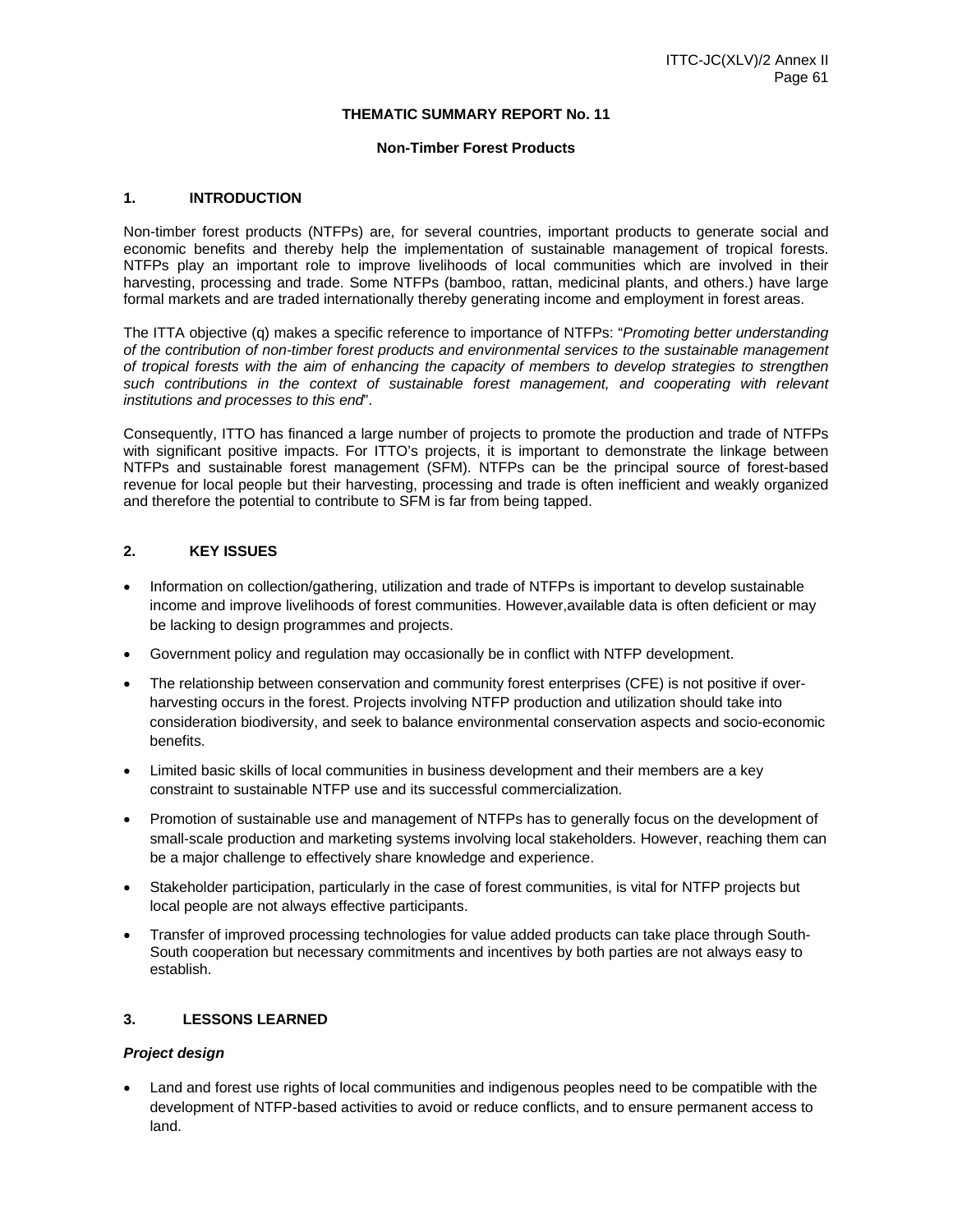- NTFP project strategies can target at increasing socio-economic benefits and revenue of local government through improved methods of harvesting, reproducing, processing and marketing for which many opportunities exist in tropical forest areas. NTFP development could reduce the pressure on forests once the forest communities' income levels are improved.
- Forest communities tend to have a perception that NTFP project operations are against government rules. A detailed review of policies is therefore important, followed by effective communication to stakeholders.
- Many project designs have targeted at improving data and technical information but fail to make necessary provisions for dissemination of results and support to their adoption.
- Pilot projects including both harvesting and processing can be successful in demonstrating benefits from NTFP development but their site selection should consider access to facilitate demonstration on the ground.
- NTFP development often needs targeted projects rather than support being part of other government programmes.

### *Communities and other stakeholder participation*

- Implementation and sustainability of NTFP projects need active participation of local stakeholders. Farmers and other beneficiaries of the communities need to be fully involved throughout the project cycle.
- The collaborative approach with active involvement of communities, the private sector and other stakeholders has proved to be effective and facilitates the implementation of NTFP project activities.
- Economic feasibility of the promoted improvements in harvesting and processing is critical to get farmers and other community members interested in NTFP development. If long payback periods are expected, the communities' interest is easily lost.
- Technically oriented NTFP projects (especially food projects) need to fully recognize socio-economic conditions to ensure the acceptability of new technologies and facilitate their adoption by communities.
- Conducting successive short training courses targeted at government extension staff, communities, and the private sector to cover all the necessary aspects of the NTFP development can be a feasible capacity building strategy if supported by adequate technical assistance.

### *NTFP production and trade*

- Raw material surveys and improved forest management are often required to justify major investment or development programmes NTFP production.
- Traditional NTFP collection/gathering practices can be either sustainable or unsustainable depending on factors such as harvest methods, intensity and frequency. Thorough assessment of traditional methods is necessary before starting to develop new technologies. Gradual improvements in the existing practices may often be the best approach for ensuring adoption by producers.
- Waste reduction in the harvesting, processing and distribution process should be promoted as the waste rates are often high.
- Market studies need to be carried out in the beginning of the project to serve as a basis for technical work and marketing efforts.
- Technical and market knowledge is necessary but not a sufficient condition for success. Other critical elements include entrepreneurship development, micro-credit, and market linkages. These elements have sometimes proved to be difficult to integrate into a single project.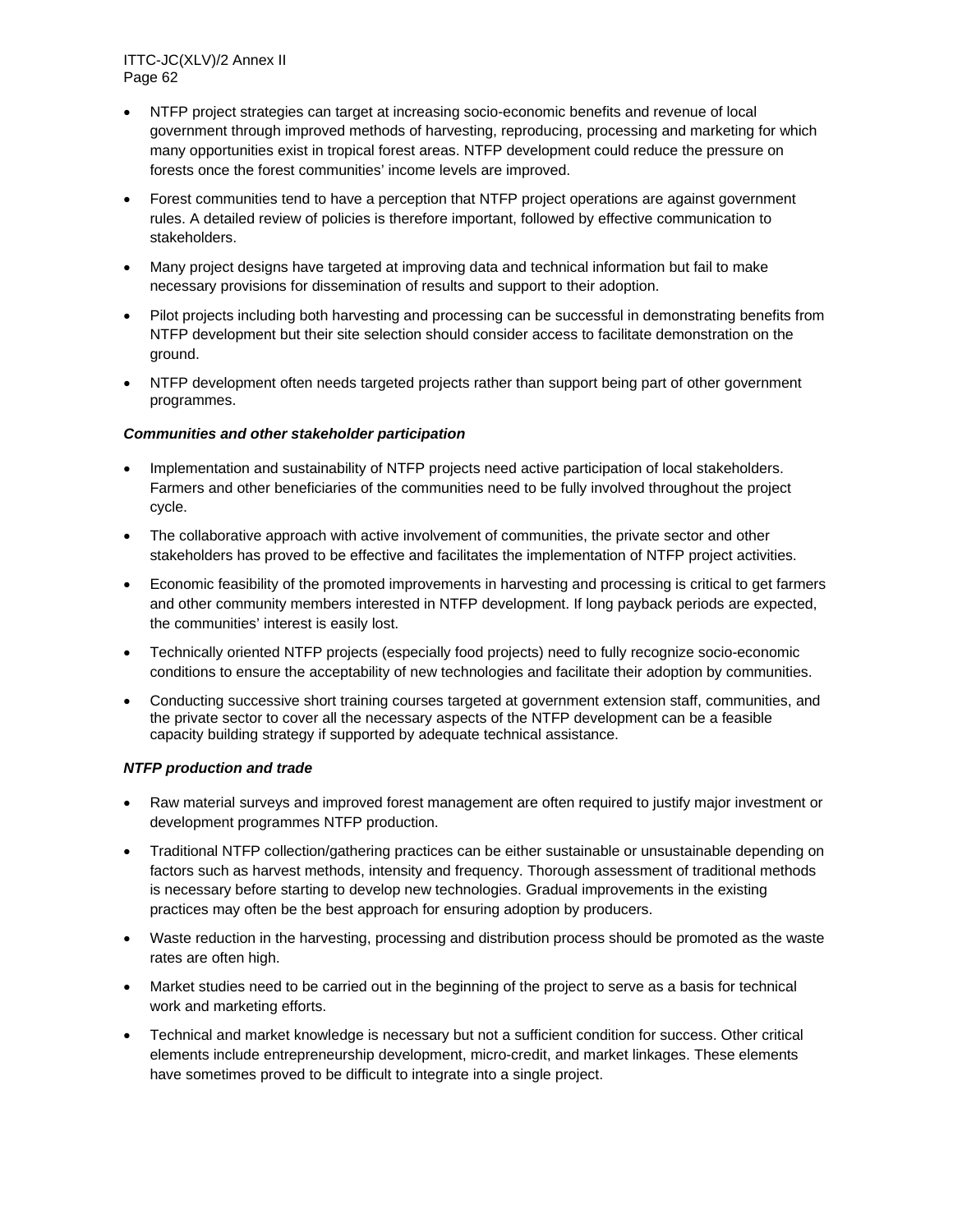- Introducing new NTFP in the traditional domestic diets can be a difficult task, and therefore alternative markets in urban areas should be sought. Even if local market may not exist for fresh NTFPs, processed products may be destined for export markets, which are not limited by traditional use.
- Quality control and complete product information are necessary for entering the formal markets, especially in the case of preserved food products. For natural products there are fewer problems.
- In export development, market studies are necessary in establishing potential sales volumes, quality requirements, packaging and other safety standards, and specific marketing strategies. The entire supply chain should be considered in developing export markets.
- Access to financing is important to promote as projects tend to get bogged down with initial difficulties in business development. The investment built up in social capital may therefore be lost.
- Study tours to other countries in the region are extremely useful for community members to understand practical aspects of NTFP development.
- R&D activities have been successful when they have been clearly targeted at practical application in resource management, harvesting, processing and end-use utilization.

### *Sustainability*

- Economically feasible improvements which are broadly disseminated and can be demonstrated on the ground can ensure the sustainability of NTFP projects.
- Establishing commercial partnerships between producers and the private sector contributes to project impacts and sustainability. Subsequent policy interventions may be necessary to ensure sustainable impacts of NTFP projects. Governments should continue data collection to monitor changes in the forest, to validate and fine tune management planning and sustainable harvesting levels for NTFPs after the project completion.
- Continuing financial and other support from local government has been critical to sustained success as NTFP development is often focused on some regions in the country only.
- Successful local initiatives are not always replicated, limiting community forest enterprise (CFE) development based on NTFPs as a strategy for sustainable livelihoods even though the project may have demonstrated their viability. Effective dissemination is therefore necessary for ensuring replication but further promotional efforts may be needed after the project's completion.
- Adoption of the project training products by relevant educational institutes contributes to project sustainability. Also, networking between communities and the private sector within the country and regionally can improve sustainability.
- Local beneficiaries may be unsatisfied for the lack of sustainabilitity of project support if the development process is not sufficiently advanced. A successive stage of support programme may prove necessary to ensure sustainability.

### **4 GOOD PRACTICES**

### *Project design*

- Existing policies and regulations should be reviewed to identify potential barriers for NTFP development.
- The project strategy needs to provide for an active involvement of rural communities in SFM and utilization of NTFPs to enhance their socio-economic benefits and alleviate poverty.
- Consultation processes and other participative arrangements should be put in place to ensure commitment to project objectives and the communities and their members´ acceptance of the proposed technologies.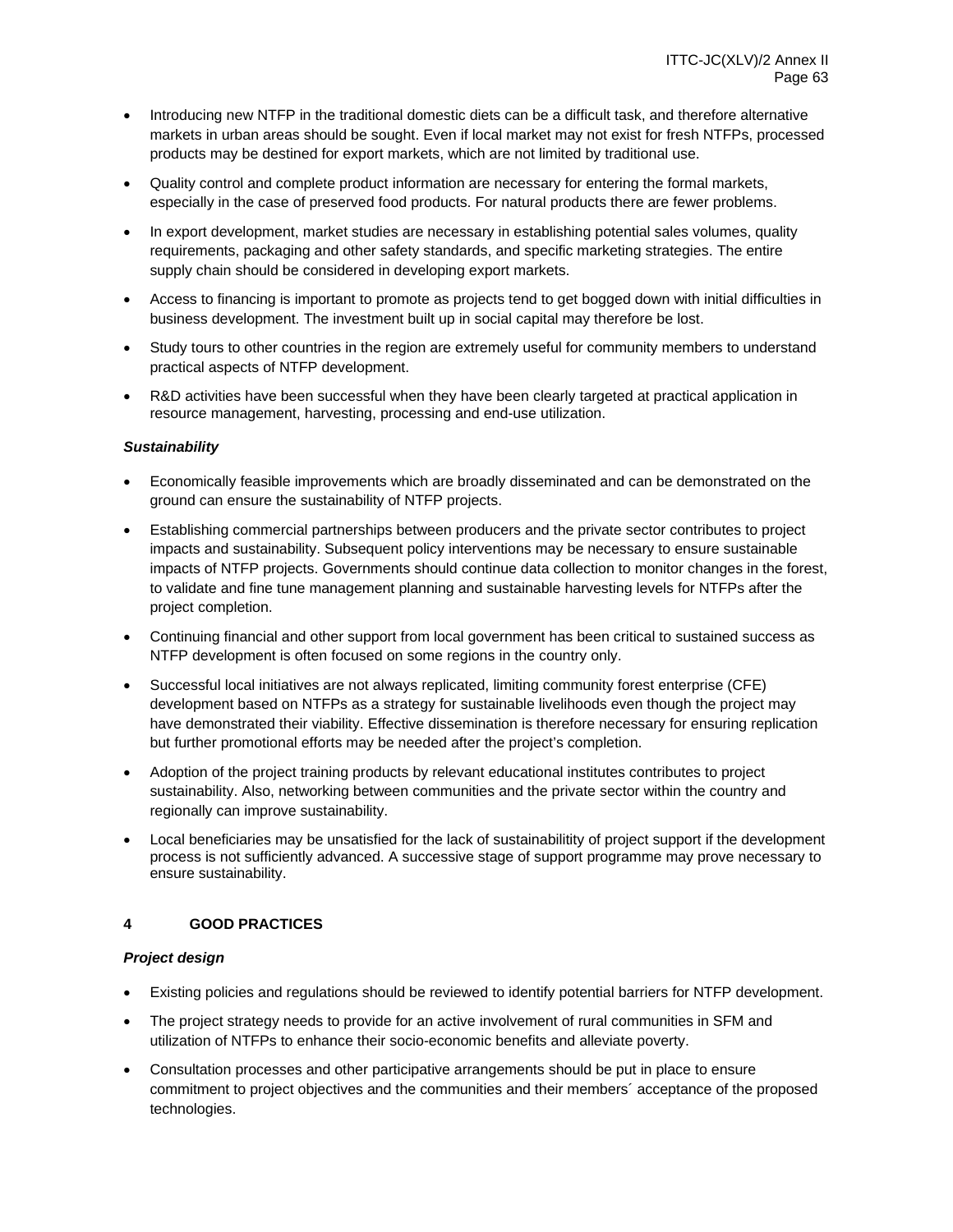- The pilot community approach is often feasible in introducing and testing improved technologies for collection, processing and storage of NTFPs. Provisions in the project design should be made for validation and dissemination of the experience.
- Training and extension strategies can be phased to ensure that beneficiaries are gradually exposed to new information corresponding to their absorption capacity and development needs.
- The duration of project interventions should be long enough to have an impact, but the strategy can also be phased starting with technical and socio-economic studies.

#### *Implementation*

- Resource surveys, analyses of the existing harvesting and processing practices, market studies, and socio-economic surveys should be carried out for detailed planning of the project implementation.
- New technologies should result in livelihood and income improvements and they should be acceptable by communities.
- Establishment of permanent sample plots for monitoring of plant occurrence and behaviour after harvesting and management interventions is deemed necessary.
- An appropriate balance between technical assistance and training to community members is needed.
- Integration and transparency of supply chains of NTFPs contributes to generation of value added in forest areas and appropriate benefit sharing between actors.
- Market strategies should consider the potential of local, formal national and international markets, and their product quality and other commercial requirements. In marketing, communities need to wisely identify their target customers, how to reach them, how buyers make decisions, and what price can be obtained.
- The project office should be located near the pilot project sites and other focal areas to facilitate the work and to enable ease supervision.

#### *Sustainability*

- Risk factors associated to NTFP development can be mitigated by action to encourage the government to provide enabling environment and support (finance, extension, legal access to the resource base, incentives for sound harvesting practices).
- Appropriate information on techniques and technologies on NTFP product development and utilization efficiency should be published and effectively disseminated.
- Engagement of industry associations in dissemination and extension activities should be attempted when they have adequate promotional capacity.
- Establishment of partnerships between communities and the private sector should be promoted for sustainability of project impacts.
- Regional thematic networks should be supported to promote utilization of individual NTFPs.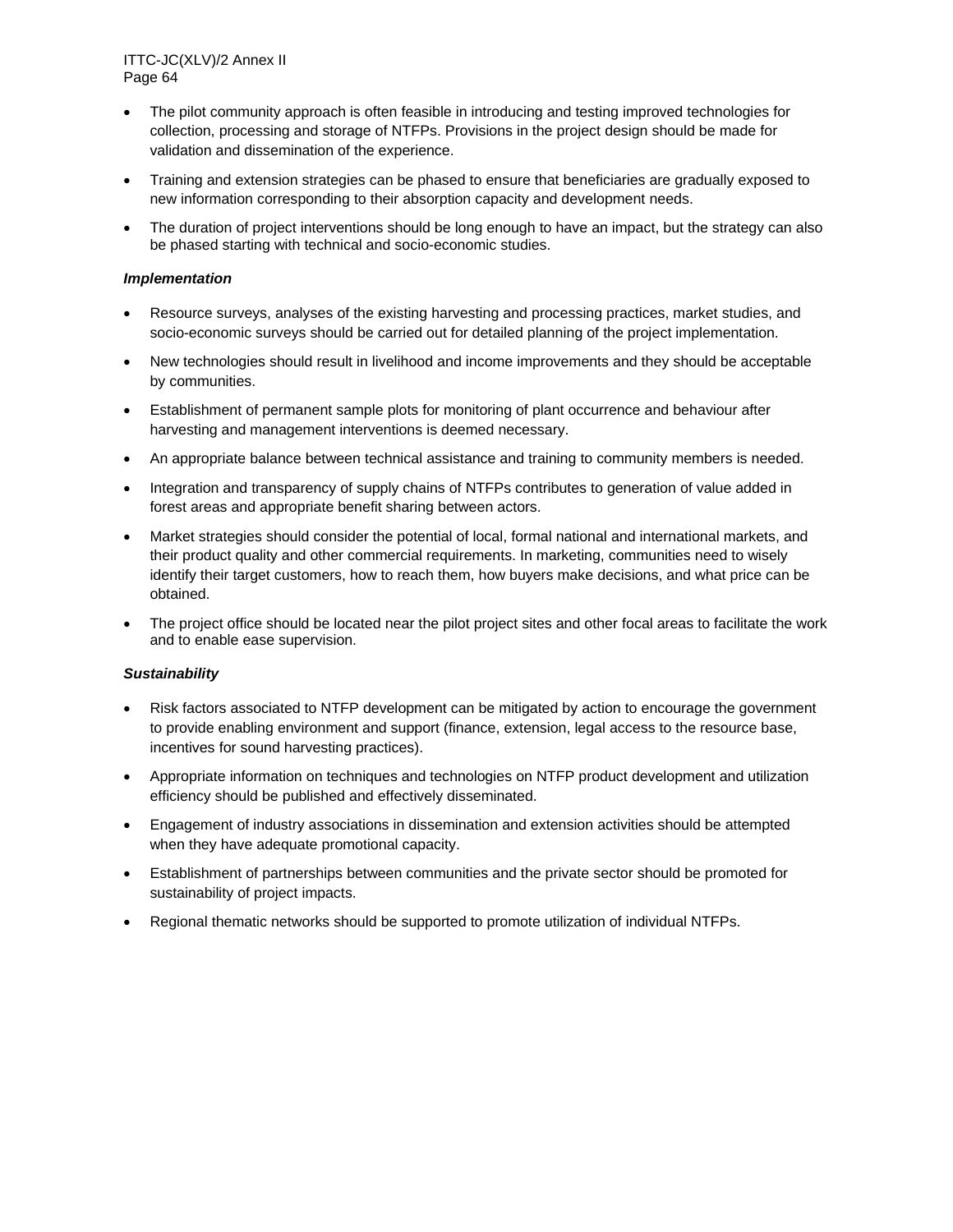# **SOURCES**

This thematic summary is based on the ex-post evaluation reports of the following projects:

| PD 15/96 Rev.2 (M,I) | UTILIZATION, COLLECTION AND TRADE OF TROPICAL NON-WOOD FOREST  |
|----------------------|----------------------------------------------------------------|
|                      | PRODUCTS IN THE PHILIPPINES                                    |
| PD 56/99 Rev.1 (I)   | PROMOTION OF THE UTILIZATION OF BAMBOO FROM SUSTAINABLE        |
|                      | SOURCES IN THAILAND                                            |
| PD 24/00 Rev.1 (I)   | PROMOTION OF SUSTAINABLE UTILIZATION OF RATTAN FROM            |
|                      | PLANTATION IN THAILAND                                         |
| PD 108/01 Rev.3 (I)  | DEVELOPMENT OF SUSTAINABLE RATTAN PRODUCTION AND UTILIZATION   |
|                      | THROUGH PARTICIPATION OF RATTAN SMALL HOLDERS AND INDUSTRY     |
|                      | IN INDONESIA                                                   |
| PD 146/02 Rev.1 (I)  | PROMOTING SUSTAINABLE UTILIZATION OF BAMBOO THROUGH            |
|                      | COMMUNITY PARTICIPATION IN SUSTAINABLE FOREST MANAGEMENT       |
| PD 277/04 Rev.3 (I)  | PROMOTING SELECTED NON-TIMBER FOREST PRODUCTS BASED ON         |
|                      | COMMUNITY PARTICIPATION APPROACH TO SUPPORT SUSTAINABLE        |
|                      | FOREST MANAGEMENT IN EAST KALIMANTAN                           |
| PD026/92 Rev.2 (F,I) | DEVELOPMENT OF METHODS AND STRATEGIES FOR SUSTAINED            |
|                      | MANAGEMENT OF MOIST TROPICAL FORESTS IN CAMEROON               |
| PD037/95 Rev.2 (F)   | MANAGEMENT OF CATIVO FORESTS AND NON-TIMBER PRODUCTS WITH      |
|                      | THE PARTICIPATION OF RURAL AND INDIGENOUS COMMUNITIES, DARIEN, |
|                      | PANAMA                                                         |
| PD 3/96 Rev.2 (I)    | DEVELOPMENT AND EXTENSION OF RUBBERWOOD PROCESSING AND         |
|                      | UTILIZATION TECHNOLOGY                                         |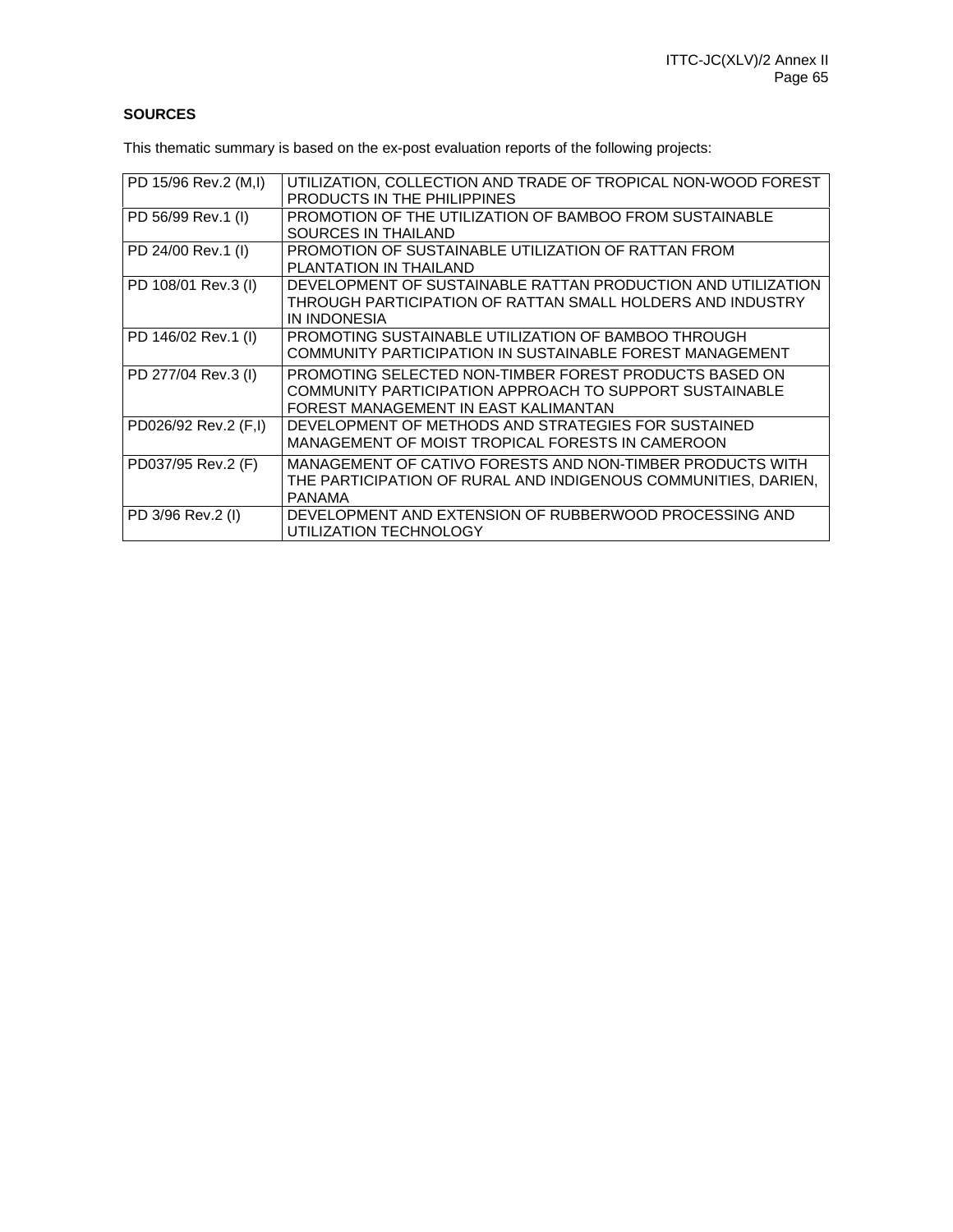#### **THEMATIC SUMMARY REPORT No. 12**

#### **Markets¸ Marketing and Trade**

#### **1. INTRODUCTION**

Markets, marketing and trade are important areas to develop and sustain a healthy timber economy. Markets ultimately create the value for tropical timber and timber products and thereby establish preconditions for sustainable forest management (SFM). Trade contributes to generations of income and employment and supports investments for competitive operations, which can ensure sustainability of the economic benefits derived from timber and non-timber forest products and services.

Several ITTA Objectives reflect the importance of actions that are necessary to improve markets, marketing and trade of tropical timber and timber products. Among the ITTA Objectives relevant to this thematic area are objective (b) *Providing a forum for consultation to promote non-discriminatory timber trade practices*; objective (d) *Enhancing the capacity of members to implement strategies for achieving exports of tropical timber and timber products from sustainably managed sources*; objective (e) *Promoting improved understanding of the structural conditions in international markets, including long-term trends in consumption and production, factors affecting market access, consumer preferences and prices, and conditions leading to prices which reflect the costs of sustainable forest management;* objective (h) *Improving market intelligence and encouraging information sharing on the international timber market with a view to ensuring greater transparency and better information on markets and market trends, including the gathering, compilation and dissemination of trade related data, including data related to species being traded*; and objective (k) *Improving marketing and distribution of tropical timber and timber product exports from sustainably managed and legally harvested sources and which are legally traded, including promoting consumer awareness*.

The International Tropical Timber Organization (ITTO) has financed several projects and activities related to the development of markets, marketing and trade of tropical timber and timber products. These projects have mainly been aimed at improving market transparency and build up capacity in market information systems, marketing and trade development.

The recently launched ITTO Thematic Programme on Trade and Market Transparency is expected to provide increased support to this critical area in the work of the Organization.

### **2. KEY ISSUES**

- The market requirements for timber and timber products are constantly changing due to economic conditions, regulatory changes related to trade and increasing attention given to environmental aspects of tropical timber products. This calls for intensive monitoring of new developments and identification of implications for tropical timber producers. Without assistance, tropical timber producing countries will continue to face difficulties in having facilitated access to import markets.
- Complex export and import procedures in both developed and developing countries, lack of clarity of sanitary/phytosanitary and other regulations, and high transaction costs paid to trade intermediaries are other barriers for trade development.
- Adequate knowledge on the market prospects is critical for investment decisions and policy design but it is frequently insufficient. High risks need to be taken due to lack of detailed market information.
- Information on the structure of the value chain of tropical timber and timber products is inadequate, limiting strategic planning for vertical integration at enterprise level and policy design at national level.
- Many market studies carried out are too generic to be useful for marketing development at enterprise level.
- Small and medium-scale enterprises have limited access to available market information limiting their possibilities for entering new business areas.
- Few companies in the timber industry have adequate market information systems. In general, the capacity to analyze available market information is also limited.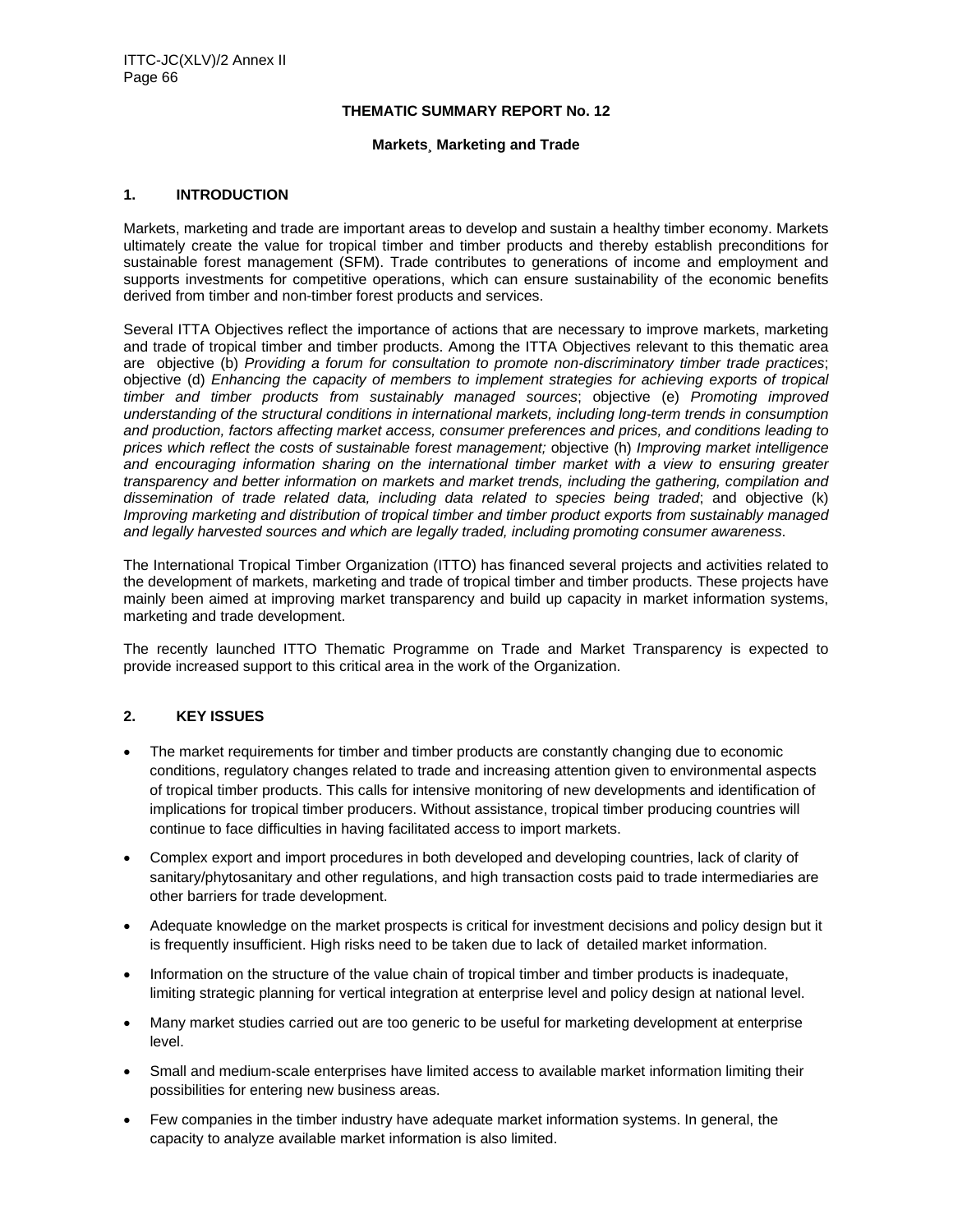- Knowledge on domestic and regional markets is often limited in the timber sector which has traditionally focused on main import markets. This has resulted in loss of significant economic opportunities.
- Trade of tropical timber is heavily concentrated on a relatively few number of main commercial species. Diversification would contribute to economic efficiency of forest management and utilization, but it has been hampered by lack of information on markets and weak marketing capacities to bring new products to the market. In particular, end uses and market characteristics of individual species, including lesserused species (LUS) and plantation species, are poorly known.
- Trade development efforts have often been valuable but need active follow-up work by participating companies, which has often been lacking.
- In producing countries, the legal and policy frameworks are often inappropriate with bureaucratic customs and inspection procedures and associated high transaction costs, corruption, as well as inappropriate taxation and inadequate incentive mechanisms. There is a need for trade facilitation measures to address these problems.
- Interest and commitment of companies to participate in projects to strengthen marketing capacity has often been limited due to lack of understanding of potential benefits. Pilot companies have not been eager to share new knowledge on markets that has been generated.
- Private sector bodies such as industry and trade associations are too weak in most tropical timber producing countries to play an active role in trade development.

### **3. LESSONS LEARNED**

- Incentives to promote foreign trade have been a decisive factor in the expansion of the wood industry in several countries.
- Regulatory measures to limit exports of logs and primary processed products tend to distort local markets but can be a transitional measure to develop trade in further processed products.
- Any market information improvement should be based on systematization of information rather than *ad hoc* studies. Continuous monitoring of market developments is necessary. On the other hand, *ad hoc* studies are often needed for kick-starting marketing in new products or markets.
- Unreliable projections of demand and supply make planning at enterprise and national levels difficult, leading to taking unnecessary risks which can be significant both for the government and individual enterprises.
- Depending on the situation, market studies are needed to cover a broad scope for policy design and evaluation and be specific to serve for information needs of individual companies.
- Market studies are also needed for bioenergy such as fuelwood and charcoal when markets are developed for these products
- Information on market potential on LUS needs to be complemented by inventories establishing potential supply and by technical studies on processing aspects. Market promotion of LUS is only possible afterwards.
- Developing standards for timber and timber products and associated quality control can help improve competitiveness.
- Support to development of marketing strategies and strengthening of marketing skills can be piloted with few companies but mechanisms are needed to share knowledge and experience broadly.
- Support to improving market information and marketing can often be usefully provided through industry and trade associations.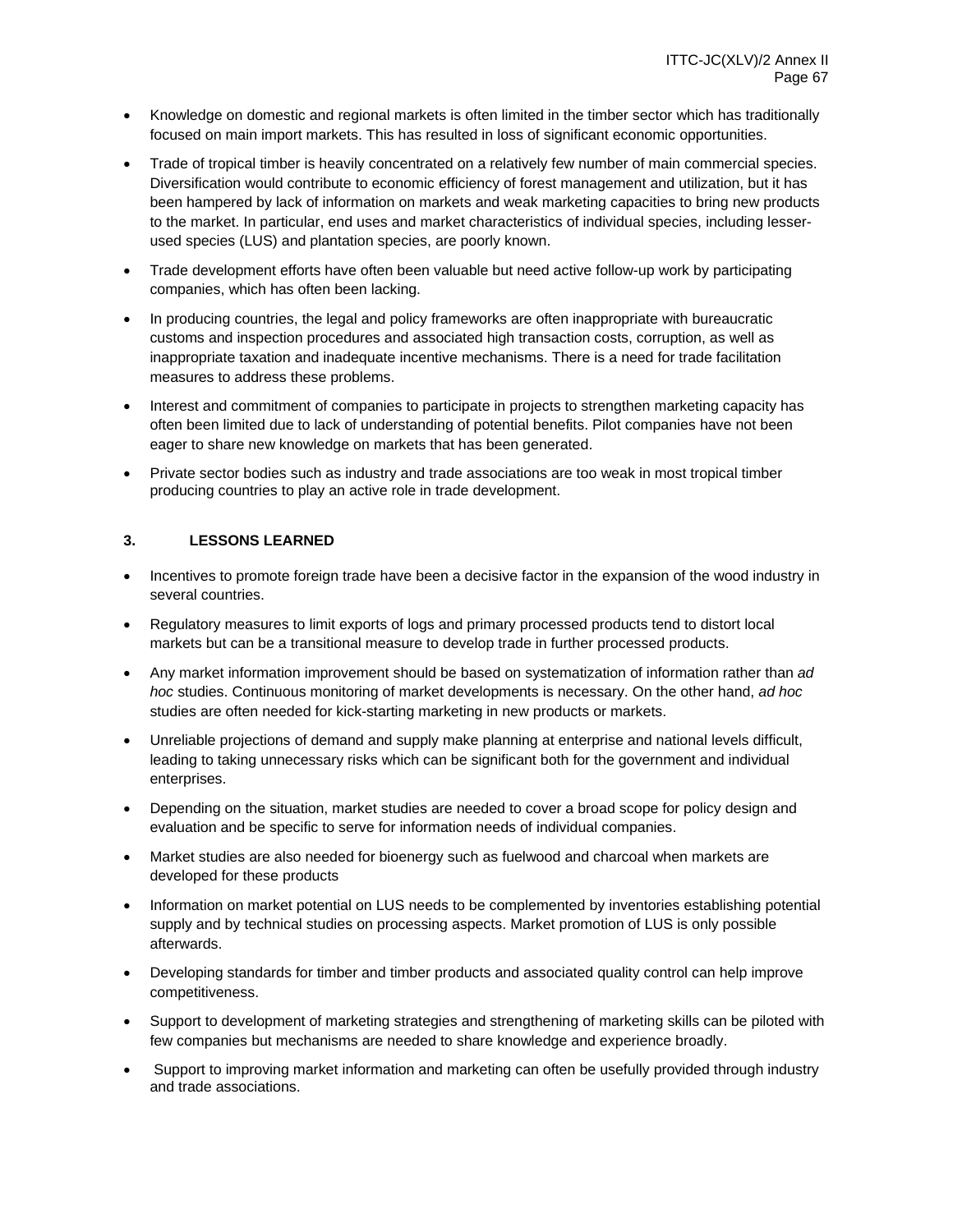### **4. GOOD PRACTICES**

- Identification and proper assessment of optional measures of export trade regulation (export bans for logs, export taxes and quotas, etc.) is necessary for designing policy measures for the development of exports in further processed products.
- Special studies can identify barriers to trade both in exporting and importing countries and propose measures to eliminate or reduce trade barriers.
- Clarification of the needs for information is important for a proper design of market studies and market information systems.
- Continuous updating of market and resource information is necessary due to changing demand and supply conditions.
- Development of market information systems and marketing capability needs specific targeted efforts, including training.
- Pilot enterprise approach in improving market information and marketing capability can be useful but possible conflicts of interest among competing enterprises need to be addressed.
- Trade development projects need to include provisions for follow-up activities by participating enterprises to ensure their impacts.
- Private sector executing agencies need to have an adequate management capacity for project implementation.
- Effective marketing promotion can be undertaken through well-organized roundtables between buyers and suppliers in the country of origin with sufficient participation on both sides.
- Effectively dissemination among potential beneficiaries is critical for investments in improving market information. Special measures may be needed to convert the data into information which is useful for small and medium-sized enterprises.
- Development of trade and market networks is helpful for ensuring sustainability of market promotion projects.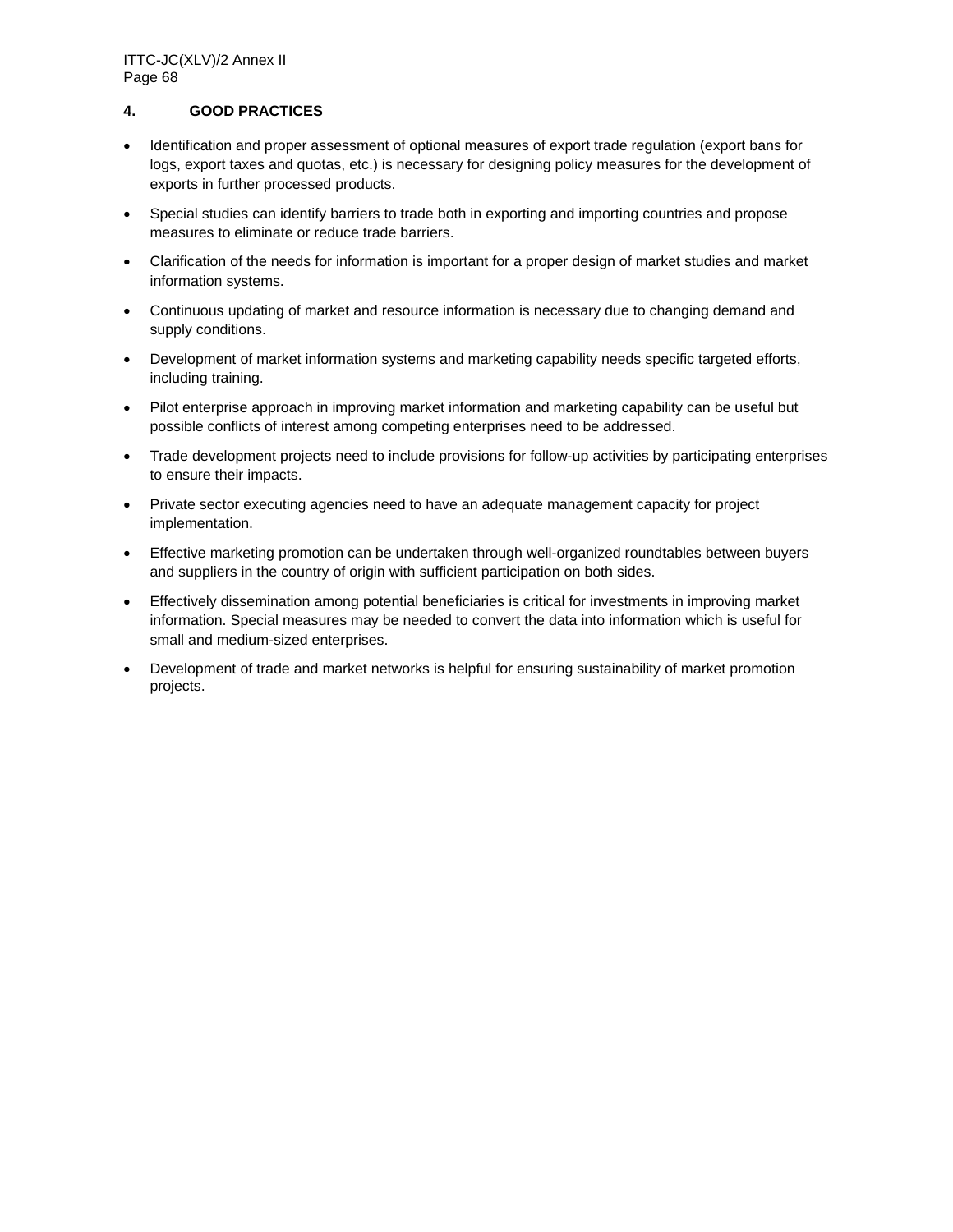# **SOURCES**

This thematic summary is based on the ex-post evaluation reports of the following projects:

| PD 109/90 Rev.4 (I)  | ASSISTANCE TO MODERNIZATION, RESTRUCTURING AND DEVELOPMENT<br>OF WOOD-BASED INDUSTRIES IN COTE D'IVOIRE                                                     |
|----------------------|-------------------------------------------------------------------------------------------------------------------------------------------------------------|
| PD 24/95 Rev.1 (I)   | THE IDENTIFICATION, PROPERTIES AND USES OF THE TROPICAL TIMBER<br>IMPORTED TO CHINA FROM LATIN AMERICA                                                      |
| PD 7/94 Rev.3 (M,I)  | INFORMATION AND TECHNICAL ASSISTANCE FOR PRODUCTION AND<br>TRADE ON TROPICAL TIMBER                                                                         |
| PD 15/96 Rev.2 (M,I) | UTILIZATION, COLLECTION AND TRADE OF TROPICAL NON-WOOD FOREST<br>PRODUCTS IN THE PHILIPPINES                                                                |
| PD 51/00 Rev.2 (I,M) | IMPROVEMENT OF RUBBERWOOD UTILIZATION AND MARKETING IN<br><b>THAILAND</b>                                                                                   |
| PD 146/02 Rev.1 (I)  | PROMOTING SUSTAINABLE UTILIZATION OF BAMBOO THROUGH<br>COMMUNITY PARTICIPATION IN SUSTAINABLE FOREST MANAGEMENT                                             |
| PD 167/91 Rev.1 (M)  | DIAGNOSIS AND EVALUATION OF THE BRAZILIAN FORESTRY SECTOR                                                                                                   |
| PD 35/94 Rev.4 (M,I) | FOREST PRODUCTS MARKETING ORGANIZATION FEASIBILITY STUDY                                                                                                    |
| PD 25/96 Rev.2 (M)   | CHINA'S CONSUMPTION OF FOREST PRODUCTS AND ITS DEMAND FOR<br>THEM IN THE INTERNATIONAL MARKET BY THE YEAR 2010                                              |
| PD013/96 Rev.1 (F)   | MULTIPLE-USE MANAGEMENT IN THE MACAUA NATIONAL FOREST BASED<br>ON RUBBER ESTATES - PHASE I: DEVELOPMENT OF MASTER PLAN TO<br>SUPPORT COMMUNITY ORGANIZATION |
| PD 17/92 Rev.4 (I)   | TECHNOLOGY TRANSFER/COMMERCIALIZATION OF SELECTED<br>COCOWOOD UTILIZATION TECHNOLOGIES                                                                      |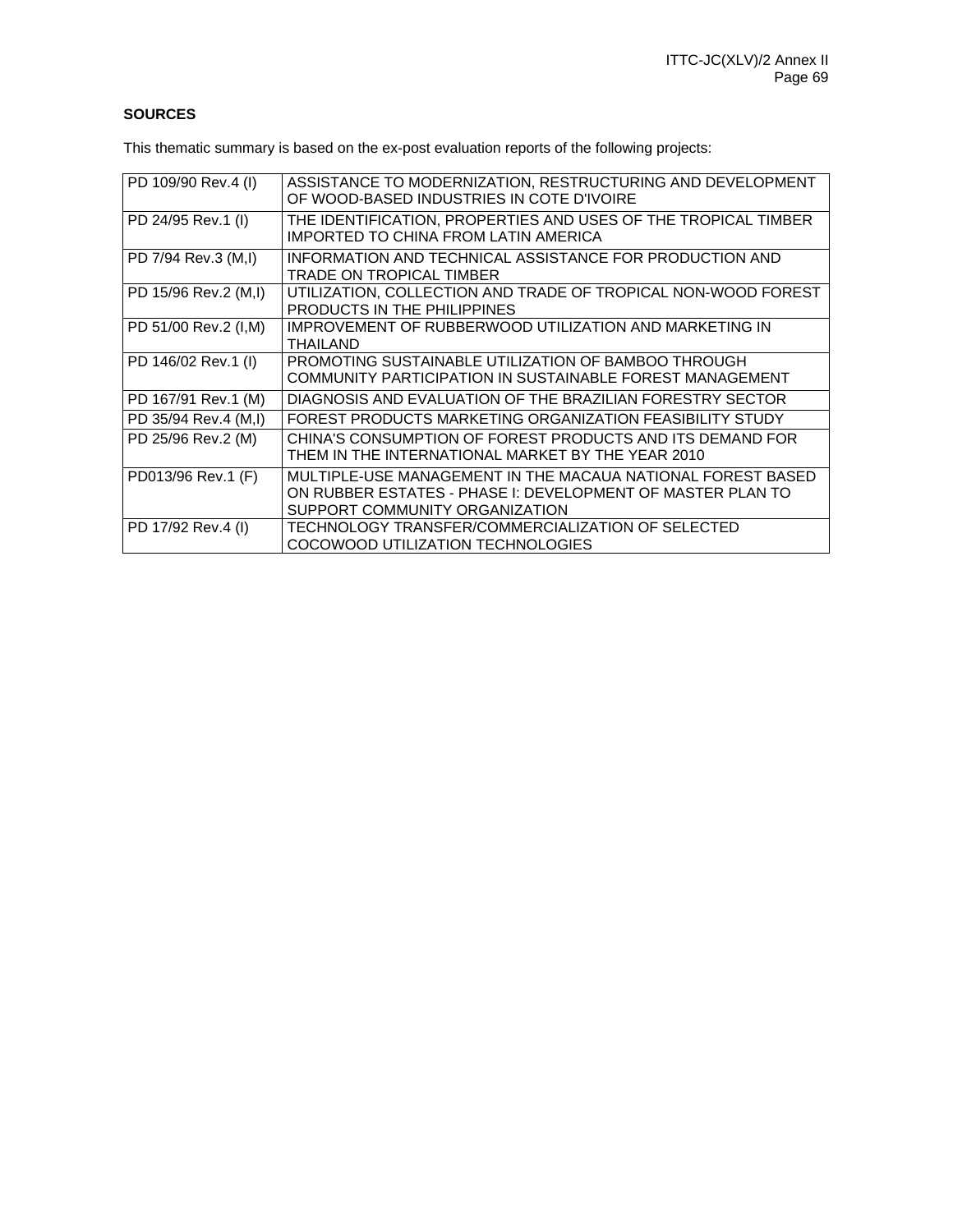#### **THEMATIC SUMMARY REPORT No. 13**

#### **PROJECT DESIGN AND IMPLEMENTATION**

#### **1. INTRODUCTION**

Good project design is a critical factor for achieving objectives, achieving desired impacts which are sustainable over time, with lowest possible cost. Efficient implementation involving partners and relevant stakeholders is the other critical element of good projects. Executing agencies are on different levels with regard to their capacity to design and implement projects; some are relatively experienced with wellestablished management systems, others are weaker still in the early phases of their learning curve. The expost evaluations of ITTO projects have shown that both have scope for improvement independently from which particular problem needs to be solved through a project intervention.

This document summarizes the key issues, lessons learned and some good practices which tend to be common to projects on reforestation and forest management, forest industry and economic information and market intelligence. Some of the comments, observations and conclusions may seem very specific because they were drawn from a variety of projects. They are included however, because of their potential value for projects under preparation or being executed.

The ultimate objective of this summary is to help project formulators and implementers in designing and executing future ITTO projects. The summary is based on the review of 92 ex-post evaluation reports on projects implemented in Africa, Asia and Latin America. The reports of the Expert Panel on Project Appraisal have been also drawn on.

ITTO's Manual for project formulation (2007) remains the main guidance for how projects should be designed and proposals should be presented. This document provides valuable information which can be used for additional reference, as appropriate.

#### **2. ISSUES**

#### *Project design*

- In spite of improvements over time, the quality of project proposals remains a key issue. Weak proposals have long approval process with several revisions. They also tend to lead to problems in implementation due to inadequate planning.
- While ITTO projects are usually satisfactory with regard to their relevance and their implementation has been fairly effective, areas which especially need improvements include enhancing project impacts and sustainability. In particular, attention is needed to improve economic impacts, to address gender issues, to enhance social capital, and to empower forest communities.
- The contents of project proposals may meet the formal ITTO requirements but they often lack clarity on the problems to be solved, how objectives are related to them, and the project strategy for feasible solutions. This is particularly typical in field-level projects on community forestry and enterprises, restoration, plantations, and projects which involve several stakeholders.
- Project beneficiaries are not always clearly identified. Due consideration has not sometimes been given to the needs of ultimate beneficiaries while executing agencies have been presented as the primary beneficiaries of projects.
- Stakeholder involvement is often inadequate which results in weaknesses in project design, limited or no ownership of project activities and results, and limitations in project impacts and sustainability.
- In some areas related to field implementation, institutional strengthening and capacity building, projects may best contribute by providing low level support over the medium term rather than a one-time intensive heavy dose of support.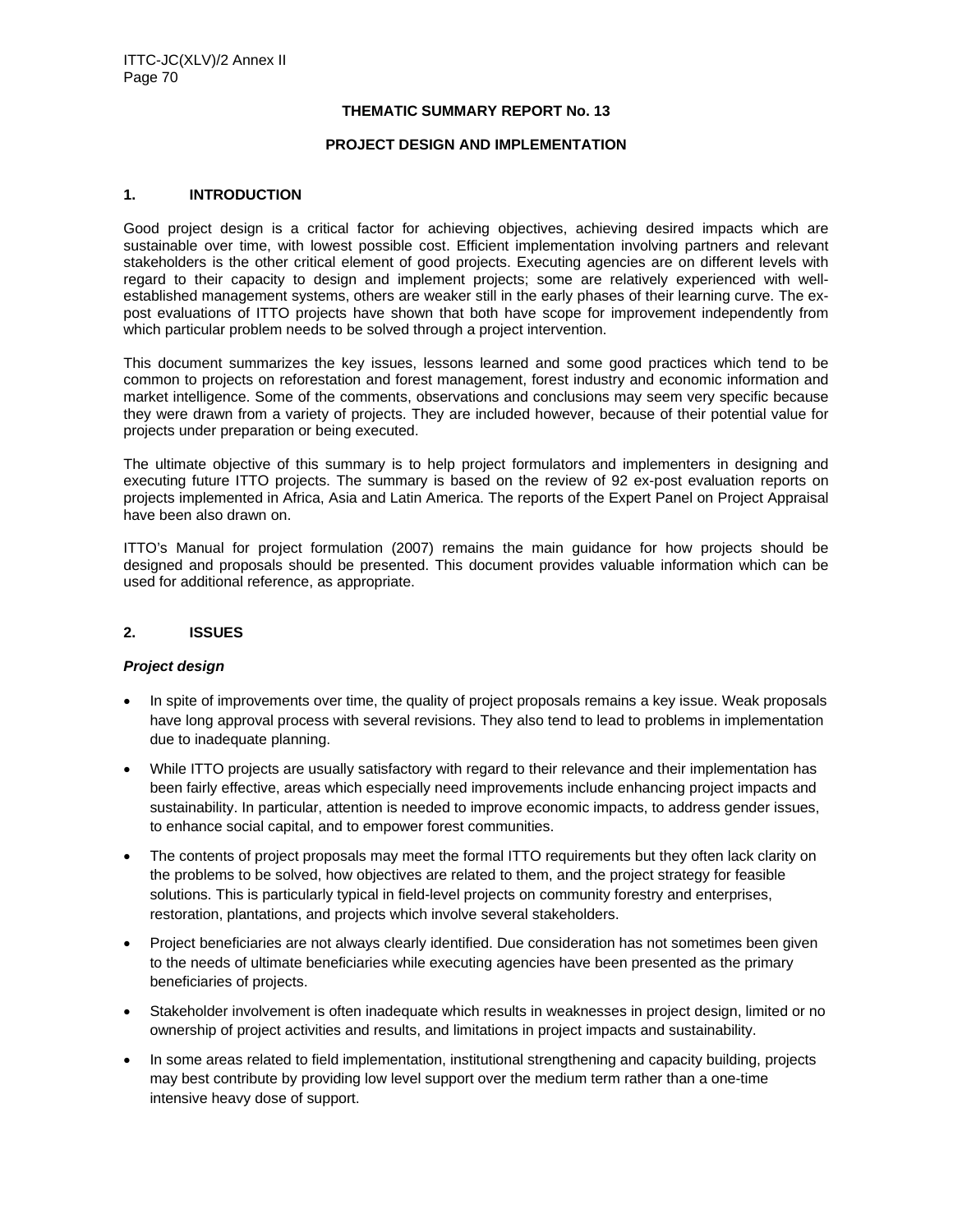- Possibilities for creating effective partnerships have not always been taken into account during the planning stage.
- Gender aspects are neither always sufficiently recognized in the project design phase, nor subsequently during project implementation. This is a critical area in which improvements are required.
- Economic and social sustainability appear to be the most problematic areas after the completion of projects.
- Exit strategies are generally weak and often focus on the continuation of the intervention through a follow-up second phase or another project which may not be forthcoming.
- The project development process is often neither transparent nor adequately documented.
- A project is sometimes designed or presented in a vacuum without considering or informing on other interventions in the same area or theme in the country.

### *Project implementation*

- Pro-active tools to improve project implementation such as mid-term review and evaluation have been rarely used.
- Project impacts often remain limited due to inadequate dissemination of results and lessons learned undermining the viability of the investment made.
- It has been difficult to adapt the project activities to changing conditions on the ground.
- Steering Committees have focused their work on the review of the progress in relation to the project work plan but many of them have not played an active role in foreseeing risks and mitigating them as well as removing other obstacles in project implementation.
- Frequent delays in project implementation are due to external and internal reasons often reducing the project's efficiency.

### **3. LESSONS LEARNED**

#### *Project design*

- The problem to be solved is not always clearly defined. As the projects are time and resource-bound interventions, they need to be focused and their strategic contribution has remained unclear. Causes and effects are not often correctly identified, and therefore the project is unlikely to be successful in solving the core problem(s).
- Projects that have been closely targeted at specific substantive themes and achieving tangible results within the available resources and time period have good chances to succeed. Such projects are often technically oriented and can deliver the targeted verifiable impacts.
- Projects that have focused on problems in which a narrow project strategy is not deemed adequate easily become complex. Simultaneous interventions in more than one impact areas tend to increase risks and other problems during implementation. In these situations project design should be particularly carefully carried out based on adequate information and stakeholder consultations.
- The development objective to be contributed is often defined on such a general level (e.g. sustainable development or sustainable forest management) that assessment of to what extent the project will contribute to its achievement is not feasible.
- The project development process is often not transparent and inadequately documented. It may be unclear if the instigator was an external body, a stakeholder group which is experiencing specific problems, or other targeted direct beneficiaries.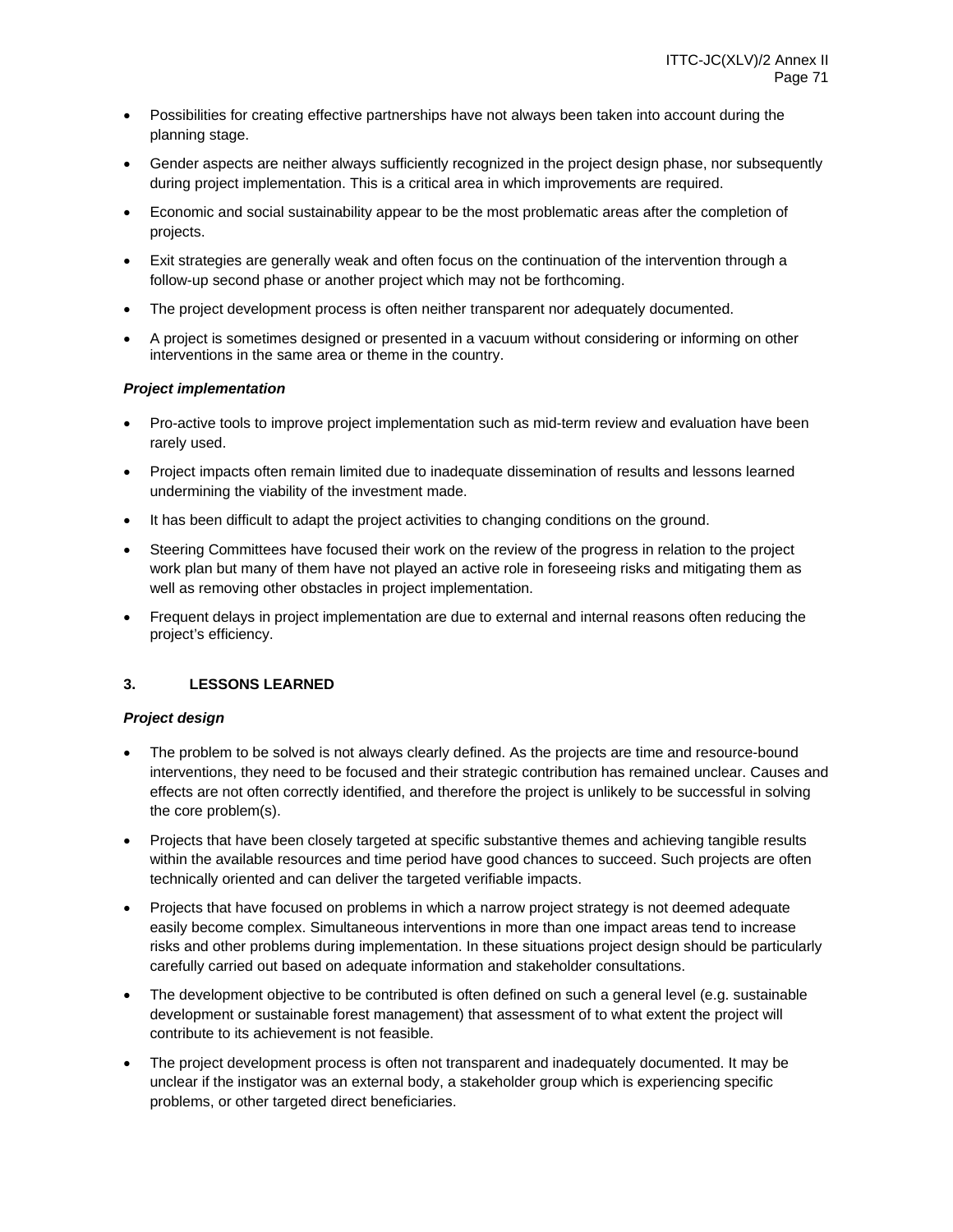- Matters which determine the strategic value of a project are not always explicitly addressed in project proposals. This has hampered efficient implementation and weakened the projects to effectively contribute to their respective objectives.
- Relevant development objectives, precise formulation of specific objectives and use of consistent terminology are important prerequisites for an unambiguous well understood project proposal.
- Use of a logical framework matrix (LFM) facilitates project design and contributes to coherence and transparency but is no guarantee for the consistency between activities, anticipated outputs and objectives.
- LFM appears to be considered more as a formal requirement for project proposals than a useful tool for ensuring consistency in the project design between objectives, outcomes, outputs, activities and inputs. LFM has sometimes been interpreted as a straightjacket without recognizing flexibility which is necessary for successful project implementation in changing conditions.
- Stakeholder consultation is needed for project design but it is often understood only as a formal requirement and applied in a top-down manner. The purpose is not only to provide inputs to project design but also to start building up ownership among stakeholders right from the formulation phase. In particular, supply-driven projects (e.g. institutional strengthening and science oriented projects) tend to overlook the importance of seriously involving stakeholders with the formulation of the project.
- Adequate identification of beneficiaries and their needs in the regional and international level projects may be missing, particularly if it is based on secondary information or stakeholder perceptions. The resulting project design tends to suffer from weak relevance to country situations, limited impacts and sustainability.
- Project design has not always considered other interventions in the same area or theme in the country and building up effective links for sharing of lessons learned and information generated.

#### *Project implementation*

- Inconsistencies in the use of terminology for key concepts and terms can lead to problems in project implementation.
- Mobilizing the participation of local communities has allowed for dissemination of the importance of forests to the communities and enhanced their commitment to SFM.
- Project effectiveness can benefit from the involvement of several partners in implementation but it can increase complexity and there may be lack of clarity of responsibilities and allocation of resources. Expectations among partners from the design phase do not always correspond to the reality of the implementation phase.
- In field projects, site selection is often not optimal as related to accessibility, spatial linking of SFM and income generation activities, and using the project sites for demonstration and dissemination purposes.
- The limited achievements in community development are often due to lack of detailed prior project identification with the beneficiaries and lack of assessment of institutional capacity and needs in implementing such activities.
- Project implementation and effectiveness benefit from a combination of implementing agencies and organizations, which cover responsibility for national/regional policy formulation and implementation, research and science, and on the ground implementation.
- Developing and maintaining partnerships is an excellent concept to build up collaboration among stakeholders towards SFM. Operational partnerships tend to take time to establish which often needs a phased process. Transparency and effective communication between partners through a project is a key for smooth joint implementation and reduce unnecessary frictions. An NGO member is often a necessary partner for witnessing and providing international credibility, as well as specialist technical know-how.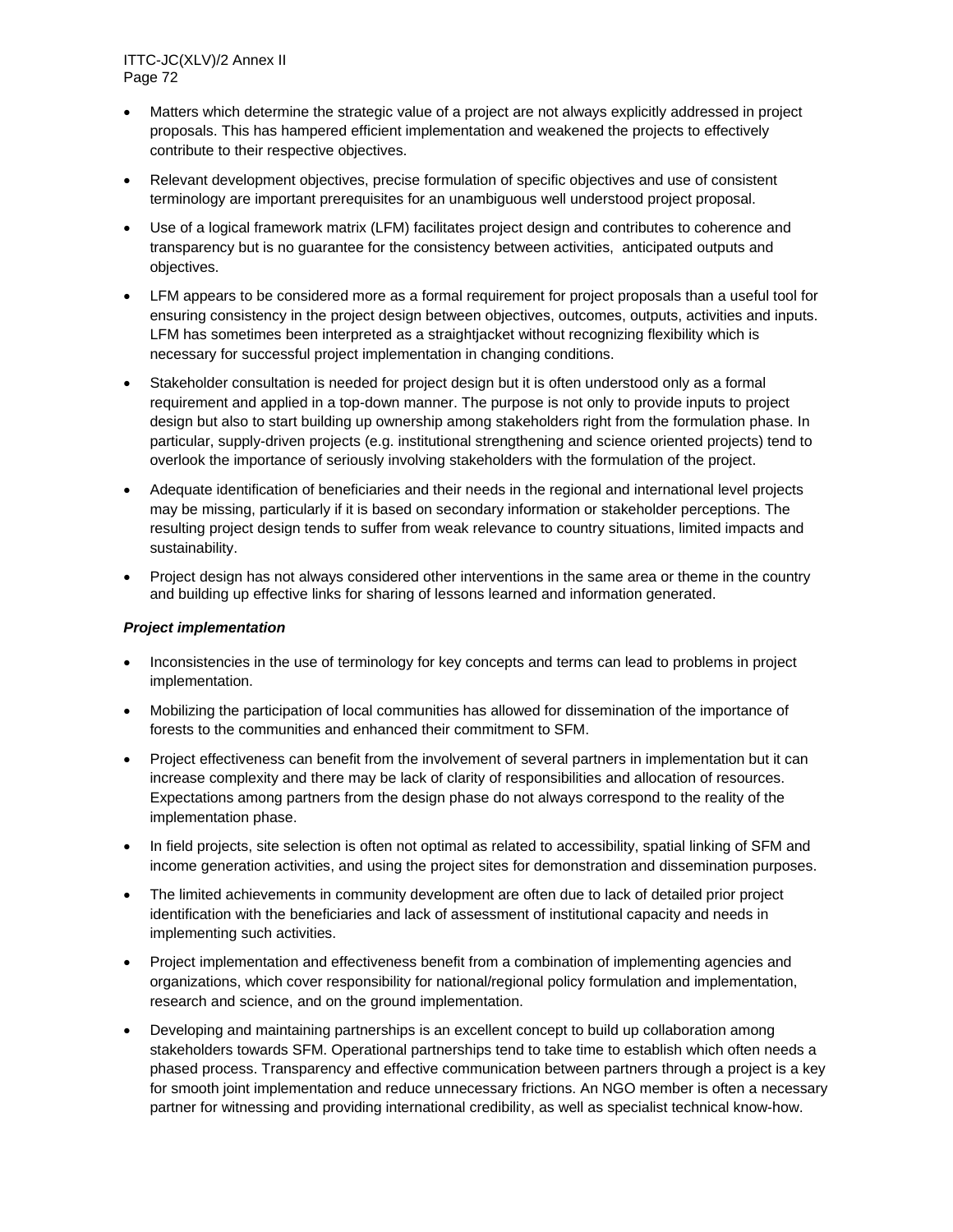- Due to changing operating conditions and accumulating experience during implementation, the adopted project strategy may have to be modified at the request of target beneficiaries. This can be crucial for efficiency, effectiveness and impacts of the project. Any modification of the strategy should be accompanied by necessary adjustments in the logical framework.
- Many projects have not developed or implemented a communication strategy representing a serious limitation for project impacts.
- Project staff turnover is a significant risk for implementation and needs to be minimized.
- Excessive reliance on use of external consultants hampers the uptake of their recommendations and this may affect the project's sustainability.
- Projects with duration longer than 3 to 4 years may benefit from a phased approach (division into two or more phases, which are separately submitted for approval and funding). Phased approach tends to minimize risks and builds up knowledge and capacity gradually while allowing for necessary adjustments in the proposal and budget for each follow-up phase.
- Exit strategy is essential for ensuring project sustainability but feasible options have not always been thought out before the completion of activities.

## **4. GOOD PRACTICES**

## *Project design*

- Natural forests represent an important resource for present and future generations especially when properly and sustainably managed. Forestland use needs to be guided by long-term objectives based on careful land use planning. Methods adopted should be environmentally sound, economically viable and socially acceptable.
- As part of the project development process preliminary surveys can help identify actors, their expectations and willingness to participate, as well as to explain the project's challenges and the rights and duties of everyone.
- When projects are aimed at addressing problems which require simultaneous interventions in several areas, project design needs adequate background information and stakeholder consultations. Preprojects or preliminary studies are often needed.
- The design of complex projects often require institutional strengthening for ensuring sustainability. Tight, clearly defined and realistic objectives are helpful in such situations.
- The design of ITTO projects can benefit from the practical lessons learned in previous projects. Demonstrating this strengthens the proposal.
- Integration and spatial linkage of activities and outputs among relevant other projects strengthen project proposals.
- Description of the design and implementation processes benefits from details on the involvement of stakeholders and the degree to which their ownership is perceived.
- Complex projects often require an adequate analysis of the institutional set-up of the Executing Agency.
- Dividing the project into successive phases can be made when it is deemed necessary. For phased projects, there should be a clearly articulated end of each phase and an evaluation before starting a new phase.
- Relevant monitoring criteria can be derived from the Logical Framework Matrix ensuring consistency between the set objectives and the expected outputs and outcomes.
- The purpose of LFM is not only to assure consistency of the project design but also to serve as an interactive planning tool.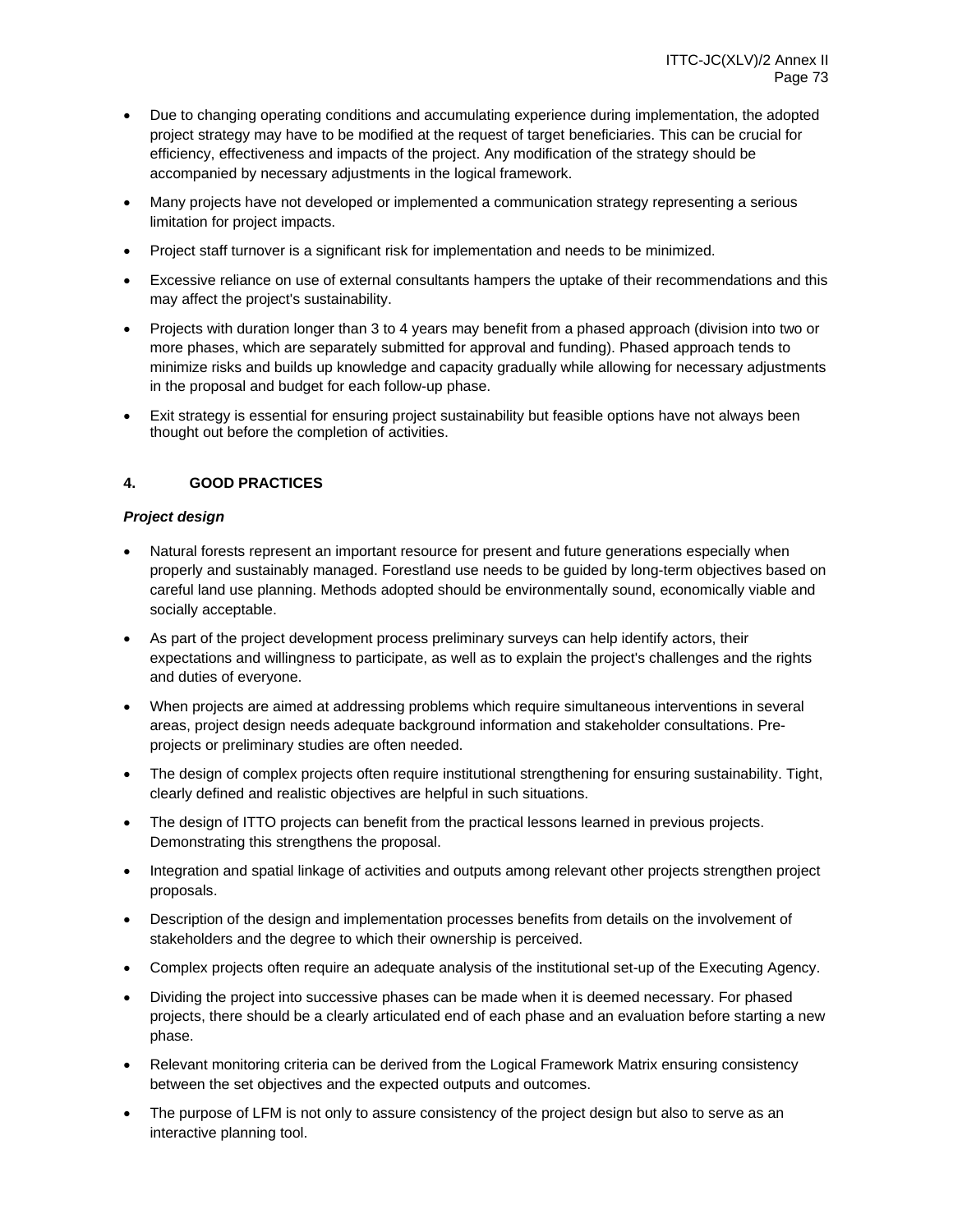ITTC-JC(XLV)/2 Annex II Page 74

- Good project design is based on full commitment and proactive participation from those actors who should play indispensable roles during later stages of the project or even after project completion.
- Realistic cost estimates of facilities and activities and the time required to achieve planned outputs contribute to good project design.
- Realistic exit strategies are needed already at the planning stage but they are often further revised when experience is accumulated during the implementation process.

## *Project implementation*

- Project start-up workshops/meetings with the participation of all stakeholders are a good tool for launching the implementation process.
- Project field sites selection based on representativeness and facilitated access would allow generalization of results and effective demonstration.
- For successful partnerships, clarity needs to be established on the roles and responsibilities of each partner prior to embarking on project implementation, including accountability and expected benefits.
- Establishing a conflict resolution mechanism in advance is a good practice to prevent and handle conflicts. A possibility to organize extraordinary project meetings is helpful when problems arise.
- Technical studies, manuals and lessons learned need effective dissemination both internally within the Executing Agency and externally to relevant government agencies, the private sector, forest communities and NGOs. The information is also useful for education and training institutions.
- Disseminating key information of the project's results through newspapers, journal articles and electronic and social media can be highly effective for generating broader awareness and impacts. A specific strategy for information dissemination to potential users can ensure systematic sharing of knowledge.
- Modern means of communication are useful for regularly keeping partners informed on the project progress. Overcoming eventual language barriers needs a due attention.
- Competence of project coordinators/leaders, consultants and national experts is important. Their Termsof-Reference and contracts should be specific in terms of the products and outcomes required, the duration of service, and the time frame for delivery of the products.
- The project strategy needs swift modification if there are important changes in operating conditions. Respective changes should be made in the LFM.
- Project Steering Committees (PSC) is primarily a decision-making body while serving as an information platform. PSCs should continuously assess the relevance of the project strategy for necessary adjustments, and actively participate in removing constraints in project implementation.
- Donors' attendance in PSC meetings contributes to good communication, not only on project implementation but also for sharing of the lessons learned. Their participation can also ensure that the lessons are communicated to policy levels, including ITTO itself.
- In addition to regular audits, occasional more complete financial assessments would facilitate implementation, including justification of budget items, improving accuracy of budget estimates, and promoting strong accountability.
- Competent project management teams built up at the start of the project enable smooth implementation. Managerial staff rotation should be minimized while other staff can be rotated in order to make use of their role in disseminating the knowledge and lessons learned in the project.
- Swift assignment of government staff to a project can ensure smooth project start-up.
- To mitigate the risks related to key staff turnover, the knowledge generated should be properly documented, key documents filed and secured, and other information on project implementation safely transferred in case there is a change in responsible personnel.